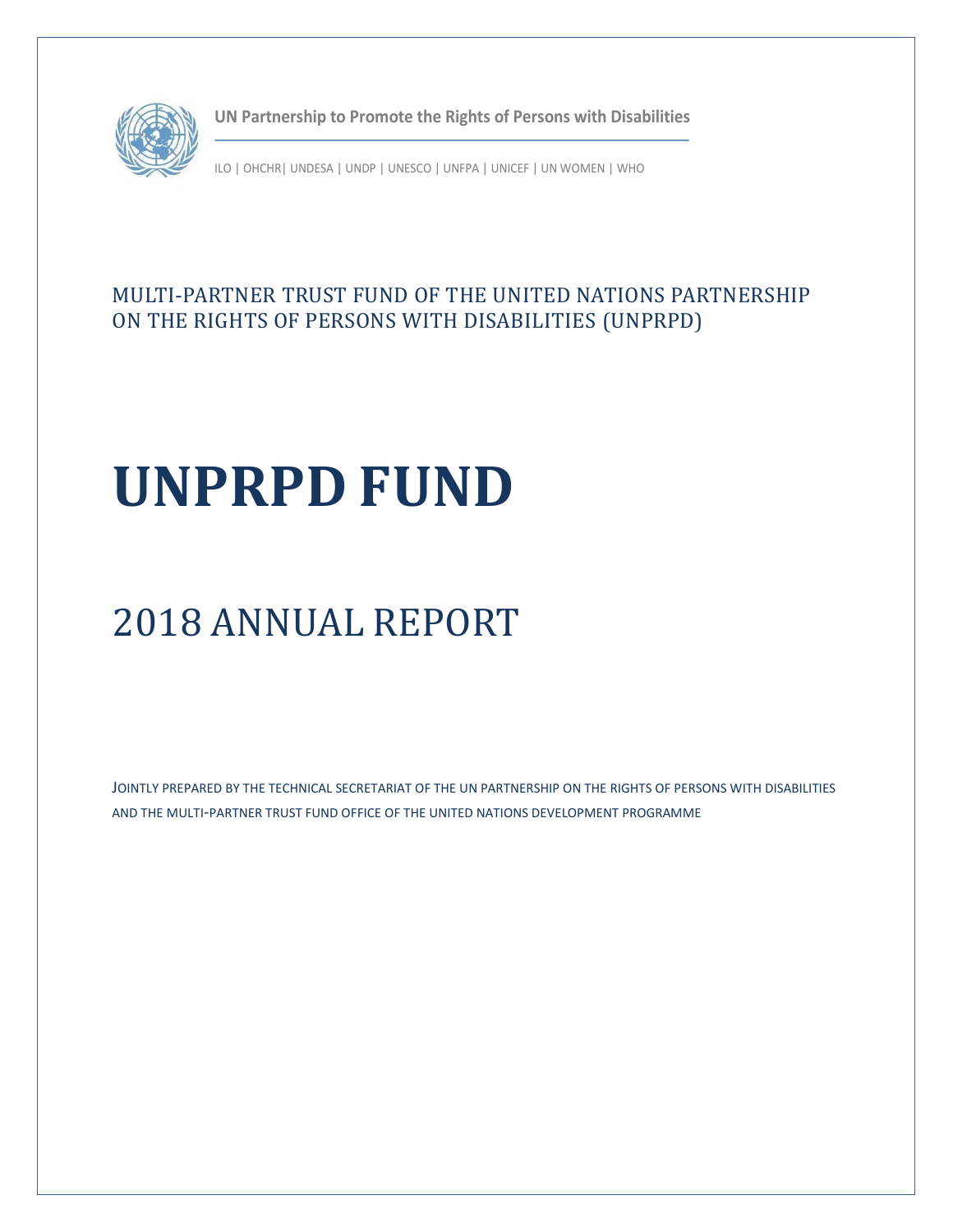## **Table of Contents**

| Commencement and completion of Phase II for projects selected under the first and second       |  |
|------------------------------------------------------------------------------------------------|--|
|                                                                                                |  |
|                                                                                                |  |
|                                                                                                |  |
|                                                                                                |  |
| 2.2                                                                                            |  |
|                                                                                                |  |
|                                                                                                |  |
|                                                                                                |  |
| Addressing gender-based violence and strengthening systems for disability inclusive sexual and |  |
|                                                                                                |  |
|                                                                                                |  |
|                                                                                                |  |
|                                                                                                |  |
|                                                                                                |  |
|                                                                                                |  |
|                                                                                                |  |
|                                                                                                |  |
|                                                                                                |  |
| Completion of Phase 2 approvals and implementation for Round 1 and Round 2 projects36          |  |
|                                                                                                |  |
|                                                                                                |  |
|                                                                                                |  |
|                                                                                                |  |
|                                                                                                |  |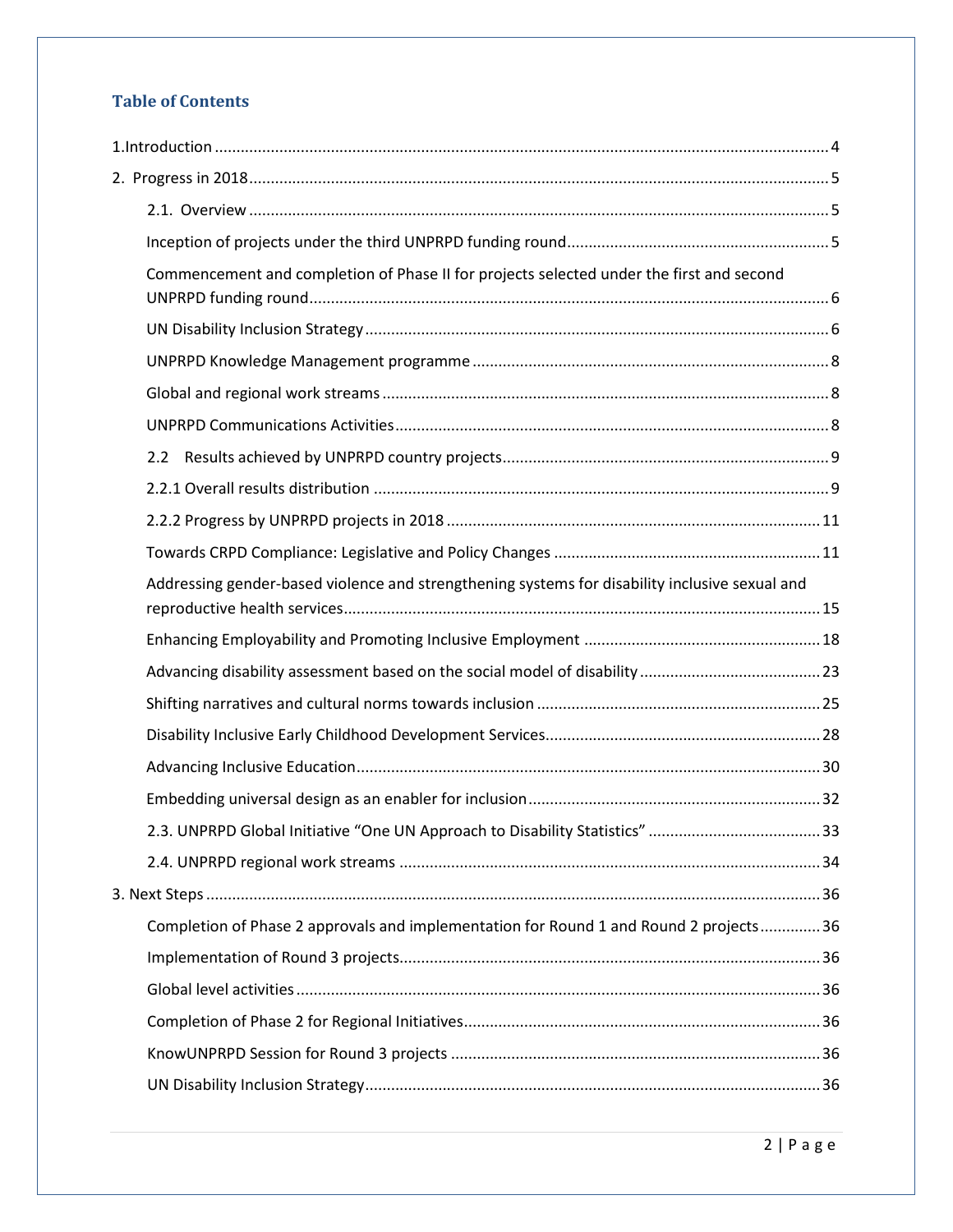| Annex 1- Progress Updates by Outcome for R1 and R2 Phase II projects and R3 projects 37 |  |
|-----------------------------------------------------------------------------------------|--|
|                                                                                         |  |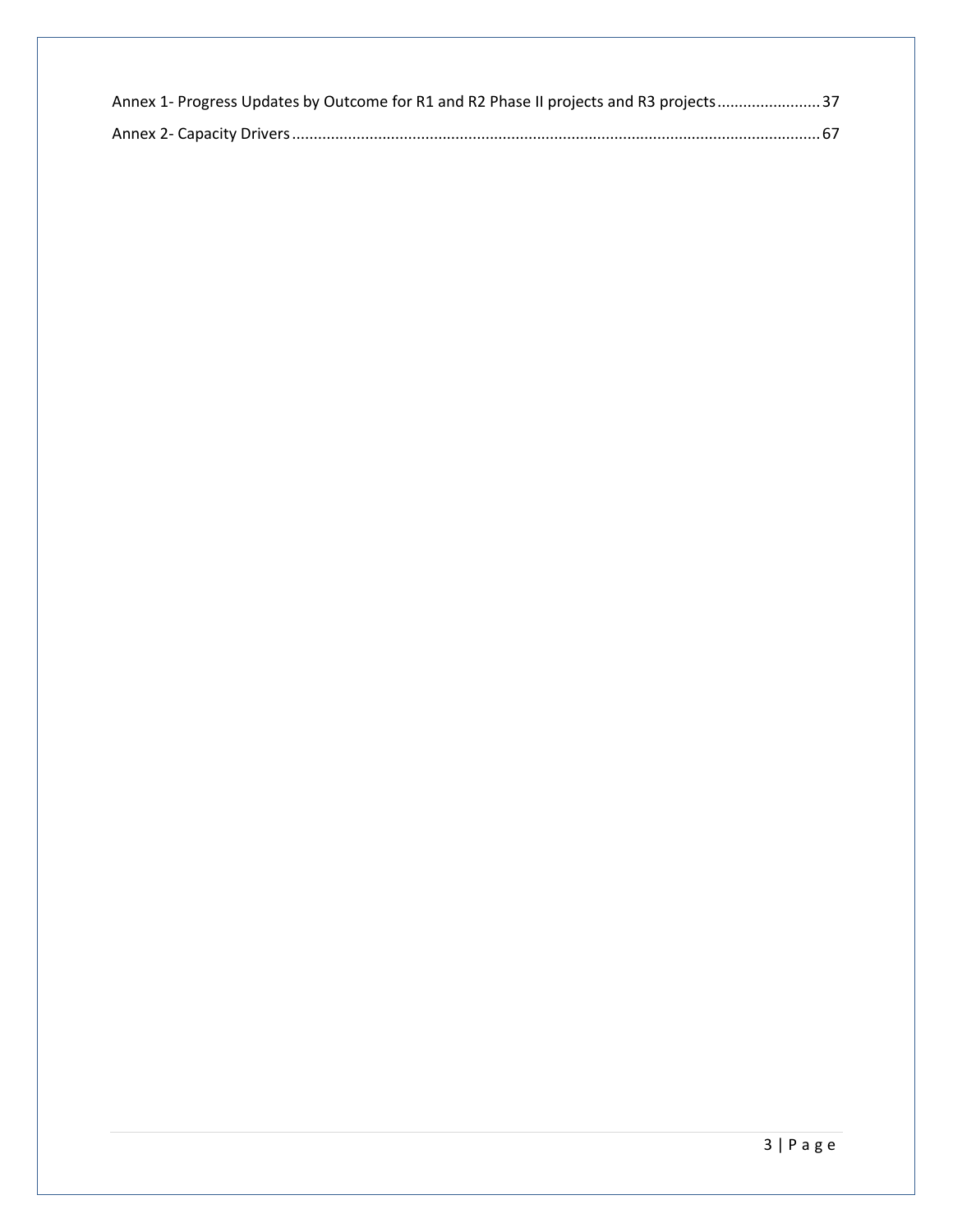#### <span id="page-3-0"></span>**1.Introduction**

According to the World Report on Disability, over a billion people, or about 15 percent of the world's population, live with some form of disability. Among them, between 110 and 190 million people (that is 2.2 to 3.8 percent of the world's population) encounter very significant difficulties. Disability is disproportionately represented among vulnerable populations, with a higher prevalence shown in lower income countries, people from the poorest wealth quintile, women, children and older people. At the same time, evidence shows that, compared to overall national averages, persons with disabilities systematically experience poorer health outcomes, lower educational achievements, less economic, political and cultural participation, higher rates of poverty, increased dependency and less legal protection.

The Convention on the Rights of Persons with Disabilities (CRPD), adopted in 2006 by the United Nations General Assembly, represents a remarkably innovative human rights treaty and a development instrument with great potential to generate breakthroughs for rights of persons with disabilities. However, at present, few countries have the full set of capacities required to ensure the Convention's full implementation. Against this background, a number of United Nations entities have decided to join hands in the United Nations Partnership on the Rights of Persons with Disabilities (UNPRPD)**.**

The UNPRPD is a unique collaborative effort that brings together UN entities, governments, disabled people's organizations and the broader

civil society to advance the rights of persons with disabilities around the world. More specifically, the UNPRPD supports the full implementation of the Convention on the Rights of Persons with Disabilities (CRPD) by facilitating coalitionbuilding and capacity development at country, regional and global levels.

The UN entities participating in the UNPRPD are the International Labour Organization (ILO), the Office of the High Commissioner for Human Rights (OHCHR), the United Nations Department for Economic and Social Affairs (UNDESA), the United Nations Development Programme (UNDP), the United Nations Educational, Scientific and Cultural Organization (UNESCO), the United Nations Population Fund (UNFPA), the United Nations Children's Fund (UNICEF), the United Nations Entity for Gender Equality and the Empowerment of Women (UN Women) and the World Health Organization (WHO). $1$  The UNPRPD also works closely with multiple civil society organizations, including the International Disability Alliance (IDA) and the International Disability and Development Consortium (IDDC).

The UNPRPD Multi-Partner Trust Fund (UNPRPD Fund) was formally established in June 2011 and officially launched in December of the same year to mobilize resources for the Partnership. The UNPRPD Fund is administered by the UNDP Multi-Partner Trust Fund (MPTF) Office and builds on the experience developed by the MPTF Office in managing 100 Multi-Partner Trust Funds and joint programmes.

 $\overline{a}$ 

<sup>1</sup> UNESCO and UNFPA joined the Partnership in December 2013; UN Women joined in January 2015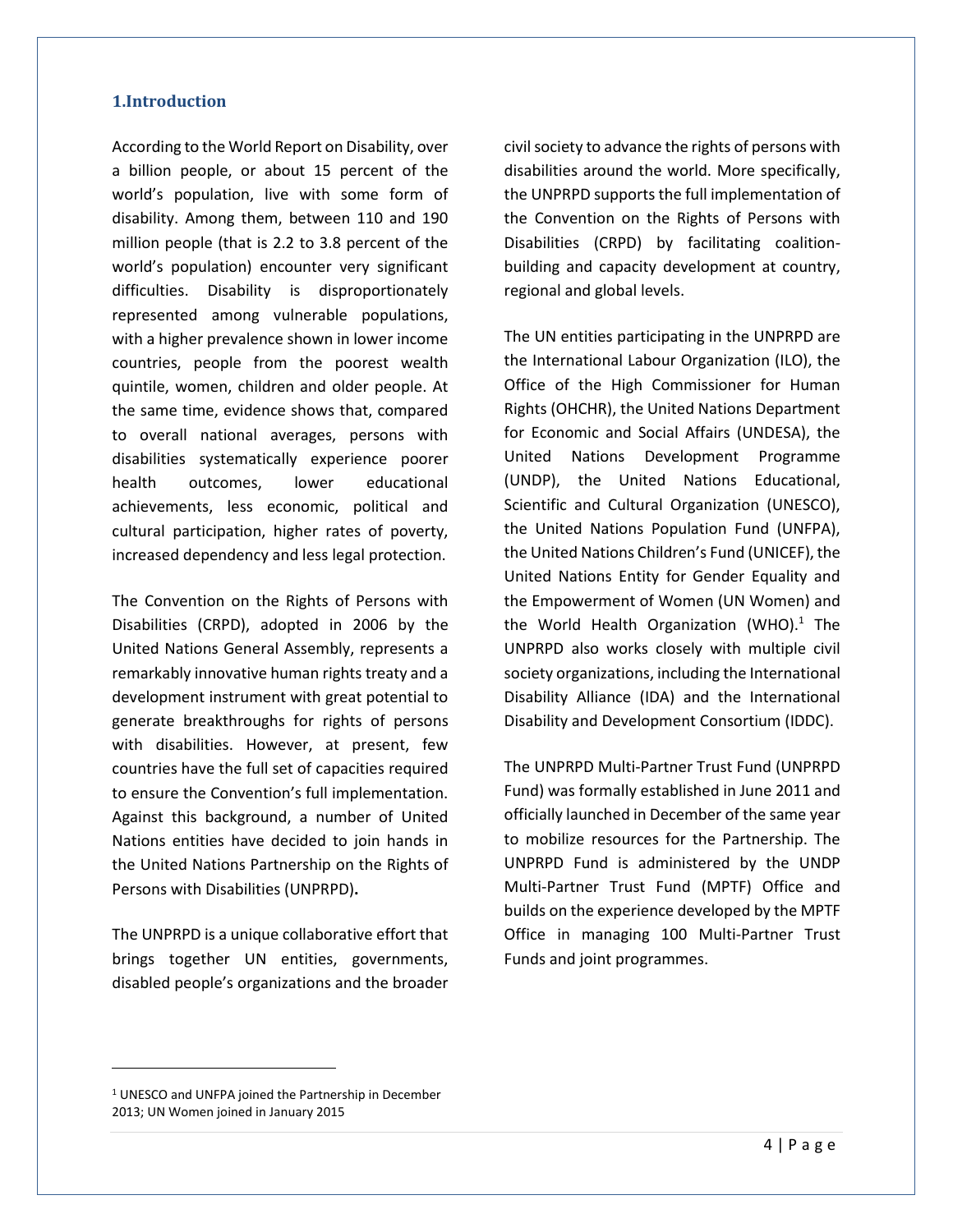#### <span id="page-4-0"></span>**2. Progress in 2018**

#### <span id="page-4-1"></span>**2.1. Overview**

In 2018, major UNPRPD milestones were achieved leading to a significant expansion in the outreach and scope of the Partnership's work. These included the commencement of a third round of projects funded under a new UNPRPD funding round. The selection of 18 new country projects under the third funding round (R3) represents a doubling and a 90-percentage point change in the number of joint UN programmes supported by the UNPRPD and entailing the joint engagement of over a 100 offices of UN entities at country level to advance the implementation of the Convention on the Rights of Persons with Disabilities (CRPD). Furthermore, a new global call for initiatives was launched leading to the identification of 6 new potential global projects. Four projects from the first funding round achieved completion of their second phases and six new countries from Round 1 (R1) and Round 2 (R2) transitioned to a second phase of implementation. A total of 16 UNCTs from the first two funding rounds transitioned to Phase II so far.

Furthermore in 2018, UNPRPD projects have delivered -as a percentage of the total budget-61.5% of their total allocation. The overall delivery rate is impacted by the application of new Phase II funds to 6 new R1 and R2 countries in 2018 and the transfer of R3 funds to 15 new countries in 2018. Key highlights from the different UNPRPD workstreams are as follows and presented in more detail in Section 2.2 and Annex 1.

#### <span id="page-4-2"></span>*Inception of projects under the third UNPRPD funding round*

As part of the third UNPRPD funding round, 16 new UN Country Teams received funding to implement joint UN programmes to advance the implementation of the CRPD. A total of US\$ 6.4 million was transferred to support the implementation of the CRPD in these new countries, with US\$5.9 million being transferred in 2018 alone.

Building on experiences of the first two funding rounds, for the first time, UNPRPD projects received dedicated funding to support project inception activities to plan project implementation, organize joint vision building workshops and training for multi-stakeholder groups on the CRPD, in particular, on CRPD compliance. A total of US\$270,000 was committed towards this end across the funding round to support a mix of activities towards proper project planning, establishment of collaborations, design of M&E and initial capacity building of project teams and partners on the CRPD.

The UNPRPD Technical Secretariat provided ongoing support to the UNCTs in the development of their proposals and in the inception of their projects. The UNPRPD Quality Assurance Framework was revised and launched in 2018 to further strengthen quality assurance processes for the third round of UNPRPD projects. In accordance with this, Inception phase training and planning activities were designed and implemented in the 3rd round of countries and technical support and monitoring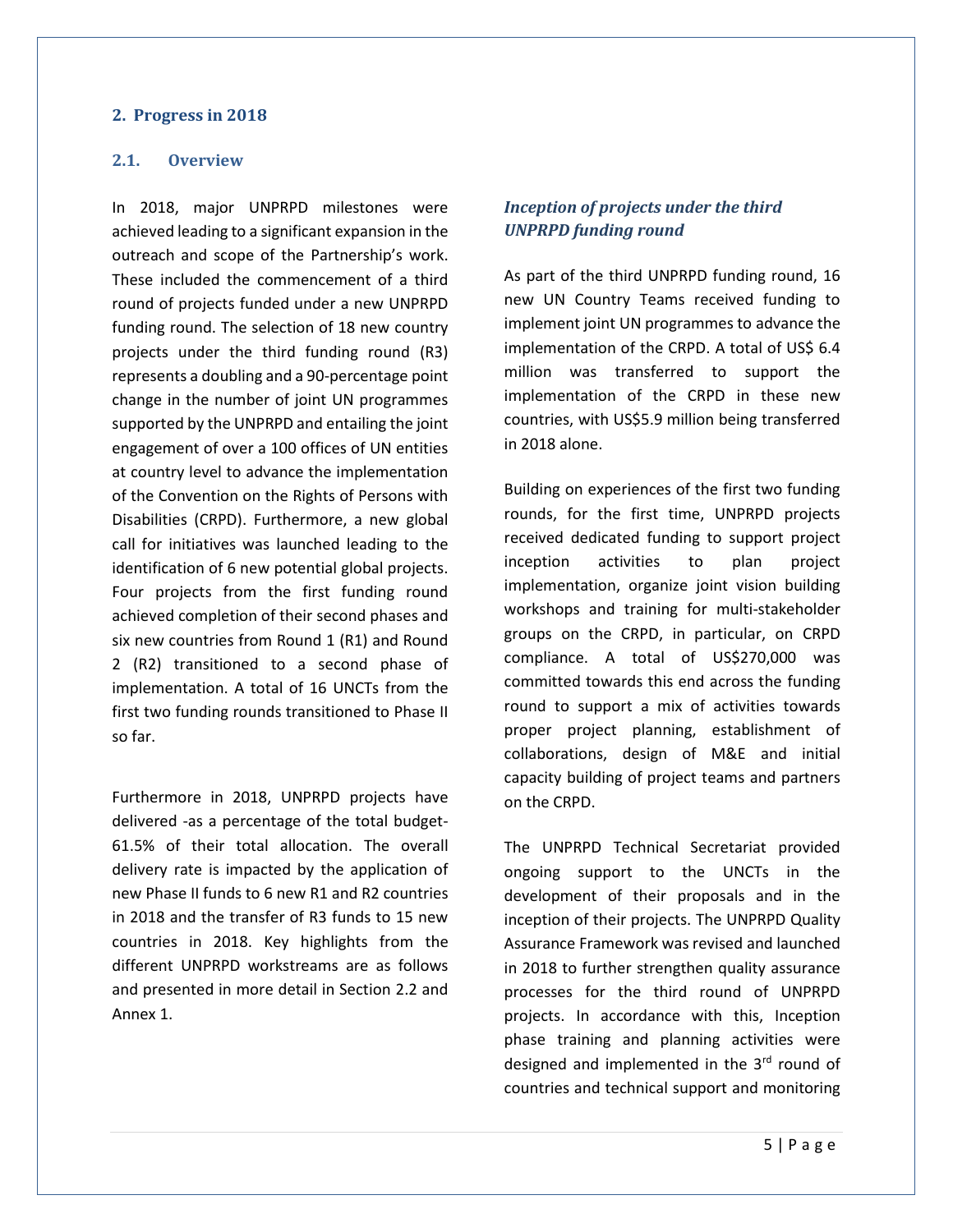missions were planned/conducted to support UNPRPD project teams. In 2018, this included a mission to Djibouti to provide technical support to the UNPRPD joint programme "Advancing the rights of persons with disabilities in Djibouti". The objective of the mission was to review progress in the initiation of the joint programme, assist in the development of the M&E framework and quality assurance strategy, as well as to participate in a series of events and bilateral meetings with the Government, DPOs, and other stakeholders.

#### <span id="page-5-0"></span>*Commencement and completion of Phase II for projects selected under the first and second UNPRPD funding round*

As mentioned in the previous reporting cycle, since the completion of their projects Round 1 and Round 2 countries have been engaged in conceptualizing and developing concept notes and full proposals for a second phase of UNPRPD support with the aim of deepening, consolidating and ensuring sustainability of the most significant results achieved in the first phase. In 2018, 6 new R1 and R2 countries namely Bolivia, China, Egypt, India, Mexico and

Tunisia finalized proposals and received Phase II funding. Togo and Viet Nam completed the implementation of their Phase II projects in 2018 joining Indonesia and Moldova. The projects in Ukraine, Costa Rica, Armenia, Uganda, Tajikistan, Ethiopia continued to advance phase II implementation in 2018. This currently represents a 70% transition to Phase II for R1 countries and 90% transition for Phase II UNPRPD countries.

#### <span id="page-5-1"></span>*UN Disability Inclusion Strategy*

Given the UNPRPD's mandate towards strengthening inter-agency coordination and work on disability inclusion, funding support was provided to the development of the UN Disability Inclusion Strategy (UNDIS) to strengthen system-wide accessibility and mainstreaming of the rights of persons with disabilities. The UNPRPD Technical Secretariat participated in all meetings and consultations of the UN Inter-Agency Support Group to the CRPD's Working Group on the development of the UNDIS.



#### **Figure 1 Map of UNPRPD Projects**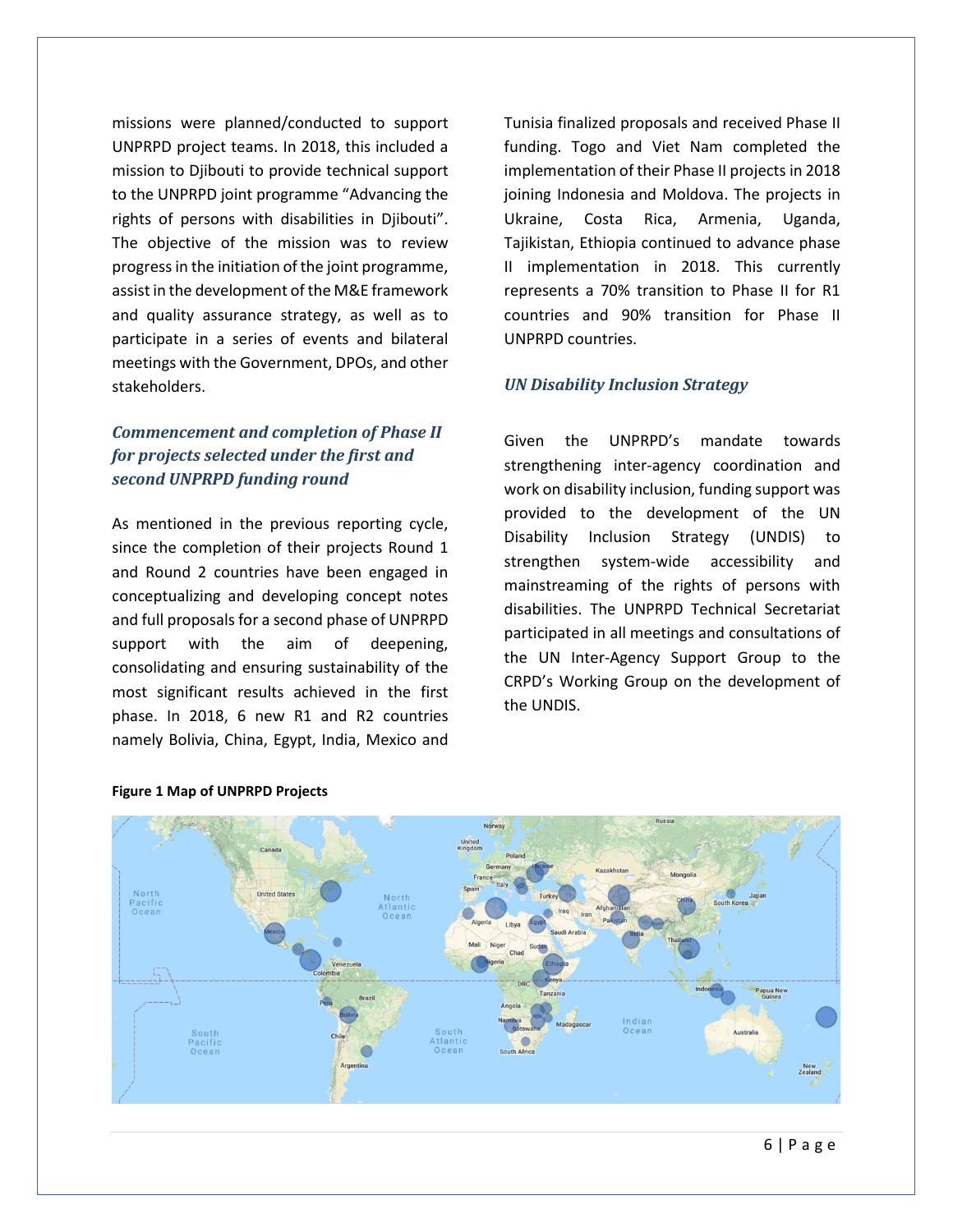#### **Table 1. First Round of UNPRPD countries by Region**

| <b>AFRICA</b>                             | <b>ARAB STATES</b>          | <b>ASIA AND THE</b><br><b>PACIFIC</b>                 | <b>EUROPE AND</b><br><b>CENTRAL ASIA</b> | <b>LATIN AMERICA AND</b><br><b>THE CARIBBEAN</b> |
|-------------------------------------------|-----------------------------|-------------------------------------------------------|------------------------------------------|--------------------------------------------------|
| Mozambique<br><b>Togo</b><br>South Africa | Palestine<br><b>Tunisia</b> | Indonesia<br>Pacific Islands <sup>2</sup><br>Viet Nam | Moldova<br><b>Ukraine</b>                | Costa Rica                                       |

#### **Table 2. Second Round of UNPRPD countries by Region**

| <b>AFRICA</b> | <b>ARAB STATES</b> | <b>ASIA AND THE</b><br><b>PACIFIC</b> | <b>EUROPE AND</b><br><b>CENTRAL ASIA</b> | <b>LATIN AMERICA AND</b><br>THE CARIBBEAN |
|---------------|--------------------|---------------------------------------|------------------------------------------|-------------------------------------------|
| Ethiopia      | Egypt              | China                                 | Armenia                                  | <b>Bolivia</b>                            |
| Uganda        | Sudan              | India                                 | Tajikistan                               | <b>Mexico</b>                             |

#### **Table 3. Third Round of UNPRPD countries by Region**

 $\overline{a}$ 

| <b>AFRICA</b>                                                         | <b>ARAB STATES</b> | <b>ASIA AND THE</b><br><b>PACIFIC</b>                                       | <b>EUROPE AND</b><br><b>CENTRAL ASIA</b> | LATIN AMERICA AND<br>THE CARIBBEAN  |
|-----------------------------------------------------------------------|--------------------|-----------------------------------------------------------------------------|------------------------------------------|-------------------------------------|
| <b>Benin</b><br><b>Malawi</b><br>Zambia<br>Zimbabwe<br><b>Namibia</b> | Morocco            | <b>Bhutan</b><br>Cambodia<br><b>Timor Leste</b><br>Pakistan<br><b>Nepal</b> | North Macedonia<br>Serbia                | Guatemala<br>Peru<br><b>Uruguay</b> |

<sup>2</sup>Fiji, Vanuatu, Papua New Guinea, Republic of Marshall Islands, Nauru, Samoa, , Tuvalu, Solomon Islands, Federated States of Micronesia, Palau, Nauru, Kiribati.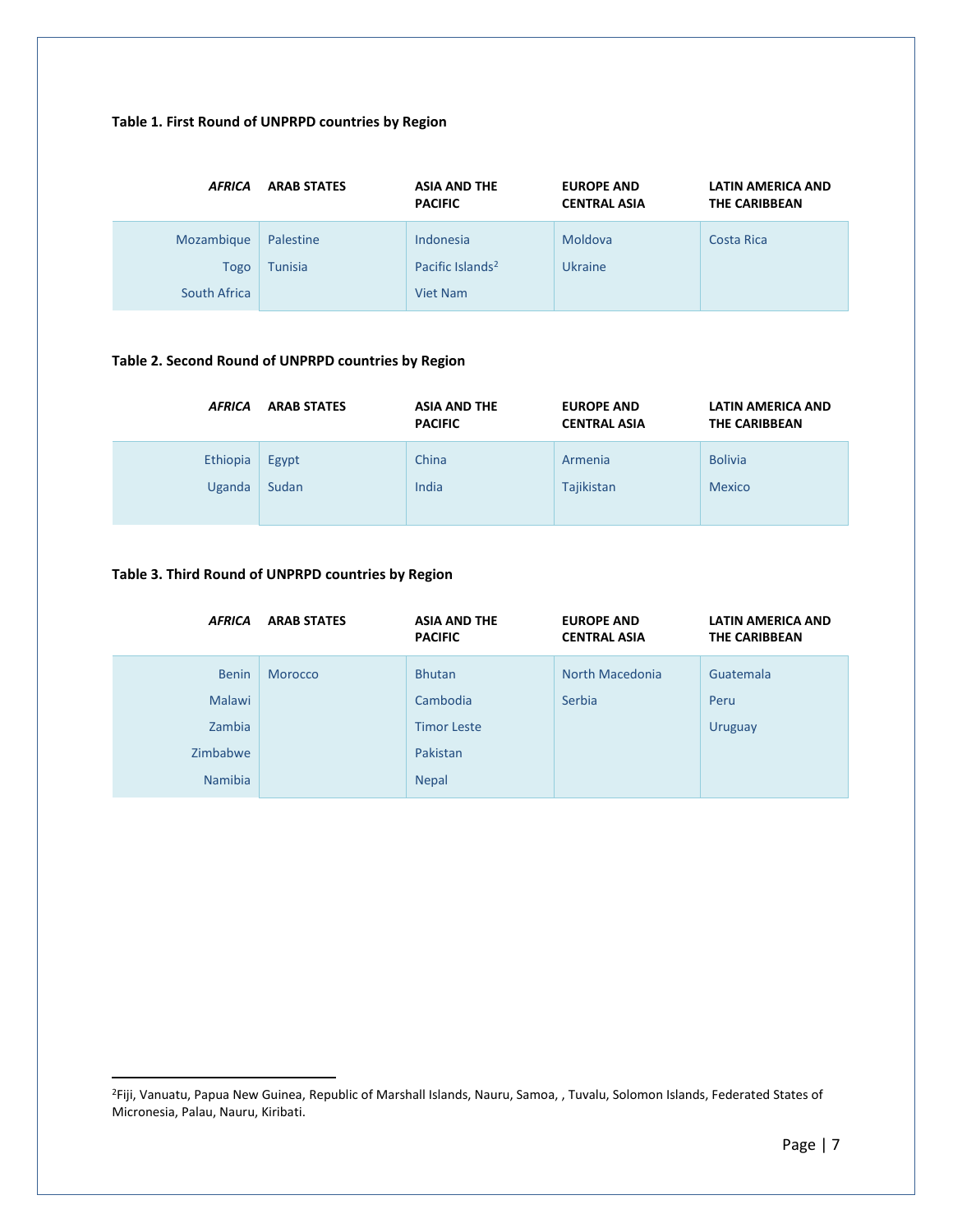#### <span id="page-7-0"></span>*UNPRPD Knowledge Management programme*

The "KnowUNPRPD" programme is an initiative implemented by the UNPRPD Technical Secretariat with dedicated funding support from the Irish Government. In 2018, **the 1st "KnowUNPRPD" session** was held for Round 3 UNPRPD countries in collaboration with Maynooth University, Ireland from 10<sup>th</sup>-14<sup>th</sup> September. Building on the learnings from the previous training sessions for R1 and R2 projects, the training session for R3 was designed to strengthen knowledge on CRPD compliance, the UNPRPD quality assurance framework, meaningful participation of persons with disabilities, the inclusion of persons with intellectual disabilities and disability statistics. The workshop facilitated the start of a reflection on what it means to be compliant with the CRPD. Participants evaluated the  $1<sup>st</sup>$  session of the KnowUNPRPD programme across 16 questions in which they ranked their responses on a 5 point Likert scale (from '1. Strongly Disagree' to '5. Strongly Agree'), followed by 5 open questions, which required a written answer. The mean scores for the various questions ranged from 4.2 to 4.9. For instance, the statements "I feel that I have learnt new things on this course" had a score of 4.9 and "I feel that my new learning will be useful to me for the UNPRPD" was scored 4.8.

In 2018, building on the knowledge sharing facilitated through KnowUNPRPD, engagement with and reporting from UNPRPD project teams, an overview of results from the second UNPRPD funding round was published entitled [Intersections.](http://mptf.undp.org/document/download/19976)

#### <span id="page-7-1"></span>*Global and regional work streams*

During the reporting year, UNPRPD regional work streams on *Support to the Africa Disability Forum* and the *Pacific Enable* project continued. In addition, in 2018, work was carried out at the global level under the project "*One UN Approach to Disability Statistics*" aimed at development of guidance on disability data disaggregation as well as the finalization of disability data collection tools on inclusive education and employment. In addition, 6 new potential areas for coordinated work at the global level were identified as follows- Participation of person with intellectual disabilities in political and public life, Inclusive Education, Disability inclusive social protection, Intersectionality, Strengthening of National Human Rights Institutions and CRPD compliant procurement. Funds have been transferred to the Participation of person with intellectual disabilities in political and public life and Disability inclusive social protection initiatives.

#### <span id="page-7-2"></span>*UNPRPD Communications Activities*

In 2018, one [institutional video](https://eur03.safelinks.protection.outlook.com/?url=https%3A%2F%2Fyoutu.be%2FiNEydeWe0io&data=02%7C01%7Csreerupa.mitra%40undp.org%7Cfccccf7996a94a341a3d08d6e46223fd%7Cb3e5db5e2944483799f57488ace54319%7C0%7C0%7C636947507963795184&sdata=vkkVsiIgCcN2CaYPP3m4ko9FfYmxJiKtDHustwSPeDg%3D&reserved=0) and a video [compilation of testimonies](https://eur03.safelinks.protection.outlook.com/?url=https%3A%2F%2Fyoutu.be%2FkjOGgU6a2Yo&data=02%7C01%7Csreerupa.mitra%40undp.org%7Cfccccf7996a94a341a3d08d6e46223fd%7Cb3e5db5e2944483799f57488ace54319%7C0%7C0%7C636947507963795184&sdata=Y4v69r6%2F5vU3ev2Qyhf0gV5LVmbXfcGJPUk%2BC7uIHgM%3D&reserved=0) from the projects have been produced. The UNPRPD corporate website development was initiated and will be launched in 2019, jointly with a twitter account. Work also started to update the UNPRPD logo and overall branding. All communications activities are done in collaboration with an accessibility specialist to ensure information produced is accessible.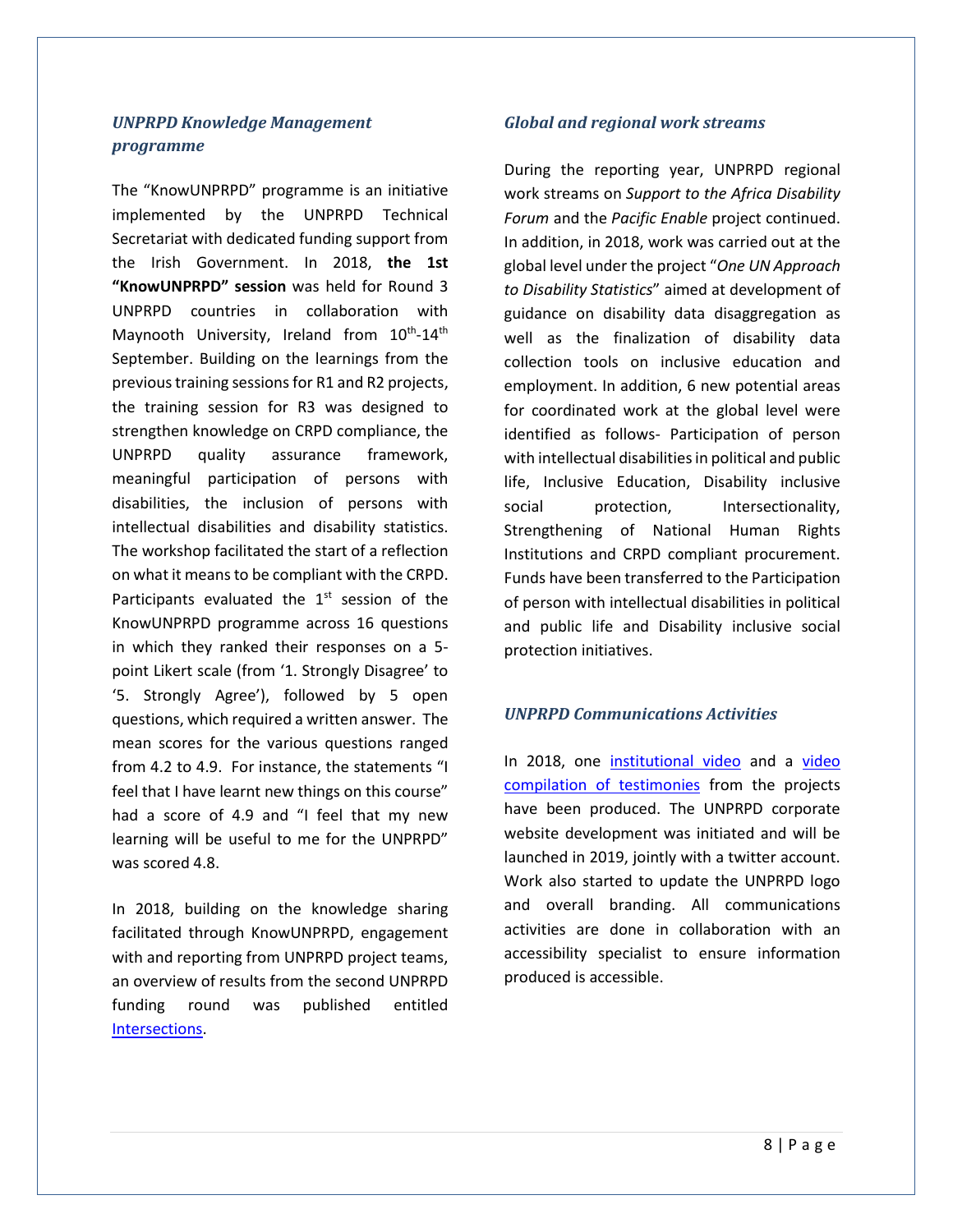#### <span id="page-8-0"></span>**2.2 Results achieved by UNPRPD country projects**

As mentioned, the year 2018 witnessed some important transitions for the UNPRPD. As mentioned 16 new R3 projects began project implementation, 2 R1 countries completed project implementation and 6 new R1 and R2 countries-initiated Phase II implementation and 5 R1 and R2 countries continued with the Phase II implementation. So far, a total of 4 UNPRPD projects have completed the implementation of both Phase I and Phase II of their projects. This

Section provides examples of major some of the major breakthroughs as well as overall progress in 2018 in promoting the rights of persons with disabilities. The sections below present an overall analysis and some illustrative examples of results achieved as well as progress during the first year of implementation of the third round of UNPRPD projects. A detailed outcome by outcome progress update is annexed to the Report below (Annex 1).

#### <span id="page-8-1"></span>*2.2.1 Overall results distribution*

As of 31<sup>st</sup> December 2018, 10 R1 and R2 projects which were operational in 2018 reported 43 instances of outcome-level transformation (of varying importance and intensity) with the potential for further structural changes beyond 2018. This is in addition to the 53 and 47 outcome level changes already reported for R1 and R2 projects in Phase I.

While significant proportion of time and effort in the first year was invested in the inception of Projects by R3 countries as mentioned in Section 2.1 above and detailed in Annex 1, presented below is an overall analysis of the programmatic delivery towards outcome level shifts based on an analysis of the levers of change engaged to deliver results by R3 countries. **Figure 2** presents a graphical representation in the form of a pie chart and shows the distribution of results by levers of change. From 14 out of the 18 R3 countries (excluding the 4 pipeline countries) which were operational in 2018, it can be seen that the major focus in the first year was on enhancing systemic capacity for disability inclusive policy and programming. This equaled 78 percent of project interventions and comprised evidence building, mapping of services, development of tools and procedures and to a large extent training of key stakeholders on CRPD compliant service delivery. Detailed examples of capacity drivers used towards outcome level changes are presented in Section 2.2.2 and in Annex 1. Following results engaging the capacity lever, UNPRPD R3 projects reported significant efforts towards harmonization of domestic legislation and policies with the CRPD comprising 12 percent of output delivery. Project interventions towards shifting cultural norms comprised 10 percent of project delivery in year 1. **Figure 3.** provides a further breakdown of the Capacity Lever by areas of focus or capacity drivers. <sup>3</sup> The largest segment of capacity related drivers focused on training, knowledge and evidence building comprising 53 percent of output level interventions, followed by the development of tools at 19 percent,

 $\overline{\phantom{a}}$ 

<sup>&</sup>lt;sup>3</sup> See Annex 2 for explanation of Capacity drivers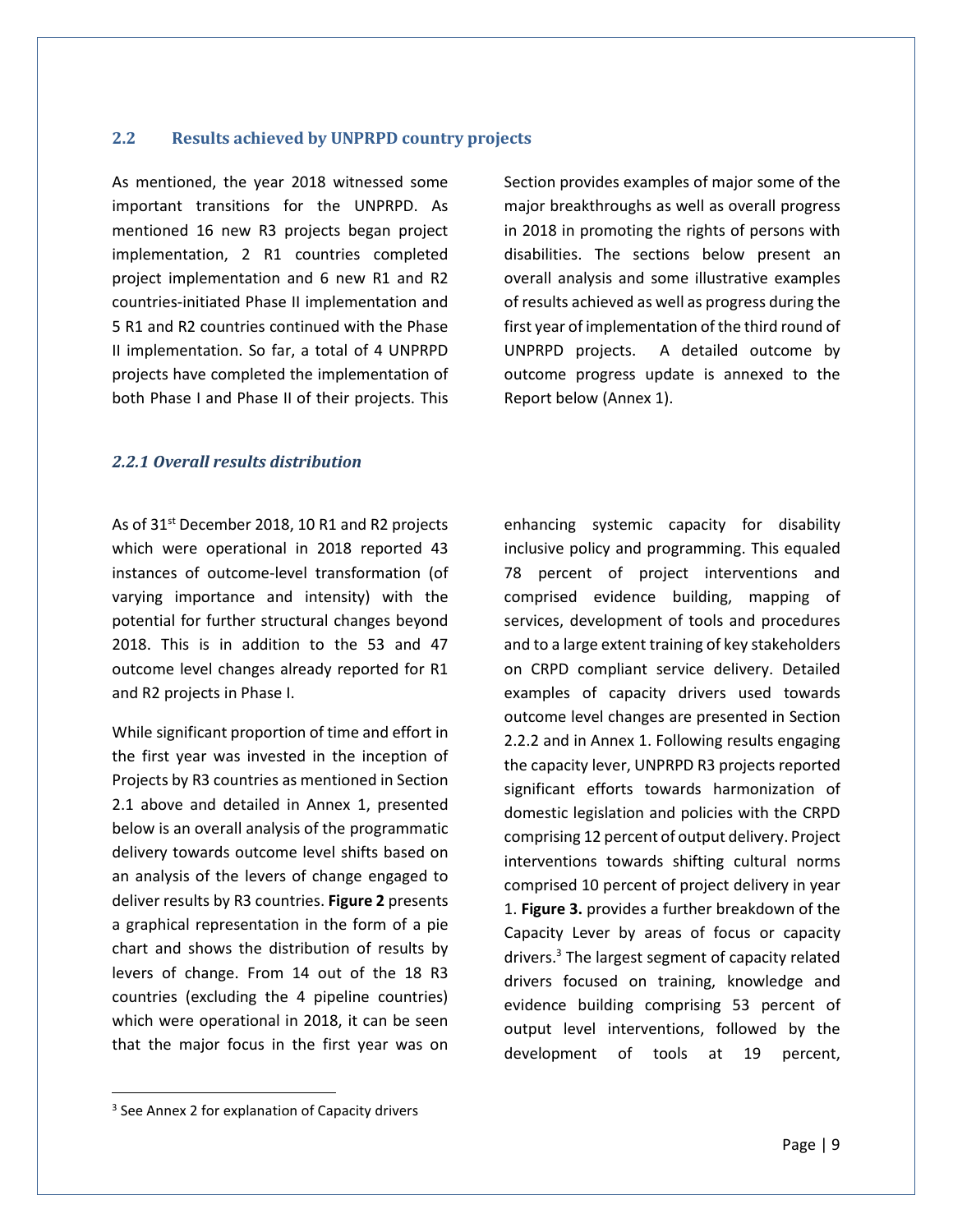establishment of systemic procedures/protocols at 9 percent, building of networks/collaborations at a further 9 percent and access to decision making platforms and services at 10 percent.



**Figure 2 Distribution of results by Lever of Change**

**Figure 3 Breakdown of Capacity lever by Areas of Focus (Capacity Drivers)<sup>4</sup>**



 $\overline{\phantom{a}}$ 

<sup>&</sup>lt;sup>4</sup> See Annex 2 for explanation of Capacity drivers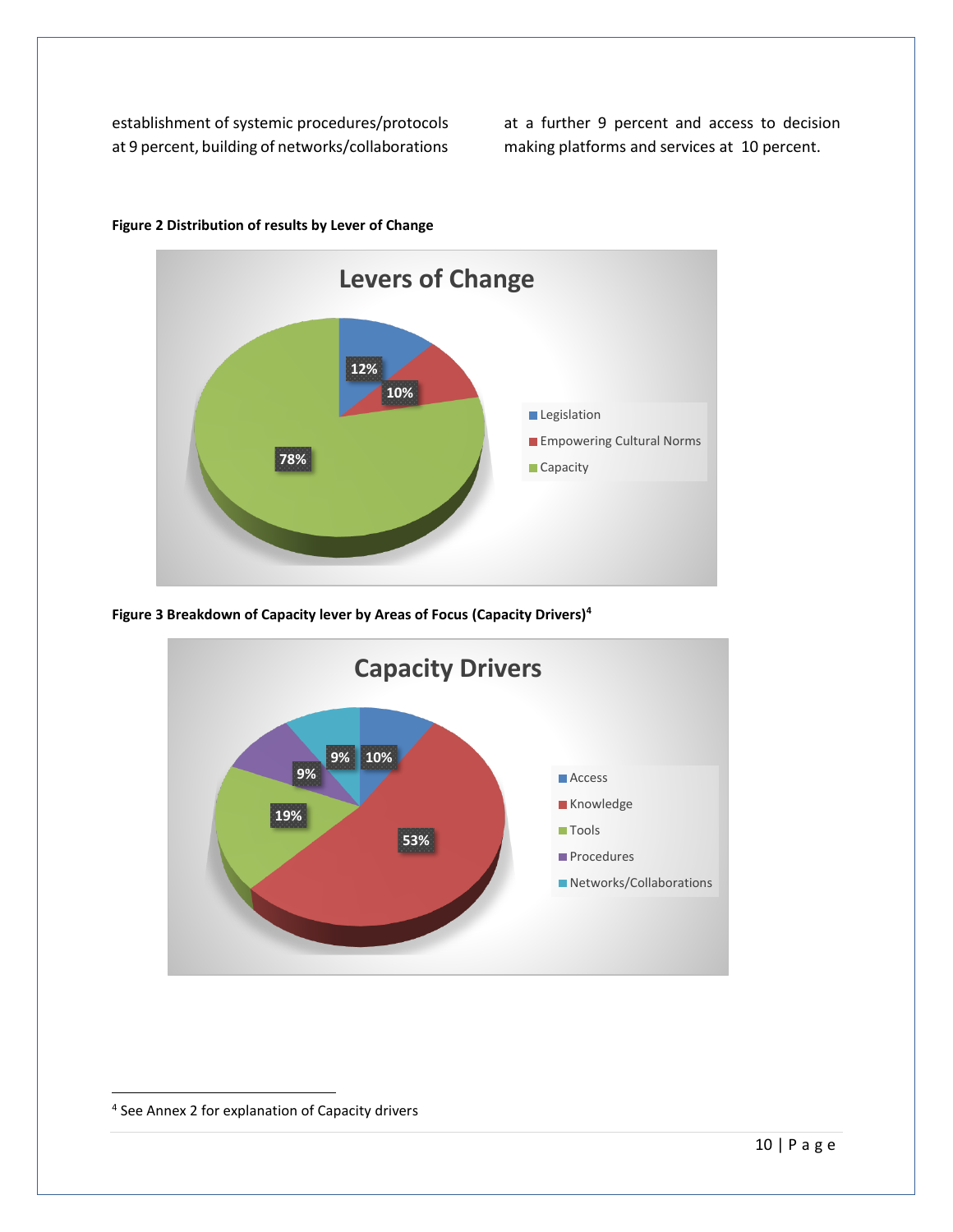#### <span id="page-10-0"></span>*2.2.2 Progress by UNPRPD projects in 2018*

This Section presents a more detailed description of individual results by R1 and R2 Phase II projects and R3 projects implemented in 2018. It further builds on and elucidates the

quantitative analysis presented above with examples of results and interventions covering the different levers of change for R3 countries.

#### <span id="page-10-1"></span>*Towards CRPD Compliance: Legislative and Policy Changes*

#### *Driving Legal Capacity Reforms in Serbia*

The UNPRPD project in the Republic of Serbia is focused on the implementation of Article 12 of the CRPD. As such, OHCHR is supporting the government to enact legal capacity reforms based on effective advocacy by DPOs and selfadvocates. Concerted advocacy effort was coordinated including the support provided to representative organizations of persons with disabilities and CSOs (including National Disability Forum and their member parental associations) to run public advocacy campaigns on legal capacity reform.

In collaboration with the Commissioner for Equality Protection, the UNPRPD project team has been supporting the drafting of a comprehensive legal analysis as the basis for the draft of amendments to the Family Law which is the primary law impacting the exercise of legal capacity. The legislative analysis will also offer an overview of the next steps needed to ensure that the legal capacity reform is effective for the rights of persons with disabilities after the amendment of the Family Law. Legal capacity reforms will also have implications on electoral law, property rights legislation, health and employment laws. Since the inception of the project in 2018, amendments to 3 laws relevant to the exercise of legal capacity have been drafted. The Government has already initiated

the process of amending the Family Law, the key law regulating legal capacity and the finalization of National Disability Strategy.

#### *Domesticating the CRPD*

Several UNPRPD projects supported legislative reviews and the development of tools for the ratification and domestication of the CRPD. These processes centered closely around the active engagement and advocacy led by and in consultation with DPOs.

In **Tajikistan**, on 22 March 2018, in a landmark step, the President of the Republic of Tajikistan signed the CRPD after 4 years of intense advocacy, consultations and technical analysis supported through the UNPRPD project. Furthermore, to pave the way for the domestication of the CRPD in Tajikistan and its ratification, 7 laws were reviewed, including:

- The Law on Social services №359 from 5 January 2008;
- The Law on Social Protection of Persons with Disabilities №675 from 29 December 2010;
- The Law on Veterans №59 from 7 April 1995;
- The Law on State Procurement №168 from 3 March 2006;
- The Law on Social Protection of Persons who suffered from the Chernobyl Nuclear Plant Catastrophe №242 from 5 March 2007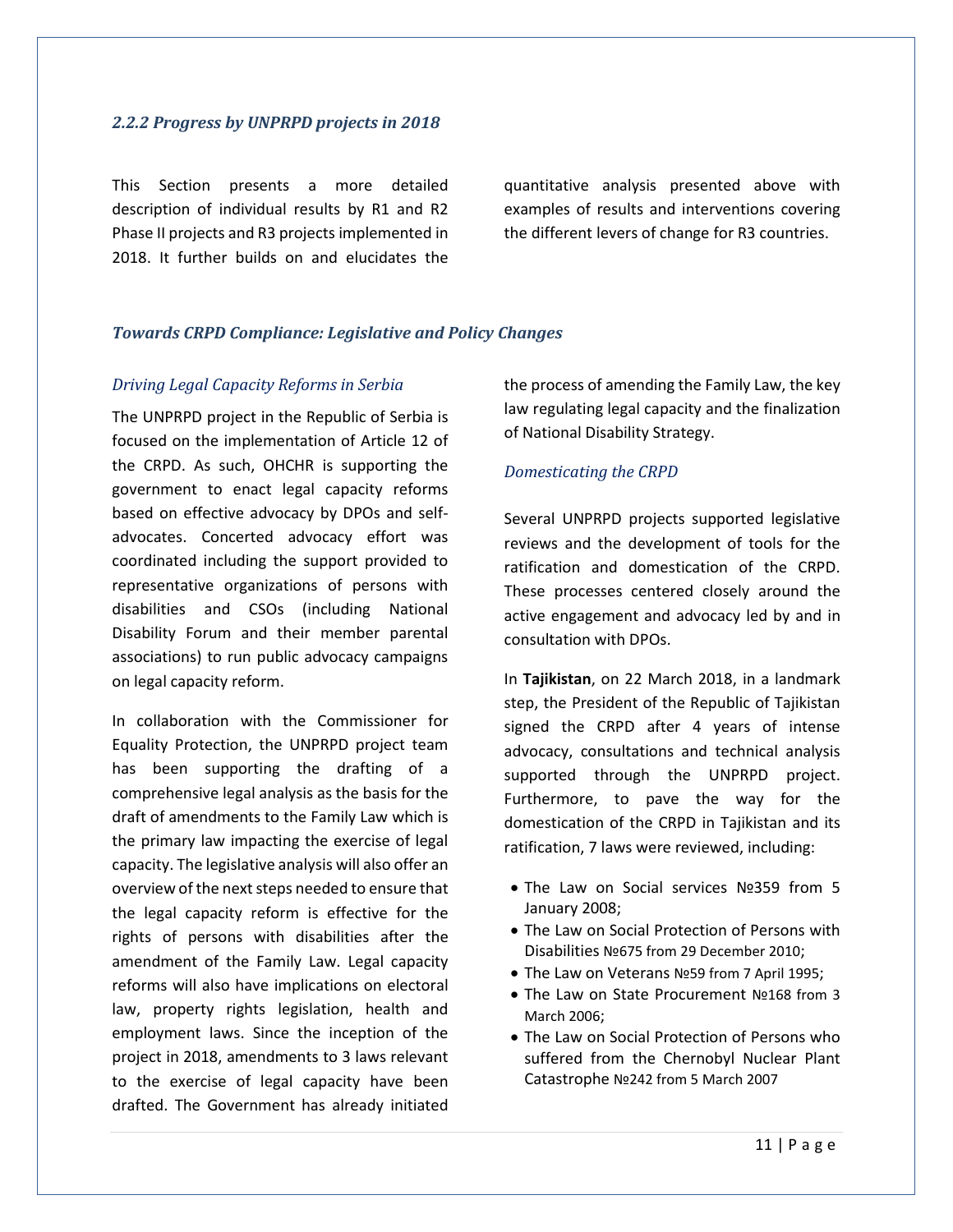- The Law on Prevention of Violence in the Family №954 from 19 March 2013;
- The Law on Child Rights Protection №1196 from 18 March 2015.

In **Timor Leste**, guidelines to integrate disability in legislation, policies and plans were finalized in 2018, in a highly participatory process that included individual consultations as well as a validation workshop with various government partners, civil society organizations, persons with disabilities and donors. The Guidelines, which set out eight steps to consider when drafting laws, policies and plans, were largely informed by the CRPD, General Comments of the Committee on the Rights of Persons with Disabilities and reports by the UN Special Rapporteur on the Rights of Persons with Disabilities. Persons with various types of disabilities were consulted on various occasions in the process of drafting the Guidelines. The draft guidelines were shared in electronic form before and after the consultations for comments. A braille version as well as sign language interpretation was made available. The Timorese national DPO federation, ADTL and UN Agencies involved in the UNPRPD project will conduct joint advocacy actions for the adoption of the Guidelines by the Government, with the aim of strengthening the integration of disability in governance.

In **Tunisia**, in Phase II of the UNPRPD project, to support the harmonization of the national legislative framework with the CRPD, a gap analysis study has been launched with the aim of collecting the various national legislative texts in the first place and verify their compliance with the CRPD. The study will furthermore enable the project to identify gaps and develop the necessary recommendations in this regard.

The Tunisian Parliament adopted, on 16 October 2018, the new law governing the National Human Rights Institution (NHRI). In accordance with this law the NHRI will be fully compliant with the Paris Principles. It will be entrusted with responsibility of monitoring human rights, including the rights of persons with disabilities and with strengthening the protection of human rights. The Law also mandates the NHRI to monitor human rights violations, and in this capacity, it is to receive individual and collective complaints, including from DPOs, and individuals with disabilities.

In **Bhutan**, the UNPRPD project has been supporting the finalization of the National Disability Policy. The Gross National Happiness Commission (GNHC) together with UNDP facilitated consultation with Government Ministries, Departments, Autonomous Agencies, Institutions, CSOs, Private Sector and the General Public for their views and comments on the policy. GNHC and UNDP also organized a separate consultation with parents of children with disabilities, with the assistance of Ability Bhutan Society in August 2018. At present, the policy is being finalized. The UNPRPD project is also supporting the inclusion of the rights of women and girls with disabilities in the development of Bhutan's first Gender Equality Policy.

In **Benin**, nine decrees to implement the Law on the Protection and Promotion of the Rights of Persons with Disabilities were drafted and submitted to the Government for signature. The nine draft decrees focus on accessible housing, support mechanisms, inclusive education, employment, establishment of inter-ministerial commission in charge of issuing equal opportunity cards for persons with disabilities, accessible transport and participation in cultural life and leisure. A total of 948 men and 1,549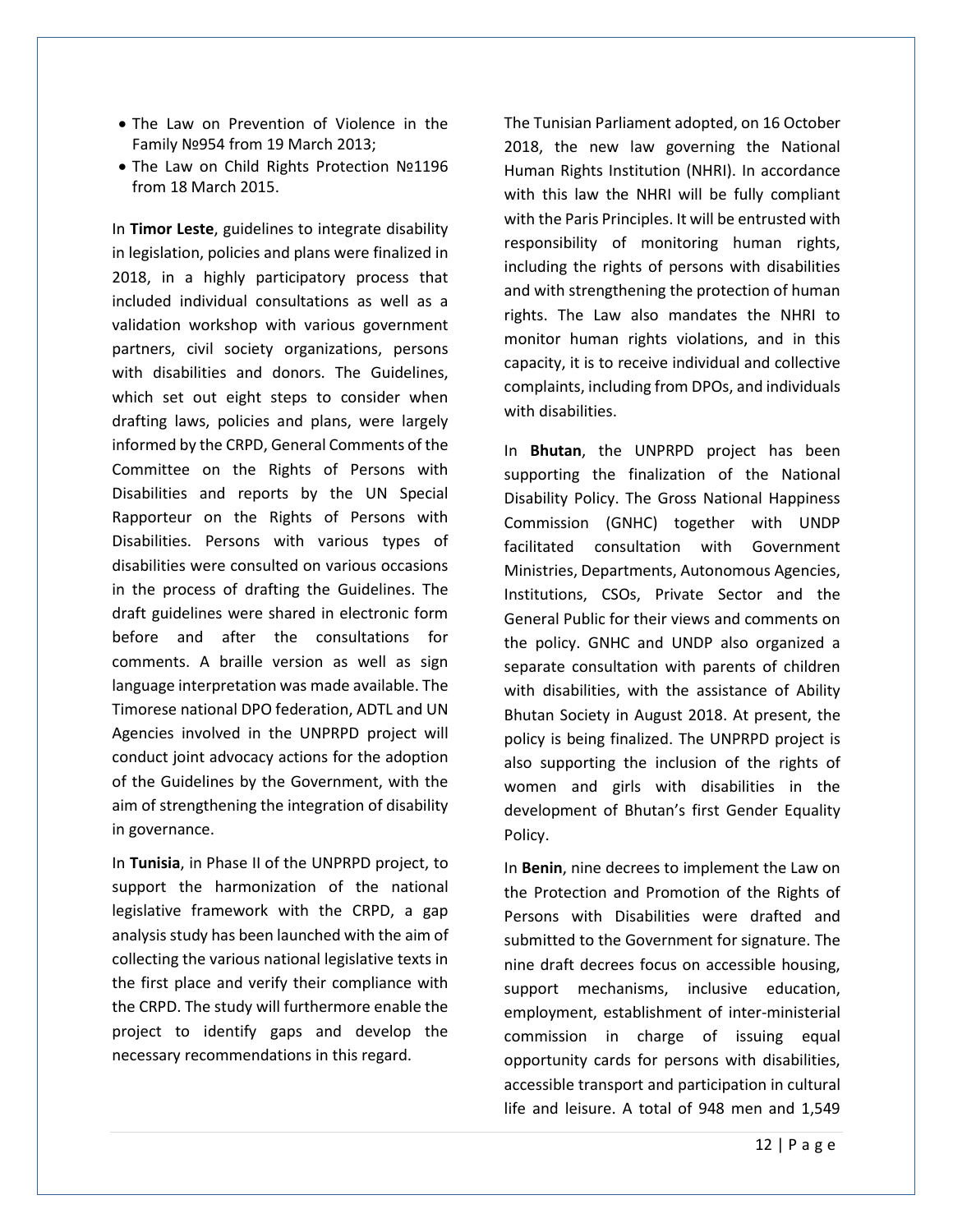women were sensitized on laws protecting the rights of persons with disabilities particularly the rights of children with disabilities. The National federation of organizations of persons with disabilities in Benin was supported in the development of strategic advocacy guidelines.

In **Guatemala**, the UNPRPD project is promoting the domestication of the CRPD by supporting an analysis of the Regulatory framework based on the recommendations issued by the Committee on the Rights of People with Disabilities. In the process of analysis and development of recommendations to the regulatory framework in the area of employment and education, the participation of people with disabilities as individuals and through representative civil society organizations was ensured. In addition, work has been done with key duty bearers, such as the National Council on Assistance for Persons with Disabilities (CONADI), which has a key role in the process of harmonization of the regulatory framework and public policies with the CRPD. Likewise, work was done with legislators mainly with the President of the Legislative Committee on Persons with Disabilities.

In **Zimbabwe**, the first national consultative meeting on the alignment of the disability law with the Constitution & the CRPD was organized

#### *Promoting access to Legal Aid*

In **Viet Nam**, in Phase I, the UNPRPD project supported the roll out of a community-based DPO led legal aid service model. In Phase II, after extensive evidence-based advocacy and technical inputs the new Law on Legal Aid, guarantees that people with disabilities experiencing financial hardships are entitled to free legal aid.

by UNDP and the Ministry of Justice, Legal and Parliamentary Affairs. This meeting included the participation of Justice Legal Officers, UN entities and DPOs.

In **China** a Disability Policy Dialogue brought together 80 representatives from the government (e.g., Ministry of Civil Affairs),  $academia$ , civil society – in particular, persons with disabilities and their representative organizations including the China Disabled Persons Federation, media outlets, and the private sector. The Policy Dialogue builds on the experience of the Concluding Symposium from Phase I of the Project and serves as an important space for engagement between the government, UN and civil society stakeholders especially DPOs to jointly discuss and identify strategies for the inclusion of persons with disabilities. Discussions were held on education, employment, health, access to justice and social protection, information accessibility and media reporting of persons with disabilities, paying specific attention to the inclusion of women with disabilities. The Policy Dialogue attracted more than 4.1 million readerships on social media. As a result of the 2018 China Policy Dialogue a Social media network has also been set up.

In **Cambodia**, provisions for access to legal aid for persons with disabilities has been incorporated in the first draft National Legal Aid Policy, which should enable persons with disabilities to better access legal aid services and enhance their inclusion within the formal justice mechanism. Furthermore, access to justice for persons with disabilities has been included in the new draft National Disability Strategic Plan (NDSP) 2019 – 2023.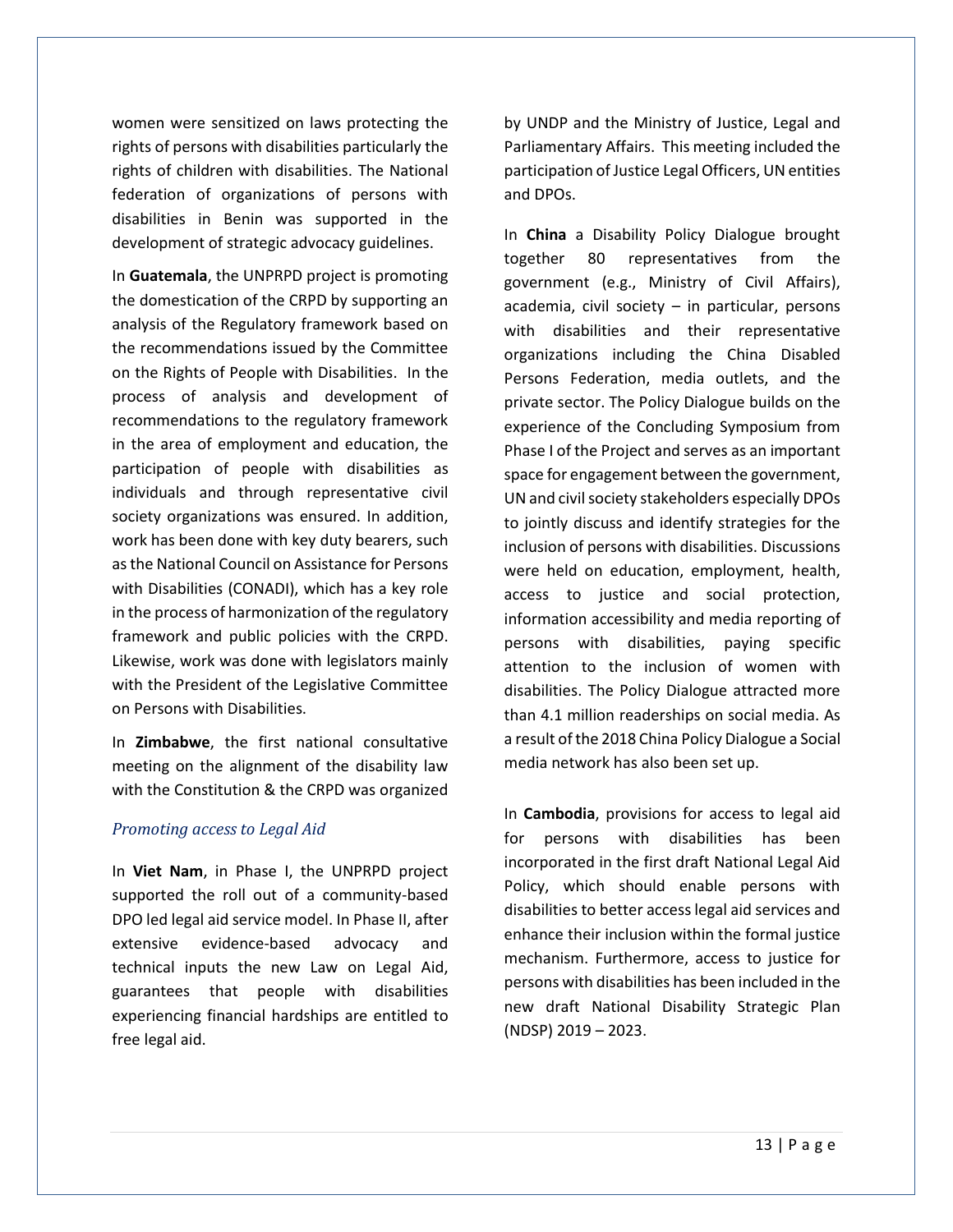*"The UNPRPD's capacity building support in Ethiopia has strengthened our participation capacity in policy and legislation debates. Our organization highly values the UNPRPD Project's contributions in capacity building. The disability awareness and inclusion strategy workshops and trainings to our DPOs leaders have resulted in a marked change in leadership among our member associations. As a result, our advocacy efforts are producing results. We had for instance a very active participation in the newly revised Civil Society and Charities Law. We also had an active participation in the preparation of the up-coming population census."* 

.

ABAYNEH GUJO, EXECUTIVE DIRECTOR OF THE FEDERATION OF ETHIOPIAN NATIONAL ASSOCIATIONS OF PERSONS WITH DISABILITIES (FENAPD), ETHIOPIA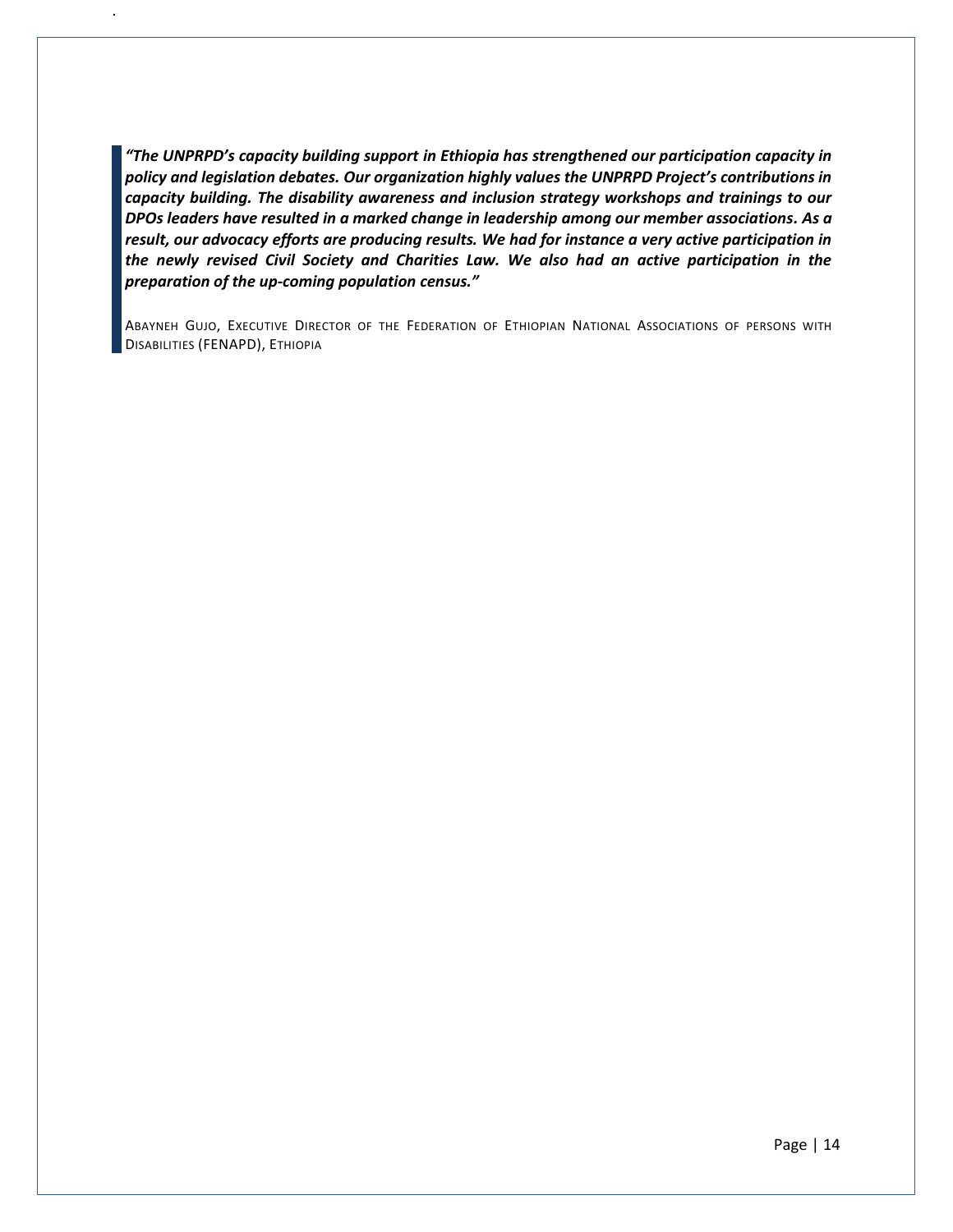#### <span id="page-14-0"></span>*Addressing gender-based violence and strengthening systems for disability inclusive sexual and reproductive health services*

A number of countries under the third funding round include a focus on addressing genderbased violence and strengthening service delivery systems on sexual and reproductive health. As such, in the first year of implementation, preparatory steps were put in place to strengthen evidence and to build systemic capacities for inclusive response and service delivery as well as strengthening access to justice.

In **Zambia**, for example, the UNPRPD project supported the development of a Sexual and Reproductive Health and Disability Inclusion Module in the midwifery curriculum in collaboration with the University of Zambia School of Nursing Sciences, the Zambia Institute for Special Education, the Zambia National Association for the Deaf and the Zambia National Association for the Blind in rural and Urban Areas. This will enable nurses and midwives to use the Sexual and Reproductive Health and Disability Inclusion Module in the provision of SRH/HIV/SGBV services. A 4-day curriculum development workshop for midwifery experts aimed at revising/developing the disability module was held. Following its development, a 2-day validation meeting in Chilenje Urban Clinic in Lusaka was conducted prior to the adoption of the revised disability inclusion module.

In **Zimbabwe**, a study entitled "Aspirations, Needs, Concerns and priorities of women and girls with disabilities", collected testimonies from 261 women and girls with disabilities across 6 provinces regarding access to public services including justice and sexual and reproductive health services. Women and girls with disabilities also shared specific experiences in accessing the

justice system and health services and put forward specific recommendations, which were then shared with the Ministry of Justice during the national consultative meeting on CRPD alignment. Preliminary findings from this qualitative study will inform the development of training modules on advocacy skills development. A second qualitative study was completed to analyze the role of culture on disability discrimination. The study reflects on the impact of traditions and beliefs on the lives of women and girls with disabilities and in most cases on the discrimination and exclusion that they perpetuate. The findings from both studies offer a comprehensive picture of the situation of women and girls with disabilities in Zimbabwe and have served as a starting point for the policy dialogue and fed into the discussions held at the first national consultative meeting on the alignment of the disability law with the constitution & CRPD organized by UNDP and the Ministry of Justice, Legal and Parliamentary Affairs.

In **Morocco**, an agreement is planned to be signed between the Ministry of Health and the Mohamed VI National Center for the Disabled (CNMH) which is a national organization offering multidisciplinary services to advance the rights of persons with disabilities. As a result, three interconnected pillars of intervention will be established to (i) improve access of persons with disabilities to sexual and reproductive health services (ii) strengthen skills of health personnel, networks of Civil Society Organizations (CSOs) in the addressing SRH needs and Gender Based Violence (GBV); (iii) promote social inclusion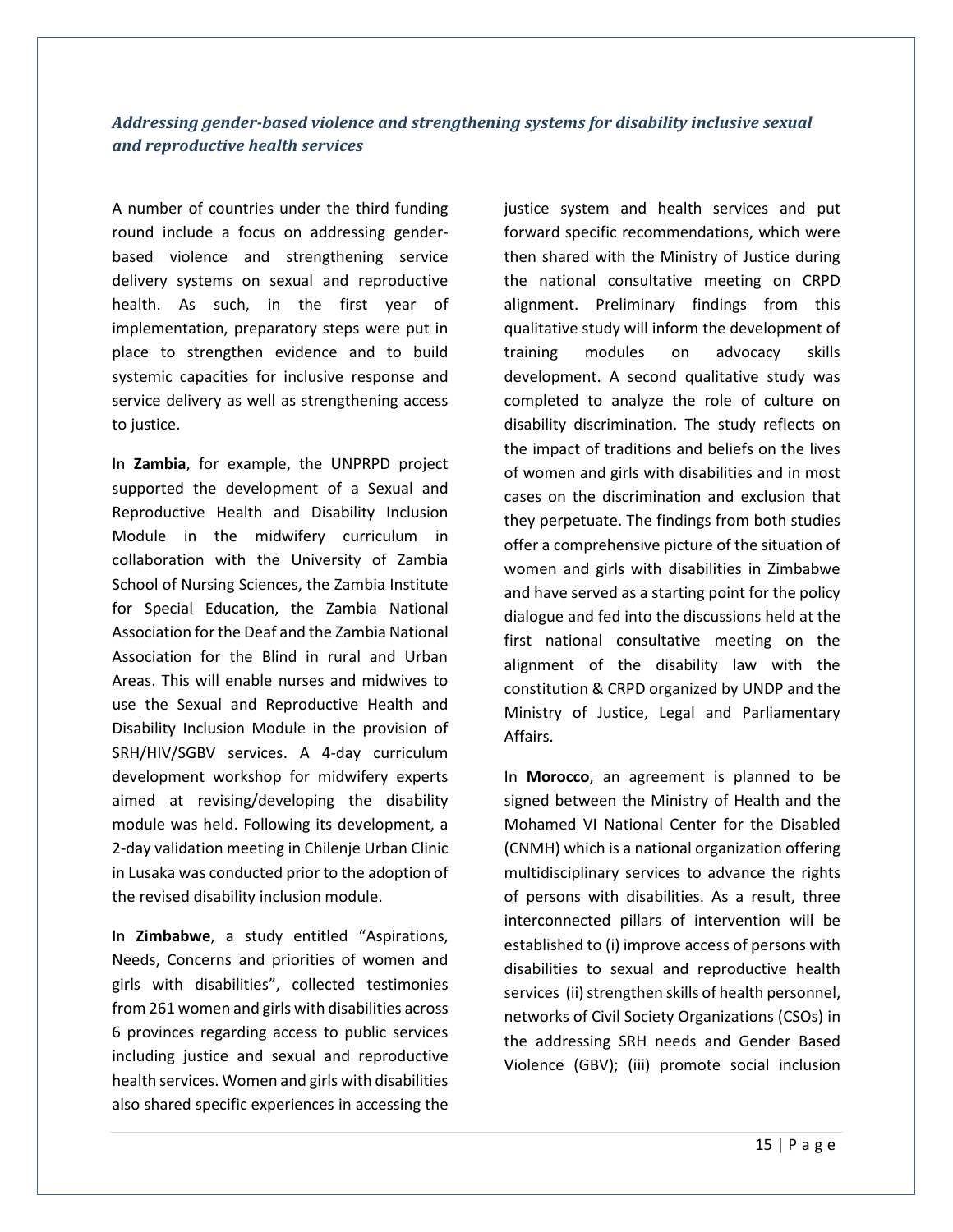with the active participation of young people and adolescents with disabilities.

In **North Macedonia**, in September 2018, a baseline assessment study for SRH and GBV services with a focus on persons with disabilities, in Strumica region, was finalized. The findings and recommendations showed that the standards for quality of care in health care services, including professional education on disability inclusion need further improvement. SRH facilities are not accessible for persons with disability, neither in terms of infrastructure nor with regard to medical equipment or supplies. General gynecological care and antenatal services are the most wanted SRH services as reported by persons with disabilities. Based on the study, a draft Module on the disability inclusive provision of sexual and reproductive health services was developed with participation of national DPOs and CSOs.

To address GBV, meetings were held with Ministry of Health officials, the Commission for implementation of the CRPD and DPOs and NGOs and the team for development of training materials and curricula for the training of medical service providers. As a result of these meetings, draft recommendations for UNFPA, MoH and NGOs in support of the ongoing Deinstitutionalization process and social sector reforms were provided.

In **China**, through the UNPRPD project support was given to the Institute of Population Research of Peking University to undertake a literature review on SRHR policy and services for persons with disabilities. Similarly, collaboration with Handicap International is leading to development of a policy brief for policy advocacy on promotion of SRHR and partnership with Marie Stopes International China and other

DPOs has led to the development of Disability Equality Training-SRHR training models for scaling up SRH services for women and young people with disabilities.

In **Pakistan**, to enhance the capacity of institutions to respond to GBV experienced by women with disabilities, two orientation/ advocacy workshops with key stakeholders were organized in Islamabad and Karachi. 44 representatives (50% women) from the Department of Social Welfare, DPOs and national and international organizations participated. Preventive and response mechanisms for GBV faced by women with disabilities were shared. 80% of training participants demonstrated an increase of 83% knowledge on disability inclusion in GBV response and prevention. UNPRPD partner, Humanity and Inclusion (HI), will establish a GBV-Women with Disabilities committee to highlight the need for inclusive responses and an advocacy action plan will be drafted, agreed upon, and will be shared with Age and Disability Task Force (ADTF), community based inclusive development network and other forums for lobbying and advocacy on the GBV issues experienced by women with disabilities. To mainstream the rights of women with disabilities within the broader dialogue on GBV, a high-level Roundtable discussion on "harassment faced by women with disabilities", was organized as part of the '16 Days of Activism,' campaign against gender-based violence by UN Women, ILO, UNV and HI. UN Women's Executive Director, Phumzile Mlambo-Ngcuka, spoke at the event and advised the government to establish inclusive services. In 2018, 40 women with disabilities or caregivers of children with disabilities were trained and became either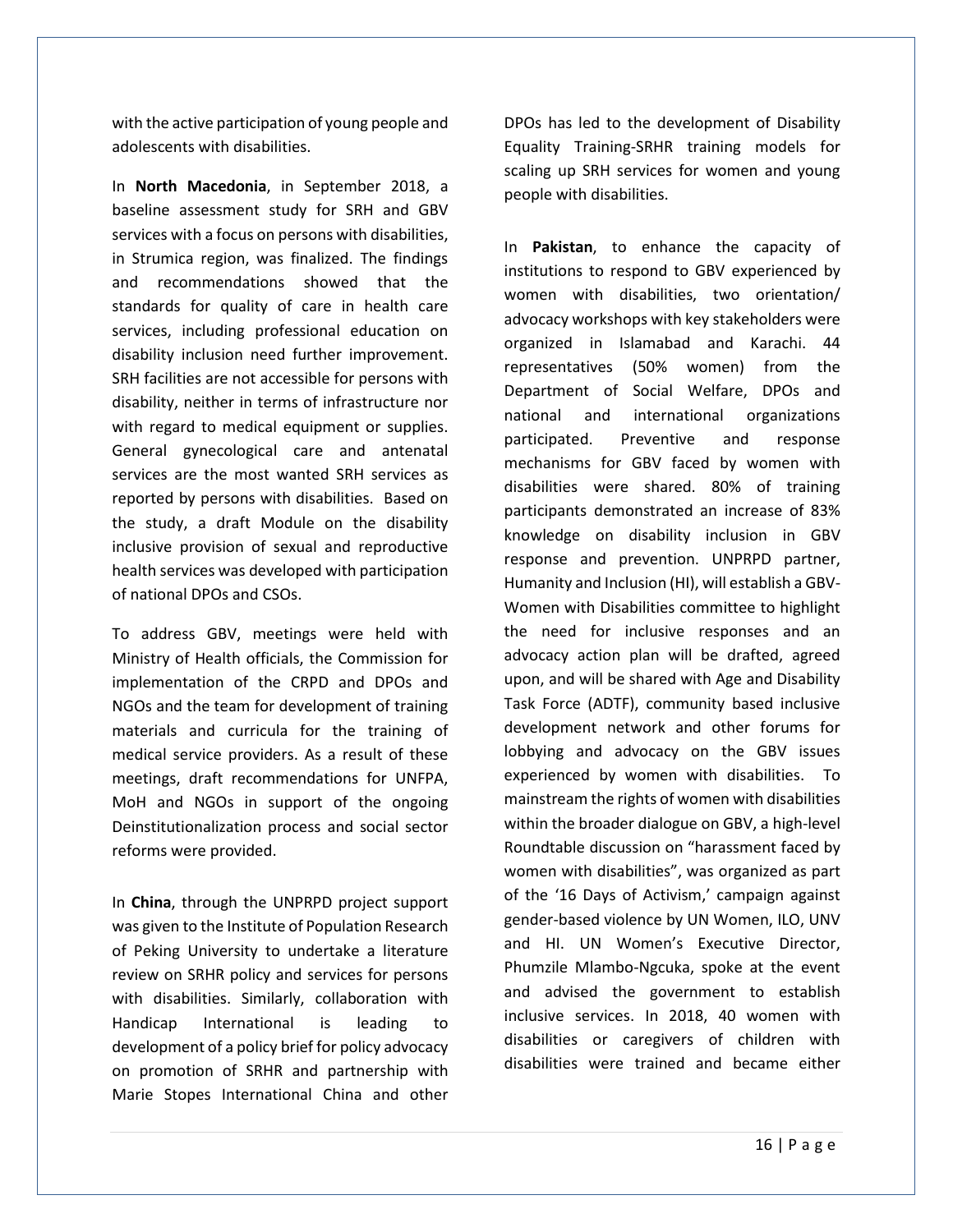active DPO members or initiated self-help groups in Khyber Pakhtunkhwa.

In **Uruguay,** an update of the Guide on Sexual and Reproductive Health of Persons with Disabilities was drafted and is in the process of finalization. There has also been a mapping of the disability dimension within GBV data management systems and it has been agreed to include a disability dimension in the GBV survey which will be carried out in 2019. Furthermore, a draft of a protocol on humanized notification of pre and neonatal diagnosis on disability was produced.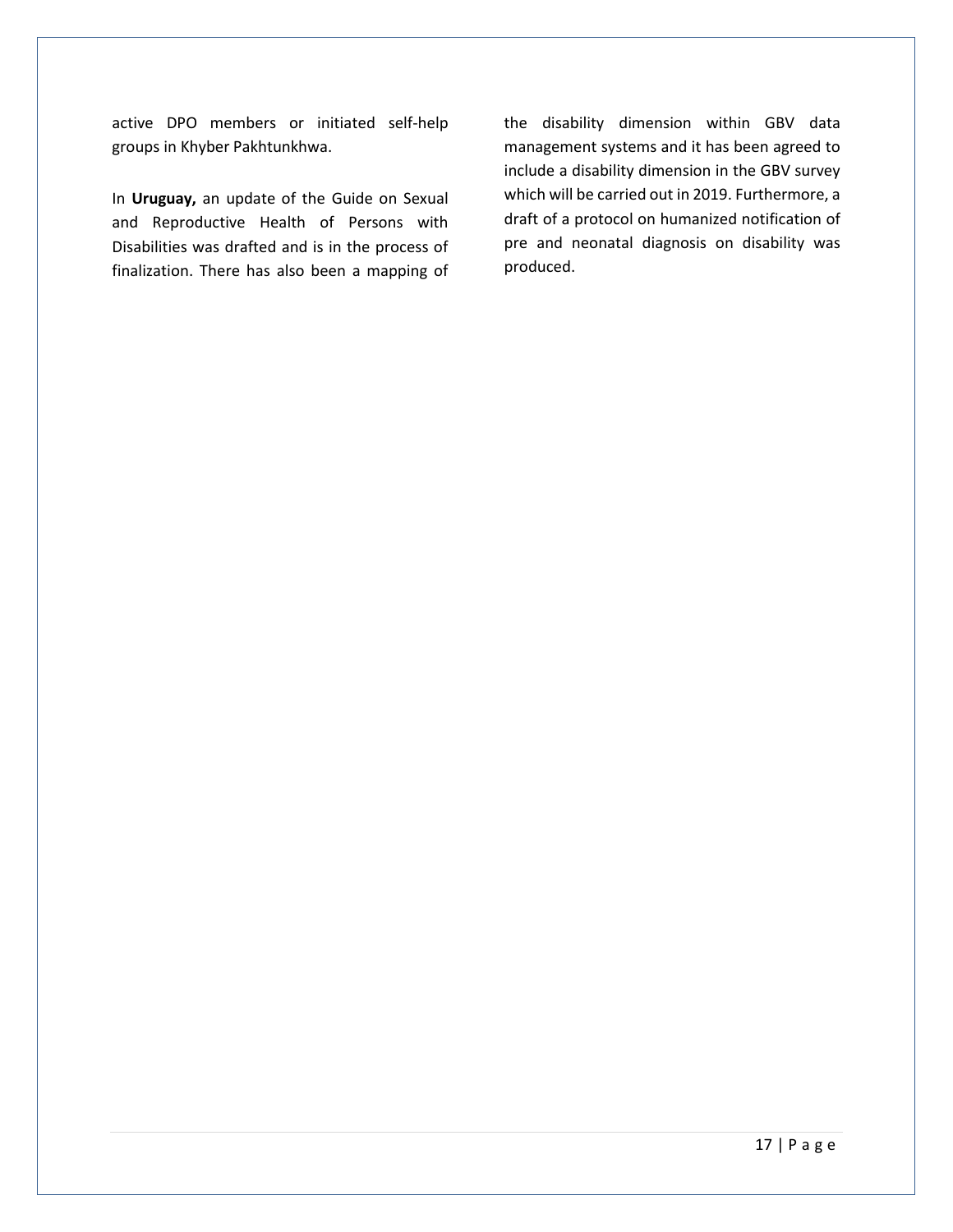#### <span id="page-17-0"></span>*Enhancing Employability and Promoting Inclusive Employment*

Several joint initiatives supported by the UNPRPD across the three funding rounds include specific focus on advancing labour market inclusion of persons with disabilities. These projects have focused on enhancing the employability profile and skills of persons with disabilities as well as on building capacities on the creation of inclusive vocational training, job placement and inclusive work environments as the examples below highlight.

#### *Costa Rica*

#### *Strengthening vocational training and job placement services*

The National Labour Inclusion Plan for Persons with Disabilities in Costa Rica 2019-2022 was developed. The Plan aims to increase training opportunities for persons with disabilities, increase the number of inclusive employers, inclusive and accessible employment intermediation services, promote other employment modalities (including teleworking) and strengthen governance and coordination in the areas of vocational training and employment services. The plan is to be implemented by different key actors, among others national and local government, private sector, academia, and organizations of persons with disabilities includes specific activities in each of the strategic areas and has identified the resources available for its implementation. A comprehensive analysis of the situation regarding the employment of women with disabilities in Costa Rica, from a gender, human rights and disability perspective was prepared to inform the Plan. This analysis was based also on interviews with officials of key ministries and agencies as well as

organizations of women with disabilities and employers.

In 2018, the UNPRPD project in Costa Rica reported significant advances in skills training and labour market preparation for persons with disabilities. In 2018, a total of 1,164 people with disabilities improved their employability profile, reaching 123% of the total goal programmed by the project in Phase II. This brings the cumulative total of people with disabilities with improved employability profile to 2,822.

A manual for facilitators of the course *Education, Employability and Preparation for the World of Work for Persons with Disabilities* was produced. The course aims to strengthen the employability profile and skills development required for the participation of people with disabilities in the labour market.

Further, in 2018, with support of the Ministry of Labour (MTSS) programme Empléate Inclusivo, 653 people with disabilities (53.6% women, 46.4% men) graduated from technical training courses. Another 516 persons with disabilities graduated from technical programs of the National Learning Institute (INA) in the areas of commerce and services, health, culture and crafts, textiles and industrial clothing, fishing, agriculture, tourism, food industry and electronics. In 2018, 260 persons with disabilities were recruited with support from the MTSS Inclusive Empléate programme and other employment intermediation services and 35 persons with disabilities were recruited with support from local employment intermediation networks for persons with disabilities.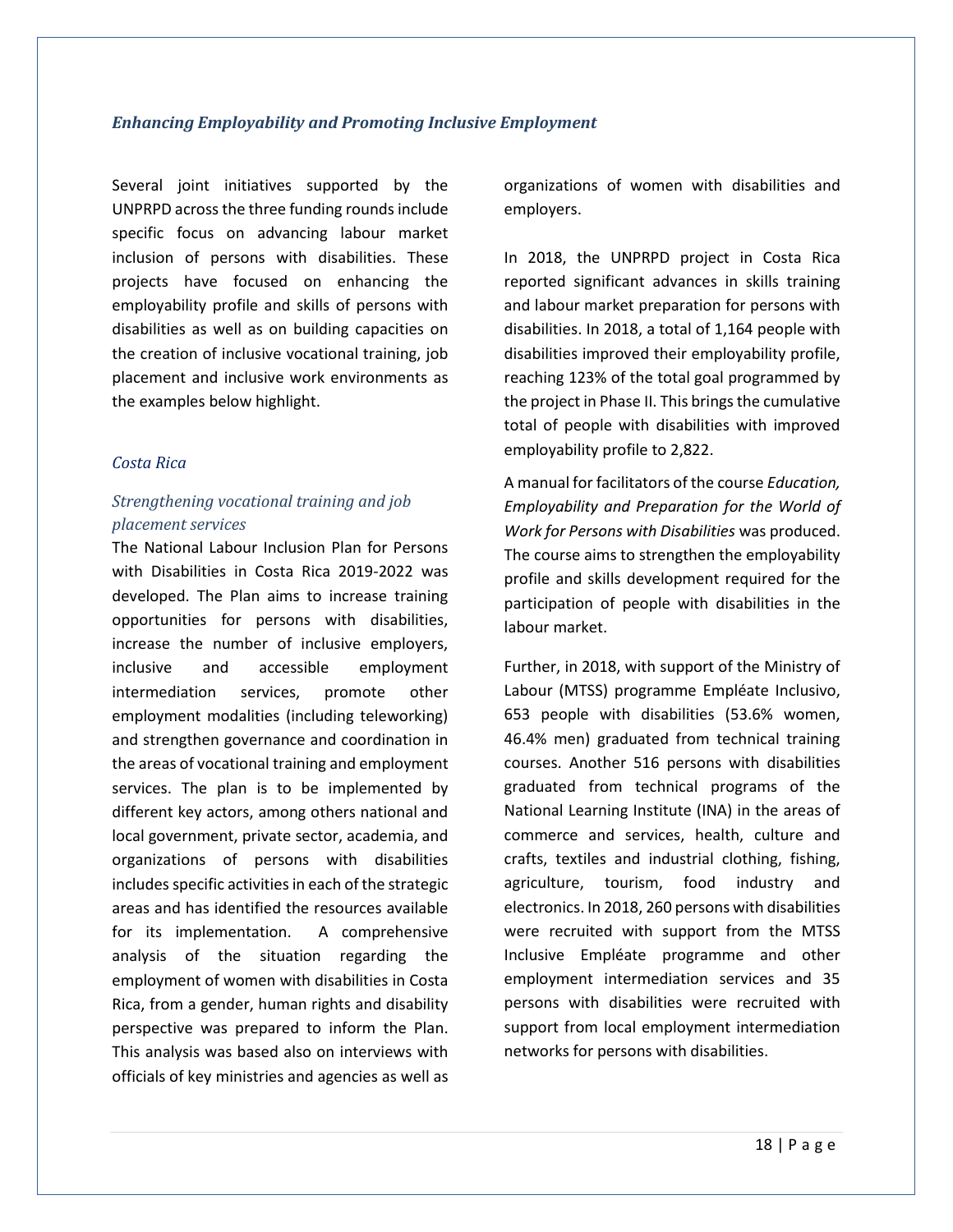To institutionalize the inclusion of persons with disabilities based on the successes of the pilot training and job placement models, the "National Strategy for Education, Technical and Vocational Training for the Disabled Population in Costa Rica 2019-2022" was developed. The objective of the Strategy is to facilitate coordination among different institutional and sectoral actors to improve the technical and vocational education and training of Persons with Disabilities in Costa Rica, so that programmes, projects and services- public and private- are inclusive of persons with disabilities older than 15 years of age. The Strategy is structured around five strategic areas of focus: governance, competency development, certification and accreditation, human resource training, equality and equal opportunities.

Furthermore, the "Protocol for Interinstitutional Coordination for the Training and Labour Inclusion of Persons with Disabilities in Costa Rica" was updated with the participation of representatives of the Ministry of Education, INA and MTSS. This instrument was reviewed and modifications made, such as the Inclusion of the Act on the Recognition of Costa Rican Sign Language as a Mother Language (Act 9049), Act establishing the National Council for Persons with Disabilities (Act 9303), Act for the Promotion of Personal Autonomy (9379), principles on discrimination by sex/gender, Executive Decree No. 40955 on the establishment of inclusion and accessibility in the Costa Rican education system and the recently adopted National Qualifications Framework for Vocational Technical Education and Training.

Technical support was provided through the UNPRPD project to formulate the design of the management model of the National

Employment Service (SNE) of Costa Rica, to articulate and enhance services and programmatic offer of various institutions and organizations, in order to improve the link between supply and demand for employment. To complement the management model, a course for managers on the labour market inclusion of people with disabilities was developed. The course was designed and validated regionally with the employment departments of the Ministries of Labour of Central America, Panama and the Dominican Republic. The training material produced was shared with the National Learning Institute, which is the organization in charge of the training of employment managers. Between August 2017 and December 2018, digital tools to support the provision of services within an employment management model were developed and tested.

#### *Building inclusive businesses*

The Costa Rican Business Association for Development (AED) is a natural and strategic ally for the execution of the second phase of the Project. In collaboration with the Business Alliance for Development (AED)- a non-profit organization that seeks sustainability and competitiveness of the country through the promotion of responsible and sustainable business models- and Plura, a social enterprise that works as an innovation lab offering products and services related to inclusive tourism, accessibility and labour inclusion, more than 50 people from new companies (12) registered in the Network of Inclusive Enterprises were trained. 67 companies developed inclusive policies for people with disabilities (members of the REI - Network of Inclusive Business, Inclusive Employment or Local Networks). On December 4, 2018, the sixth "Costa Rica Includes" Award ceremony was held, and 40 companies were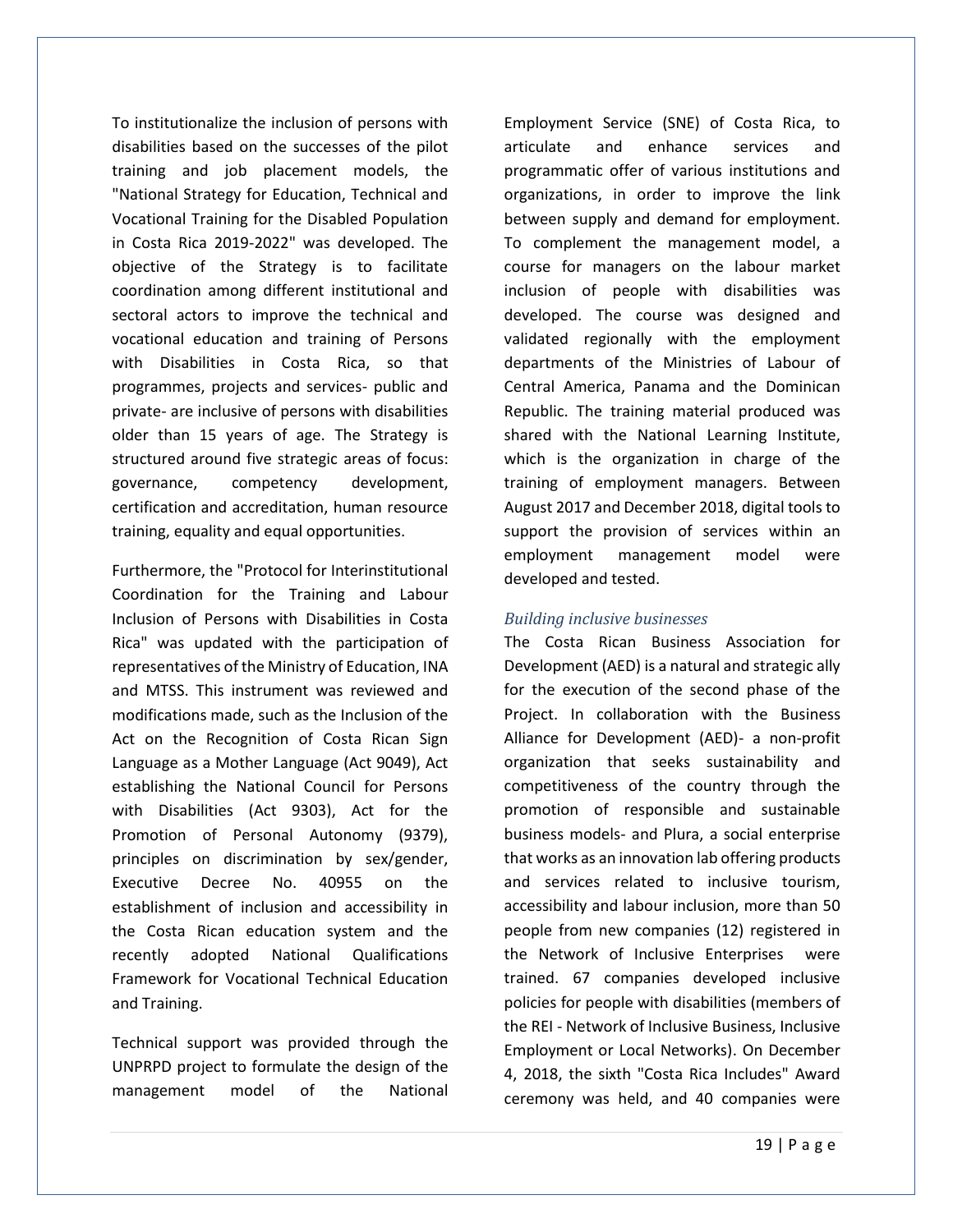awarded in seven categories: inclusive procurement, community and inclusion, accessibility, inclusive customer service, accessible products and inclusive journalism.

#### *China*

The Global Business and Disability Network – China Chapter (GBDN-China) was launched in Beijing on 31 July 2018. Fourteen companies, 9 global companies and 5 Chinese-owned businesses, signed up as the "founding members of GBDN-China. The launch of GBDN China received a positive response from the China Disabled Persons Federation, the China Enterprise Confederation, SDG-concerned businesses and the broader disability inclusion

community. In partnership with Easy Inclusion, a China-based company, the ILO is launching a membership drive for GBDN China. The founding members and new members will be developing a work-plan and calendar of activities, based on the interest and priority as established by the members. Members of GBDN-China have already accumulated experiences and good practices in recruitment of persons with disabilities. It is expected that joint action will lead to productive PPP with CDPF and local governments. It is expected that with organizing support from the ILO, GBDN China members will be organizing disability equality trainings in their respective workplaces and network associations.

*The Global Business and Disability Network – China launched in 2018 has already started work in 4 areas: talent database, internship and training programs, benchmarking and good practices, research and policy advocacy. The working group on talent database launched a Job App on the 3rd December 2018. The GBDN China Job Apps reached more than 10,000 persons with disabilities, 150 service providers, and 17 hiring entities. 60 job seekers have already received job offers.*

#### *Ethiopia*

A total of 5,407 persons with disabilities (53% women) have attended skills training in Phase II. The disability inclusion training through the UNPRPD project has contributed to enhanced capacity of the Federal TVET agency to cater to skills and employment support services to persons with disabilities. The TVET Agency has facilitated job retention for 79% of the trained men with disabilities and 72% of women with disabilities. The participation of women with disabilities at 53% in technical and vocational training is encouraging. 46 supervisors and assessors of TVET Centre of Competencies from 2 Regional TVET clusters (Southern Regional State and Tigray) have been trained on disability inclusion in vocational training in their respective regions. A total of 18 persons (9 women and 9

men) from TVET institutions in Addis Ababa received sign-language training for 10 days through FENAPD with the financial contribution of the UNPRPD Project. Furthermore, 18 youth employment officers were trained on disability mainstreaming by the Ministry of Labour and Social Affairs and the UNPRPD Project from Addis Ababa sub-cities Offices and Federal Urban Job Creation and Food Security Agency (FUJCFSA). This represents a 72% achievement of the target. 20 Human Resource (HR) managers and Trade Union leaders of private companies have been sensitized on disability, models of disability, national and international legal frameworks on disability rights in a workshop organized by Ethiopian Centre for Disability and Development (ECDD) in collaboration with the UNPRPD Project in Hawassa in March 2018.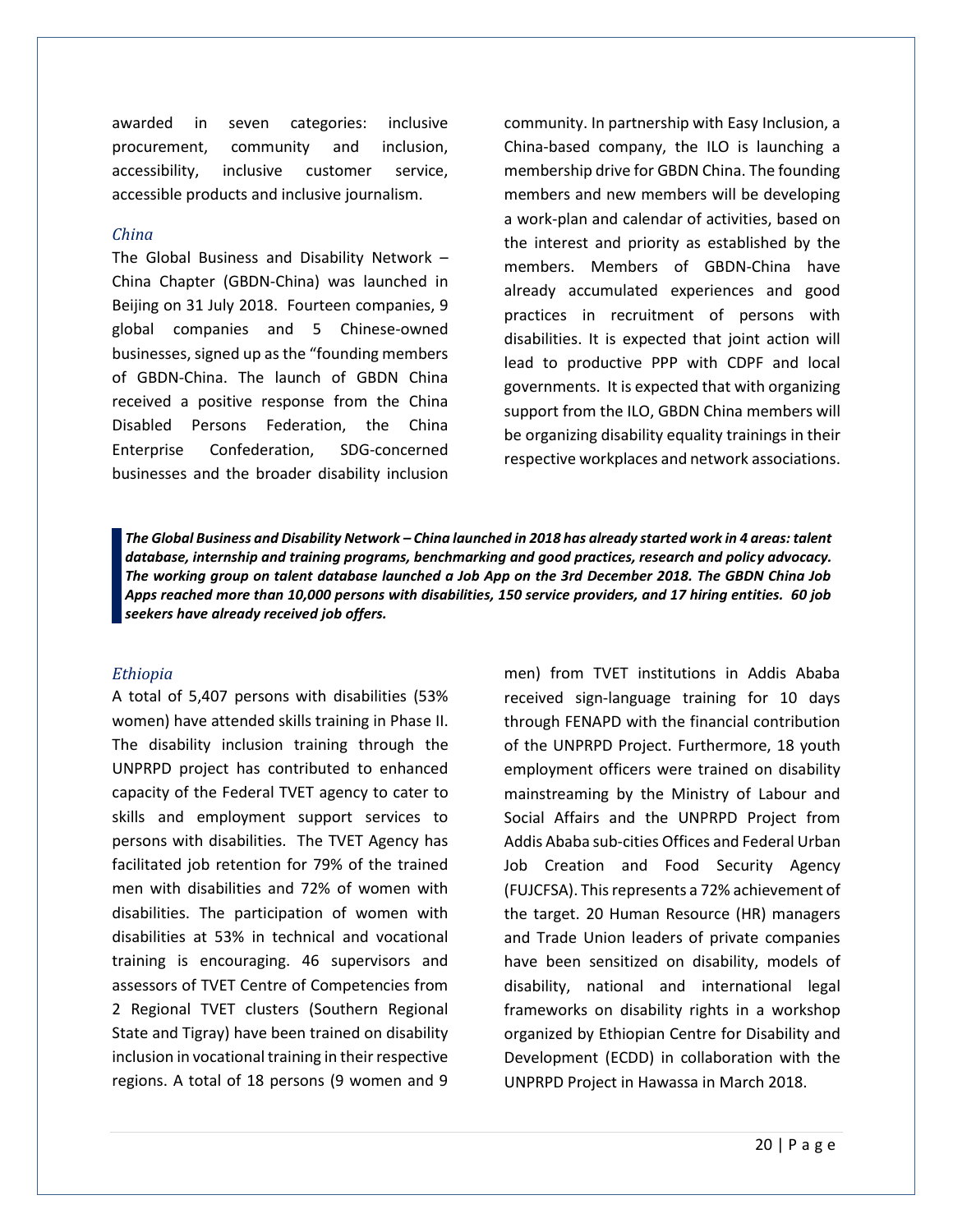The Federal Urban Job Creation and Food Security Agency (FUJCFSA) has facilitated economic participation- mainly self-employment through enterprise development and cooperatives- for 4799 persons with disabilities

(34% of total beneficiaries). The UNPRPD Project and its partners have contributed to the process and outcome come by enhancing the disability awareness and inclusion capacity of the FFSJCA.

*"I am happy and grateful to Ethiopian Centre for Disability and Development (ILO partner) and the UNPRPD Project for providing me with an internship opportunity that led to my current career as a social worker. I now have a formal employment and hope other youth with disabilities can get a similar opportunity."*

UGANDA HAIMANOT, SOCIAL WORK GRADUATE WITH VISUAL IMPAIRMENT UNDERTOOK AN INTERNSHIP WITH A LOCAL NGO AS A SOCIAL WORKER IN ETHIOPIA. AFTER COMPLETING HER INTERNSHIP, SHE HAS BEEN OFFERED A PERMANENT EMPLOYMENT OPPORTUNITY AS A SOCIAL WORKER BASED ON HER GOOD PERFORMANCE DURING HER INTERNSHIP.

#### *Guatemala*

Mapping and diagnosis were carried out in public and private sectors to identify the existence of regulations, policies, strategies, inclusive employment programmes to advance access to work for persons with disabilities. The baseline mapping exercise included in its scope six key public agencies (Ministry of Development, Ministry of Labour and Social Security, Ministry of Economy, Secretariat of Social Welfare from the Presidency of the Republic, and the National Council on Assistance for Persons with Disabilities – CONADI, Human Rights Ombudsman Office); 15 private sector agencies made up by: 3 business chambers (Coordinating Committee of Agricultural, Industrial, and Financial Associations, Industrial Chamber of Guatemala, Chamber of Commerce in Guatemala, Association of Managers of Guatemala, 4 companies/corporations, the Corporate Social Responsibility Center – centraRSE, the Global Compact Network, and 5 civil society organizations that run programmes on developing soft skills of persons with disabilities. Mapping and diagnosis of public and private institutions that carry out vocational and technical training for people with disabilities was

allowed for the identification of priority areas of intervention and key partners such as SINAFOL. the National Labor Training System. Furthermore, with the information collected through the mapping of public and private sectors, an action plan was developed for the creation of a practice tool and guide that may be used by both public and private sector employers, and by the technical assistance officers of the Ministry of Labour, as well as by Civil Society Organizations carrying out labour intermediation services. The tool entitled, a "Guide on Work Inclusion of Persons with Disabilities for Companies" was produced as a result. The Guide was validated by an expert group comprising private sector organizations with experience in inclusive employment, civil society organizations and the Ministry of Labour and Social Security.

A Memorandum of Understanding was signed between UNDP and CentraRSE which is an organization with more than 100 associated companies that belong to more than 20 production sectors and sub-sectors in the country, making it a coalition of companies for the promotion of the inclusion of persons with disabilities.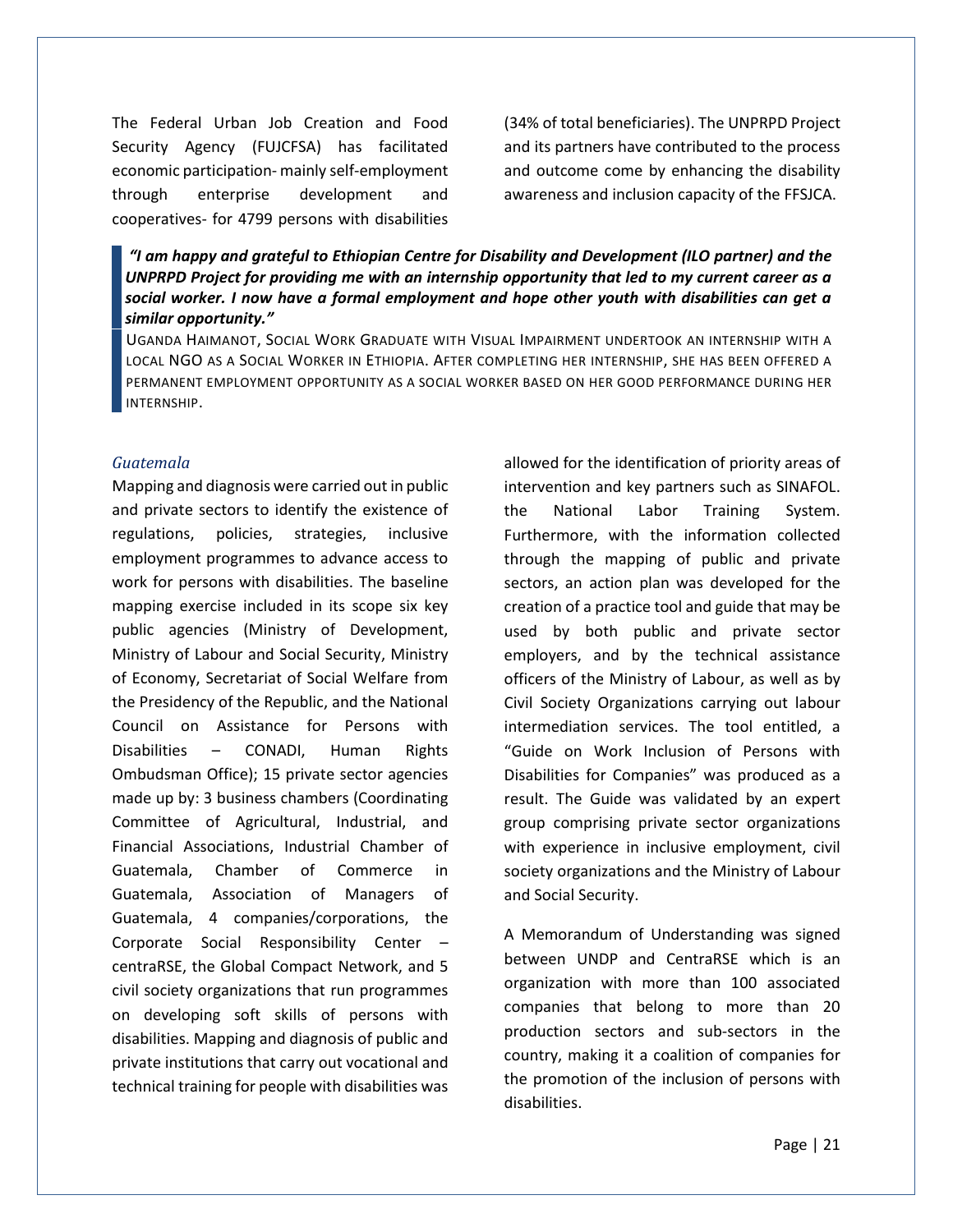Furthermore, in Guatemala, women with disabilities were invited to a dialogue to share about barriers they face as women with disabilities in accessing employment and education, and to jointly explore interventionsto achieve their inclusion in these areas. Thirty-four women took part in the Dialogue. Following the workshop, a letter was sent to the Board of Directors of the National Council on Assistance for Persons with Disabilities (CONADI) indicating the main recommendations on the rights of women and girls with disabilities and technical support was offered for the creation of the Gender Unit planned by CONADI.

#### *Peru*

In Peru, a mapping exercise to identify barriers faced by persons with disabilities to access the labour market, and to assess training needs at offices in municipalities in charge of managing intermediation between supply and demand of work at local level has been launched.

#### *Serbia*

With the aim of increasing the capacities of organizations of persons with disabilities, civil society organizations and social enterprises to better promote inclusive access to the labour market for persons with disabilities, a training programme entitled ''Employment and selfadvocacy of persons with disabilities – opportunities and challenges'' was developed. The training promotes 1) An inclusive way of thinking and inclusive attitudes; 2) Understanding of the importance of selfadvocacy of persons with disabilities within the process of promoting social inclusion; 3) Development and improvement of the competencies of the participants in providing support to the employment and self-advocacy of persons with disabilities in their local communities. Seventy-nine participants in total participated in the training sessionsrepresenting 42 organizations from 22 locations across Serbia. The training was registered with the Chamber of Social Protection.

Moreover, a job support model for persons with intellectual disabilities is also being piloted in collaboration with partner NGO "Our House" (a parental association working for and with people with intellectual disabilities). It is expected that the model will lead to creation of a cadre of trained job coaches and should become a viable profession which is sustainable in the long term with resources from the Budget Fund for Professional Rehabilitation and Employment of Persons with Disabilities.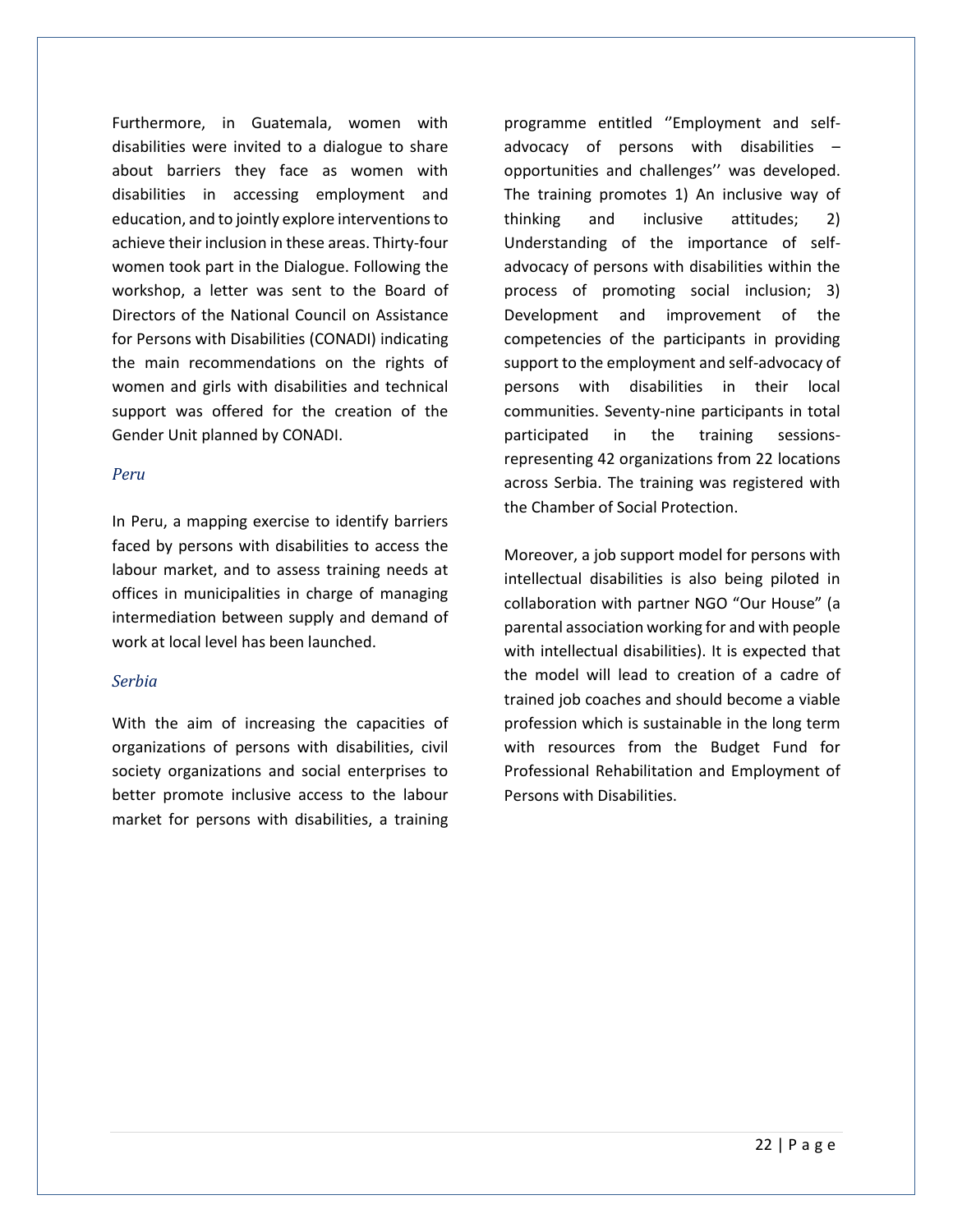#### <span id="page-22-0"></span>*Armenia*

The UNPRPD project in Armenia is supporting the Government to achieve a paradigm shift in the way disability is conceptualized, and assessed, which has significant implications for the reform of services provided. It is doing so by supporting the transition to a disability assessment model based on the International Classification of Functioning, Disability and Health (ICF). As such, the UNPRPD project has contributed significant technical support and assisted in the creation of appropriate functional structures to advance the reform process. As part of this, disability assessment tools, methodological guidelines and eligibility criteria were developed and tested. The project supported the development of a new model of disability assessment and certification based on the ICF framework.

In 2018, comparative analysis of the results of the e-system of disability assessment (edisability) that was developed and tested throughout Armenia with 1,893 applicants (new and re-assessed applicants) was conducted. Agreements were reached between three main counterparts – the Ministry of Labour and Social Affairs (MLSA), Ministry of Education and Science and the Ministry of Health, on the harmonization of information flows using ICF codes and an attempt to use age specific focused protocols for disability assessment and service provision. During the reporting period, the Project in collaboration with the MLSA initiated several sectoral meetings with the Ministry of Health and the Ministry of Education and Science. The purpose of the meetings was to understand the scope and the mechanisms

through which each ministry will participate in the ICF based disability assessment process as well as engage in coordinated development and implementation of Individualized Service Delivery Plans. An Action Plan including activities in all three sectors was developed to serve as road map for implementation of the reform process and project activities.

Moreover, a Rapid Assessment on Availability and Cross-Sectoral Exchange of Data on Children with Disabilities has been initiated. The assessment aims to provide an overview of data and information on children available through administrative and publicly open sources and provides recommendations for improving the data presentation practices. It also aims to review the data exchange practices between the three target Ministries: the Ministry of Labour and Social Affairs, the Ministry of Education and Science and the Ministry of Health and suggests new options for data exchange and communication to track the recorded needs and to ensure seamless provision of services to children with disabilities.

Preliminary agreement was also reached on proposed structural changes in disability assessment system and possible transformation of medical social expertise commissions into ICF assessment centers. With the new structural changes, the assessment committees will be selected at random and will conduct the assessments at the Centers equipped with technologies and tools to conduct comprehensive assessment of individuals. This is expected to improve accountability and transparency in the disability assessment process. During the pilot stage of ICF based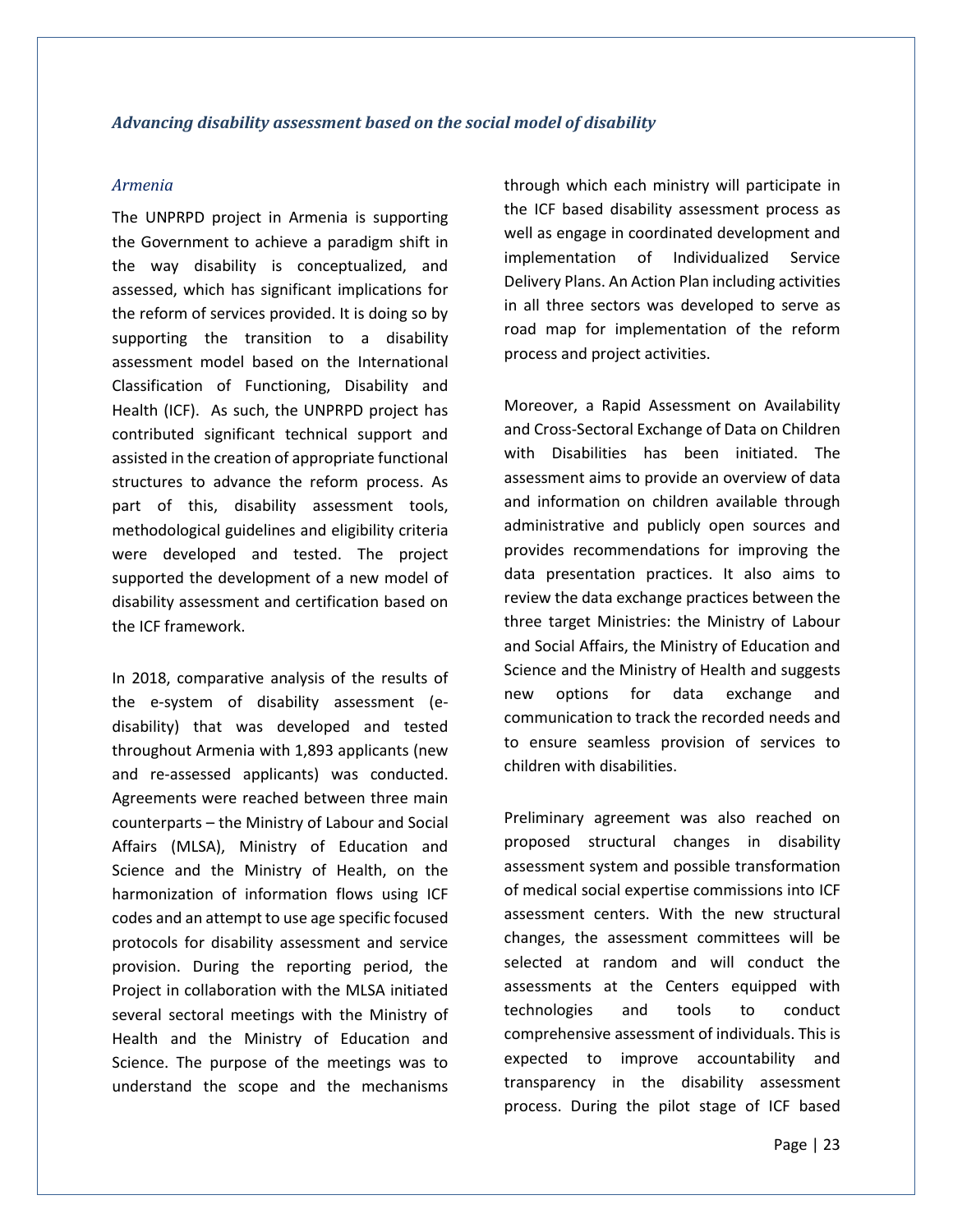disability assessment, MLSA, UNDP, UNICEF along with the Nork Analytical Center which is the social services technological and information center of the MLSA, provided on-the-job training and mentoring to the staff of the Medical Social Expertise Commission (MSEC) on the e-disability pilot system. The 5-day training of 117 MSEC staff on the use of new e-system for disability assessment, was followed by intensive support to the MSEC staff in ICF-based assessment and application of the e-system. The coaching provided by Nork Analytical Center staff has been particularly helpful in facilitating the ease of introduction and use of e-system for data collection and analysis.

#### *Uruguay*

In Uruguay, as part of the UNPRPD project, initial processes were set in motion to improve the disability assessment system in the country. As a result, in the first year of the project, an interinstitutional permanent working group was established to consult and identify a model of disability assessment and certification of disability status based on the law 18.651 as well as the recommendations of the CRPD Committee.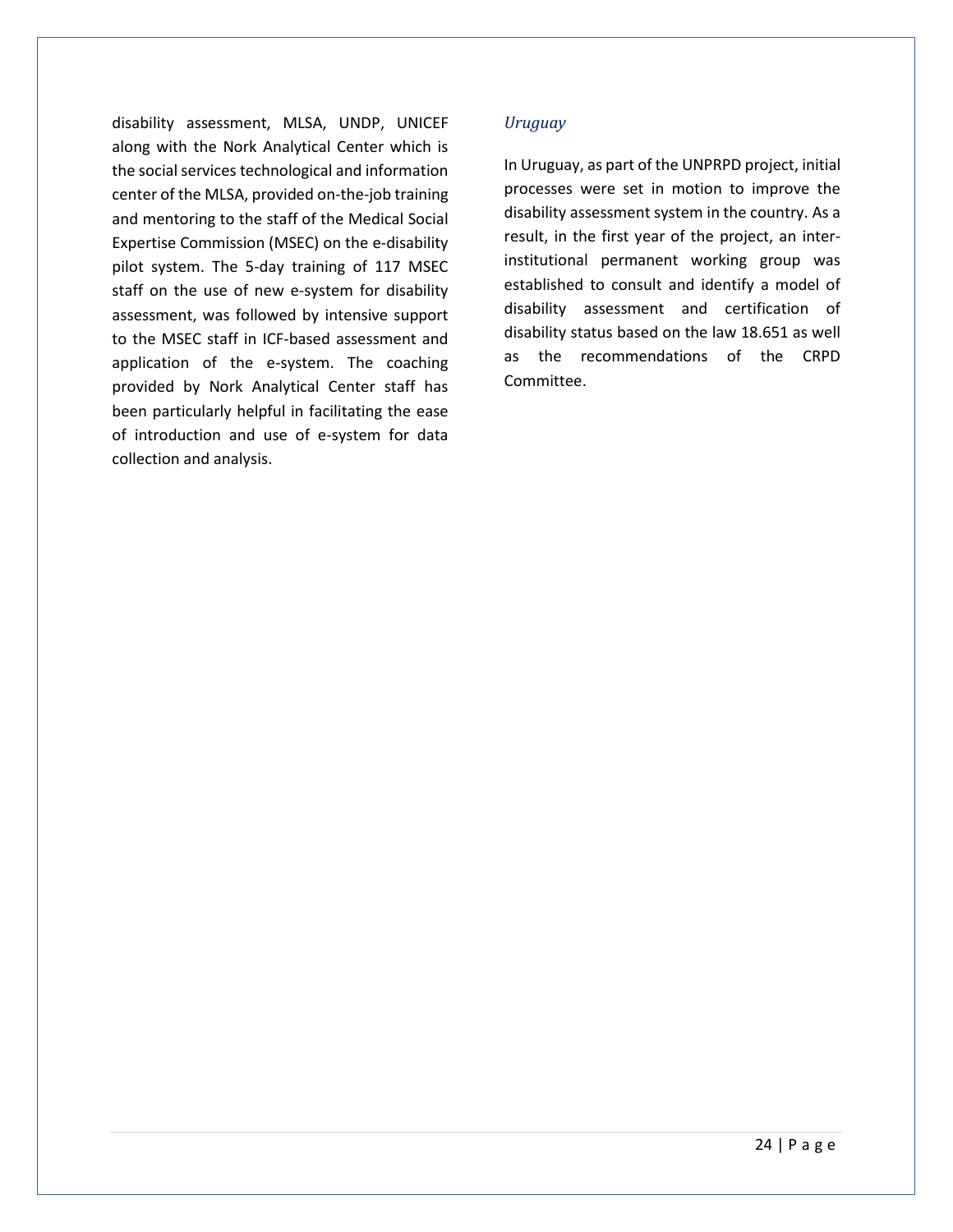#### <span id="page-24-0"></span>*Shifting narratives and cultural norms towards inclusion*

Several UNPRPD projects dedicated resources and partnerships towards building awareness on the rights of persons with disabilities, addressing stigma and shifting cultural norms through inclusive messaging, events and nationwide communication campaigns on the rights of persons with disabilities in line with the CRPD.

In **Tajikistan**, a National Disability Inclusion Campaign was launched in July 2018 and rolled out using national and local TV channels, radio stations, newspapers as well as social media platforms. The potential outreach is expected to be around 7 million. From July 2018 to January 2019, the 12 TV spots were broadcast 1,116 times through two national TV channels, the 6 radio spots were aired 1,530 times. In addition, four TV and radio talk shows on inclusive education and the right of children with disabilities to live in a family environment were broadcast national TV (four times) and radio. Two 45-minute live radio talk shows were aired in December 2018. The six short animation movies were broadcast 691 times on the national TV channel for children. Twelve newspaper articles were published. The Facebook account created specifically for the campaign had up to 106,140 views and the animated online debates among viewers continue to be moderated.

The objective of this first campaign was to raise the confidence and positive visibility of children and women with disabilities through a culture of media in which they can express themselves and see themselves as valued members of Tajik society. The aim was also to provide the general public with positive, respectful and practical stories and images about the value, resilience

and contributions of children and women with disabilities. The video and radio spots, the posters as well as the short animations movies portray men, women, boys and girls with disabilities who contribute positively to society and challenge, through their actions, the prevailing misconceptions about persons with disabilities. Throughout the design, launch and rollout of the campaign, DPOs have played an active role, including by providing expert guidance on the messaging.

Several spin-offs are already evident. The Ministry of Education and Science has agreed to have the children's books carrying disability inclusion messages that were produced for the campaign printed and distributed to all preprimary and primary schools. Ten titles are being printed (816,000 copies) and will be dispatched across the country by May 2019 to 3,869 schools serving a total of 1,970,002 pupils (1,021,280 boys / 948,722 girls).

Furthermore, the Communication for Social Change Strategy developed in 2017 through the UNPRPD project to inform the Campaign has also guided other streams of work, beyond the media campaign, focusing on social mobilization. A partnership with Caritas Germany to implement interventions at grassroot level has been finalized. Starting from February 2019, efforts will be focused on community engagement in eight jamoats (clusters of villages) in Rasht district, a conservative, remote and underserved geographic area. The project will aim at increasing the level of awareness on the rights of persons with disabilities among community institutions, organizations and individuals as well at enhancing active participation of persons with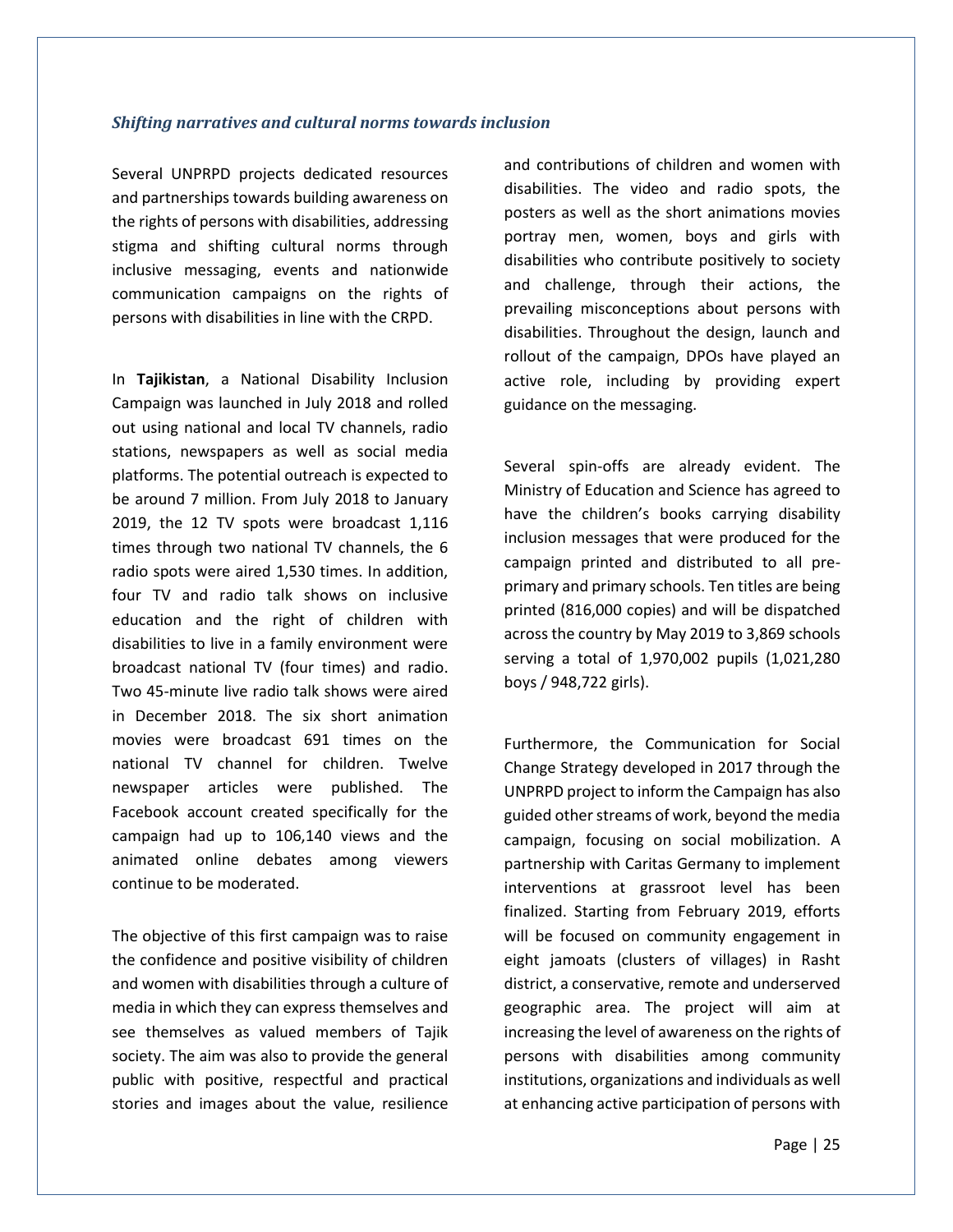disabilities, with a focus on women, youth and children with disabilities.

In **North Macedonia**, to support deinstitutionalization and the creation of community-based services, a nationwide campaign was launched in partnership with the Ministry of Labour and Social Policy, to mobilize new foster families, support community-based alternatives to institutional care, and to raise awareness among the general public and professionals that children thrive best in a family environment. The campaign used compelling multi-media content on mainstream media and social media, with celebrity and influencer engagement and community events to engage audiences. The UNICEF Representative accompanied Mayors and Ministers in visiting thirty cities together throughout the campaign for local promotion events. The campaign reached over 1 million and engaged over 110,000 people on social media, generating interest by hundreds and a 20% increase in the number of foster parents in the country, thus contributing to a two thirds reduction in the number of children living in large scale institutions.

In **Ethiopia**, through the UNPRPD project, the Federation of Ethiopian National Associations of Persons with Disabilities (FENAPD), organized 6 radio sessions. A total of 18 radio sessions out of the planned 24 (75%) have been broadcast since the beginning of the UNPRPD project to reach large segments of the Ethiopian population especially in rural areas. The radio sessions in 2018 based on the objectives of Phase II included specific focus on inclusive employment and access to work. For example, one of the sessions showcased interviews of women DPO leaders with significant contributions to the rights and livelihoods of hundreds of women with

disabilities in Addis Ababa and Regional States. Another invited TVET heads and trainers sharing positive examples of inclusion in the TVET system.

The Ethiopian Women with Disabilities National Association (EWDNA) celebrated the International Women's Day through a panel discussion, product exhibition, and radio/TV programs on disability involving 125 members of the Association. The events were sponsored by the UNPRPD Project.

In **Tunisia,** a communication strategy for the project has been developed in 2018, in consultation with the UNPRPD advocacy group comprising DPO members. The strategy aims to create a new perception and change attitudes regarding disability in the country by using as targets, the media, the Government authorities and the DPOs. Another objective of the strategy is to strengthen the capacity of the DPOs to communicate about and advocate for their rights. Training workshop in this regard will be conducted in July 2019. Furthermore, on 10 December 2018, the UN System celebrated with the Tunisian Government the 70th anniversary of the UDHR. The ceremony was an opportunity to increase the visibility of the persons with disabilities. A photo exhibition illustrating the different forms of social participation of people with disabilities was held, along with distribution of flyers and sensitization documents on the rights of persons with disabilities. Quizzes and holograms were used to raise awareness about the rights of people with disabilities. The official opening of the ceremony was accompanied by the national anthem in sign language and all speeches were interpreted in sign language. The celebration was an opportunity to renew the importance of the Universal Declaration of Human Rights as a landmark that guides the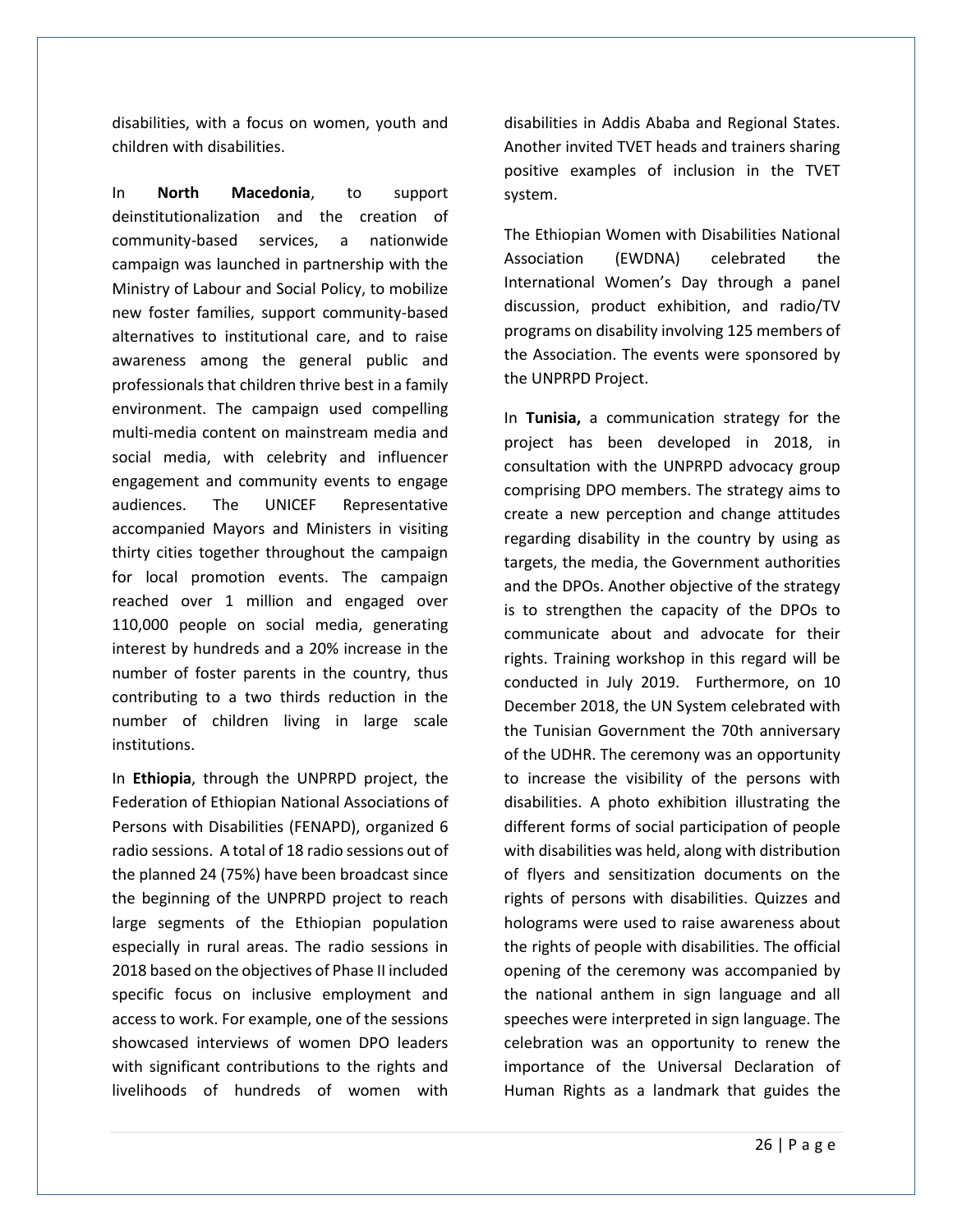efforts of all nations for the promotion and protection of human rights. The ceremony also honoured the efforts of 24 human rights defenders, who participated in the "Ena Bdit" national competition, which features social initiatives to promote and protect human rights initiated in 24 governorates. The first prize was awarded to Ms. Manel Bargaoui for the elaboration of an English book in sign language. The ceremony was broadcast live on the national television.

In **Guatemala**, to maximize the project impact and scope of actions carried out, a communication campaign was developed among other specific actions to raise awareness on respect of diversity, non-discrimination, dignity inherent to every person, particularly for people with disabilities, and fostering of their rights. An interactive photo exhibition, social media messaging, campaign videos on the rights of persons with disabilities marked the 70th Anniversary of the Universal Declaration on Human Rights.

In **Morocco**, the UNPRPD implementing entities organized a public awareness-raising conference in October 2018. Engagement with the National Council for Human Rights (CNDH), which is responsible for the national monitoring of the CRPD and is developing a work stream under CRPD Article 8 on fighting discrimination and stereotypes, led to the first ever symposium on Sign Languages in Africa, in the framework of the World Conference on African Linguistics (WOCAL), in August 2018, in partnership with the National University Mohammed V. The University announced during the Symposium that it will set up a Vocational Training on

Moroccan Sign Language, as a first national initiative in the area, with the support of the CNDH.

Engagement with two national media (Société nationale de Radio et Télévision, and 2M TV) is leading to mobilization of journalists and media entities to form the first ever media network engaged on the rights of persons with disabilities in Morocco. The UNPRPD project partners aim to collaborate with the central High Authority on Audio-visual Communication (HACA) on formulating national norms and a national framework of indicators on disability, and work with the media network to assess needs, train, and to produce pilot materials.

In **Malawi**, 59,400 community members reached to increase knowledge and awareness on the rights of persons with disabilities including persons with albinism and the myths surrounding albinism. A total of 4 awareness campaigns were conducted in three target districts through radio programs, newspaper inserts and theatre for change activities. As follow up, capacity building sessions were targeted at community policing forum members and were conducted as a way of contributing to enhanced safety and well-being of persons with albinism through support for the establishment of effective and functional community-based protection mechanisms. The trainings were conducted in four target districts Phalombe, Chikwawa, Zomba and Ntcheu reaching out to 180 community policing members.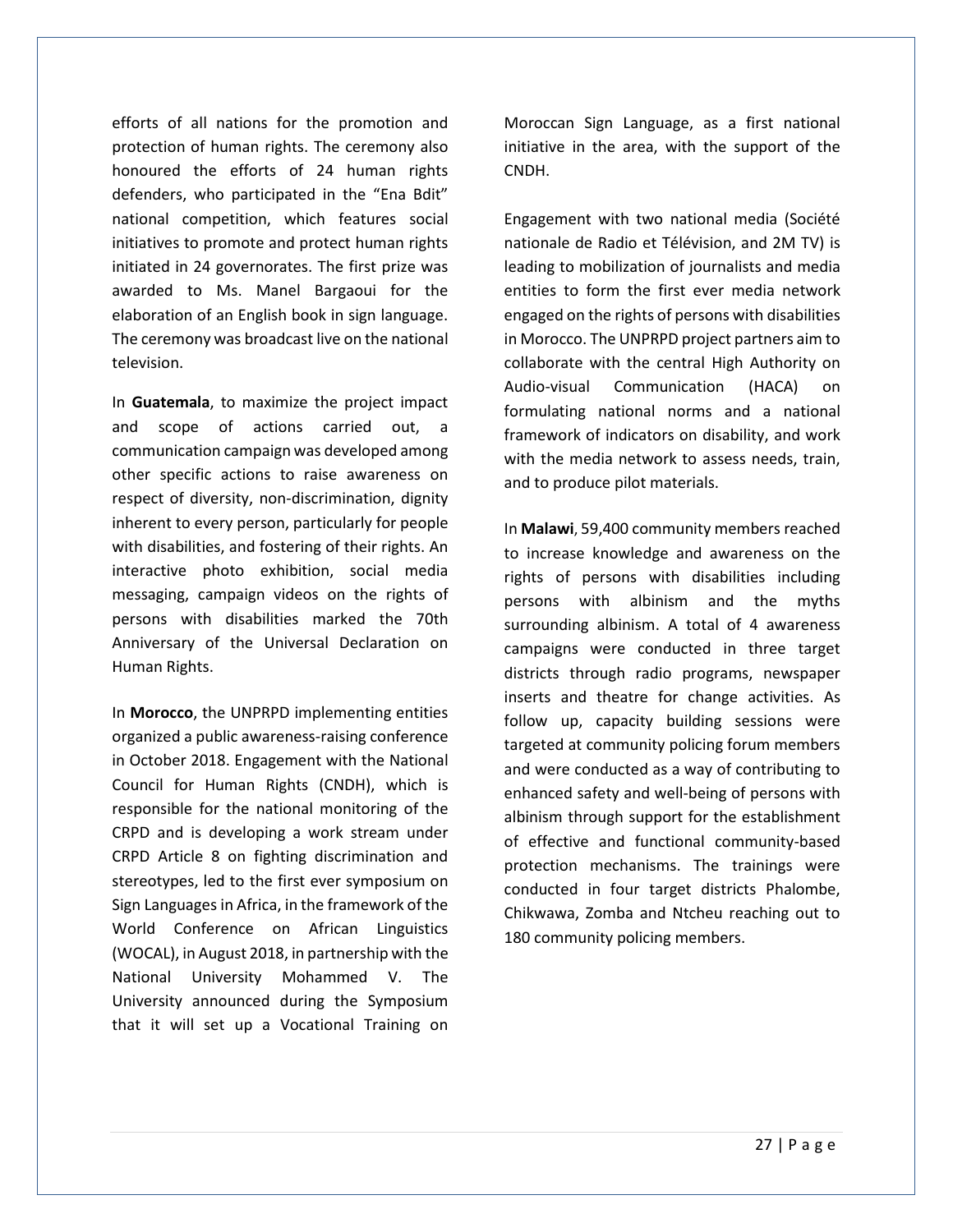<span id="page-27-0"></span>The UNPRPD project in **Mexico** was launched in 2015 and after the completion of Phase I, the project has succeeded in securing a second phase of funding in June 2018 to build on the experience of Phase I to build capacities of a broader range of institutional service providers on inclusive early childhood development and services in Mexico. In Phase I, the original plan was to pilot an inclusive model in 50 early childcare centers but based on the initial success of the pilot in Phase I, additional financial resources amounting to US\$552,401 were committed by the Ministry of Development (SEDESOL). The newly developed inclusive model reached early childcare facilities (ECF) in 1,311 municipalities and 8,078 ECF Directors who are now able to promote inclusive environments in early childcare facilities. A total of 308,520 children with and without disabilities enrolled in the ECF programme were benefited by the scaleup of the UNPRPD project in Phase I.

An impact assessment of the pilot in Phase I showed that, Childcare Facilities Directors improved their abilities and knowledge to use inclusion tools for children with disabilities by 25.9 percentage points (significant at 95%). Moreover, a pre/post training survey demonstrated that Childcare Facility Directors have increased their capacity to identify and include children with disabilities on a scale of 5 from 2.7 to 4.6), to give orientation to families for the inclusion and stimulation of children with disabilities (from 2.6 to 4.5), and to implement inclusive planning of teaching activities (from 2.5 to 4.6).

For Phase I, it is also important to mention that for each dollar of the UNPRPD Fund, SEDESOL offered three additional dollars. On the other hand, the national counterpart committed to generate implementation agreements beyond the fiscal year, but, above all, beyond the change of administration. A massive scaling of the project is expected in 2020 with an initial target population of more than 50,000 caregivers.

Based on the experience of Phase I, in the second phase the UNPRPD project is designing a new pilot including training and certification for other programmes and institutional models of Early Childhood Education and Care in Mexico to become inclusive of children with disabilities and to strengthen the quality of services provided by them. It will target a sample of 6,000 direct caregivers from different Mexican models of Early Childhood Education and Care. The capacity building plan will be a mix of 5 hours of instructor-led training and 24 hours on-line training. The instructional design of the capacity building plan will use a Learning Management System (LMS) and the new modules will be released online in July 2019 in their final version.

The new pilot skills development plan in Phase II will provide specialized courses on early childhood development (ECD), inclusive care and attention, community relations for the wellbeing of children, human and child rights, among other aspects. This component will be carried out as a pilot experiment where 1,242 ECF caregivers from 5 Mexican states will be trained within two differentiated treatment groups to determine the most efficient intervention (regarding costs and impacts). The participation of all the federal programs will be sought: the project team will offer the capacity building plan to a sample of 6,000 direct caregivers of different ECEC modalities. Specific agreements will be signed with key institutional partners in charge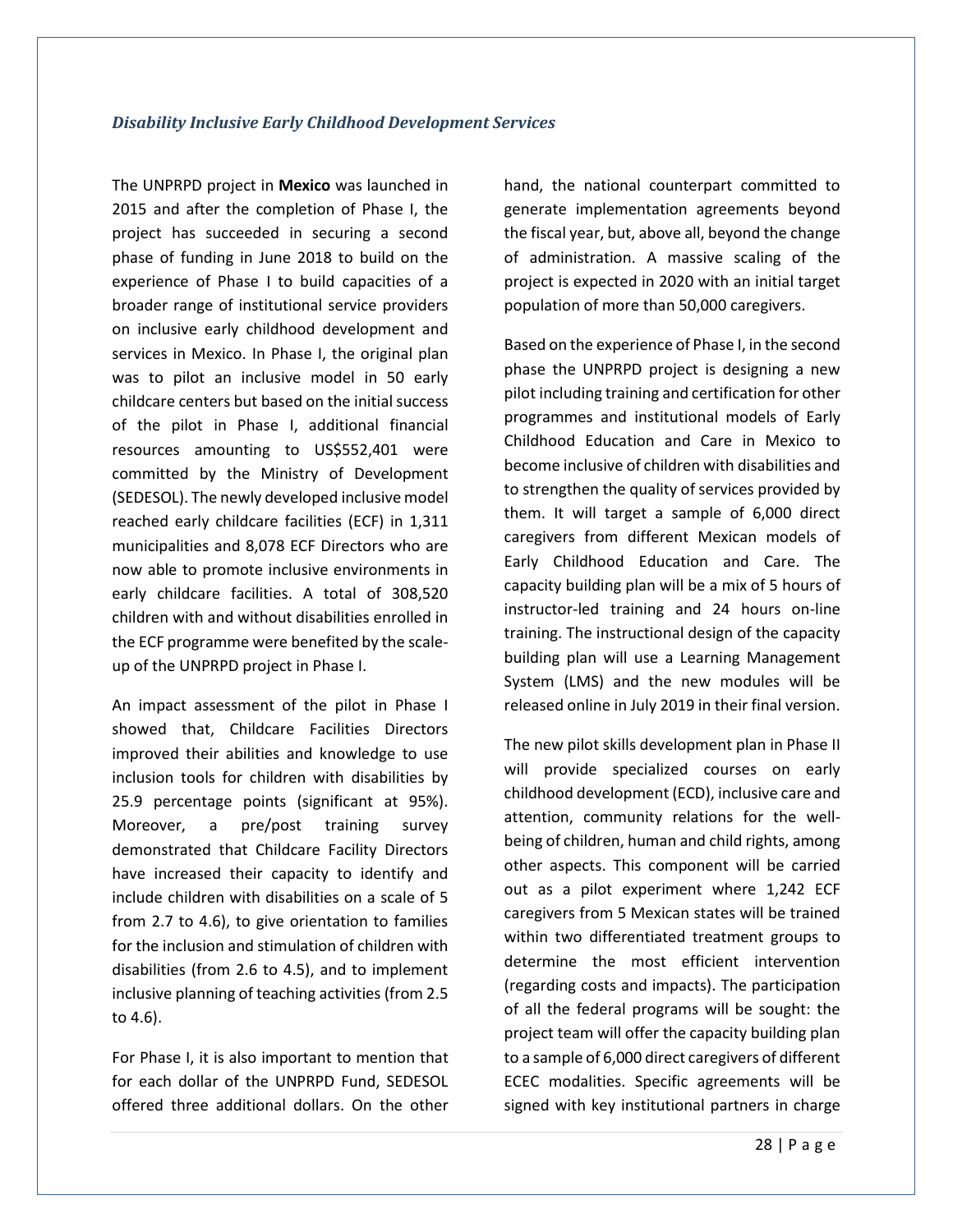of different ECEC models. Through these new agreements, the UNPRPD project will cover about 90% of children attending ECEC services in the country. The project team is building new alliances with National System for the Protection of Girls, Boys, and Adolescents (SIPINNA) and is likely to participate in the National Commission for Early Childhood. The Commission is a unique forum where policymakers, International organizations and NGO's design the national Protection System with a Human Rights Approach. It is aimed at equalizing the development opportunities of girls and boys from their gestation and until the end of the first cycle of basic education.

During the present phase of the project, in a period of five months, UNDP and PAHO/WHO will have a coherent and comprehensive national analysis of the public programmes aimed at early childhood care and development services. The project will take as a starting point the recommendations arising from the diagnosis of disability as well as the impact evaluation carried out in the previous phase of the UNPRPD project and will seek to identify a path for the creation of a national policy on early intervention and care aimed at children with disabilities. The analysis will consider the complexity of the Mexican environment in early childhood care, given the diversity of care modalities and shed light on the national situation of early intervention for the 0 to 6 years population with and without disability. It will be the first research on public service delivery models on early childhood development and education and is expected to be released in August 2019. The Study is expected to guide the generation of public policy recommendations for the creation of a comprehensive national policy for early childhood development and education inclusive of children with disabilities.

In **Armenia**, the UNPRPD project triggered the piloting of a community-based multi-sectoral service delivery model to ensure early learning and early intervention for children with disabilities and developmental delays in early childcare and education centres, to promote inclusion for children with disabilities (including children with severe and multiple disabilities) and to facilitate a smooth transition to primary school. In 2018, multiple meetings of service providers NGOs/DPOs, staff of rehabilitation services for children, parents of children with disabilities, students of Pedagogical University and others, met and worked with an expert's team from the California Early Intervention System. The Expert team including a Physical Therapist, Pediatrician and Executive Director-Nurse, a founder of Child center parents' organization, was on mission to Armenia to share their experience, lessons learnt and present the California Early Intervention System. Meetings provided a unique opportunity to discuss further development and capacity building of NGOs/DPOs, especially organizations of parents of children with disabilities as well as to establish connection for further information exchange.

In **Namibia**, while funds were received at the end of 2018, key relationships and partnerships were built with the key actors in the area of early childhood development to build capacity on early identification and assessment as well as inclusive early childhood development services. These included the University of Namibia, Namibia University of Science and Technology, the Namibian College of Open Learning, Ministries of Education, Health and Social Services, Gender Equality and Child Welfare as well as DPOs and service providers.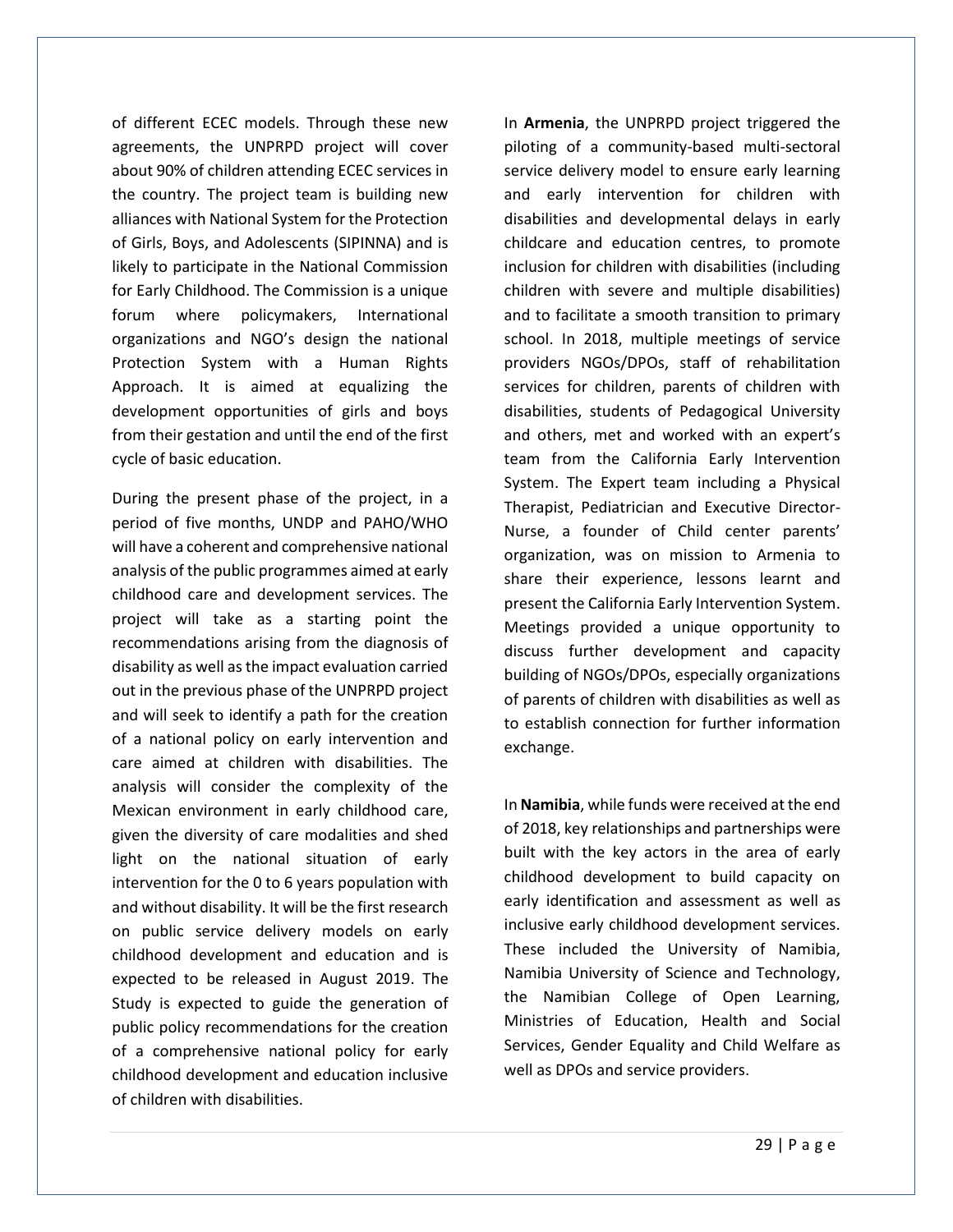#### <span id="page-29-0"></span>*Advancing Inclusive Education*

#### *Togo*

In 2018, the UNPRPD project in Togo completed a second phase of implementation aimed at institutionalizing an inclusive education system at the national level based on the Phase I inclusive education pilots in the northern regions of Togo. Concrete progress was made in this regard. An Inclusive Education focal point was designated within the Directorate of Primary and Secondary Education, Ministry of Education to lead on the sectoral thematic group on inclusive education in 2017. The Inclusive Education thematic group was fully embedded in the larger sector piloting mechanism and is reporting to the education sectoral coordination committee. In 2018, through the newly established "Inclusive Education" thematic group, UNICEF and its partners could successfully advocate for the development of drafts of the Inclusive Education models. Government agreed to embed this in its annual workplan. Based on existing evidence, including the findings of a study on impact of the inclusive education pilots on children's schooling, two models-for urban and rural areaswere drawn up and submitted to Government and partners in August 2018. A national workshop to review and finalize these 2 proposals has validated the proposed models in October 2018. This is significant since the Government of Togo has also initiated the process to update its Education Sector Plan in 2019 which is expected to include these validated models.

Moreover, the Education Management Information System will publish for the first time in 2019 national routine administrative data on children with disabilities in schools in Togo.

UNICEF Togo started its new programme cycle 2019-2023 and as part of it the aim is to support the implementation of the newly developed Inclusive Education national model, particularly in remote rural areas. Inclusive education will also be integrated into the broader Child-Friendly School model with the intention to advocate for the inclusion of children with disabilities and to support the scale up of inclusive education in the country.

#### *Uganda*

The UNPRPD project in Uganda has been working to advance inclusive education and access to information by building an enabling policy environment, as well as enhancing capacities of key stakeholders to use ICTs and assistive technologies to remove barriers and to advance participation in education. In 2018, following significant technical support and advocacy, the Government of Uganda ratified the Marrakesh Treaty on 23rd April. This is a landmark shift in the normative framework in the country since it expands the scope for persons with visual and other print disabilities to access information by requiring introduction of a standard set of limitations and exceptions to copyright rules in order to permit the reproduction and distribution of published works in formats designed to be accessible and to permit exchange of these works. An Implementation Strategy Plan for operationalizing the now ratified Marrakesh Treaty (2013) has been developed. The ratification of the Marrakesh Treaty strengthens the normative foundations for the expansion of the UNPRPD supported pilot on the production, distribution and use of accessible textbooks in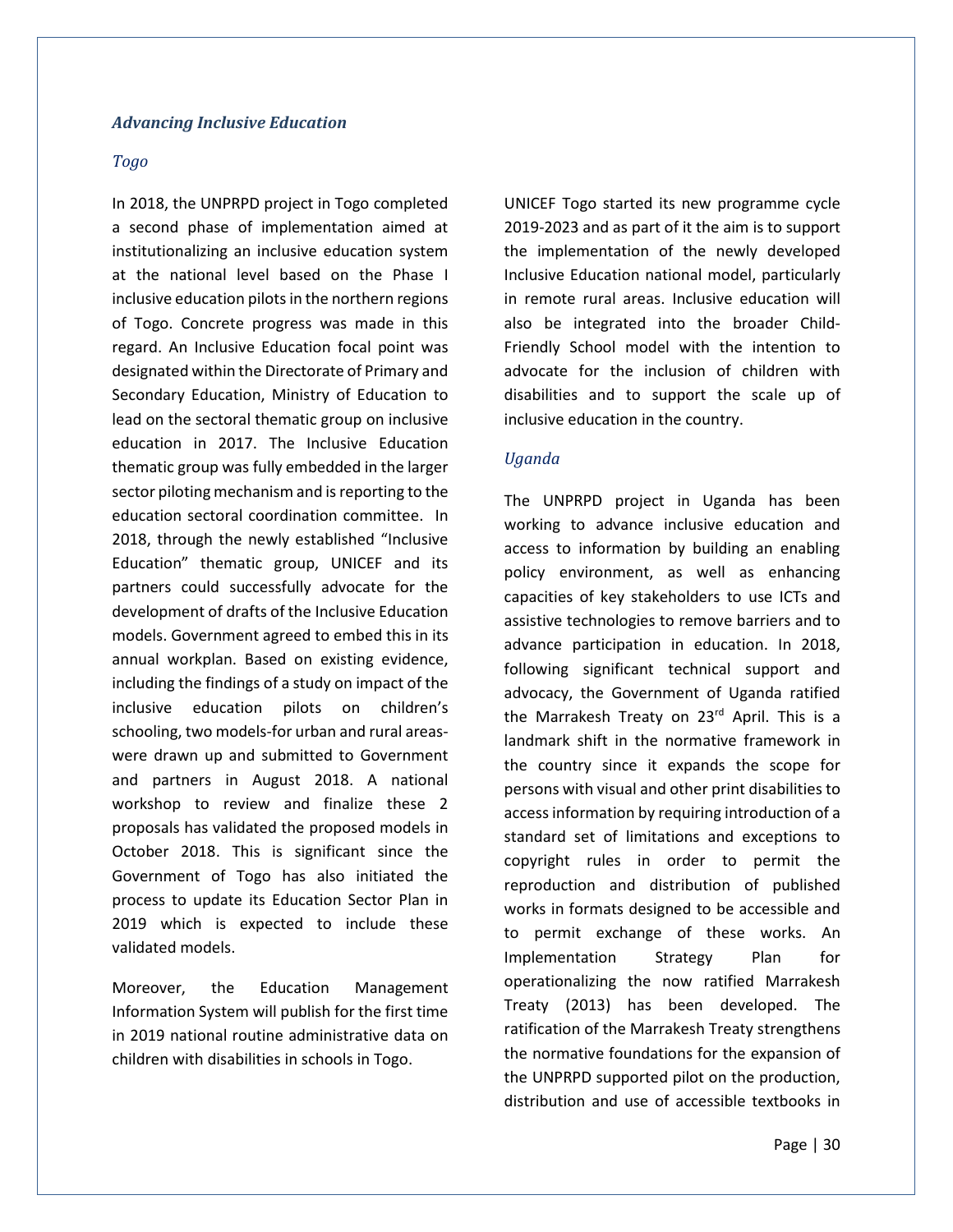the classroom. This will significantly remove barriers in the learning process by facilitating access to published works for learners who are blind, visually impaired, or otherwise print disabled in Uganda.

In Phase 1, 3 major policy frameworks were developed. A total of 300 (234 men and 66 women) government officials reported enhanced capacity to implement the 3 policy frameworks and to facilitate the production and procurement of accessible materials. During the National Sign language symposium, an additional 252 (142 and 110 males) stakeholders were trained on of use accessible learning materials.

The pilot on accessible textbooks was further strengthened based on reviews of the first prototypes. During the reporting period, the focus has been on re-modelling materials for the Blind, Deaf, Hard of Hearing and Low Vision learners, re-skilling of teachers and production of a knowledge document on the pilot by the

*From the time I started using the assistive devices to deliver lessons, there has been improvement in learner attention, improvement in learner's participation in class activities and especially spellings. Learners- with disabilities- have been allowed to access a laptop to do their personal study and this has facilitated peer learning and also improved remembering of topics taught. The devices have also increased the number of learners accessing the library because they know in the library they will have access to the laptop.*

Ministry of Education and Sports, Kyambogo University, National Curriculum Development Center (NCDC), Uganda National Association for the Deaf (UNAD) and with technical support from UNICEF. This is also reflective of key partnerships and collaboration built amongst stakeholders in the education, disability and technology sectors to advance the inclusion of children with disabilities in the learning process. Out of the 60 teachers who received refresher training and support supervision in the schools piloting the use of accessible learning materials, 55% of them have enhanced competence and confidence in the use of ICTs to support the learning of pupils with disabilities in their classrooms. As a result, a total of 455 learners with disabilities (206 boys and 249 girls) out of a total enrolment of 1,452 children (738 boys and 714 girls) in inclusive 20 pilot schools were able to participate more effectively in the learning process.

MS. AMUGA JANIFA, KIWOLERA ARMY SCHOOL, KAMULI DISTRICT, UGANDA

*Most of the teachers don't know sign language especially in inclusive schools, this is a chance that the children and teachers in these schools can use sign language.* DR. JULIET NAKALULE, UGANDA NATIONAL

ASSOCIATION FOR THE DEAF (UNAD)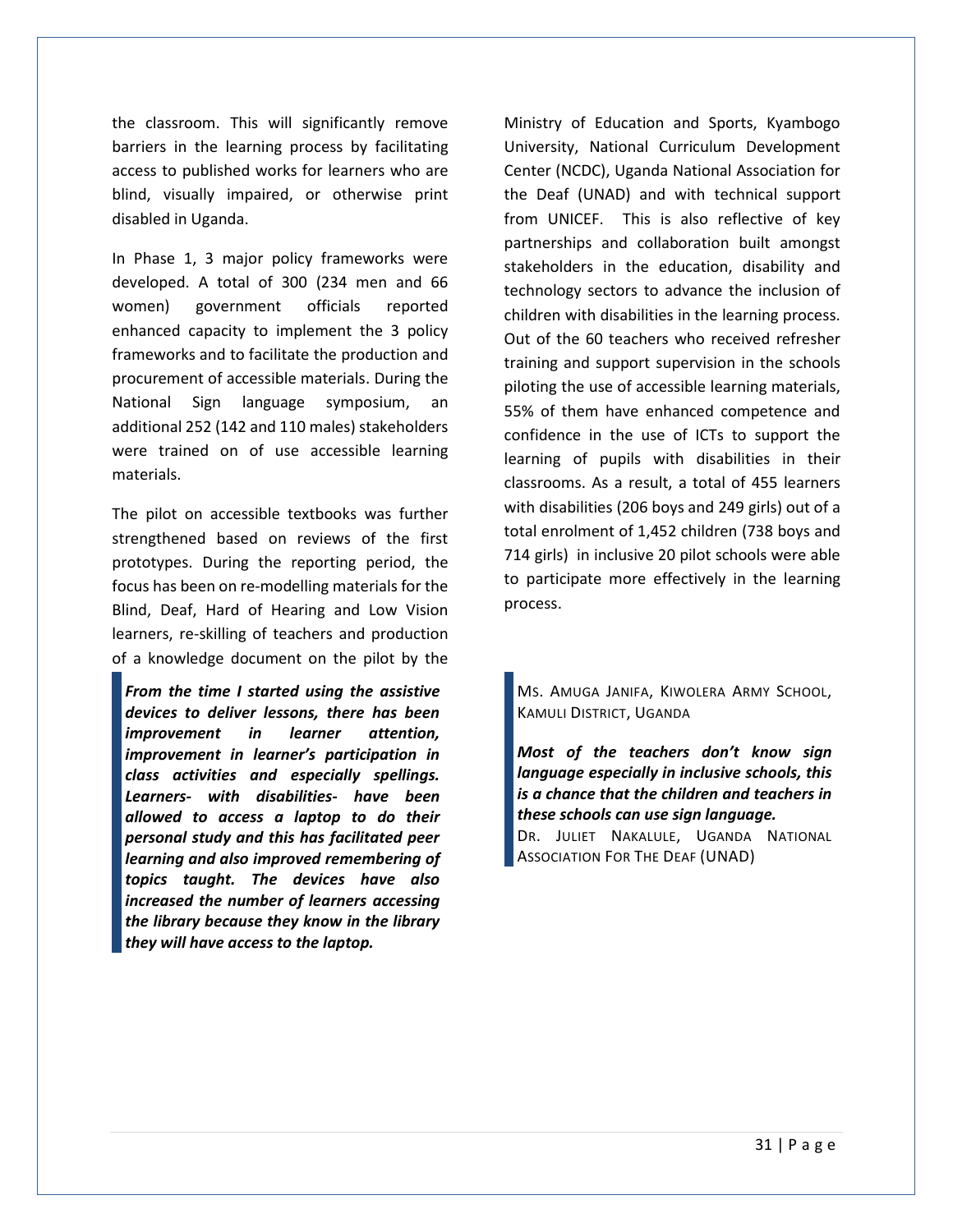#### <span id="page-31-0"></span>*Embedding universal design as an enabler for inclusion*

The second phase of the UNPRPD project in Ukraine is aimed at further expanding understanding and capacities on the implementation of universal design (UD) principles in the design of services, policies, products and environments. Cumulatively between Phase I and Phase II as of the last date of reporting in 2018, the project has reached 672,798 people including sub-national authorities, business, service providers, academia, students, people with disabilities with knowledge and awareness on principles of accessibility and UD as a result of public events and presentations. 454 (of them 77% women) representatives of national and sub-national authorities, business, service providers, employers with capacity to apply universal design and accessibility principles

With the aim to develop training programmes on accessibility and universal design, the Universal Design School for University teaching staff was organized and workshops were conducted in 2018. 42 persons (including 38 women) from 30 universities of 9 oblasts have participated in the workshops and are now working on elaboration of author courses on the application of Universal Design principles in different fields (architecture, infrastructure, communication, social work, pedagogy, education, marketing) which will be integrated in curricula of their universities. Thus, the Programme laid the basis for spreading knowledge about Universal Design and Accessibility principles through higher education institutions which will increase the number of professionals with increased awareness of UD in the future. It is expected that not less than 15 curriculae will be developed as the result of these trainings.

A Universal Design Hub database was also developed and populated with information on national and international experts in UD and accessibility and companies that produce products in compliance with UD.

In 2018, a total of 88 local authority representatives of Zaporizhya and Sumy oblasts increased their knowledge regarding inclusion and universal design. To drive the application of universal design across service sectors at the sub-national level, a Competition "Promotion of Initiatives for UD and Accessibility Principles" was announced in 2017 and 83 applications were submitted. Out of these 10 local initiatives were selected for piloting the application of accessibility and universal design principles in different areas- health, social services, rehabilitation, employment, culture, education, accessibility of public spaces. As a result, inclusive kindergartens, theatres for children and youth, libraries, centers of social work were opened during 2018. These significantly increase access and participation for persons with disabilities in their local communities. For example, the opening of the First Ukrainian Theatre for Children and Youth and opening of the project 'Inclusive Theatre' led to more than 300 children with visual impairments from Lviv as well as from visitors gained an opportunity to participate in the cultural life of their community thanks to performances with audio description. Similarly, 680 residents with visual impairments in Polonne community secured better access to the information and library services as a result of assistive technology and accessible services.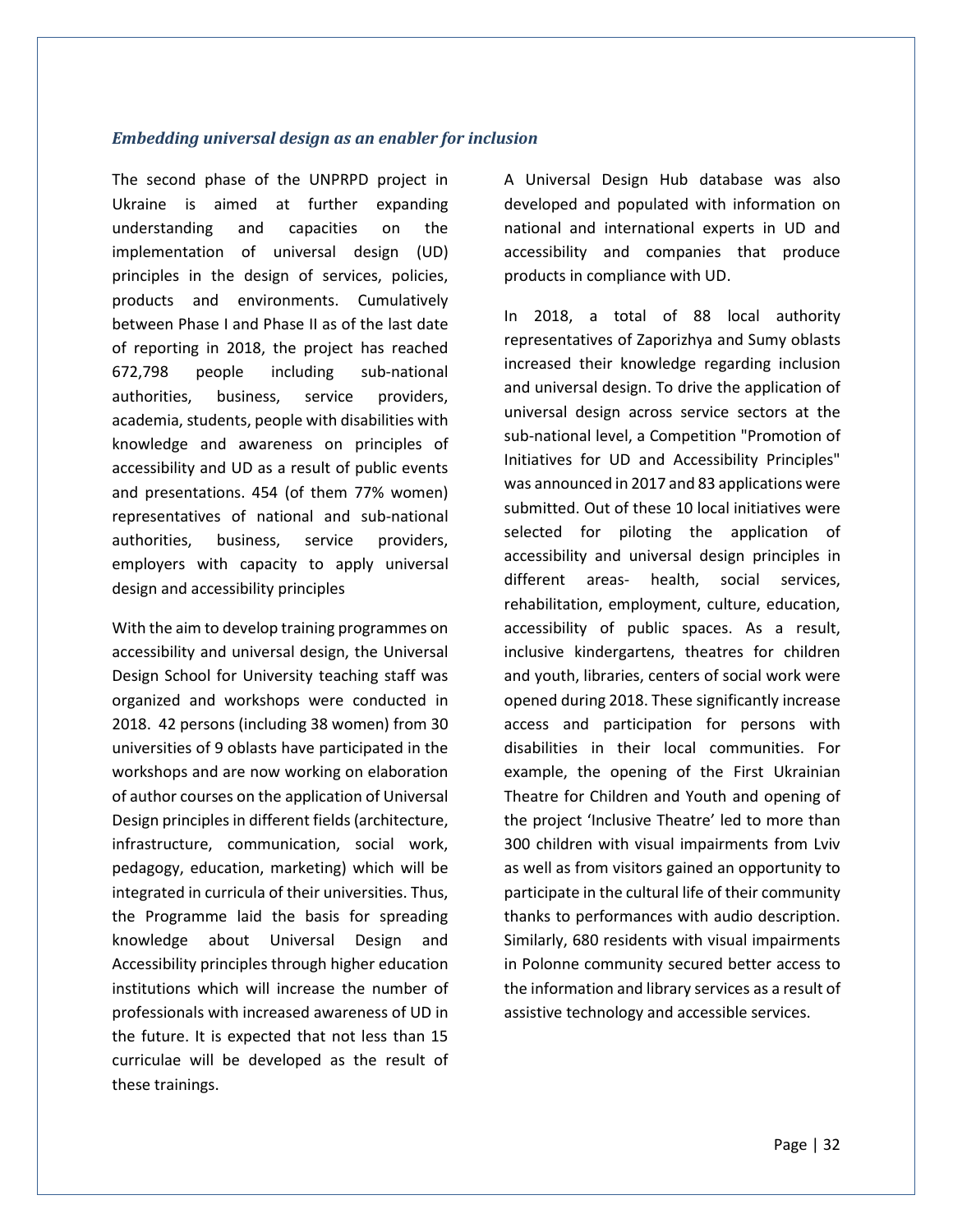#### <span id="page-32-0"></span>**2.3. UNPRPD Global Initiative "One UN Approach to Disability Statistics"**

In 2018, the UNPRPD global initiative, "One UN Approach to Disability Statistics completed project implementation. During the project duration, entities reported significant advancements in the development of tools for disability data collection and production of internationally comparable disability statistics. The Washington Group (WG) Short and Extended Question Sets and their use for disaggregating the SDGs and monitoring the CRPD were made available to countries and civil society organizations. Final cognitive tests for the UNICEF/Washington Group on Disability Statistics (WG) Child Functioning Module were conducted in India and Jamaica. Final field test of the module was done in Serbia. The module is now available for use by partners. The module has been translated into the UN languages-French, Spanish, Russian, Arabic and Chinese- as well as in Vietnamese and Portuguese using rigorous methods to preserve the robustness of the tools.

The WHO Model Disability Survey is available after extensive testing. It is a comprehensive survey that contains information on the needs, barriers and inequalities faced by people with different levels of disability in the general population, including details about physical, social, financial, and political barriers and facilitators in the environment.

To map the participation of persons with disabilities in education and employment and the barriers and facilitators in the environment, specific modules on inclusive education and labour force surveys were developed based on the WG tools. Three rounds of cognitive testing were done of a Labour Force Survey (LFS) module which is based on the WG short seat t of questions. Two tests were done in India (funded by UNPRPD) and in the US (at no cost to the UNPRPD as this was offered by project partner NCHS) and one. In the second quarter of 2018 the module was field tested in Mongolia as part of a household survey (this was covered with ILO funds). Following the tests, the LFS module on persons with disabilities was presented at the 2018 International Conference of Labour Force Statisticians (ICLS). To illustrate how existing data can be used and analyzed, a working paper was prepared by the ILO Department of Statistics with data on employment of persons with disabilities from population censuses of 12 different developing countries. Cognitive testing of the new UNICEF/WG Module on Inclusive Education took place in the USA, India and Jamaica followed by field testing with a final module close to finalization.

After an expert meeting on disability data disaggregation hosted by UNICEF and convened by the UN Statistical Division (UNSD), the UN Special Rapporteur on the Rights of Persons with Disabilities and Global Action on Disability network in March 2018, a paper on Disability disaggregation was agreed among project partners present at the meeting. In the follow-up of this expert meeting which benefitted from a good presence both of NSOs and DPOs the remaining UNPRPD funds were used by UNICEF in collaboration with IDA and IDDC for the preparation of training materials on disability statistics for DPOs, which were finalized in May 2018. These materials were then used for DPO training hosted by UNICEF, IDA and IDDC on 10<sup>th</sup> June 2018, just prior to the 2018 Conference of States parties to the CRPD.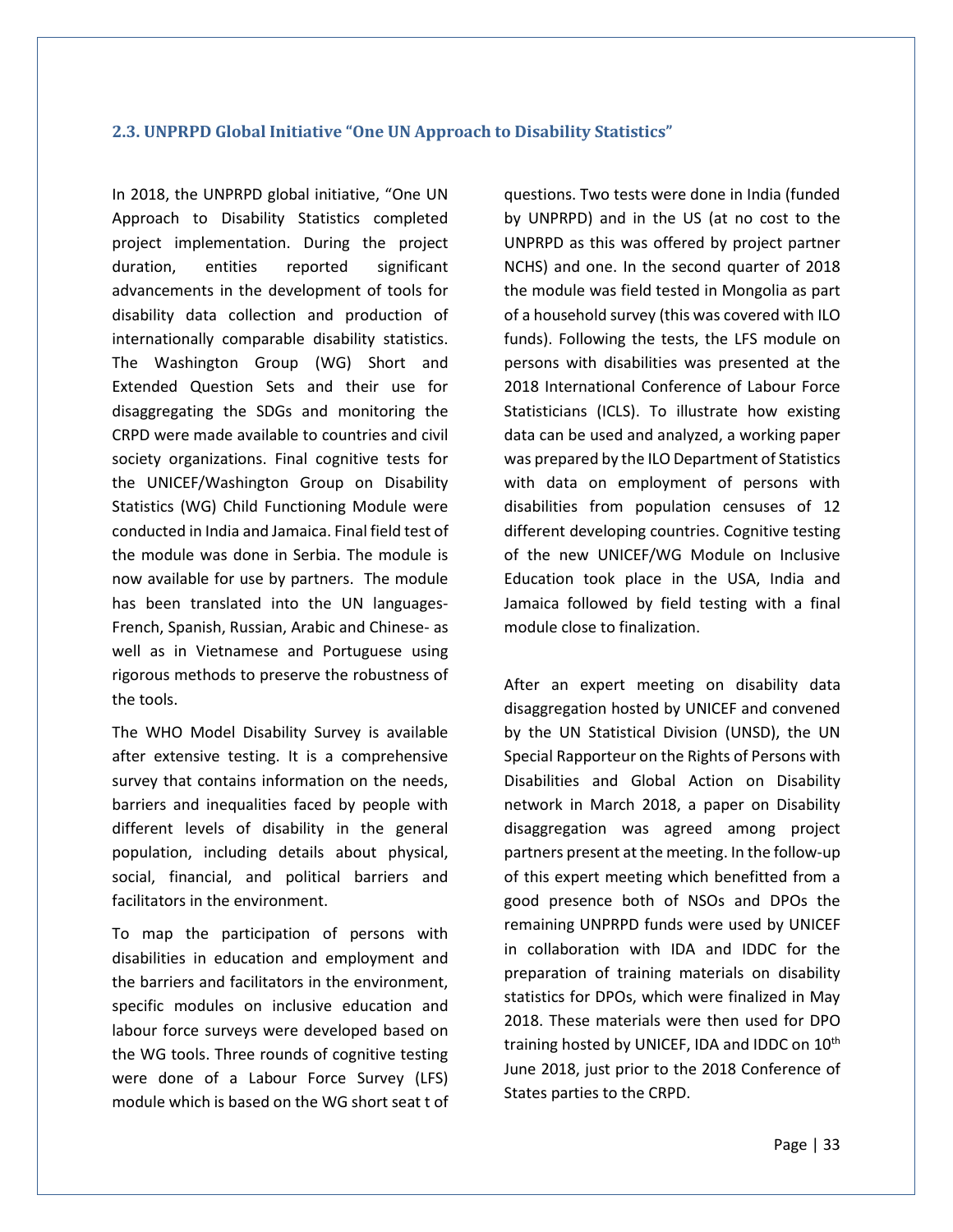#### <span id="page-33-0"></span>**2.4. UNPRPD regional work streams**

#### *2.4.1. Support to the African Disability Forum*

In 2018, the African Disability Forum (ADF) continued to strengthen its strategic partnerships and advocacy in the Region. As a result, the African Union Commission issued an official note addressed to Ministries of Foreign Affairs/External Relations of all members states notifying them of its partnership with ADF, among other partners, to speed up the ratification of the African Union protocol on disability and the African Union protocol on ageing.

UNDP and ADF supported the UN System in Botswana in the preparation of national disability conference held in partnership with the Botswana Government to fast track the ratification of UN CRPD and AU protocol in Botswana. ADF organized, with AUC, UNDP the Permanent representative of Finland to the UN, the Government of Botswana and the UN Special Envoy on disability a side event during the COSP 2018 on "Disability-inclusive development in Africa and DPOs participation in monitoring and implementation of the new African Union Disability Protocol and the CRPD"

UNDP and ADF also partnered in the first Disability Summit held in London to promote Disability inclusive Development for the implementation of SDGs in an inclusive manner.

Furthermore, ADF partnered in the Regional Launch of the Global Campaign by the UN Special Envoy on disability on "Good Treatment for Girls, Boys and Adolescents with disabilities in the world".

ADF participated and supported the AUC on training for various government representatives on disability inclusive development and DPO participation in Addis Ababa, the high level dialogue for the preparation of the first Disability Summit, the validation of the social protection protocol and AU Social protection agenda 2063.

The ADF Fellowship Programme for 2018 with support of the International Disability Alliance enabled 3 interns (2 women) from ADF member DPOs in 3 sub-regions of Africa to support ADF's work within ADF office and in two regions (West and Central Africa).

ADF, the National Union of Disabled Persons of Uganda (NUDIPU) and the International Disability Alliance (IDA), with the support of the International Disability and Development Consortium (IDDC) and their members; and financed by the Big Lottery Fund, UK Department for International Development (DFID), and CBM held a full cycle of BRIDGE CRPD-SDGs training (two modules) in Uganda. There were 23 trainees from different part of the country (10 female and 13 male) from different disability constituencies.

The African Disability Forum (ADF), in partnership with UNDP Regional Service for Africa and the Inter-Agency Standing Committee (IASC) Task Team on Inclusion of Persons with Disabilities in Humanitarian Action, held a regional multi-stakeholder workshop for Africa to input into the development of the IASC Guidelines on Inclusion of Persons with Disabilities in Humanitarian Action (23 – 24 May, 2018) in Addis Ababa, Ethiopia followed by a one day workshop on Gender based violence during humanitarian crisis. Participants from Africa attended from different groups including most marginalized i.e. people with psychosocial disabilities, people with albinism, deafblind and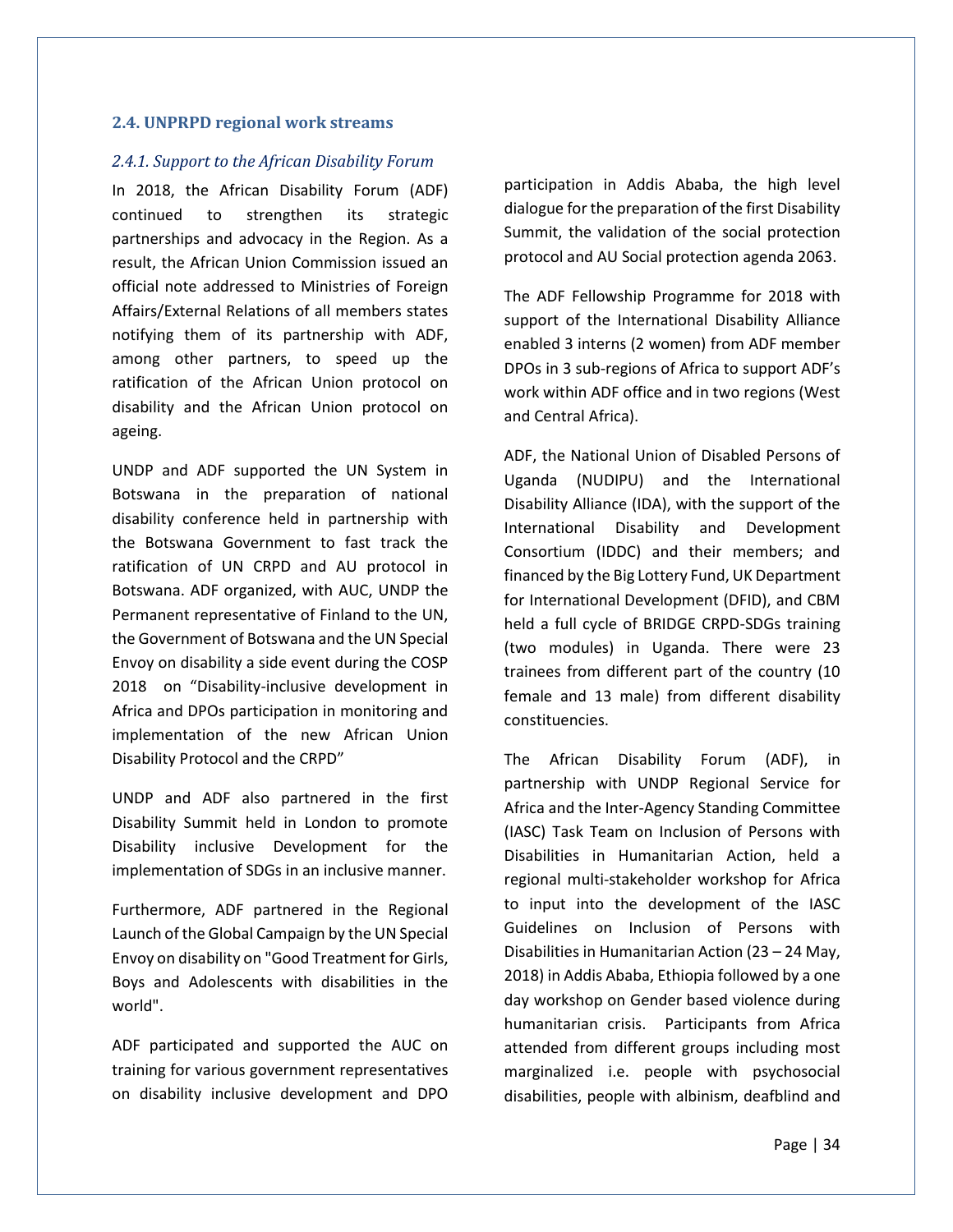indigenous people with disabilities; 35 of the 60 participants were women with disabilities.

#### *2.4.2 Pacific Enable*

During the second phase of the Pacific Enable project, steady progress has been made towards developing legislative frameworks aligned to the CRPD across the Pacific Islands region. Legislative reviews were advanced for the Solomon Islands, Tonga, Tuvalu, and the Federated States of Micronesia (FSM). Once concluded, they will bring the total completion of reviews under the project (phases I & 2) to seven (7), laying the foundation for domestication of CRPD in the aforementioned countries.

In the Marshall Islands (RMI), an important step has been taken towards mainstreaming the rights of persons with disabilities within the entire legal framework following the enactment of standalone disability rights legislation in 2015 (under phase I of the project). The Rights of persons with Disabilities (Consequential Amendments) Bill 2018 was developed in collaboration with the Ministry of Culture and Internal Affairs, Office of the Attorney General, Office of the President, and Legislative Counsel Office. Nearly all government agencies, as well as the national DPOs, were consulted on successive drafts during the course of 2017-2018. The Bill amends 108 statutes for compliance with the CRPD and as such represents a unique piece of human rights legislation in the Pacific. This is the first time in the Pacific region that such a comprehensive alignment of laws to the standards of an international human rights treaty has been attempted.

Other ad hoc reviews were completed for Tuvalu and RMI. Wide ranging amendments were drafted to improve compliance of RMI's Labour

(Minimum Conditions) Bill with international labour and human rights standards; to safeguard against discriminatory employment practices and workplaces; and protect the rights of persons with disabilities, including women with disabilities, to access employment, decent work and reasonable accommodation.

A submission to the Constitutional Review Committee in Tuvalu provided drafting instructions to harmonize the national Constitution with the CRPD. It addressed a range of fundamental principles and rights and specifically recommended amendments to include disability as a prohibited ground for discrimination, establish equal recognition before the law as a non-derogable right, and stipulates legal obligations to provide positive measures. The submission also proposed the repeal of a range of discriminatory provisions relating to the rights to property, liberty and participation in public and political life for persons with intellectual or psychosocial disabilities who are currently susceptible to involuntary detention and denied the right to vote and stand for election/hold public office.

The Pacific Disability Forum undertook capacity building activities for DPOs in Kiribati, the Marshall Islands and Vanuatu and enabled DPOs to understand the reporting process and the importance of their shadow reporting as well as engaging with the Committee and stakeholders in the reporting process. Vanuatu Disability Promotion and Advocacy Association (VDPA) contributed to the review of Vanuatu's initial report through submission of shadow report and it was done in collaboration with Vanuatu Society of People with Disabilities (VSPD). PDF supported VDPA and VSPD with their pre-session meeting with the Committee, which was held in Suva in November 2018.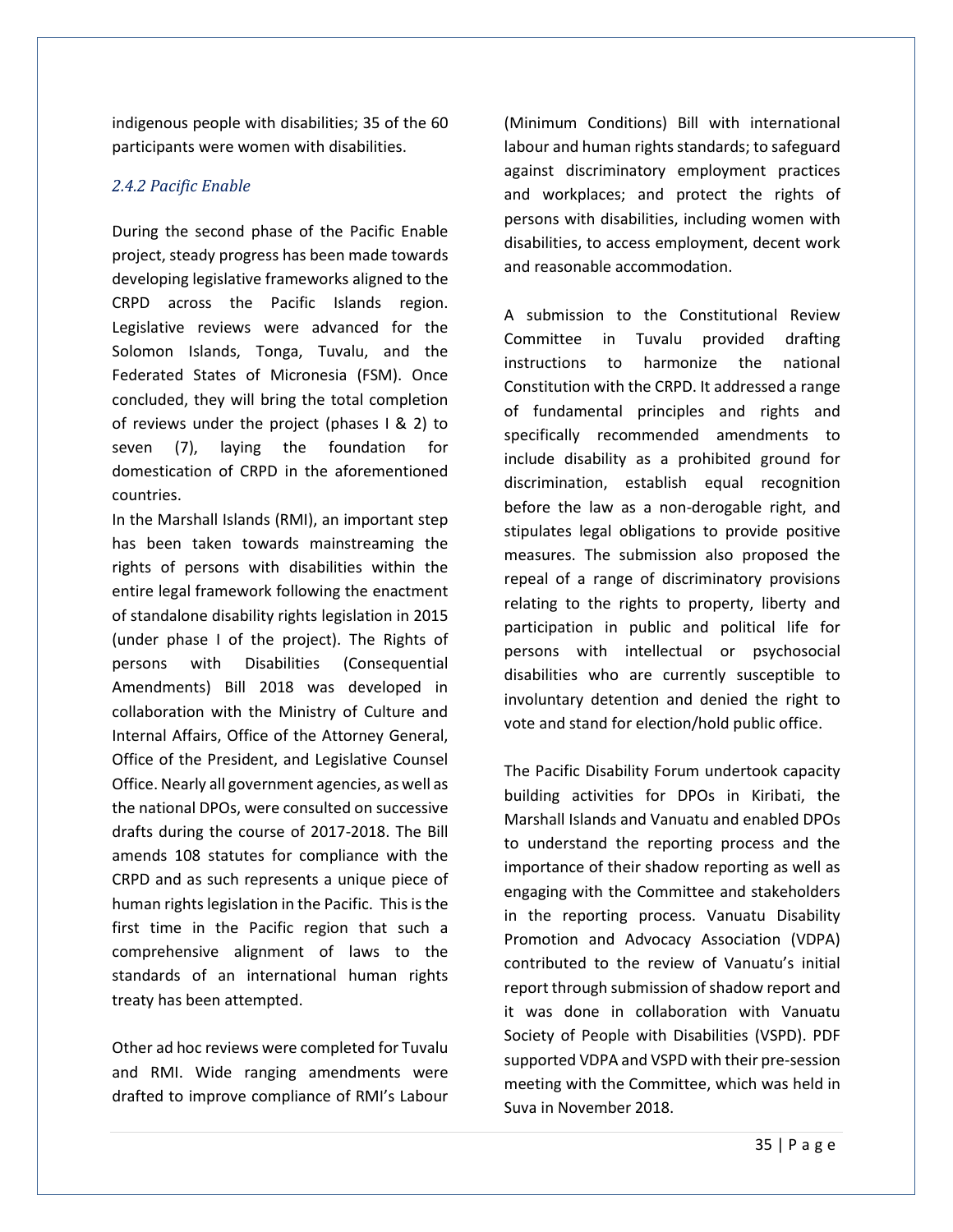#### <span id="page-35-0"></span>**3. Next Steps**

In the period January-December 2019, the focus of UNPRPD activities will be on following priorities:

#### <span id="page-35-1"></span>**Completion of Phase 2 approvals and implementation for Round 1 and Round 2 projects**

Projects supported under the first and second funding Round will complete Phase 2 proposal development and commence project implementation. Indonesia, Moldova, Togo, Viet Nam have completed Phase II. Armenia and Ukraine will conclude Phase 2 implementation in 2019. Sudan finalized its proposal for Phase II and will receive funding in 2019. South Africa will be developing its proposal.

#### <span id="page-35-2"></span>**Implementation of Round 3 projects**

A third call for proposals of the UNPRPD was launched on 3rd December 2016 and was completed in October 2017 and implementation commenced in 2018 in 15 out of 18 of the round 3 countries. In 2019, implementation will continue in these countries and project implementation will begin in earnest in the 4 pipeline countries-Nepal, Namibia, Djibouti and Dominican Republic.

#### <span id="page-35-3"></span>**Global level activities**

In 2019, the remaining proposals for global initiatives- on inclusive education, inclusive procurement, intersectionality, and strengthening the role of national human rights institutions in implementing Article 33 are expected to be finalized, with funds transferred to them and implementation commenced.

#### <span id="page-35-4"></span>**Completion of Phase 2 for Regional Initiatives**

Support to the African Disability Forum project and the Pacific Enable Regional project will conclude in 2019 after 2 phases of implementation.

#### <span id="page-35-5"></span>**KnowUNPRPD Session for Round 3 projects**

It is expected that a 2<sup>nd</sup> session of the KnowUNPRPD programme will be organized in Dublin for Round 3 projects to review initial progress and provide specific capacity building support for the successful implementation of R3 projects.

#### <span id="page-35-6"></span>**UN Disability Inclusion Strategy**

In 2019, the UNPRPD will continue to engage and support the adoption and roll out of the UN Disability Inclusion Strategy (UNDIS) in the area of joint initiatives, capacity building and as the administrative mechanism channeling financial resources to the Technical Unit supporting the UNDIS. UNPRPD projects will also be supported to engage in the piloting process leading up to the development of the UNCT Scorecard.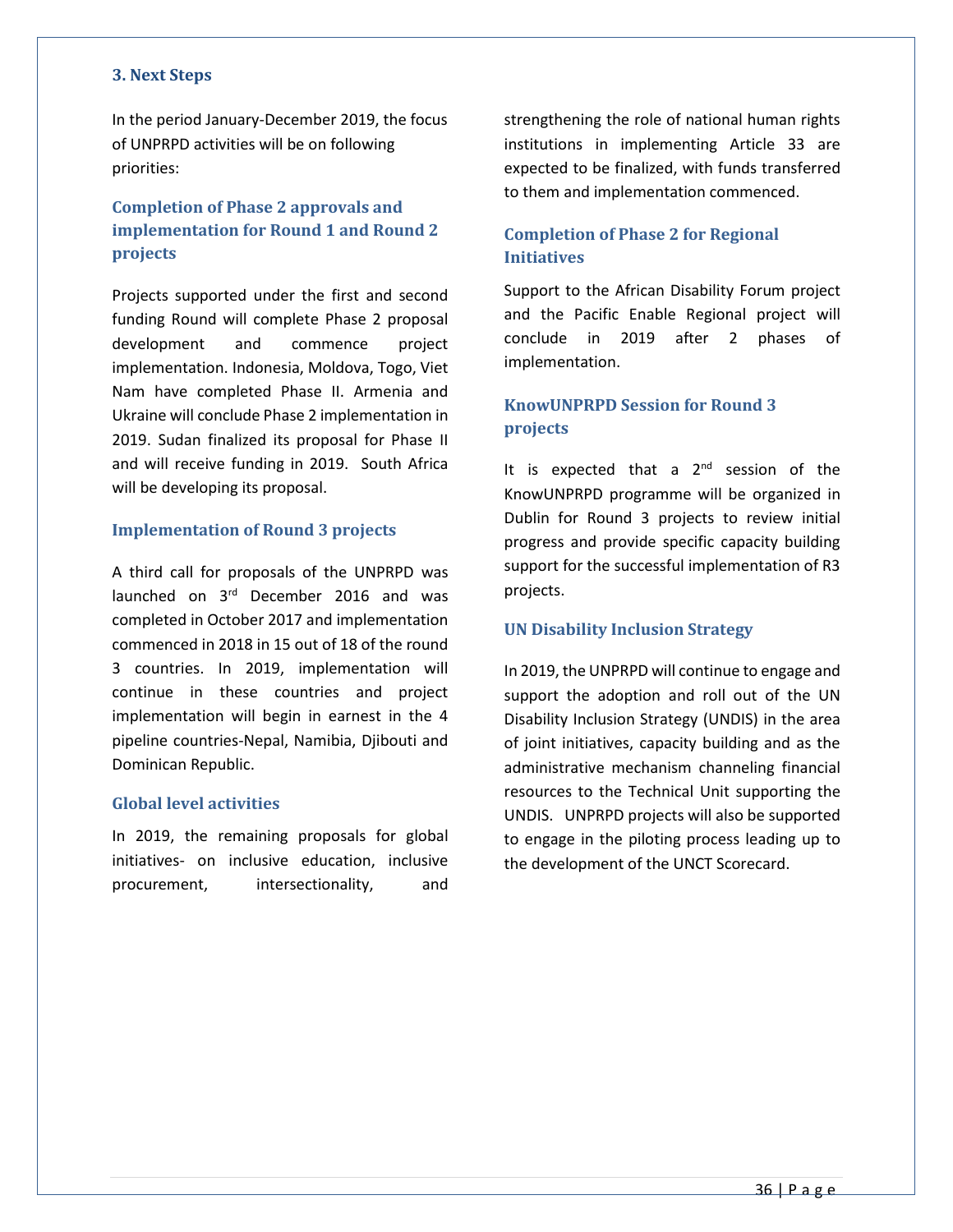## <span id="page-36-0"></span>**Annex 1- Progress Updates by Outcome for R1 and R2 Phase II projects and R3 projects**

|                  | <b>ARMENIA</b>                                                                                                                                                                                                                                                                                                                                                                                                                                                                                                                                                                                                                                                                                                                                                  |
|------------------|-----------------------------------------------------------------------------------------------------------------------------------------------------------------------------------------------------------------------------------------------------------------------------------------------------------------------------------------------------------------------------------------------------------------------------------------------------------------------------------------------------------------------------------------------------------------------------------------------------------------------------------------------------------------------------------------------------------------------------------------------------------------|
|                  | Advancement of the rights of persons with disabilities through improved access to education, healthcare,<br>habilitation and rehabilitation, adequate standards of living and social protection                                                                                                                                                                                                                                                                                                                                                                                                                                                                                                                                                                 |
| <b>IMP</b>       | Persons with disabilities are receiving social services and support in accordance with their needs; their participation in the social and<br>economic life of the country is increased.                                                                                                                                                                                                                                                                                                                                                                                                                                                                                                                                                                         |
| OUT <sub>1</sub> | The ICF-CY based model of disability assessment and determination has been rolled out nationwide on a trial basis and linked to a<br>coordinated assessment and service delivery system across education, health and employment sectors involving systematic<br>monitoring and evaluation of the process.                                                                                                                                                                                                                                                                                                                                                                                                                                                       |
| OUT <sub>2</sub> | Strengthened gender responsive service provision system established.                                                                                                                                                                                                                                                                                                                                                                                                                                                                                                                                                                                                                                                                                            |
| OUT <sub>3</sub> | Expanding to other sectors and cross-sectoral synergies in place.                                                                                                                                                                                                                                                                                                                                                                                                                                                                                                                                                                                                                                                                                               |
|                  | <b>PROGRESS UPDATE</b><br>Official start date: July 2017   End-date: July 2019 (Phase II)                                                                                                                                                                                                                                                                                                                                                                                                                                                                                                                                                                                                                                                                       |
| OUT <sub>1</sub> | Disability measurement tools and methodological guidelines are close to final, with disability determination threshold and algorithm<br>methodology still to be determined based on recommendations from national and international experts, awaiting final decision from<br>the Ministry of Labour and Social Affairs. The new tools and assessment approach were piloted through retrospective assessment<br>with both approaches: with focused protocols and with general protocol. There have been delays in final approvals as there have<br>been two consecutive full changes of Government (May 2018 and Dec 2018).                                                                                                                                      |
|                  | Routine monitoring indicators for the education sector have been developed to collect timely, gender-sensitive and reliable<br>information on children with disabilities and special education needs for informed decision making by National Pedagogical-<br>psychological center and the Ministry of Education on availability, access, and affordability of services. <sup>5</sup>                                                                                                                                                                                                                                                                                                                                                                           |
|                  | Rapid assessment was done on Child Rehabilitation Services available in the country to show the gaps in terms of geographic<br>localization, capacity and overburden of available services, insufficiency of assistive technologies; and to communicate with the MOH<br>and MLSA to make recommendations for strengthening early identification, early intervention and the rehabilitation services in the<br>country.                                                                                                                                                                                                                                                                                                                                          |
|                  | The methodological guides on the first and second level of functional assessment of children (based on ICF approach) conducted in<br>the education sector have been updated and published to be shared with Regional Pedagogical psychological centers and schools.                                                                                                                                                                                                                                                                                                                                                                                                                                                                                             |
| OUT <sub>2</sub> | All 170 professionals of the Medical Social Expert Commissions and the Medical Social Expert Agency, responsible for disability<br>assessment have been trained. A new form of Individual service delivery plan was drafted. Further gender responsive service delivery<br>training will be conducted once the individualized service delivery plans are finalized. education sector staff trained in ICF assessment<br>tools and the new electronic system envisaged for data entry and analysis based on preliminarily agreed 3 different algorithms. The<br>education sector staff was also trained on development of Individualized Service Delivery Plans for applicants who will not receive a<br>disability status upon ICF based disability assessment. |
| OUT <sub>3</sub> | New e-system of disability assessment was piloted with 1893 applicants to disability assessment system, 200 persons out of the total<br>number were provided rehabilitation services as a testing package in 2017, and additional 200 persons in 2018, based on initially<br>developed individualized service delivery plans. Agreement was reached between three main counterparts - Ministry of Labour and<br>Social Affairs, Ministry of Education and Science and Ministry of Health, on harmonization of information flows using ICF codes and<br>an attempt to use age specific focused protocols for disability assessment and services provision.                                                                                                       |

 $\overline{a}$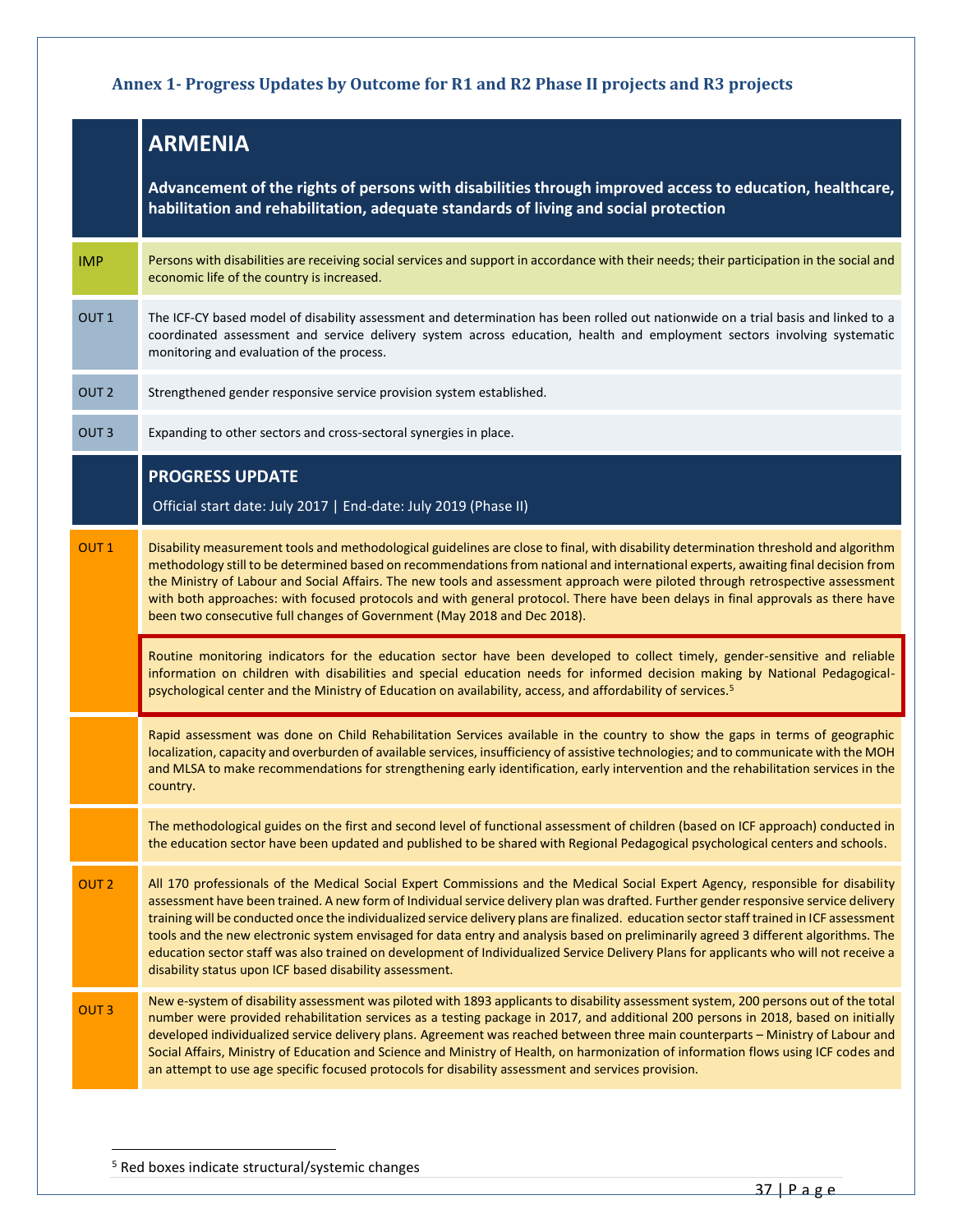|                  | <b>CHINA</b><br>Support to the Rights and Entitlements of Persons with Disabilities                                                                                                                                                                                                                                                                                                                                                                                                                                                                                                                                                                                                                                                                                                                                                                                                                                                           |
|------------------|-----------------------------------------------------------------------------------------------------------------------------------------------------------------------------------------------------------------------------------------------------------------------------------------------------------------------------------------------------------------------------------------------------------------------------------------------------------------------------------------------------------------------------------------------------------------------------------------------------------------------------------------------------------------------------------------------------------------------------------------------------------------------------------------------------------------------------------------------------------------------------------------------------------------------------------------------|
| <b>IMP</b>       | Enjoyment of rights and entitlements by persons with disabilities as a result of strengthened policies and increased services.                                                                                                                                                                                                                                                                                                                                                                                                                                                                                                                                                                                                                                                                                                                                                                                                                |
| OUT <sub>1</sub> | Effectiveness of policy advocacy efforts by CDPF and key DPOs enhanced through availability of a stronger evidence base and new<br>partnerships with national authorities.                                                                                                                                                                                                                                                                                                                                                                                                                                                                                                                                                                                                                                                                                                                                                                    |
| OUT <sub>2</sub> | Capacities of civil servants and key professional categories to protect and fulfill the rights, entitlements and legal protections of<br>persons with disabilities, in particular women and children with disabilities, strengthened.                                                                                                                                                                                                                                                                                                                                                                                                                                                                                                                                                                                                                                                                                                         |
|                  | <b>PROGRESS UPDATE</b><br>Official start date: March 2018   End-date: April 2020 (Phase II)                                                                                                                                                                                                                                                                                                                                                                                                                                                                                                                                                                                                                                                                                                                                                                                                                                                   |
| OUT <sub>1</sub> | The China Disability Policy Dialogue held on 3 December 2018 brought together 80 representatives from the government (e.g.,<br>Ministry of Civil Affairs), academia, civil society - in particular persons with disabilities and their representative organizations<br>including CDPF, media outlets, and the private sector. More than 20 speakers shared latest developments and remaining challenges<br>in the disability field in China, from the policy level to the community practices in education, employment, health, access to justice<br>and social protection, information accessibility and media reporting for persons with disabilities, paying special attention to women<br>with disabilities. The Policy Dialogue attracted more than 4.1 million readerships on social media. Hashtag #国际残疾人日(IDPD)#<br>has over 460 million reads. A Social media network was also set up as a result of the 2018 China Policy Dialogue. |
|                  | The UN Subgroup on Disability held two regular meetings in April and November 2018. The members of the group are now 139.<br>A DET-Training of Facilitators led to the training of 13 facilitators (all women), among whom two were from UN agencies, three from<br>Governmental organizations dealing with disability issues, three from multi-national companies, five from mainstream and disability-<br>specific NGOs. In addition, seven others from UN agencies and the private sector were sensitized on disability inclusion and equality<br>through the demonstration DET at the start of the programme.                                                                                                                                                                                                                                                                                                                             |
| OUT <sub>2</sub> | The Global Business and Disability Network - China Chapter (GBDN-China) was launched in Beijing on 31 July 2018. Fourteen<br>companies, 9 global companies and 5 Chinese-owned businesses, signed up as the "founding members of GBDN-China".<br>The GBDN China has already started to work in 4 areas: talent database, internship and training programs, Benchmarking and good<br>practices, research and policy advocacy. The working group on talent database launched a Job App on the 3rd December 2018.                                                                                                                                                                                                                                                                                                                                                                                                                                |
|                  | The establishment of a DET-Community of Practice is in progress. A social media network of 57 trained DET facilitators provides the<br>online space for regular information exchanges and sharing of training experiences.                                                                                                                                                                                                                                                                                                                                                                                                                                                                                                                                                                                                                                                                                                                    |
|                  | Three DET workshops in Wenxi County of Shanxi Province were organized in December. 54 community-based child welfare and<br>protection workers (52 women) and 6 local CDPF staff (2 women) participated in the workshops. A consultation roundtable was<br>subsequently held in Wenxi for CDPF to consult local Bureau of Civil Affairs and community-based workers on the approach to<br>raise disability awareness of community workers.                                                                                                                                                                                                                                                                                                                                                                                                                                                                                                     |
|                  | Through the project support was given to the Institute of Population Research of Peking University for literature review on SRHR<br>policy and services for persons with disabilities in China and developed a comprehensive updated literature review report, to the<br>Handicap International for developing a policy brief for policy advocacy on promotion of SRHR among women and young people<br>with disability, and to Marie Stopes International China (MSIC) and other DPOs for developing DET-SRHR training models for<br>scaling up SRH services for women and young people with disabilities. The final documents of literature review and the policy brief<br>will be shared in 2019                                                                                                                                                                                                                                            |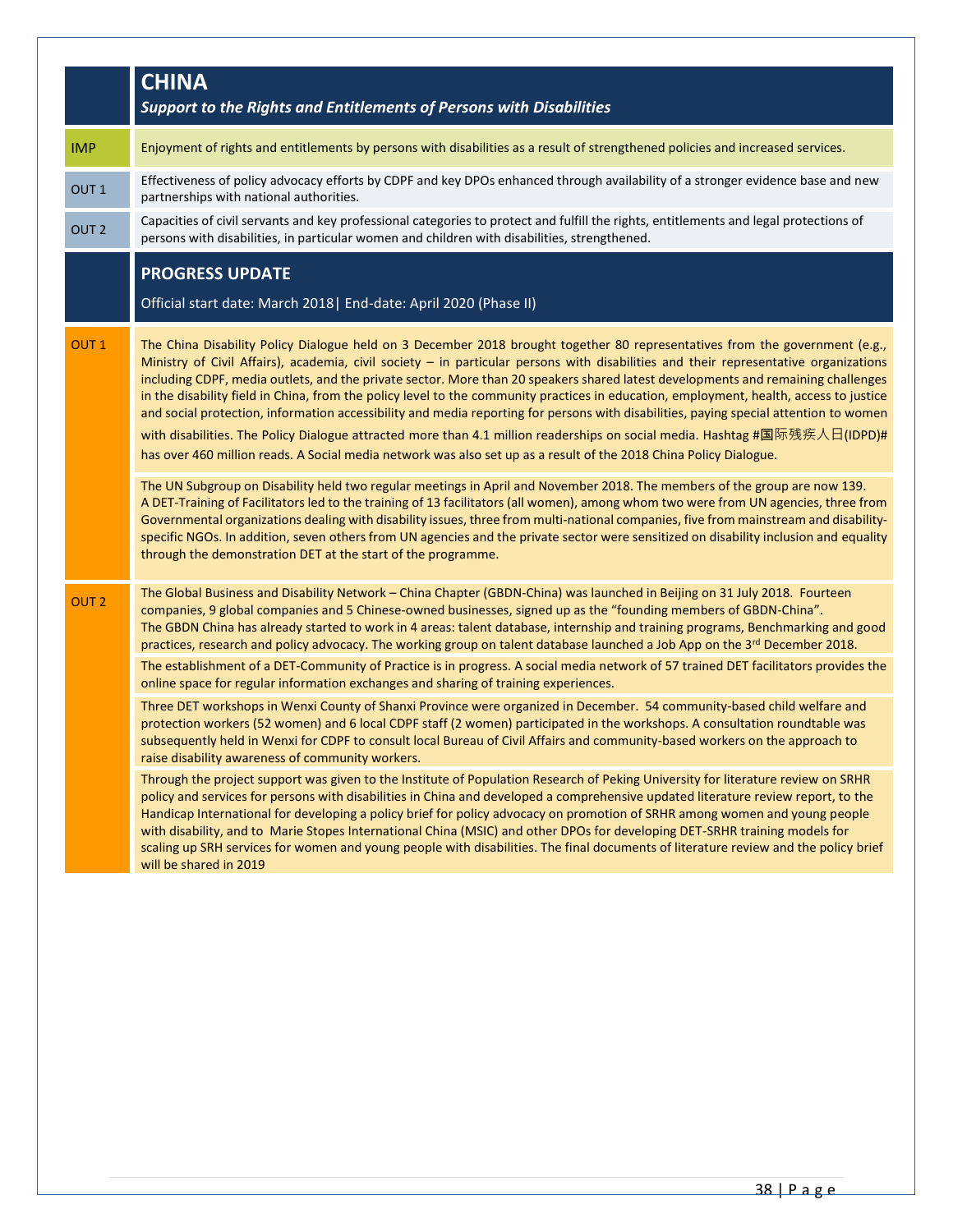|                  | <b>COSTA RICA</b>                                                                                                                                                                                                                                                                                                                                                                                                                                                                                                                                                                                                                                                                                                                                                                                                                                                               |
|------------------|---------------------------------------------------------------------------------------------------------------------------------------------------------------------------------------------------------------------------------------------------------------------------------------------------------------------------------------------------------------------------------------------------------------------------------------------------------------------------------------------------------------------------------------------------------------------------------------------------------------------------------------------------------------------------------------------------------------------------------------------------------------------------------------------------------------------------------------------------------------------------------|
|                  | UN support National Plan for Labor Inclusion of Persons with Disabilities                                                                                                                                                                                                                                                                                                                                                                                                                                                                                                                                                                                                                                                                                                                                                                                                       |
| <b>IMP</b>       | Institutional capacities led to the salaried or self-employment of 250 persons with disabilities and 950 persons with disabilities with<br>an improved employability profile                                                                                                                                                                                                                                                                                                                                                                                                                                                                                                                                                                                                                                                                                                    |
| OUT <sub>1</sub> | At least 950 young persons with disabilities improved their employability profile due to the implementation of the Protocol on the<br>Inter-institutional Coordination for Training and Job Placement of Persons with Disabilities in Costa Rica and its Monitoring and<br><b>Tracking System</b>                                                                                                                                                                                                                                                                                                                                                                                                                                                                                                                                                                               |
| OUT <sub>2</sub> | At least 100 companies are part of the inclusive business initiatives that facilitate the recruitment of persons with disabilities                                                                                                                                                                                                                                                                                                                                                                                                                                                                                                                                                                                                                                                                                                                                              |
| OUT <sub>3</sub> | Job placement services support more than 250 persons with disabilities to find jobs                                                                                                                                                                                                                                                                                                                                                                                                                                                                                                                                                                                                                                                                                                                                                                                             |
| OUT <sub>4</sub> | Coordination mechanisms and institutional alignment have provided 250 persons with disabilities the ability to find work or<br>generate their own income                                                                                                                                                                                                                                                                                                                                                                                                                                                                                                                                                                                                                                                                                                                        |
|                  | <b>PROGRESS UPDATE</b>                                                                                                                                                                                                                                                                                                                                                                                                                                                                                                                                                                                                                                                                                                                                                                                                                                                          |
|                  | Official start date: May 2017   End-date: December 2019 (Phase II)                                                                                                                                                                                                                                                                                                                                                                                                                                                                                                                                                                                                                                                                                                                                                                                                              |
| OUT <sub>1</sub> | 1,164 people with disabilities improved their employability profile, reaching 123 % of the total goal programmed by the project.<br>With the support of the Ministry of Labour (MTSS) program Empléate Inclusivo, 653 people with disabilities (53.6% women, 46.4%<br>men) graduated from technical training courses.                                                                                                                                                                                                                                                                                                                                                                                                                                                                                                                                                           |
|                  | 516 persons with disabilities graduated from technical programs of the National Learning Institute (INA) in the areas of commerce<br>and services, health, culture and crafts, textiles and industrial clothing, fishing, agriculture, tourism, food industry and electricity.                                                                                                                                                                                                                                                                                                                                                                                                                                                                                                                                                                                                  |
|                  | The "National Strategy for Education, Technical and Vocational Training for the Disabled Population in Costa Rica 2019-2022" was<br>developed. The objective of the Strategy is to coordinate different institutional and sectoral actors to improve the technical and<br>vocational education and training of Persons with Disabilities in Costa Rica, so that programs, projects and services, public and<br>private, are inclusive of persons with disabilities older than 15 years old. The Strategy is structured around five strategic focuses:<br>governance, competencies development, certification and accreditation, human resource training, equality and equal opportunities.                                                                                                                                                                                      |
|                  | Update of the "Protocol for Interinstitutional Coordination for the Training and Labor Insertion of the Disabled Population in Costa<br>Rica" was carried out. With the participation of representatives of ministry of Education (MEP), INA and MTSS, this instrument was<br>reviewed and some modifications were made, such as the following: Inclusion of the Act on the Recognition of Costa Rican Sign<br>Language as a Mother Language (Act 9049), Act establishing the National Council for Persons with Disabilities (Act 9303), Act for<br>the Promotion of Personal Autonomy (9379), principles on discrimination by sex/gender, Executive Decree No. 40955 on the<br>establishment of inclusion and accessibility in the Costa Rican education system and the recently adopted National Qualifications<br>Framework for Vocational Technical Education and Training. |
|                  | Manual for facilitators of the course Education, Employability and Preparation for the World of Work for Persons with Disabilities<br>produced. This course aims to strengthen the employability profile and skills development required for the participation of people<br>with disabilities over 15 in the labour market.                                                                                                                                                                                                                                                                                                                                                                                                                                                                                                                                                     |
| OUT <sub>2</sub> | On December 4, 2018, the sixth edition of the "Costa Rica Includes" Award took place. 40 companies were awarded in seven<br>categories: inclusive procurement, community and inclusion, accessibility, inclusive customer service, accessible products and<br>inclusive journalism.                                                                                                                                                                                                                                                                                                                                                                                                                                                                                                                                                                                             |
|                  | In collaboration with the Business Alliance for Development (AED), a non-profit organization that seeks sustainability and<br>competitiveness of the country through the promotion of responsible and sustainable business models in companies and Plura, a<br>social enterprise that works as an innovation lab offering products and services related to inclusive tourism, accessibility and labor<br>inclusion, more than 50 people from new companies (12) registered in the Network of Inclusive Enterprises were trained.                                                                                                                                                                                                                                                                                                                                                |
|                  | 67 companies developed inclusive policies for people with disabilities (members of the REI - Network of Inclusive Business,<br>Inclusive Employment or Local Networks)                                                                                                                                                                                                                                                                                                                                                                                                                                                                                                                                                                                                                                                                                                          |
| <b>OUT3</b>      | 260 persons with disabilities recruited with support from the MTSS Inclusive Empléate programme and other employment<br>intermediation services                                                                                                                                                                                                                                                                                                                                                                                                                                                                                                                                                                                                                                                                                                                                 |
|                  | 35 persons with disabilities recruited with support from local employment intermediation networks for persons with disabilities                                                                                                                                                                                                                                                                                                                                                                                                                                                                                                                                                                                                                                                                                                                                                 |
|                  | Starting in November 2018, technical support was provided to establish the design of the management model of the National<br>Employment Service (SNE) of Costa Rica, so as to articulate and enhance services and programmatic offer of various institutions<br>and organizations, in order to improve the link between supply and demand for employment.                                                                                                                                                                                                                                                                                                                                                                                                                                                                                                                       |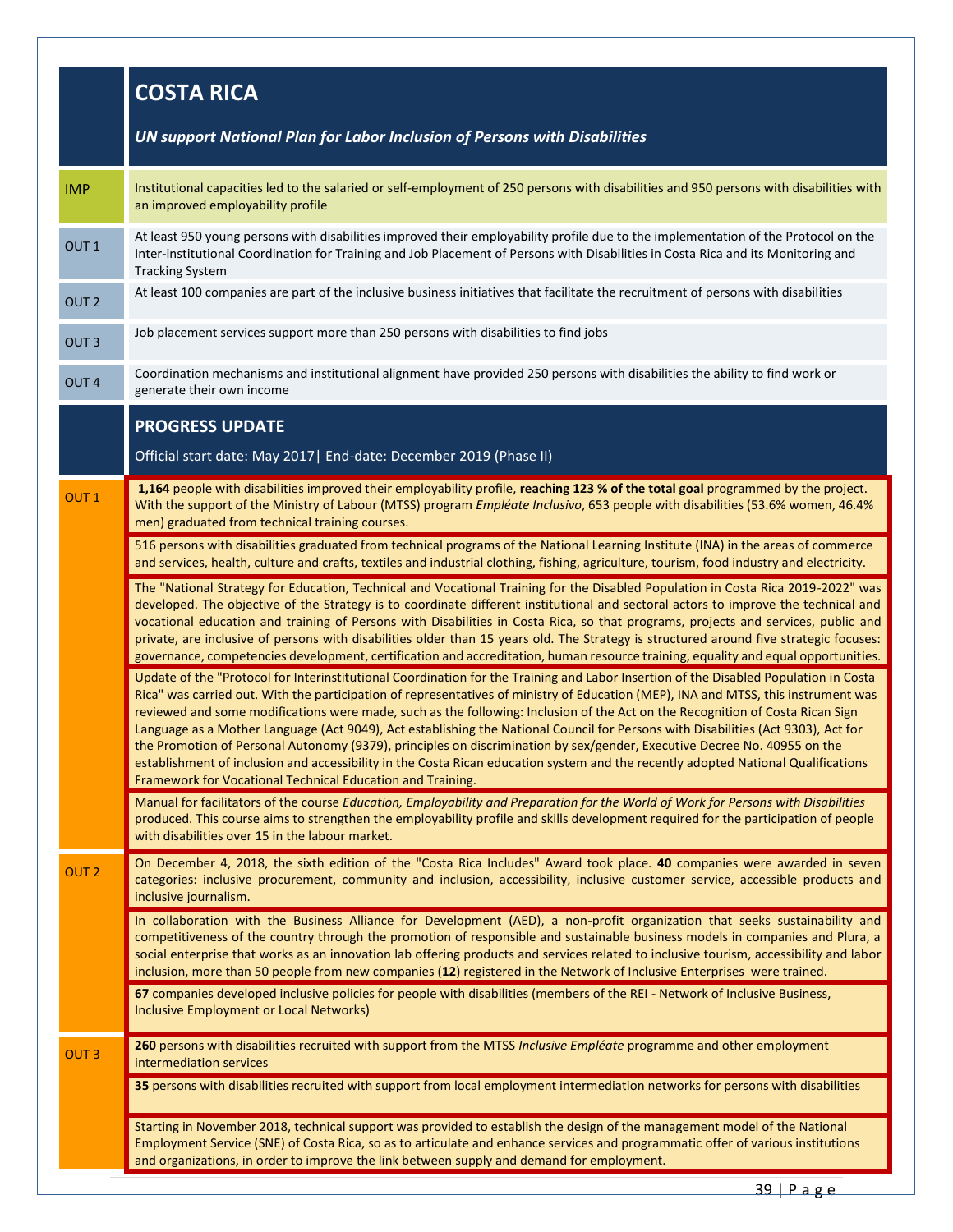|                  | To complement the management model, a course to train managers for the labor market inclusion of people with disabilities was<br>developed. The course was designed and validated with the employment departments of the Ministries of Labor of Central<br>America, Panama and the Dominican Republic.<br>The didactic material produced is shared with the National Learning Institute, which is the organization in charge of the training of<br>employment managers.                                                                                                                                                                                                |
|------------------|------------------------------------------------------------------------------------------------------------------------------------------------------------------------------------------------------------------------------------------------------------------------------------------------------------------------------------------------------------------------------------------------------------------------------------------------------------------------------------------------------------------------------------------------------------------------------------------------------------------------------------------------------------------------|
| OUT <sub>4</sub> | Draft of an executive decree for the Technical Commission on Employability. The decree reforms the previous commission and<br>creates the "National Commission for the Employability and Work of Persons with Disabilities".                                                                                                                                                                                                                                                                                                                                                                                                                                           |
|                  | Development of a System of Indicators of the Protocol for Inter-institutional Coordination on Training and Labor Inclusion of<br>Persons with Disabilities which will serve as a basis for the unit in charge of CRPD monitoring.                                                                                                                                                                                                                                                                                                                                                                                                                                      |
|                  | 20 people from agencies such as UNFPA, UNDP, OCR, IOM, University for Peace, UNHCR, ILO, UNESCO, UNICEF and UNOPS<br>participated in "Disability Equality Training"                                                                                                                                                                                                                                                                                                                                                                                                                                                                                                    |
|                  | Analysis of the situation regarding the employment of women with disabilities in Costa Rica, from a gender, human rights and<br>disability perspective was prepared. This analysis was based also on interviews with officials of key institutions (MTSS, INA, MEP,<br>CONADIS), as well as women's organizations with disabilities and employers.                                                                                                                                                                                                                                                                                                                     |
|                  | Development of National Labor Insertion Plan for the Persons with Disabilities in Costa Rica 2019-2022<br>The Plan focuses on training of people with disabilities, increase of inclusive employers, inclusive and accessible employment<br>intermediation services, promotion of other employment modalities (including teleworking) and governance.<br>The plan to be implemented by different key actors, among others national and local government, private sector, academia, and<br>organizations of persons with disabilities includes specific activities in each of the strategic areas and has identified the resources<br>available for its implementation. |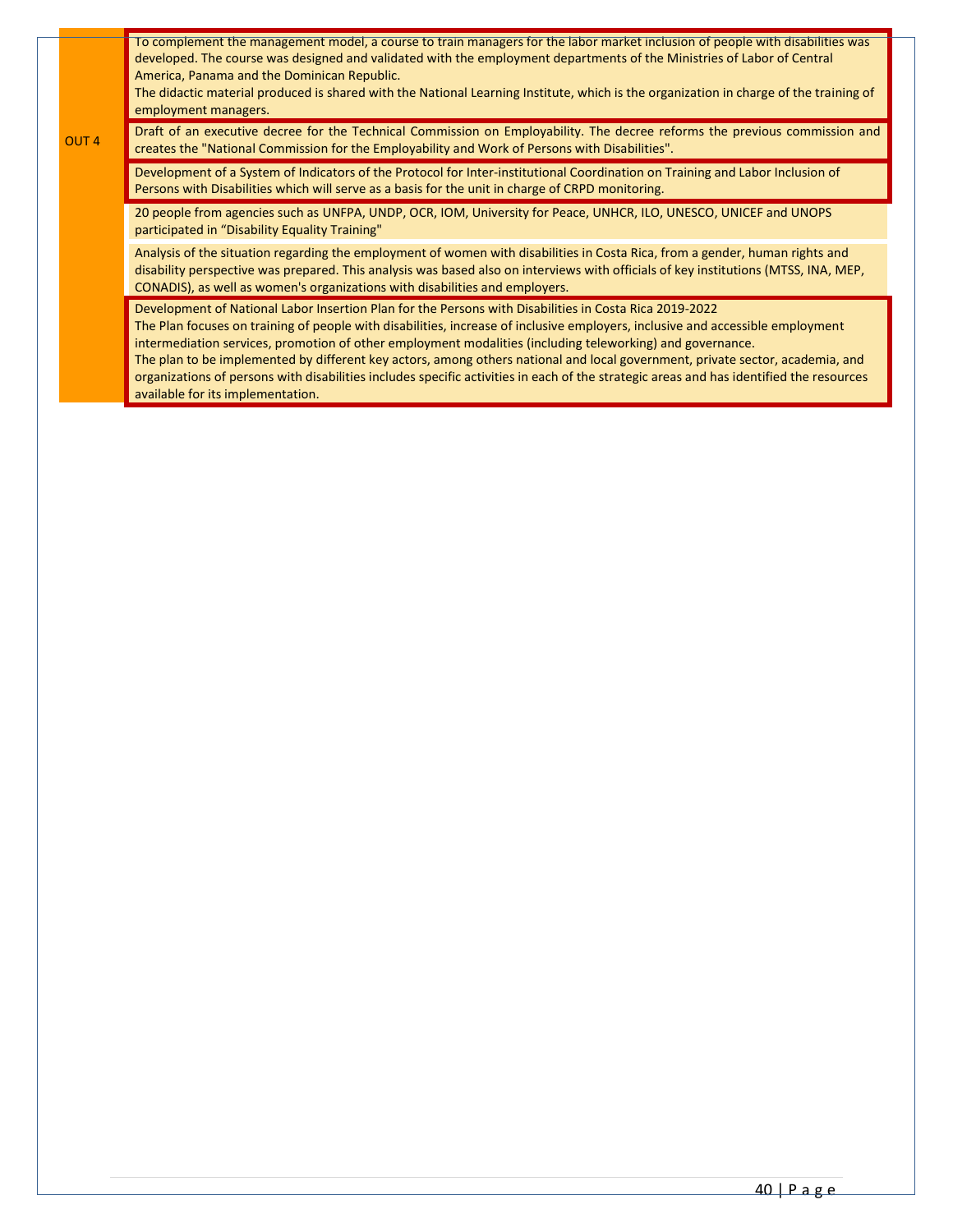|                  | <b>MEXICO</b>                                                                                                                                                                                                                                                                                                                                                                                                                                                                                                                                                                                                                                                 |
|------------------|---------------------------------------------------------------------------------------------------------------------------------------------------------------------------------------------------------------------------------------------------------------------------------------------------------------------------------------------------------------------------------------------------------------------------------------------------------------------------------------------------------------------------------------------------------------------------------------------------------------------------------------------------------------|
|                  | Integral model of inclusive attention and care                                                                                                                                                                                                                                                                                                                                                                                                                                                                                                                                                                                                                |
| <b>IMP</b>       | An Early Childcare Facilities programme strengthened to improve the quality of attention and care for children with disabilities<br>belonging to households in poverty conditions through an integral model of inclusive attention and care, tested in 50 Early Childcare<br>Facilities (ECF) between July 2015 and October 2017. Additional to this first component aimed at ECF's Directors, from September<br>2018 to October 2019, a pilot project oriented at strengthening the results from MACI by training 1,242 ECF direct caregivers and,<br>hence, improving Childcare Facilities' attention and inclusion schemes for children with disabilities. |
| OUT <sub>1</sub> | Develop abilities and skills of the Early Childcare Facilities personnel promoting early childhood development and thus their capacity<br>to communicate and advise parents or/and main caregivers of children with disabilities.                                                                                                                                                                                                                                                                                                                                                                                                                             |
| OUT <sub>2</sub> | Increased capacity to evaluate inclusion within different public early childhood attention modalities and raise awareness on<br>possibilities of inclusion of children with disabilities in early childcare services in Mexico.                                                                                                                                                                                                                                                                                                                                                                                                                               |
|                  | <b>PROGRESS UPDATE</b>                                                                                                                                                                                                                                                                                                                                                                                                                                                                                                                                                                                                                                        |
|                  | Official start date: June 2018   End-date: September 2019 (Phase II)                                                                                                                                                                                                                                                                                                                                                                                                                                                                                                                                                                                          |
| OUT <sub>1</sub> | The project team is internally designing the pilot capacity building plan aimed at ECF direct caregivers. The capacity building plan will<br>be a mix of a 5 hours instructor-led training and 24 hours on-line training.<br>The project team has been reinforced in order to internally design the Learning Management System (LMS) contents. An expert in<br>psychology, rehabilitation and neurodevelopmental disability is in direct charge of the course content's design with the support of<br>the rest of the team.                                                                                                                                   |
| OUT <sub>2</sub> | A diagnosis of existing early childhood development service provisioning in Mexico will be developed and released in August 2019                                                                                                                                                                                                                                                                                                                                                                                                                                                                                                                              |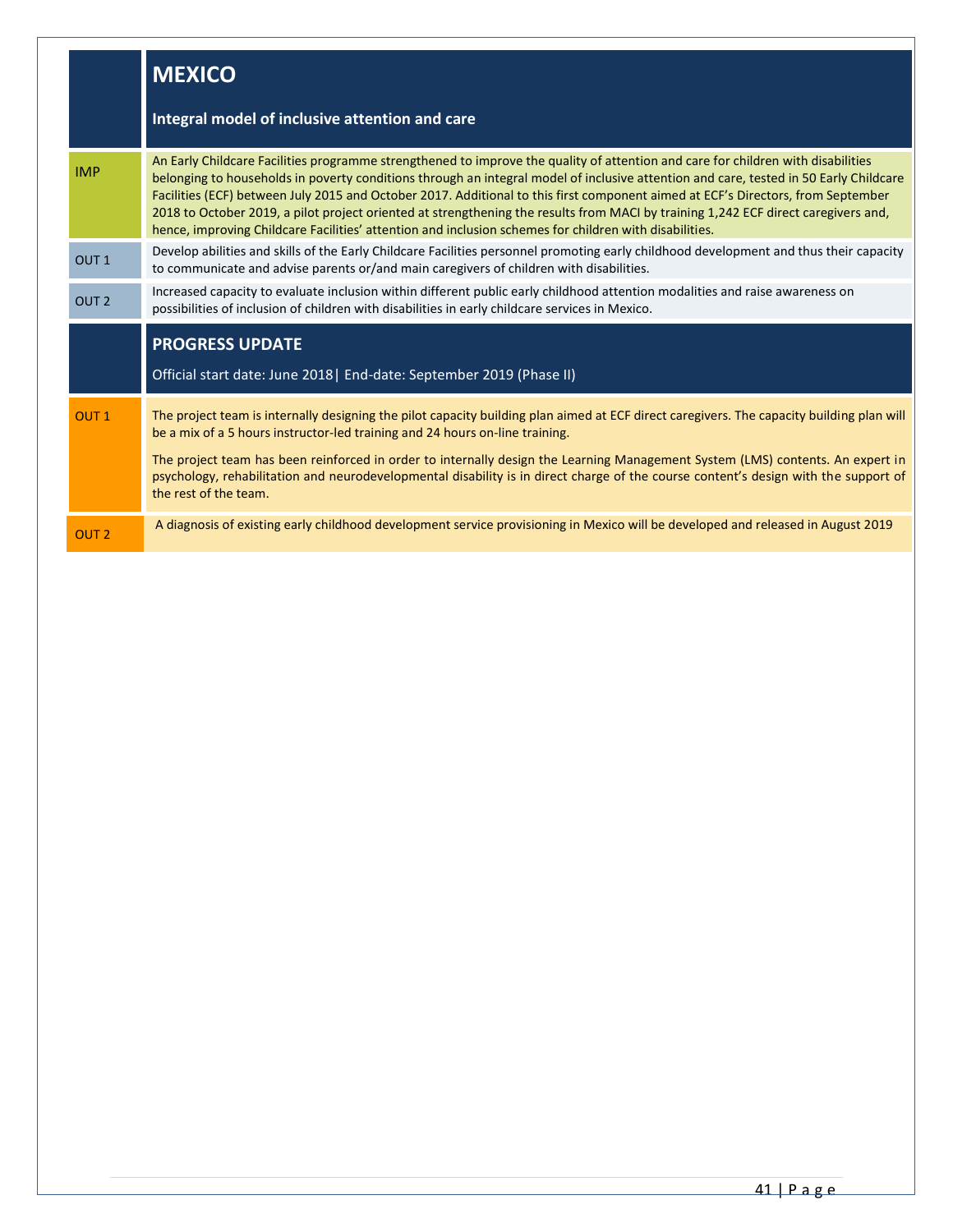|                  | <b>ETHIOPIA</b>                                                                                                                                                                                                                                                                                                                                                                                                                                                                                                                                                                                                                                                                                                                                                                                                                                                  |
|------------------|------------------------------------------------------------------------------------------------------------------------------------------------------------------------------------------------------------------------------------------------------------------------------------------------------------------------------------------------------------------------------------------------------------------------------------------------------------------------------------------------------------------------------------------------------------------------------------------------------------------------------------------------------------------------------------------------------------------------------------------------------------------------------------------------------------------------------------------------------------------|
|                  | Promoting social inclusion of persons with disabilities in Ethiopia                                                                                                                                                                                                                                                                                                                                                                                                                                                                                                                                                                                                                                                                                                                                                                                              |
| <b>IMP</b>       | Improved access of persons with disabilities to skills training and employment programmes and services.                                                                                                                                                                                                                                                                                                                                                                                                                                                                                                                                                                                                                                                                                                                                                          |
| OUT <sub>1</sub> | TVET institutions have increased capacity to include women and men with disabilities in skills training programmes                                                                                                                                                                                                                                                                                                                                                                                                                                                                                                                                                                                                                                                                                                                                               |
| OUT <sub>2</sub> | Youth Employment Programme becomes more inclusive in providing access to wage and self-employment for women and men with<br>disabilities                                                                                                                                                                                                                                                                                                                                                                                                                                                                                                                                                                                                                                                                                                                         |
| OUT <sub>3</sub> | Ethiopian Human Rights Commission and Ethiopian Institution of the Ombudsman have strengthened their capacity to promote,<br>entertain and provide remedies on cases involving the rights of persons with disabilities                                                                                                                                                                                                                                                                                                                                                                                                                                                                                                                                                                                                                                           |
|                  | <b>PROGRESS UPDATE</b>                                                                                                                                                                                                                                                                                                                                                                                                                                                                                                                                                                                                                                                                                                                                                                                                                                           |
|                  | Official start date: June 2015   End-date: September 2019 (Phase II)                                                                                                                                                                                                                                                                                                                                                                                                                                                                                                                                                                                                                                                                                                                                                                                             |
| OUT <sub>1</sub> | 46 supervisors and assessors (5 women) of TVET Centre of Competencies (CoCs) from 2 Regional TVET clusters (Southern Regional<br>State and Tigray) trained on how to promote disability inclusion in vocational training in their respective regions.                                                                                                                                                                                                                                                                                                                                                                                                                                                                                                                                                                                                            |
|                  | A total of 18 persons (9 women and 9 men) from TVET institutions in Addis Ababa given sign-language training for 10 days through<br>FENAPD with the financial contribution of the UNPRPD Project.                                                                                                                                                                                                                                                                                                                                                                                                                                                                                                                                                                                                                                                                |
|                  | Representatives of 8 mainstream TVET colleges from 3 TVET clusters in Addis Ababa visited Misratch Centre (Technical and Vocational<br>Training Centre for persons with disabilities in Addis Ababa) to gain experience on how to deliver skills training to persons with<br>disabilities in an effective and inclusive manner.                                                                                                                                                                                                                                                                                                                                                                                                                                                                                                                                  |
| OUT <sub>2</sub> | 18 youth employment officers trained on disability mainstreaming by Ministry of Labour and Social Affairs and the UNPRPD Project<br>from Addis Ababa sub-cities Offices and Federal Urban Job Creation and Food Security Agency (FUJCFSA). Target achieved by 72% as<br>the plan was to train 25 youth employment officers.                                                                                                                                                                                                                                                                                                                                                                                                                                                                                                                                      |
|                  | 20 Human Resource (HR) managers and Trade Union leaders of private companies have been sensitized on disability, models of<br>disability, national and international legal frameworks on disability rights in a workshop organized by ECDD in collaboration with the<br><b>UNPRPD</b>                                                                                                                                                                                                                                                                                                                                                                                                                                                                                                                                                                            |
|                  | Through the UNPRPD project in collaboration with FENAPD, 6 radio sessions and 1 IDPD celebration from Jan-Jun, 2018 were<br>organized. Added to the disability awareness radio sessions of UNPRPD Phase I, a total of 18 sessions out of the planned 24 (75%)<br>have been accomplished. The radio sessions included:                                                                                                                                                                                                                                                                                                                                                                                                                                                                                                                                            |
|                  | Stories of persons with disabilities employed through the Ethiopian Business and Disability Network (EBDN) internship<br>programme.<br>Testimonies of TVET and youth employment programme beneficiaries with disabilities.<br>$\bullet$<br>Interviews of women DPO leaders with significant contributions to the rights and livelihoods of hundreds of women with<br>$\bullet$<br>disabilities in Addis Ababa and Regional States.<br>Session on EBDN members who have promoted inclusive employment and inclusive business practices.<br>$\bullet$<br>Government officials sharing best practice on the inclusion of persons with disabilities in national youth employment<br>$\bullet$<br>programs including the participation of women with disabilities.<br>TVET heads and trainers sharing positive examples of inclusion in the TVET system.<br>$\bullet$ |
| OUT <sub>3</sub> | Training of Trainers (ToT) to key staff members of Ethiopian Human Rights Commission and the Ethiopian Institute of the<br>Ombudsperson was delivered on disability rights/inclusion, CRPD as well as monitoring and investigation of the rights of persons<br>with disability. 48 Federal and Regional EIO & EHRC staff participated. The goal was to train 25 staff members (10) women.                                                                                                                                                                                                                                                                                                                                                                                                                                                                        |
|                  |                                                                                                                                                                                                                                                                                                                                                                                                                                                                                                                                                                                                                                                                                                                                                                                                                                                                  |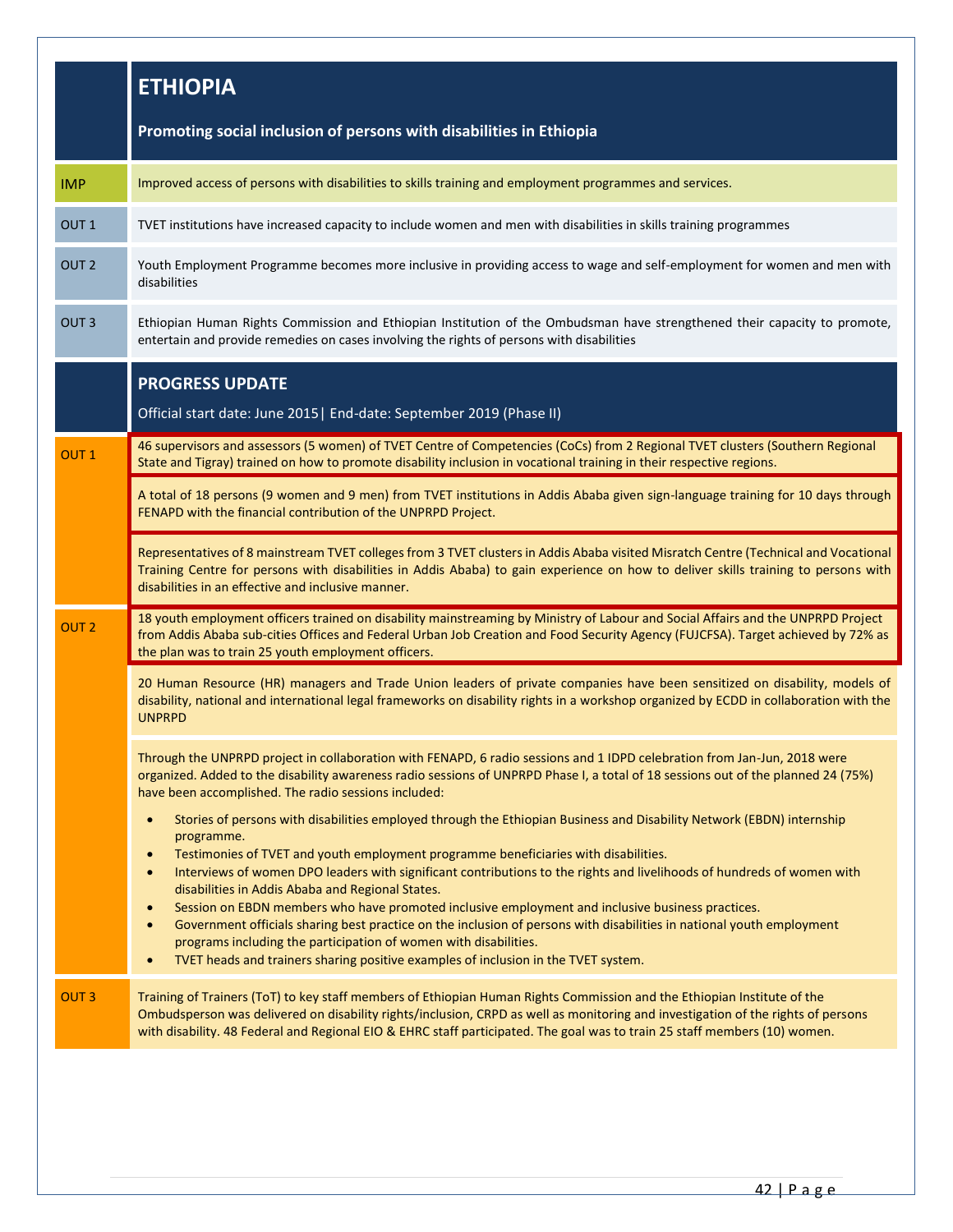|                  | <b>TOGO</b>                                                                                                                                                                                                                                                                                                                                                                                    |
|------------------|------------------------------------------------------------------------------------------------------------------------------------------------------------------------------------------------------------------------------------------------------------------------------------------------------------------------------------------------------------------------------------------------|
|                  | Promoting the Rights of Children with Disabilities in Togo                                                                                                                                                                                                                                                                                                                                     |
| <b>IMP</b>       | In Togo, school-aged children living with disabilities have access to educational opportunities and benefit from a<br>protective environment based on legal provisions.                                                                                                                                                                                                                        |
| OUT <sub>1</sub> | The rights of children living with disabilities are promoted and protected through the adoption of an inclusive education model by the<br>government of Togo and the revision of the Child Code in line with the Convention on the Rights of Persons with disabilities (CRPD)                                                                                                                  |
| OUT <sub>2</sub> | The capacities of health services are strengthened especially in the two targeted regions to better identity and assess disabilities in children<br>and provide adequate rehabilitative support                                                                                                                                                                                                |
| OUT <sub>3</sub> | Children living with disabilities have access to quality education through innovative, appropriate educational responses and the social<br>participation of children with disabilities is promoted                                                                                                                                                                                             |
|                  | <b>PROGRESS UPDATE</b><br>Official start date: April 2016   End-date: July 2018 (Phase II)                                                                                                                                                                                                                                                                                                     |
| OUT <sub>1</sub> | Two models on Inclusive Education (urban and rural) developed and validated in 2018. The Education Sector Plan update process has<br>been initiated and will end before the end of 2019. With the support and advocacy from UNICEF and its partners, Government has<br>expressed its firm willingness to have the situation of children with disabilities better addressed in new Sector Plan. |
|                  | A sector coordination mechanism on inclusive education in the form of a Inclusive Education (IE) sectoral thematic coordination group<br>was established through the Project and is very dynamic and has caught the attention of the highest Ministry authorities.                                                                                                                             |
|                  | An IE focal point was designated within the Ministry of Education and is leading the work of the IE sectoral thematic coordination<br>group.                                                                                                                                                                                                                                                   |
|                  | The Education Management Information System will publish the first national routine data on children with disability in schools in<br>2019.                                                                                                                                                                                                                                                    |
|                  | A sub-regional workshop took place in April 2016 (with Niger and Burkina Faso as country invited by Togolese Government) to identify<br>and adopt operational recommendations for IE institutionalization.                                                                                                                                                                                     |
| OUT <sub>2</sub> | 135 (100%) health staff trained. All identified children have been examined by tasked mobile team. During this phase of the project,<br>226 new children (110 girls) have been supported with health care services.                                                                                                                                                                            |
| OUT <sub>3</sub> | 140 new children (56 girls) have been integrated into the education system during this project.<br>This brings the total of children enrolled in education system to 490 (155 girls; 335 boys).                                                                                                                                                                                                |
|                  | A total of 197 new children have been supported by itinerant teachers. 157 of them passed in upper class (79,69% success rate). 24<br>children over 27 (88%) successfully passed primary study end examination (CEPD).<br>This brings the total of children supported to 328.                                                                                                                  |
|                  | 165 schools providing improved environment for children with disabilities.<br>52 new schools have been supported with didactic, health and hygiene materials during this phase of the project.                                                                                                                                                                                                 |
|                  | A total of 336 teachers have been trained on IE. During this phase of the project, 192 additional teachers (including 87 women) have<br>benefited from such training.                                                                                                                                                                                                                          |
|                  | A total of 160 families supported. During this phase of the project, 60 new families have benefited from support from 2 local<br>organization of people living with disabilities.                                                                                                                                                                                                              |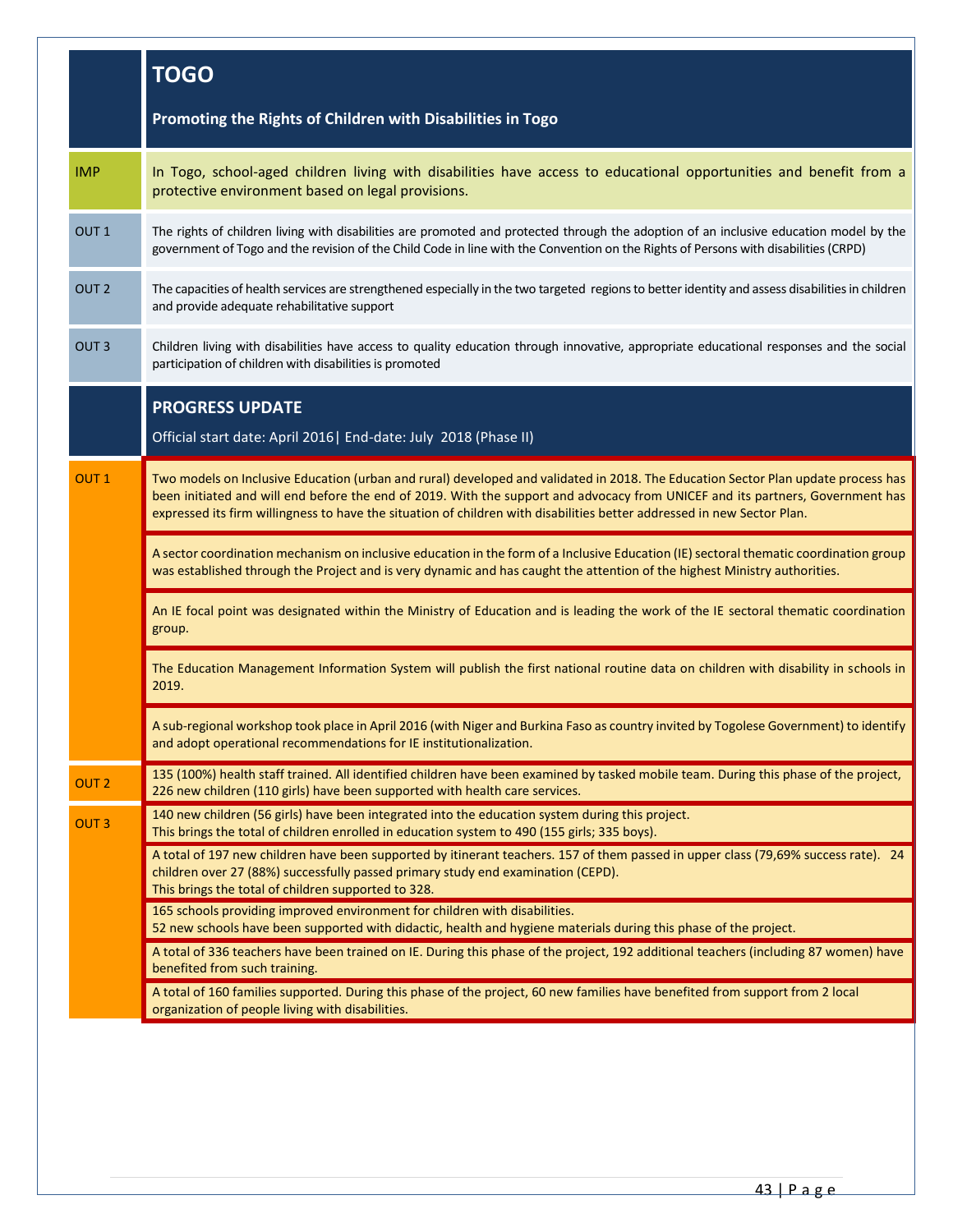|                  | <b>TAJIKISTAN</b>                                                                                                                                                                                                                                                                                                                                                                                                                                                                                                                                                                                                                                                                                                                                              |
|------------------|----------------------------------------------------------------------------------------------------------------------------------------------------------------------------------------------------------------------------------------------------------------------------------------------------------------------------------------------------------------------------------------------------------------------------------------------------------------------------------------------------------------------------------------------------------------------------------------------------------------------------------------------------------------------------------------------------------------------------------------------------------------|
|                  | Translating the Rights of Persons with Disabilities in Tajikistan into Reality                                                                                                                                                                                                                                                                                                                                                                                                                                                                                                                                                                                                                                                                                 |
| <b>IMP</b>       | Persons with disabilities, including women, boys and girls with disabilities enjoy their rights guaranteed by the State                                                                                                                                                                                                                                                                                                                                                                                                                                                                                                                                                                                                                                        |
| OUT <sub>1</sub> | National legislation complies with the CRPD provisions and enables girls and boys, women and men with disabilities, to enjoy their<br>rights on an equal basis with others in all aspects of life                                                                                                                                                                                                                                                                                                                                                                                                                                                                                                                                                              |
| OUT <sub>2</sub> | The National Programme on Rehabilitation of Persons with Disabilities (2017-2020) is inclusively implemented, monitored and<br>evaluated through partnerships and engagement with DPOs                                                                                                                                                                                                                                                                                                                                                                                                                                                                                                                                                                         |
| OUT <sub>3</sub> | A rights-based understanding of disability that integrates persons with disabilities, in particular children and women with disabilities,<br>into a more inclusive society is promoted.                                                                                                                                                                                                                                                                                                                                                                                                                                                                                                                                                                        |
|                  | <b>PROGRESS UPDATE</b>                                                                                                                                                                                                                                                                                                                                                                                                                                                                                                                                                                                                                                                                                                                                         |
|                  | Official start date: December 2017   End-date: December 2019 (Phase II)                                                                                                                                                                                                                                                                                                                                                                                                                                                                                                                                                                                                                                                                                        |
| <b>OUT1</b>      | Seven (7) laws were reviewed, including:<br>The Law on Social services Nº359 from 5 January 2008;<br>The Law on Social Protection of Persons with Disabilities Nº675 from 29 December 2010;<br>$\bullet$<br>The Law on Veterans Nº59 from 7 April 1995;<br>The Law on State Procurement Nº168 from 3 March 2006;<br>$\bullet$<br>The Law on Social Protection of Persons who suffered from the Chernobyl Nuclear Plant Catastrophe Nº242 from 5 March<br>$\bullet$<br>2007<br>The Law on Prevention of Violence in the Family Nº954 from 19 March 2013;<br>$\bullet$<br>The Law on Child Rights Protection №1196 from 18 March 2015.<br>$\bullet$                                                                                                              |
|                  | Five (5) gender specific recommendations were provided on the above laws regarding protection of women and girls with disabilities,<br>including from domestic violence, introduction of provisions in the legislation on sexual and reproductive health rights of women<br>and girls with disabilities                                                                                                                                                                                                                                                                                                                                                                                                                                                        |
| OUT <sub>2</sub> | In April 2018, the multi-sectoral Steering Committee was made inclusive of persons with disabilities to effectively monitor the<br>National Programme implementation. Four (4) DPO representatives (incl. one woman with disability) and one representative of the<br>Association of Parents of Children with Disabilities participate effectively in the decision-making body.                                                                                                                                                                                                                                                                                                                                                                                |
|                  | At least 30 civil society organizations (incl. DPOs as well as representatives of women and youth with disabilities, Coalition of<br>Associations of Parents of Children with Disabilities) will participate in the high-level Government forum to enforce the National<br>Programme on Rehabilitation of Persons with Disabilities (2017-2020) – The Forum is planned for 18 and 19 October 2019.                                                                                                                                                                                                                                                                                                                                                             |
| <b>OUT3</b>      | The National Disability Inclusion Campaign launched in July 2018 was rolled out using national and local TV channels, radio stations,<br>newspapers as well as social media platforms. In the absence of audience measurement institution in Tajikistan, it is difficult to assess<br>the reach of the campaign. However, based on the coverage of the various media outlets and platforms that were used, the potential<br>reach could be around 7 million.                                                                                                                                                                                                                                                                                                   |
|                  | From July 2018 to January 2019, the 12 TV spots were broadcast 1,116 times through two national TV channels, the 6 radio spots<br>were aired 1,530 times. In addition, four TV and radio talk shows on inclusive education and the right of children with disabilities to<br>live in a family environment were broadcast national TV (four times) and radio. Two 45-minute live radio talk shows were aired in<br>December 2018. The six short animation movies were broadcast 691 times on the national TV channel for children. Twelve newspapers<br>articles were published. The Facebook account created specifically for the campaign had up to 106,140 views and the animated online<br>debates among viewers continue to be moderated.                  |
|                  | The Ministry of Education and Science agreed to have the children's books carrying disability inclusion messages that were produced<br>for the campaign printed and distributed to all pre-primary and primary schools. Ten titles are being printed (816,000 copies) and will<br>be dispatched across the country by May 2019 to 3,869 schools serving a total of 1,970,002 pupils (1,021,280 boys / 948,722 girls).                                                                                                                                                                                                                                                                                                                                          |
|                  | The Communication for Social Change Strategy developed in 2017 has also guided other streams of work, beyond the media campaign,<br>focusing on social mobilization. A partnership with Caritas Germany to implement interventions at grassroot level has been finalized.<br>Starting from February 2019, efforts will be focused on community engagement in eight jamoats (clusters of villages) in Rasht district,<br>a conservative, remote and underserved geographic area. The project will aim at increasing the level of awareness on disability among<br>community institutions, organisations and individuals as well at enhancing active participation of persons with disabilities, with a focus<br>on women, youth and children with disabilities. |
|                  |                                                                                                                                                                                                                                                                                                                                                                                                                                                                                                                                                                                                                                                                                                                                                                |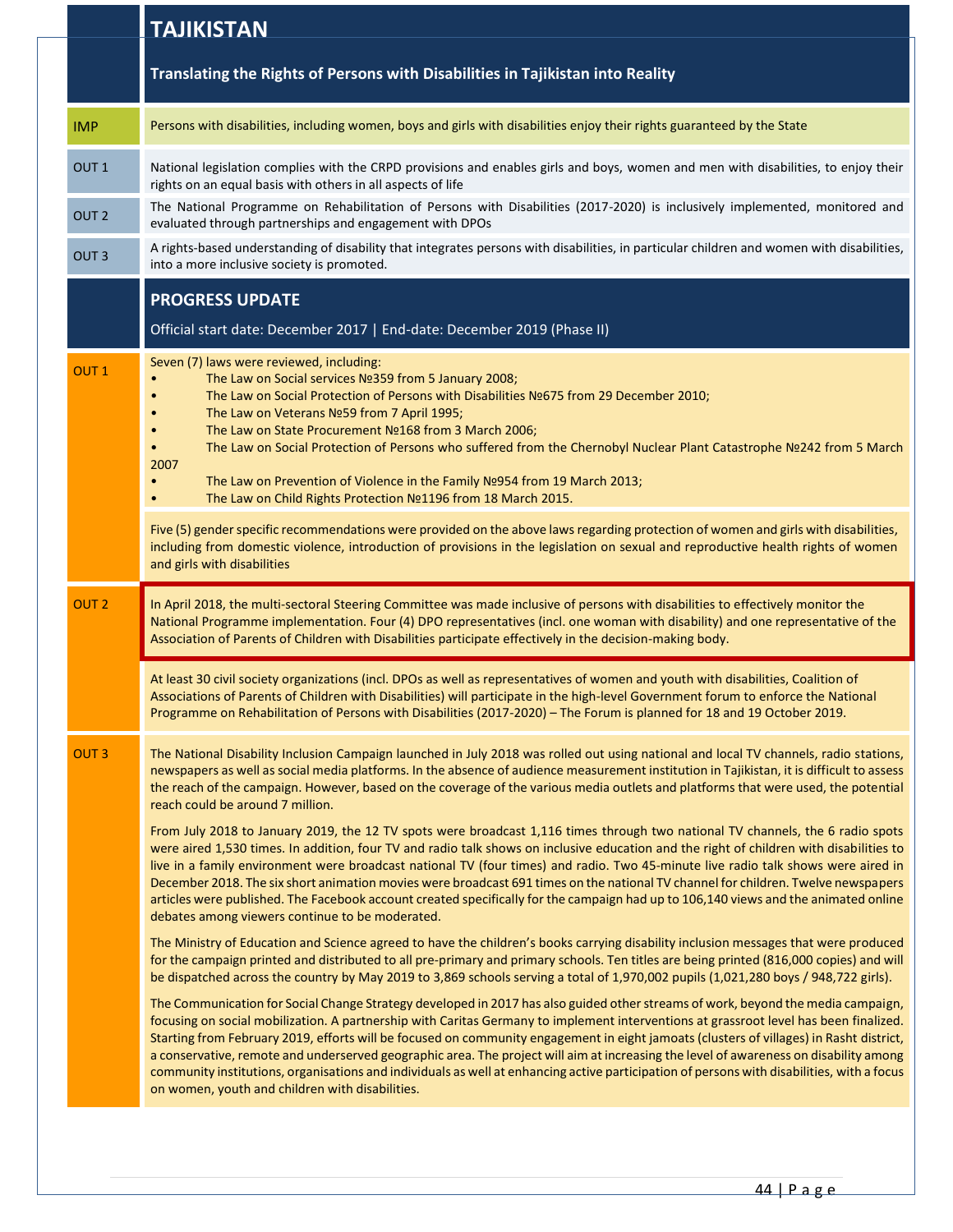|                  | <b>TUNISIA</b>                                                                                                                                                                                                                                                                                                                                                                                                                                                                                                                                                                                                                                                                                                                                                                                  |
|------------------|-------------------------------------------------------------------------------------------------------------------------------------------------------------------------------------------------------------------------------------------------------------------------------------------------------------------------------------------------------------------------------------------------------------------------------------------------------------------------------------------------------------------------------------------------------------------------------------------------------------------------------------------------------------------------------------------------------------------------------------------------------------------------------------------------|
|                  | The New Tunisia won't be built without Us                                                                                                                                                                                                                                                                                                                                                                                                                                                                                                                                                                                                                                                                                                                                                       |
| <b>IMP</b>       | Persons with disabilities experience enhanced realization of their rights as a result of an enabling legislative environment and<br>strengthened intergovernmental coordination and independent oversight                                                                                                                                                                                                                                                                                                                                                                                                                                                                                                                                                                                       |
| OUT <sub>1</sub> | Improved legislative framework compliant with Article 48 of the Constitution, the CRPD and the National Charter                                                                                                                                                                                                                                                                                                                                                                                                                                                                                                                                                                                                                                                                                 |
| OUT <sub>2</sub> | Enhanced capacities of duty bearers (parliamentarians and government representatives) and rights holders to engage in the law-making<br>process as well as in the parliamentary oversight and representational processes from a disability inclusive perspective keeping in view<br>the intersections between gender and disability.                                                                                                                                                                                                                                                                                                                                                                                                                                                            |
| OUT <sub>3</sub> | Creation of an Intergovernmental Coordination Mechanism and strengthening institutional capacity for inclusive public programs.                                                                                                                                                                                                                                                                                                                                                                                                                                                                                                                                                                                                                                                                 |
| OUT <sub>4</sub> | An independent monitoring mechanism that promotes, protects and monitors the implementation of the CRPD is established and<br>functional.                                                                                                                                                                                                                                                                                                                                                                                                                                                                                                                                                                                                                                                       |
|                  | <b>PROGRESS UPDATE</b><br>Official start date: April 2018   End-date: April 2020 (Phase II)                                                                                                                                                                                                                                                                                                                                                                                                                                                                                                                                                                                                                                                                                                     |
| OUT <sub>1</sub> | A gap analysis study has been launched with the aim to review the legislative and institutional frameworks relating to persons with<br>disabilities in Tunisia. The purpose of this analysis is to identify gaps and weaknesses and to develop recommendations aiming at bringing<br>national legislation more in line with international standards. The first draft of the report was already submitted.                                                                                                                                                                                                                                                                                                                                                                                       |
| OUT <sub>2</sub> | 2 training workshops on the CRPD for DPOs are planned to take place in May 2019.                                                                                                                                                                                                                                                                                                                                                                                                                                                                                                                                                                                                                                                                                                                |
| OUT <sub>3</sub> | During the Project Appraisal Committee (LPAC) it has been agreed that the creation of an Intergovernmental Coordination Mechanism<br>in conformity with the CRPD is particularly relevant within the Tunisian context. The Ministries' representatives expressed their<br>commitment to work with the UNPRPD in putting in place the Coordination mechanism.                                                                                                                                                                                                                                                                                                                                                                                                                                    |
| OUT <sub>4</sub> | On the 16 October of 2018 the parliament adopted, the new NHRI law. The law guarantees the independence of the NHRI, including in<br>terms of appointment and dismissal of members; its financial and functioning autonomy; and its pluralism, including through<br>membership. It provides the institution with a broad mandate, based on universal human rights standards and adequate powers of<br>investigation, including, monitoring and complaints handling. Upon nomination of the NHRI members, the project will seek to provide all<br>support to the institution to strengthen its capacity to deliver upon its mandate and promote, protect and monitor implementation of<br>the rights of persons with disabilities, especially women with disabilities, as contained in the CRPD. |
|                  |                                                                                                                                                                                                                                                                                                                                                                                                                                                                                                                                                                                                                                                                                                                                                                                                 |
|                  |                                                                                                                                                                                                                                                                                                                                                                                                                                                                                                                                                                                                                                                                                                                                                                                                 |
|                  |                                                                                                                                                                                                                                                                                                                                                                                                                                                                                                                                                                                                                                                                                                                                                                                                 |
|                  |                                                                                                                                                                                                                                                                                                                                                                                                                                                                                                                                                                                                                                                                                                                                                                                                 |
|                  |                                                                                                                                                                                                                                                                                                                                                                                                                                                                                                                                                                                                                                                                                                                                                                                                 |
|                  |                                                                                                                                                                                                                                                                                                                                                                                                                                                                                                                                                                                                                                                                                                                                                                                                 |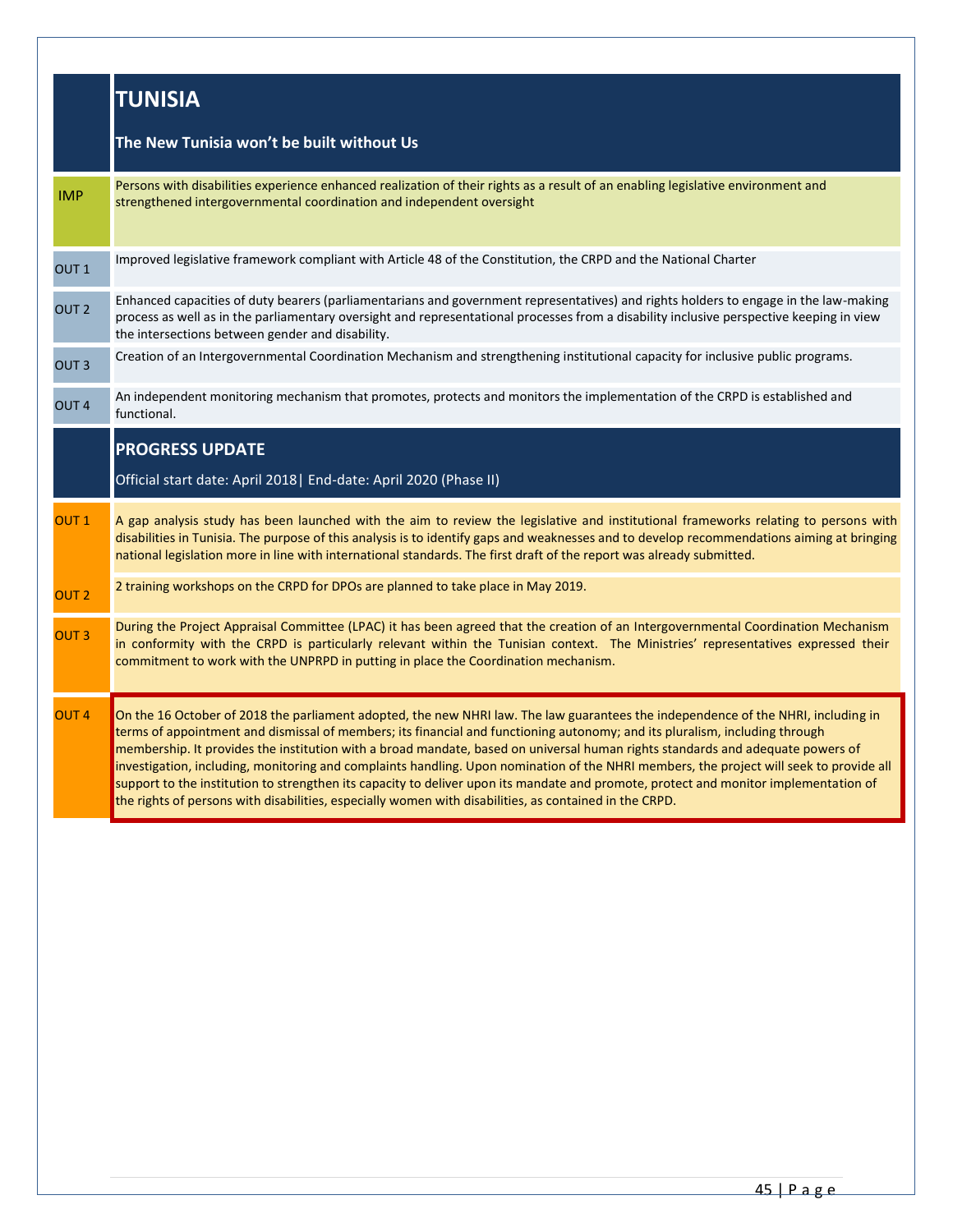|                  | <b>VIET NAM</b>                                                                                                                                                                                                                                                                                                                                                                                                                                                                                             |
|------------------|-------------------------------------------------------------------------------------------------------------------------------------------------------------------------------------------------------------------------------------------------------------------------------------------------------------------------------------------------------------------------------------------------------------------------------------------------------------------------------------------------------------|
|                  | Strengthening the role of DPOs to advance disability rights in Vietnam                                                                                                                                                                                                                                                                                                                                                                                                                                      |
| <b>IMP</b>       | People with disabilities, including children with disabilities, enjoy improved access to employment, social entitlements and protection<br>of rights through increased participation in policy and law making                                                                                                                                                                                                                                                                                               |
| OUT <sub>1</sub> | Strengthened national policy, legal framework and coordination capacity to implement the CRPD                                                                                                                                                                                                                                                                                                                                                                                                               |
| OUT <sub>2</sub> | Improved capacity of DPOs to engage and participate in the CRPD monitoring process                                                                                                                                                                                                                                                                                                                                                                                                                          |
|                  | <b>PROGRESS UPDATE</b><br>Official start date: December 2016   End-date: June 2018 (Phase II)                                                                                                                                                                                                                                                                                                                                                                                                               |
| OUT <sub>1</sub> | Under the new Law on Legal Aid, effective 1 Jan 2018, people with disabilities experiencing financial hardship are entitled to free legal<br>aid                                                                                                                                                                                                                                                                                                                                                            |
|                  | The National Council on Disability Annual Work Plan has incorporated monitoring activities on the implementation programmes and<br>policies to support persons with disabilities. The annual and six-month reviews of NCD workplans has engaged an increasing number<br>of DPOs in reviewing the workplan implementation.                                                                                                                                                                                   |
|                  | The Viet Nam Federation of Persons with Disabilities and its network members have been able to use social audit tools for effective<br>coordination of disability related work, meaningful consultations and active engagement of DPOs, including women and children,<br>concerning the CRPD implementation. The exercise has helped to establish an effective mechanism for engaging DPOs and persons<br>with disabilities in monitoring the implementation of disability related policies and programmes. |
| OUT <sub>2</sub> | The annual and six-month reviews of NCD workplans has engaged an increasing number of DPOs in reviewing the workplan<br>implementation.                                                                                                                                                                                                                                                                                                                                                                     |
|                  | 40 DPO representatives can use social audit tools to obtain systematic citizen feedback for monitoring service provision for children<br>with disabilities. In addition, about 100 DPO representatives who took part in consultation on children with disabilities (CWD) issues<br>in the CRPD alternative report have increased their knowledge on CWD issues especially on how these issues could be flagged and<br>addressed during the on-going policy and legal reform in Viet Nam.                    |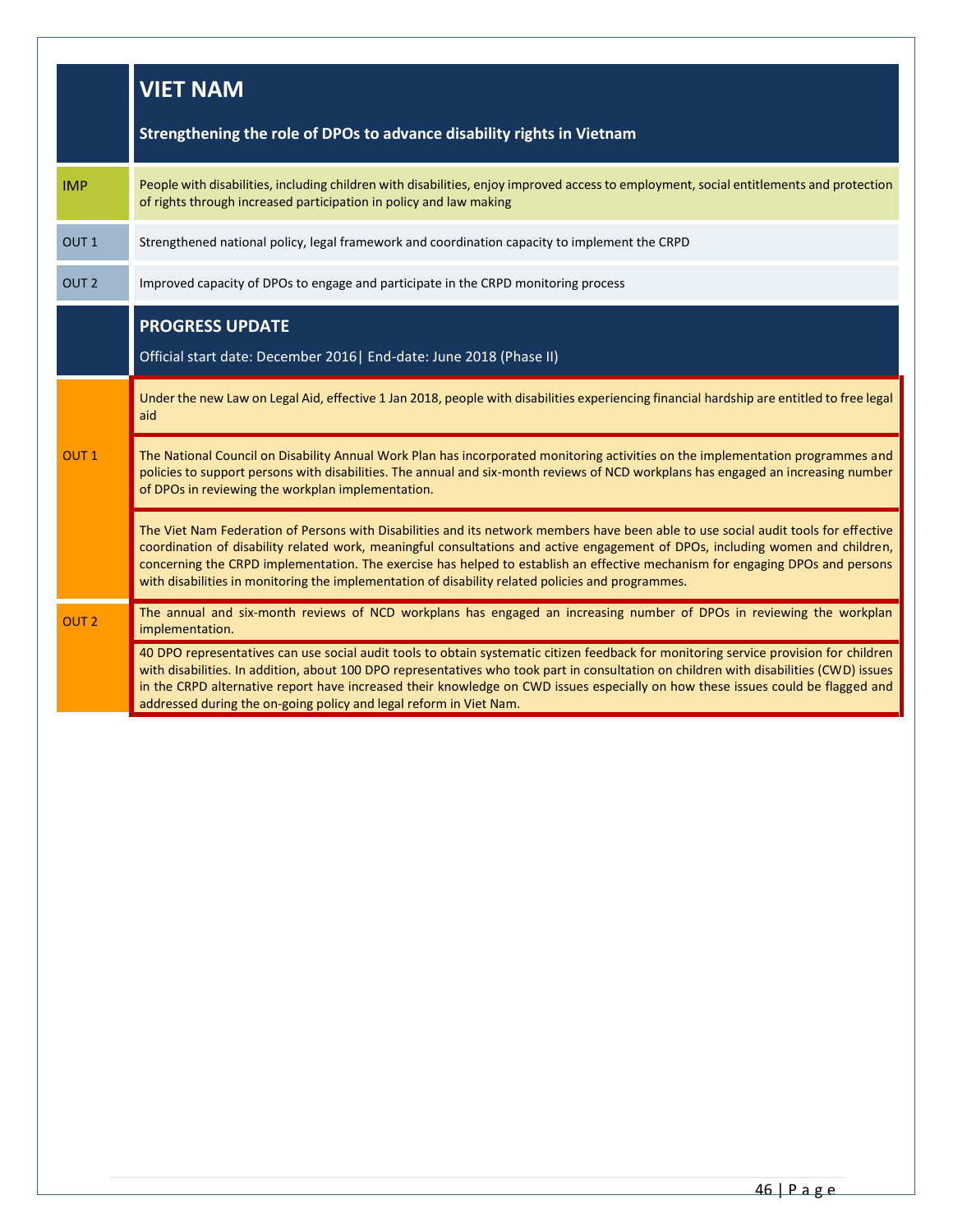|                  | <b>UGANDA</b>                                                                                                                                                                                                                                                                                                                                                                                                                                                                                                                                                                                                                                                                                           |
|------------------|---------------------------------------------------------------------------------------------------------------------------------------------------------------------------------------------------------------------------------------------------------------------------------------------------------------------------------------------------------------------------------------------------------------------------------------------------------------------------------------------------------------------------------------------------------------------------------------------------------------------------------------------------------------------------------------------------------|
|                  | Promoting the rights of persons with disabilities in Uganda through the use of assistive technology                                                                                                                                                                                                                                                                                                                                                                                                                                                                                                                                                                                                     |
| <b>IMP</b>       | Government officials, academia and the media are able to access information and inclusive education through an enabling policy<br>environment on ICT, disability and education and the enhancement of accessible learning materials                                                                                                                                                                                                                                                                                                                                                                                                                                                                     |
| OUT <sub>1</sub> | An enabling policy environment for the use of Assistive Technology to ensure Inclusive Education and Access to Information.                                                                                                                                                                                                                                                                                                                                                                                                                                                                                                                                                                             |
| OUT <sub>2</sub> | Model for production and use of accessible learning materials piloted and evidence built for further advocacy and scale up through<br>systemic capacity building of key government stakeholders, including teachers and information professionals, DPOs and publishing<br>companies.                                                                                                                                                                                                                                                                                                                                                                                                                    |
| OUT <sub>3</sub> | Effective monitoring of the use of Assistive Technology to ensure Inclusive Education and Access to Information mainstreamed                                                                                                                                                                                                                                                                                                                                                                                                                                                                                                                                                                            |
|                  | <b>PROGRESS UPDATE</b><br>Official start date: October 2014   End-date: June 2019 (Phase II)                                                                                                                                                                                                                                                                                                                                                                                                                                                                                                                                                                                                            |
| OUT <sub>1</sub> | A coordination platform on ICT and Access to Information for persons with disabilities has been created in Uganda with the<br>establishment of a Policy Board and Management Committee. They comprise Disabled People's Organizations (DPOs), key<br>government stakeholders including teachers and information professionals and publishing companies to coordinate joint actions on<br>the use of Assistive Technology to ensure Inclusive Education and Access to Information for persons with disabilities. Prior to this no<br>dedicated forum existed to address the area of ICT and person with disabilities. So far, the high-level Policy Board and Management<br>Committee have met 10 times. |
|                  | The Marrakesh Treaty was ratified on 23 April 2018. An Implementation Strategy Plan for operationalizing the Marrakesh Treaty has<br>been developed.                                                                                                                                                                                                                                                                                                                                                                                                                                                                                                                                                    |
|                  | 300 of government officials report enhanced capacity to implement the 3 policy frameworks and production and procurement of<br>accessible materials (234 men and 66 women). During the National Sign language symposium an additional 252 (142 and 110 males)<br>stakeholders were trained on of use accessible learning materials. Training Implementation reports. Another national stakeholder<br>training is planned for in March 2019.                                                                                                                                                                                                                                                             |
| OUT <sub>2</sub> | UNICEF in collaboration with Ministry of Education and Sports (including the National Curriculum Development Center) has developed<br>curriculum related materials for English book 4 (P.4) and book 6 (P.6), designed and adapted them in the accessible formats. 55% of<br>the 60 teachers who received refresher training and support supervision on the use of the accessible textbooks 55% have enhanced<br>competence and confidence in the use of ICTs to support the learning of pupils with disabilities in their classroom.                                                                                                                                                                   |
|                  | A total of 446 learners with disabilities (206 boys and 249 girls) out of a total enrolment of 1,451 children (738boys and 714girls) in<br>inclusive 20 pilot schools were able to participate more effectively in the learning process through access to more accessible<br>textbooks.                                                                                                                                                                                                                                                                                                                                                                                                                 |
| OUT <sub>3</sub> | A policy monitoring tool has been developed through the UNPRPD project. NITA-U, the national ICT regulator held 2 sensitization<br>workshops for DPOs, CSOs, and public Programme Officers on the developed electronic monitoring tool for inclusive education and<br>on how to populate it.                                                                                                                                                                                                                                                                                                                                                                                                            |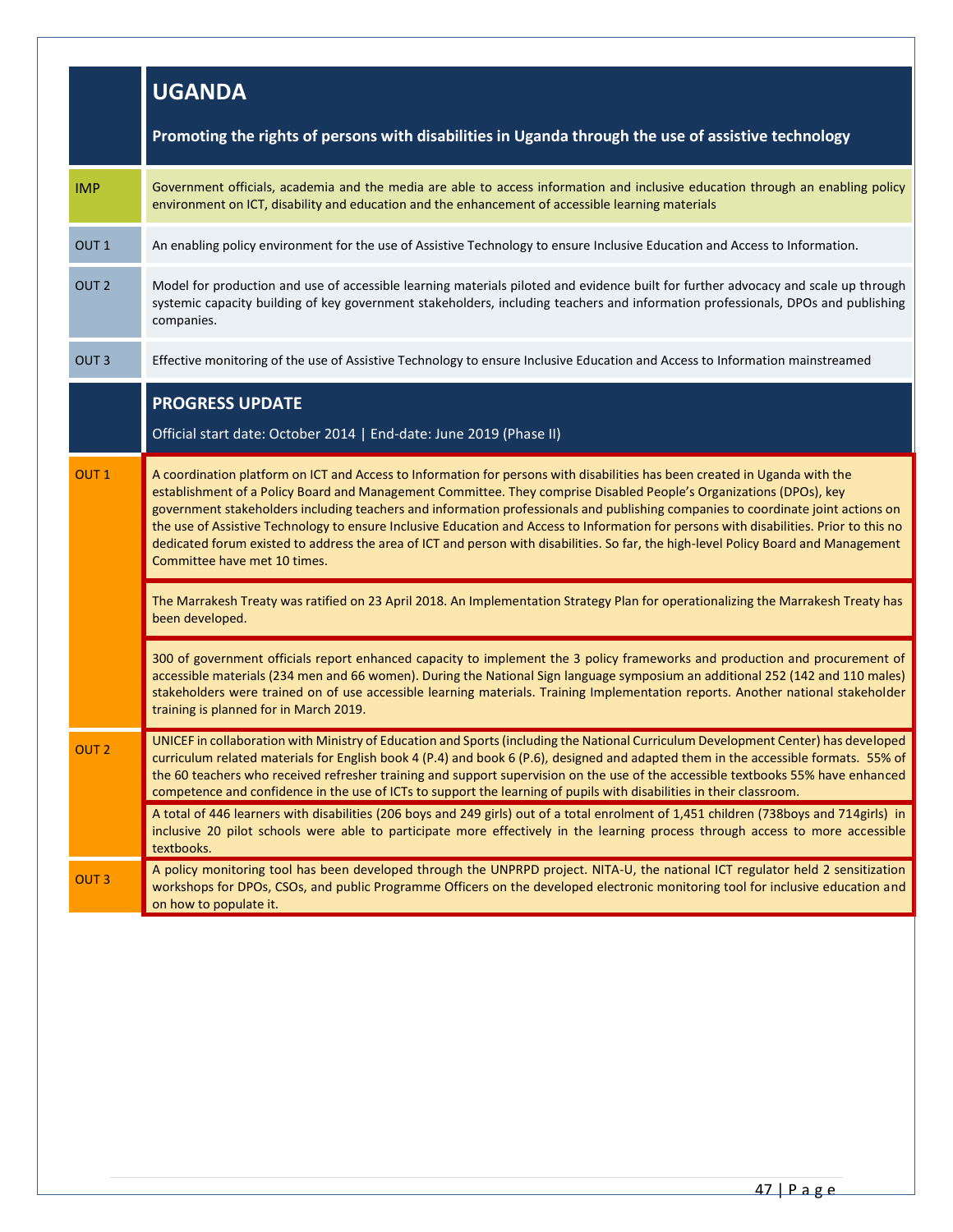|                             | <b>BENIN</b>                                                                                                                                                                                                                                                                                                                                                                                                                                                                                                                 |
|-----------------------------|------------------------------------------------------------------------------------------------------------------------------------------------------------------------------------------------------------------------------------------------------------------------------------------------------------------------------------------------------------------------------------------------------------------------------------------------------------------------------------------------------------------------------|
|                             | Delivering as One to Advance Rights of Persons with Disabilities in Benin                                                                                                                                                                                                                                                                                                                                                                                                                                                    |
| <b>IMP</b>                  | Persons with disabilities in Benin, particularly children, enjoy improved access to basic social services and livelihood opportunities.                                                                                                                                                                                                                                                                                                                                                                                      |
| OUT <sub>1</sub>            | National legal and policy frameworks in 4 targeted sectors (education, health, decent employment, gender equality) are improved                                                                                                                                                                                                                                                                                                                                                                                              |
| OUT <sub>2</sub>            | National legal and policy frameworks in 4 targeted sectors (education, health, decent employment, gender equality) are effectively<br>implemented in compliance with CRPD in support of enhanced protection and promotion of PWD's rights in Benin.                                                                                                                                                                                                                                                                          |
| OUT <sub>3</sub>            | Capacities and awareness of key national, department, commune and community stakeholders are reinforced to ensure enhanced<br>access by PWD, particularly women and CWD under 18 years of age, to community-based rehabilitation (CBR) services in target pilot<br>communes.                                                                                                                                                                                                                                                 |
|                             | <b>PROGRESS UPDATE</b><br>Official start date: January 2018   End-date: January 2021                                                                                                                                                                                                                                                                                                                                                                                                                                         |
| <b>INCEPTI</b><br><b>ON</b> | Workshop to develop the logical framework for intervention and the monitoring and evaluation plan for the joint project: "Delivering<br>as One to advance the rights of persons with disabilities in Benin".<br>Official launch of the joint project "Delivering as One to advance the rights of persons with disabilities in Benin" between the<br>Government, the United Nations system in Benin and Civil Society Organizations                                                                                           |
| OUT <sub>1</sub>            | 9 Decrees to implement the Law on the Protection and Promotion of the Rights of Persons with Disabilities drafted. The 9 decrees<br>drafted have been submitted to the Government for signature. The nine draft decrees focus on the following: accessible housing,<br>support mechanisms, inclusive education, employment, establishment of inter-ministerial commission in charge of issuing equal<br>opportunities cards for persons with disabilities, accessible transport, participation in cultural life and leisure. |
|                             | Technical assistance provided to draft country report on the implementation of the CRPD. Technical Assistance provided to draft<br>civil society shadow report on the CRPD.                                                                                                                                                                                                                                                                                                                                                  |
| OUT <sub>2</sub>            | Tool for identifying persons with disabilities, especially children, that integrates the Washington Group's six short questions<br>developed.                                                                                                                                                                                                                                                                                                                                                                                |
|                             | 948 men and 1,549 women were sensitized on laws protecting persons with disabilities rights, particularly the rights of children with<br>disabilities.                                                                                                                                                                                                                                                                                                                                                                       |
|                             | National federation of organizations of persons with disabilities supported with development of strategic advocacy guidelines.                                                                                                                                                                                                                                                                                                                                                                                               |
|                             | 420 (291 men; 129 women) people trained at the level of target communities to strengthen DPOs' engagement in advocacy, policy<br>dialogue and awareness-raising for the adoption and effective implementation of the National Law and other laws, policies and<br>programmes related to the rights of persons with disabilities in 4 targeted sectors.                                                                                                                                                                       |
|                             | 41 managers (27 men, 14 women) trained at the ministry level for advocacy (Ministry of Justice, Ministry of Social Affairs, Ministry<br>of Health), policy dialogue and awareness-raising for the adoption and effective implementation of the law and other laws, policies<br>and programmes related to the rights of persons with disabilities in 4 targeted sectors.                                                                                                                                                      |
| <b>OUT3</b>                 | 75 staff (43 male, 32 female) of health services trained on rehabilitation services on children and young people with disabilities in<br>the 4 pilot districts.                                                                                                                                                                                                                                                                                                                                                              |
|                             | A total of 3673 (2407 men, 1269 women) key community actors, including organizations of women were trained on identification of<br>children with disabilities so that they can be oriented towards CBR services.                                                                                                                                                                                                                                                                                                             |
|                             | Community dialogues were organized in the 4 pilot districts (Zakpota, Malaville, Kandi and Bohicon) on children with disabilities<br>and to improve their access to Community Based Rehabilitation.                                                                                                                                                                                                                                                                                                                          |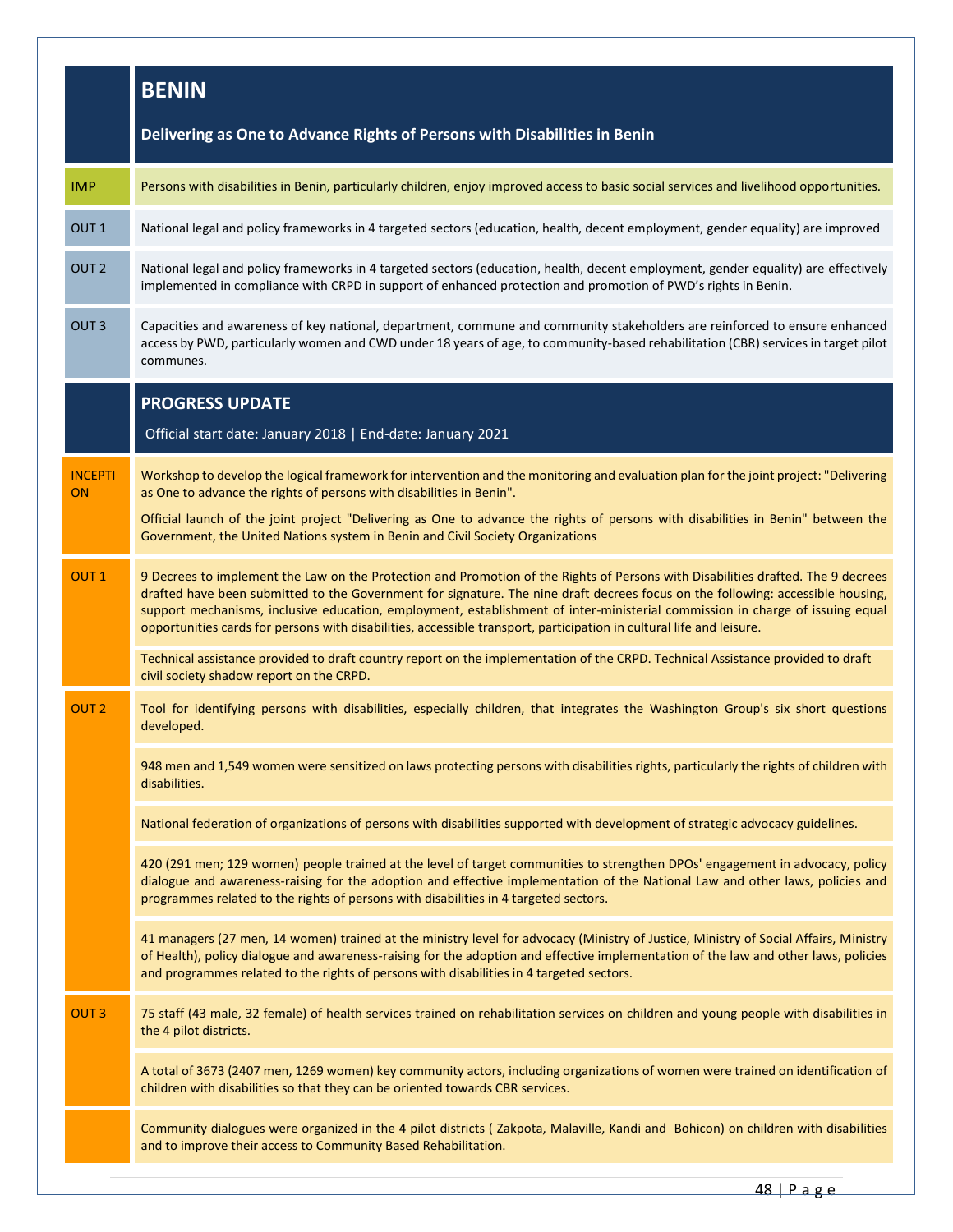|                      | <b>BHUTAN</b><br>Advancing the Rights of People with Disabilities in Bhutan                                                                                                                                                                                                                                                                           |
|----------------------|-------------------------------------------------------------------------------------------------------------------------------------------------------------------------------------------------------------------------------------------------------------------------------------------------------------------------------------------------------|
| <b>IMP</b>           | The rights of persons with disabilities in Bhutan, through their capacity to engage in development, are advanced.                                                                                                                                                                                                                                     |
| OUT <sub>1</sub>     | Policy Framework strengthened to include rights of persons with disabilities                                                                                                                                                                                                                                                                          |
|                      | <b>PROGRESS UPDATE</b>                                                                                                                                                                                                                                                                                                                                |
|                      | Official start date: June 2018   End-date: July 2020                                                                                                                                                                                                                                                                                                  |
| <b>INCEPTI</b><br>ON | Inception workshop held with project partner to design a detailed workplan and M&E framework.                                                                                                                                                                                                                                                         |
| OUT <sub>1</sub>     | A national consultation on the finalization of the National Disability Policy was held. The Gross National Happiness Commission<br>(GNHC) together with UNDP held the consultation with Government Ministries, Departments, Autonomous Agencies, Institutions,<br>CSOs, Private Sector and General Public for their views and comments on the policy. |
|                      | GNHC and UNDP also organized a separate consultation with parents of children with disabilities, with the assistance of Ability<br>Bhutan Society on 30 August 2018.                                                                                                                                                                                  |
|                      | Additional consultations were organized in the UN house for the UN and development partners on the National Disability Policy. At<br>present, the policy is being finalized and under approval process. The gender equality policy is under review through a disability lens<br>as well.                                                              |
|                      | The inclusion of the rights of women and girls with disabilities in the development of Bhutan's first Gender Equality Policy is also<br>being supported.                                                                                                                                                                                              |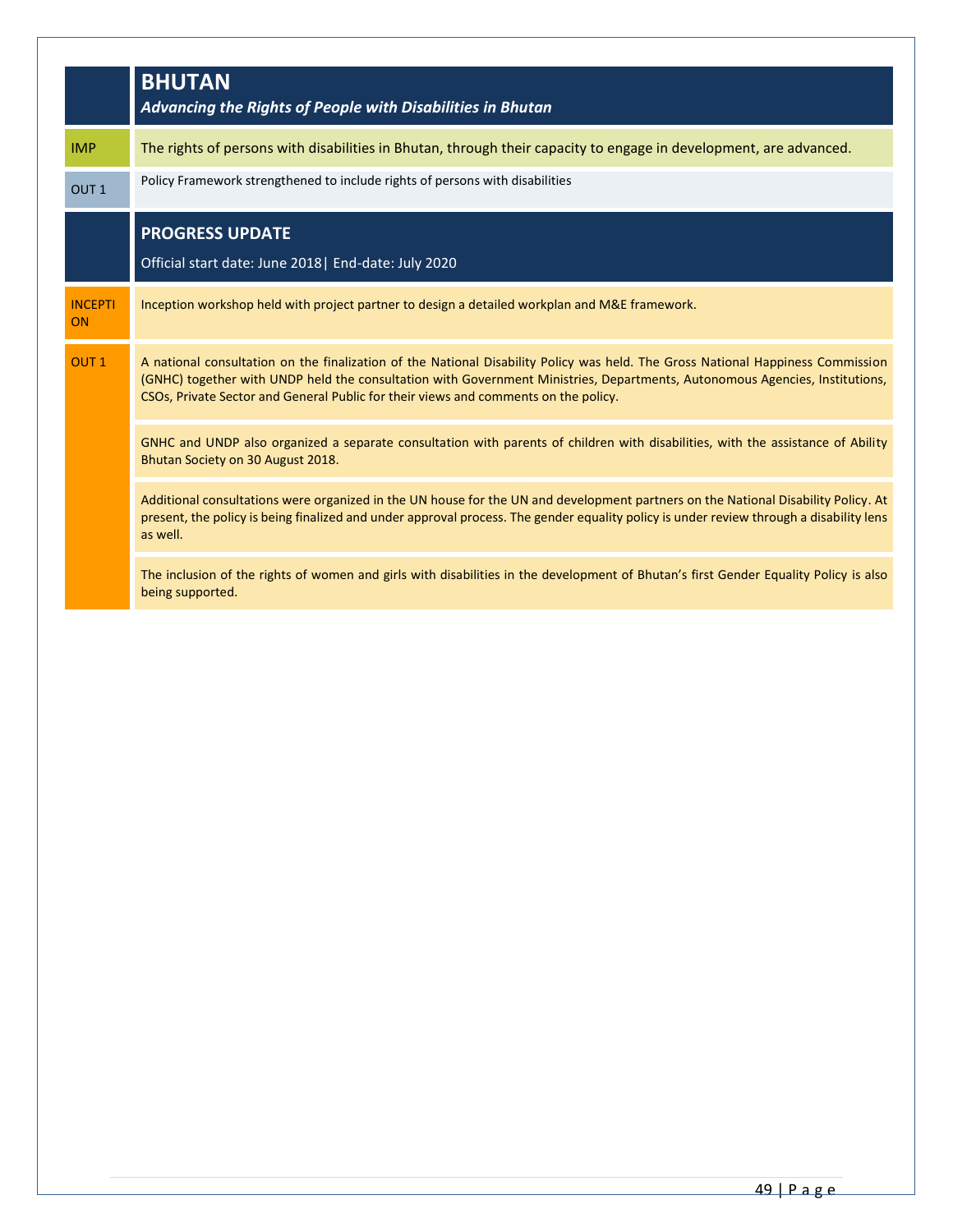|                     | <b>CAMBODIA</b>                                                                                                                                                                                                                                                                                                                                                                                                                                                                                                                                                                                                            |
|---------------------|----------------------------------------------------------------------------------------------------------------------------------------------------------------------------------------------------------------------------------------------------------------------------------------------------------------------------------------------------------------------------------------------------------------------------------------------------------------------------------------------------------------------------------------------------------------------------------------------------------------------------|
|                     | Access to justice without barriers for persons with disabilities in Cambodia                                                                                                                                                                                                                                                                                                                                                                                                                                                                                                                                               |
| <b>IMP</b>          | Access to justice and grievance mechanisms for persons with disabilities are advanced in Cambodia.                                                                                                                                                                                                                                                                                                                                                                                                                                                                                                                         |
| OUT <sub>1</sub>    | Capacity of Royal Government of Cambodia (RGC) is strengthened to better implement UNCRPD in the areas of access to justice<br>and services for persons with disabilities                                                                                                                                                                                                                                                                                                                                                                                                                                                  |
| OUT <sub>2</sub>    | The disability network's capacity to better advance the rights of person with disabilities' and assist them in seeking justice is<br>enhanced in three pilot provinces.                                                                                                                                                                                                                                                                                                                                                                                                                                                    |
|                     | <b>PROGRESS UPDATE</b><br>Official start date: February 2018   End-date: January 2020                                                                                                                                                                                                                                                                                                                                                                                                                                                                                                                                      |
| Inceptio<br>n Phase | Consultative workshop with DPOs, Pannasastra University of Cambodia (PUC) and government officials to design the M&E<br>Framework.                                                                                                                                                                                                                                                                                                                                                                                                                                                                                         |
|                     | Official Launch with DPO Network, attended by 90 participants.<br>Set up of project steering committee and its ToRs were finalized                                                                                                                                                                                                                                                                                                                                                                                                                                                                                         |
|                     | Signing of agreements between UNDP, PUC and CDPO roll out project activities.                                                                                                                                                                                                                                                                                                                                                                                                                                                                                                                                              |
| OUT <sub>1</sub>    | Provision for access to legal aid for persons with disabilities has been incorporated in the first draft National Legal Aid Policy,<br>which should enable persons with disabilities to better access legal aid services and enhance their inclusion within the formal<br>justice mechanism.                                                                                                                                                                                                                                                                                                                               |
|                     | Access to Justice for persons with disability has been included in the new draft National Disability Strategic Plan (NDSP) 2019 -<br>2023 and persons with disabilities have been incorporated into the first draft National Legal Aid Policy, which should enable<br>persons with disabilities to better access legal aid services and to increase their inclusion in the formal justice mechanism.                                                                                                                                                                                                                       |
|                     | The capacity of the provincial Disability Action Council improved to provide social support to persons with disabilities. As a result,<br>6,259 persons with disabilities (2,094 female) in Banteay Meanchey province registered for the disability allowance scheme and<br>1,472 (750 female) persons with disabilities in Battambang province have received the disability allowance.                                                                                                                                                                                                                                    |
| OUT <sub>2</sub>    | Three Letters of Collaboration were developed and endorsed by the provincial Disability Action Council. The provincial Disability<br>Action Council was recognized as a formal channel of communication between DPOs and local authorities to provide basic social<br>support and justice services to persons with disabilities.                                                                                                                                                                                                                                                                                           |
|                     | Cambodian Disabled Peoples Organization and DPOs have an increased capacity to communicate with the provincial DACs and the<br>General Department of Prisons. A regular meeting to update and share the activity implementation as well as referral cases of<br>persons with disabilities to relevant institutions for support has been set up. CDPO and DPOs have also begun to monitor cases of<br>human rights violations.                                                                                                                                                                                              |
|                     | CDPO and DPOs have improved their knowledge of legal aid services and designed a referral directory system for persons with<br>disabilities and relevant stakeholders including the local authorities. At least 21 cases of persons with disabilities were identified and<br>analyzed to determine the required legal aid support and basic services required. Approximately 3,000 persons with disabilities are<br>aware of legal aid services via radio broadcasting, and social media.<br>The capacity of 36, including five female judges, prosecutors, court clerks and lawyers from Battambang, Banteay Meanchey and |
|                     | Phnom Penh was strengthened to better implement the CRPD in the areas of access to justice for persons with disabilities,<br>following their participation in the "joint training on access to justice for persons with disabilities" organized by OHCHR on 27-28<br>November, 2018 in Battambang province. OHCHR decided to have one joint training for judges, prosecutors, court clerks and<br>lawyers, in order to increase their interaction and cooperation.                                                                                                                                                         |
|                     | The capacity of 149 government officials and DPOs, including 43 females, from DAC/MoSVY on the CRPD, as well as on how to<br>improve access to basic services/justice for persons with disabilities was increased, following their participation in the "training on<br>the Convention on the Rights of Persons with Disabilities and practical ways to help persons with disabilities access to justice and<br>basic services" in Siem Reap and Banteay Meanchey provinces. At the end of the trainings, government officials agreed on joint<br>actions to promote disability rights in their community.                 |
|                     | 32 members (8 female) of Disabled Persons Organizations (DPOs) and the Cambodian Disable Persons Organization (CDPO)<br>increased their capacity to monitoring human rights cases for persons with disabilities, following their participation in a training<br>organized by OHCHR on 24-25 October 2018 in Battambang province. They have begun documenting individual cases and referring<br>others to LAC.                                                                                                                                                                                                              |
|                     |                                                                                                                                                                                                                                                                                                                                                                                                                                                                                                                                                                                                                            |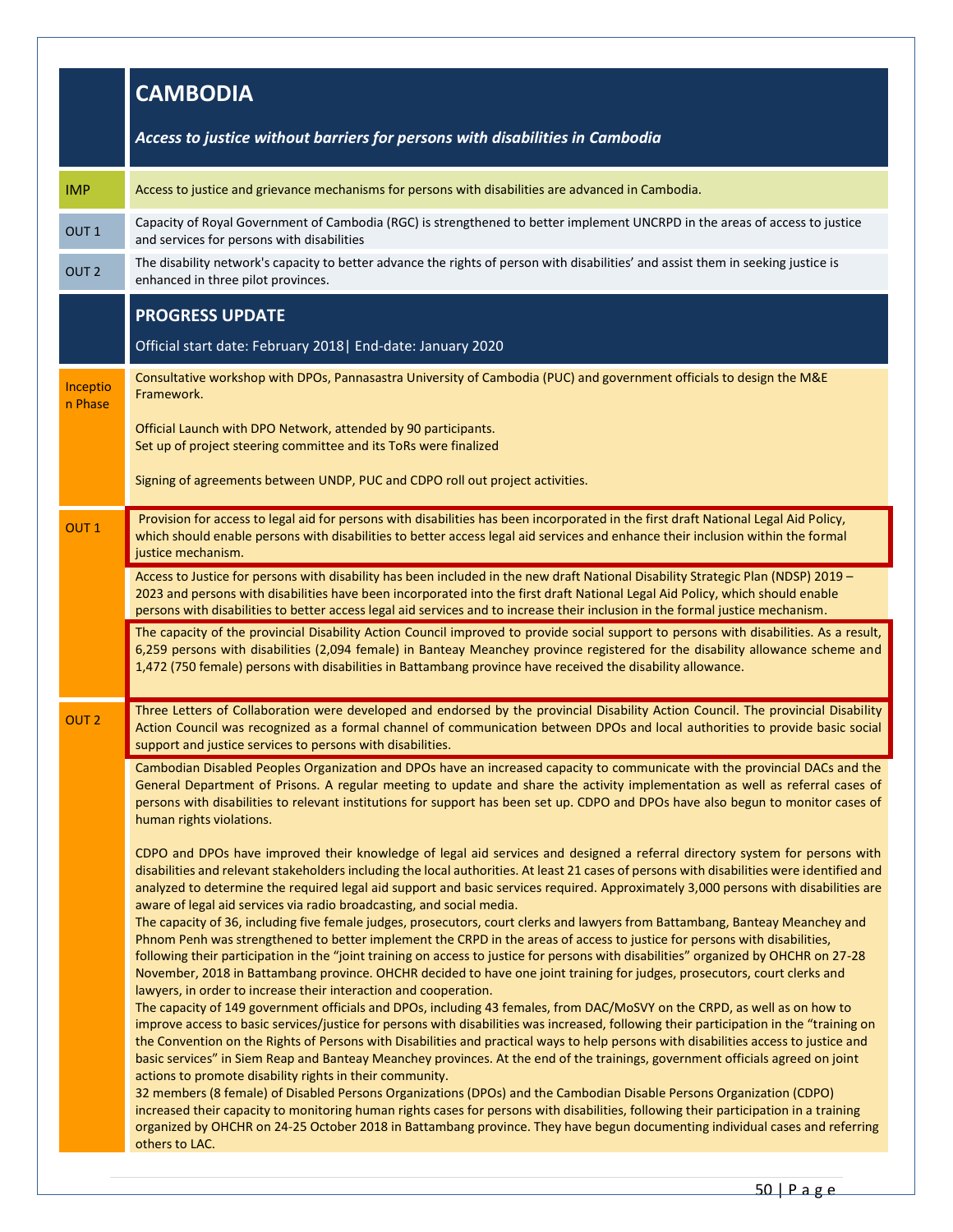A study on the situation of persons with disabilities in places of detention is being conducted and the report is expected to be launched in 2019. The study will provide up to date data and recommendations for policy makers and other relevant stakeholders to understand the needs of persons with disabilities who are in prisons and to take concrete actions to fill these voids.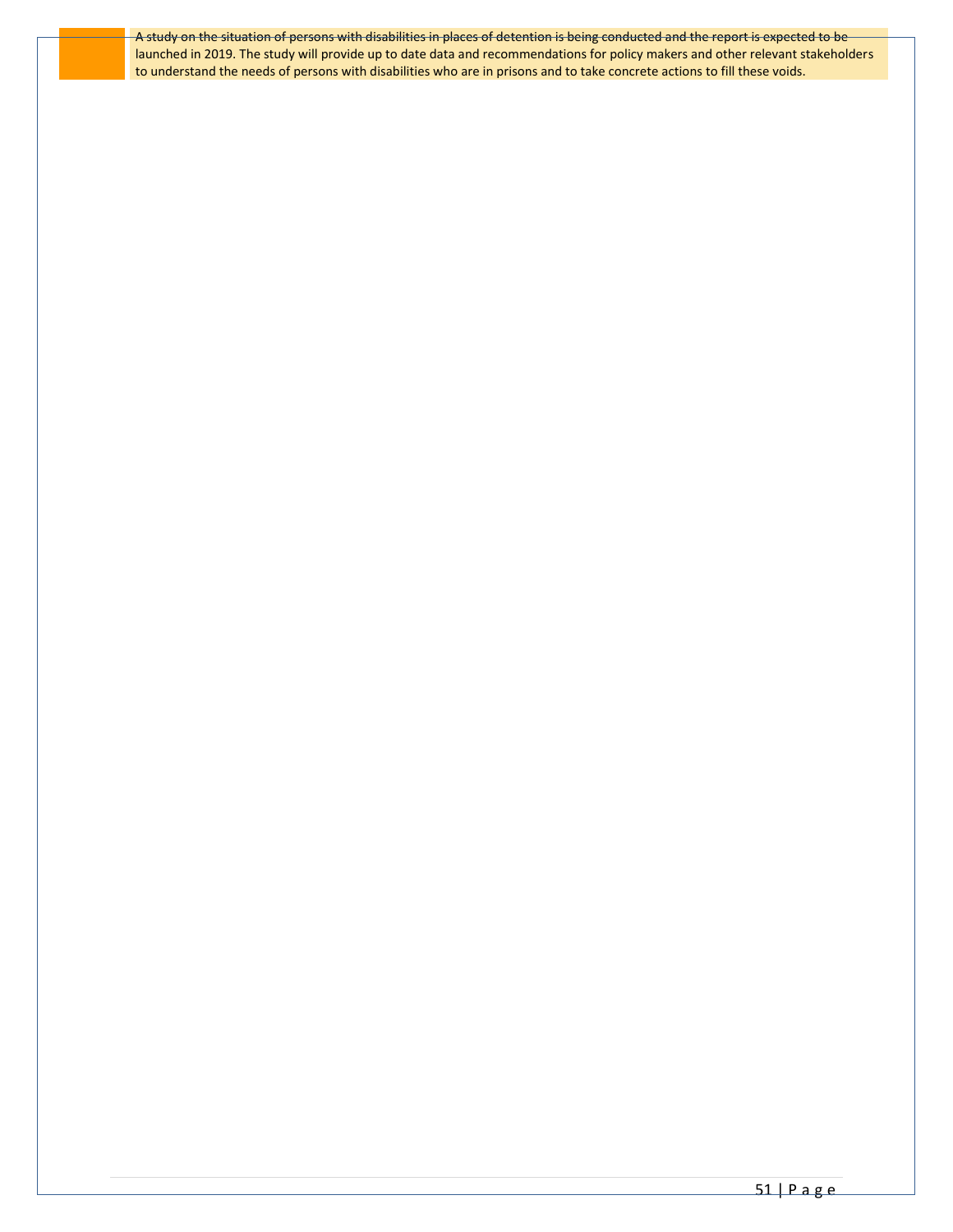|                  | <b>GUATEMALA</b>                                                                                                                                                                                                                                                                                                                                                                                                                                |
|------------------|-------------------------------------------------------------------------------------------------------------------------------------------------------------------------------------------------------------------------------------------------------------------------------------------------------------------------------------------------------------------------------------------------------------------------------------------------|
|                  | Addressing Labour Inclusion for People with Disabilities in Guatemala                                                                                                                                                                                                                                                                                                                                                                           |
| <b>IMP</b>       | The rights of persons with disabilities, in particular young persons with disabilities, to vocational training and technical education<br>and employment, are advanced.                                                                                                                                                                                                                                                                         |
| OUT <sub>1</sub> | Guatemala has a regulatory framework on vocational training technical education and employment adapted to human rights<br>international standards for people with disabilities.                                                                                                                                                                                                                                                                 |
| OUT <sub>2</sub> | Government institutions capacity to implement public policies on vocational training, technical education and employment for<br>persons with disabilities is strengthened                                                                                                                                                                                                                                                                       |
| OUT <sub>3</sub> | Private companies and entities in the country have developed vocational training and technical education and work inclusion<br>programs for people with disabilities.                                                                                                                                                                                                                                                                           |
|                  | <b>PROGRESS UPDATE</b>                                                                                                                                                                                                                                                                                                                                                                                                                          |
|                  | Official start date: March 2018   End-date: August 2019                                                                                                                                                                                                                                                                                                                                                                                         |
| Inception        | Workshop on M&E, project indicators developed.<br>Workshops with women and young people with disabilities to establish expectations and needs.<br>Workshop with CSOs to establish expectations and needs, in relation to regulatory frameworks and public policies.                                                                                                                                                                             |
|                  | Workshop with key Legislative actors to establish expectations and requirements in relation to regulatory frameworks.<br>Preparation of a joint Annual Plan.                                                                                                                                                                                                                                                                                    |
| OUT <sub>1</sub> | Development of document with recommendations to strengthen the national regulatory framework and public policies based on the<br>Convention on the Rights of Persons with Disabilities and other applicable international standards has been initiated. Preliminary<br>consultations with key actors including members of the Congress, National Council of Persons with Disabilities were carried out to<br>provide a baseline for the review. |
|                  | Communication Strategy developed and launched. Activities included craft of messages which were retweeted, organization of<br>discussion forum "Towards inclusion of People with Disabilities" on 3rd of December and photography exhibition ENSENARTE,<br>production of awareness videos disseminated through social media.                                                                                                                    |
| OUT <sub>2</sub> | Mapping and diagnosis of public and private institutions that carry out vocational and technical training for people with disabilities<br>was finalized. Mapping allowed to identify priority areas of intervention and key partners such as SINAFOL the National Labor<br><b>Training System.</b>                                                                                                                                              |
| <b>OUT3</b>      | Mapping and diagnosis were carried out in public and private sectors to identify the existence of regulations, policies, strategies,<br>programs on inclusive employment.                                                                                                                                                                                                                                                                       |
|                  | "Guide on Work Inclusion of Persons with Disabilities for Companies" produced. Validation by experts group composed by private<br>sector with experience in inclusive employment, civil society organizations and Unit for Disabled Workers from the Ministry of Labor<br>and Social Security.                                                                                                                                                  |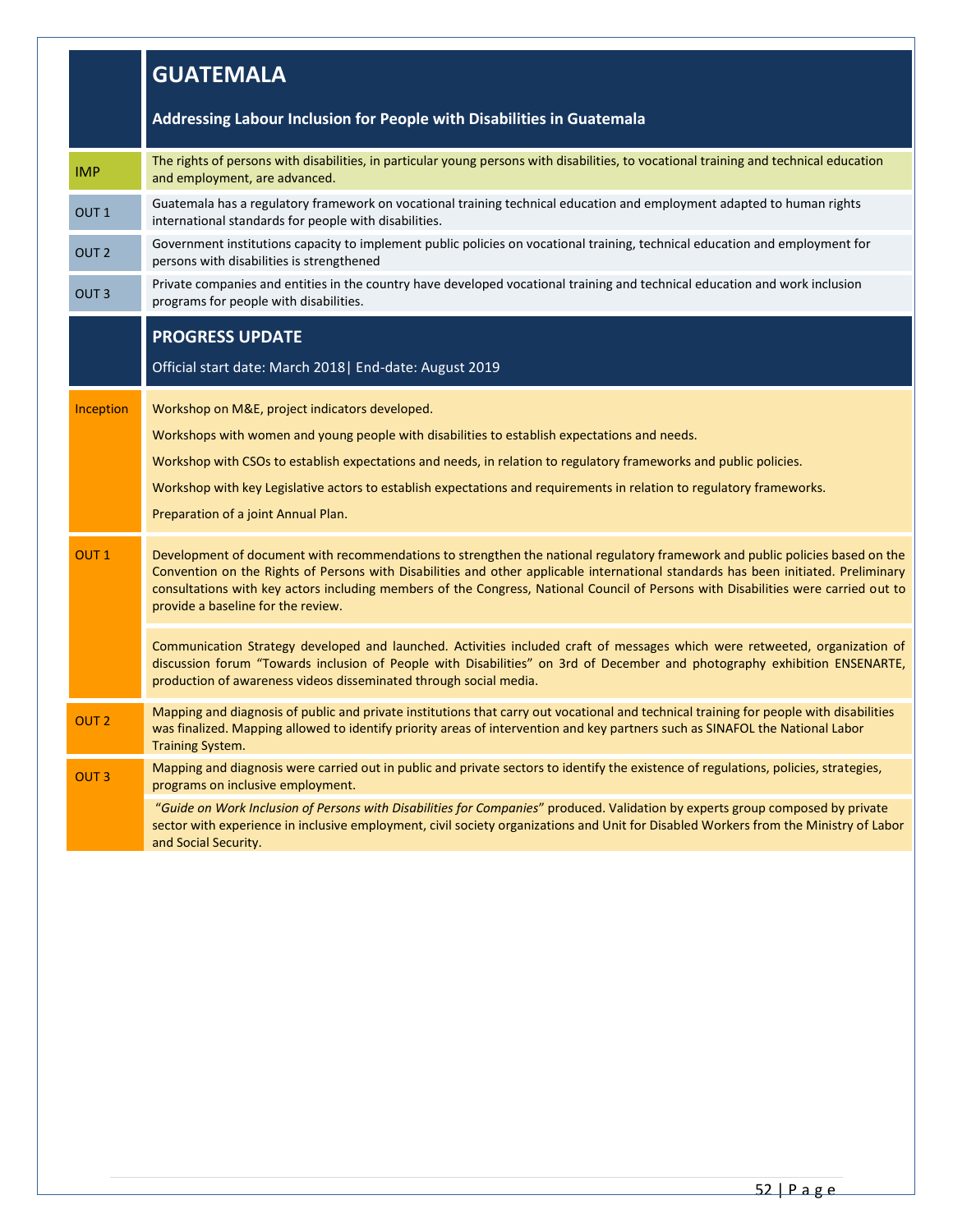|                  | <b>MALAWI</b>                                                                                                                                                                                                                                                                                                                                                                                                                                                                                                                                                                                                                                                                                                                                                                                                                                                                                                                                                                                                                                                                                                |
|------------------|--------------------------------------------------------------------------------------------------------------------------------------------------------------------------------------------------------------------------------------------------------------------------------------------------------------------------------------------------------------------------------------------------------------------------------------------------------------------------------------------------------------------------------------------------------------------------------------------------------------------------------------------------------------------------------------------------------------------------------------------------------------------------------------------------------------------------------------------------------------------------------------------------------------------------------------------------------------------------------------------------------------------------------------------------------------------------------------------------------------|
|                  | Advancing rights of persons with disabilities together in Malawi                                                                                                                                                                                                                                                                                                                                                                                                                                                                                                                                                                                                                                                                                                                                                                                                                                                                                                                                                                                                                                             |
| <b>IMP</b>       | Persons with disabilities enjoy their rights and duty bearers meet their obligations                                                                                                                                                                                                                                                                                                                                                                                                                                                                                                                                                                                                                                                                                                                                                                                                                                                                                                                                                                                                                         |
| OUT <sub>1</sub> | The capacity of the MHRC and Disability Department to monitor and report on disability rights, on implementation of the UNCRPD<br>is enhanced                                                                                                                                                                                                                                                                                                                                                                                                                                                                                                                                                                                                                                                                                                                                                                                                                                                                                                                                                                |
| OUT <sub>2</sub> | Increased knowledge and awareness on the rights of persons with disabilities including persons with albinism and the myths<br>surrounding albinism                                                                                                                                                                                                                                                                                                                                                                                                                                                                                                                                                                                                                                                                                                                                                                                                                                                                                                                                                           |
| OUT <sub>3</sub> | The capacity of the National Statistics Office to collect disaggregated data on persons with disabilities is enhanced                                                                                                                                                                                                                                                                                                                                                                                                                                                                                                                                                                                                                                                                                                                                                                                                                                                                                                                                                                                        |
|                  | <b>PROGRESS UPDATE</b>                                                                                                                                                                                                                                                                                                                                                                                                                                                                                                                                                                                                                                                                                                                                                                                                                                                                                                                                                                                                                                                                                       |
|                  | Official start date: February 2018   End-date: February 2021                                                                                                                                                                                                                                                                                                                                                                                                                                                                                                                                                                                                                                                                                                                                                                                                                                                                                                                                                                                                                                                 |
| <b>INCEPTION</b> | Disability desk review analysis undertaken<br>Planning Retreat and training on UNCRPD                                                                                                                                                                                                                                                                                                                                                                                                                                                                                                                                                                                                                                                                                                                                                                                                                                                                                                                                                                                                                        |
| OUT <sub>1</sub> | UNDP facilitated trainings to enhance the knowledge and skills of MHRC and Department of Disability officials for the reporting<br>period, aimed to enhance their capacity in working on the PWD issues. The project enhanced the capacity of the two institutions<br>through strengthening the skills of their officers while also focusing on the development of policy frameworks that enable and<br>guide the two institutions. MHRC and Department of Disability were supported to engage with international human rights<br>machinery, in the process equipping them with knowledge on leaving no one behind through implementation of the CRPD. The<br>two institutions were supported to attend the 11th Session of the conference of state parties to the CRPD. To complement this<br>engagement with the international human rights machinery, the leadership of MHRC and Department of Disability on matters<br>relating to disability were further strengthened through a local training on the UNCRPD, organized with technical advice from<br>OHCHR under inception activities of the project. |
|                  | Following concerns on the 2012 Disability Act, UNDP, supported the development of a new bill which aligns to the UNCRPD. Notably,<br>the bill which awaits cabinet approval before being taken to Parliament proposes the establishment by law of recommended<br>dedicated disability trust fund. It establishes a new institutional framework on disability, the Malawi Council for Disability Affairs -<br>this will replace Malawi Council for the handicapped.                                                                                                                                                                                                                                                                                                                                                                                                                                                                                                                                                                                                                                           |
|                  | National Albinism Action Plan (2018-2022) launched.                                                                                                                                                                                                                                                                                                                                                                                                                                                                                                                                                                                                                                                                                                                                                                                                                                                                                                                                                                                                                                                          |
| OUT <sub>2</sub> | A total of 4 awareness campaigns were conducted in three target districts reaching out to over 59,000 community members<br>through radio programs, newspaper inserts and theatre for change activities. The capacity building sessions targeted community<br>policing forum members were conducted as a way of contributing to enhanced safety and well-being of PWA through support for<br>the establishment of effective and functional community-based protection mechanisms. The trainings were conducted in four<br>target districts Phalombe, Chikwawa, Zomba and Ntcheu reaching out to 180 community policing members.                                                                                                                                                                                                                                                                                                                                                                                                                                                                               |
| OUT <sub>3</sub> | Support given to National Statistics Office (NSO) to ensure that the 2018 Housing and Population Census Questionnaires incorporate<br>questions relating to persons with disabilities. Trainings were conducted for those working under the NSO in collecting data. Training<br>sought to ensure that disability data was properly disaggregated and collected, incorporating all necessary requirements. Over<br>20,000 enumerators were trained. As a follow-up to the data that has been collected, technical support will be provided to the NSO<br>to support the data analysis; this is expected to produce thematic reports on disability thereby availing the necessary information<br>for advocacy and programming to improve the welfare of persons with disability.                                                                                                                                                                                                                                                                                                                               |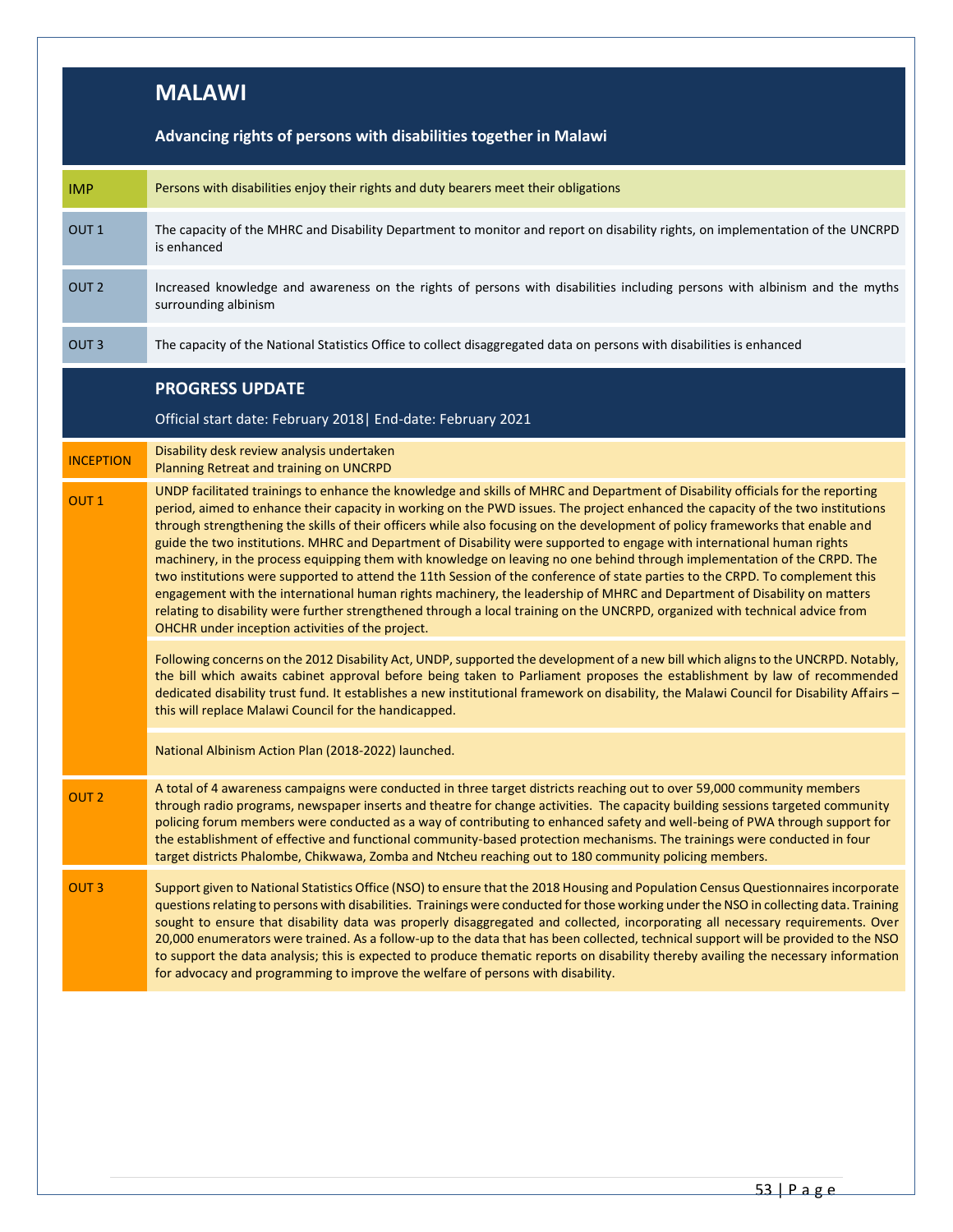|                  | <b>MOROCCO</b>                                                                                                                                                                                                                                                                                                                                                                                                                                                                                                                                                            |
|------------------|---------------------------------------------------------------------------------------------------------------------------------------------------------------------------------------------------------------------------------------------------------------------------------------------------------------------------------------------------------------------------------------------------------------------------------------------------------------------------------------------------------------------------------------------------------------------------|
|                  | Changing mindsets and instilling Human – rights approach in the perception of disability in Morocco                                                                                                                                                                                                                                                                                                                                                                                                                                                                       |
| <b>IMP</b>       | The rights of persons with disabilities to benefit from inclusive and right-based public policies will be advanced based on the principle<br>of equality and non-discrimination (Articles 4 and 5).                                                                                                                                                                                                                                                                                                                                                                       |
| OUT <sub>1</sub> | The capacities of national institutions and local governments to elaborate right-based policies on disability at the national and local<br>levels are strengthened                                                                                                                                                                                                                                                                                                                                                                                                        |
| OUT <sub>2</sub> | National institutions and PWDs organizations share a common rights-based vision for conducting strategic awareness-raising<br>campaigns and engaging a positive and sustainable dialogue, with the participation of PWDs                                                                                                                                                                                                                                                                                                                                                  |
| OUT <sub>3</sub> | Capacity of sexual and reproductive health and GBV response services is enhanced for the benefit of Young women and men with<br>disabilities.                                                                                                                                                                                                                                                                                                                                                                                                                             |
| OUT <sub>4</sub> | Capacity of mainstream school health services in two pilot sites is enhanced to ensure children with disabilities have access, as a<br>means to support and actively advocate for the effective application of the Inclusive Strategy of the Ministry of Education.                                                                                                                                                                                                                                                                                                       |
|                  | <b>PROGRESS UPDATE</b>                                                                                                                                                                                                                                                                                                                                                                                                                                                                                                                                                    |
|                  | Official start date: March 2018   End-date: April 2021                                                                                                                                                                                                                                                                                                                                                                                                                                                                                                                    |
| <b>INCEPTION</b> | Working sessions with UNCT M&E team to develop project M&E framework followed by technical Consultations with the DPOs and<br>the sectoral Departments involved to sharpen the Log frame.                                                                                                                                                                                                                                                                                                                                                                                 |
|                  | Two meetings with the General Director of Disability Department, Ministry of Social Development, in April and in June 2018 to<br>ensure alignment with national strategy.                                                                                                                                                                                                                                                                                                                                                                                                 |
|                  | Formalization of the partnership arrangements by the Resident Coordination's Office with Ministry of Foreign Affairs.<br>Inception workshop with the PUNOs and the Steering Committee members to validate project M&E framework.                                                                                                                                                                                                                                                                                                                                          |
|                  | Organization public awareness-raising conference on 17 October 2018 on the rights of persons with disabilities covered by national<br>media.                                                                                                                                                                                                                                                                                                                                                                                                                              |
| OUT <sub>1</sub> | Evaluation System of the National Policy terms of reference drafted.                                                                                                                                                                                                                                                                                                                                                                                                                                                                                                      |
|                  | Based on countrywide study on the territoriality of disability 3 possible pilot regions for policy implementation have been identified.                                                                                                                                                                                                                                                                                                                                                                                                                                   |
| OUT <sub>2</sub> | ToRs of the research on social representation of disability are being finalized in consultation with DPOs. ToRs outline a methodology<br>that places persons with disabilities at the centre taking into account their families and immediate surroundings. The purpose is to<br>conduct an empirical research based on testimonies and social experiences of persons with disabilities, which can also serve as a<br>practical guide that can be used by DPOs in conducting sensitization among their constituency and the general public.                               |
|                  | Project has produced a first series of 13 video clips (counting 5 women) featuring 5 persons with disabilities and 8 DPOs who are<br>concretely engaged in advancing disability rights in Morocco. These will be used as sensitization materials.                                                                                                                                                                                                                                                                                                                         |
|                  | Within the World Conference on African Linguistics (WOCAL) the National Council for Human Rights, in partnership with the National<br>University Mohammed V, organized a symposium on Sign Languages in Africa. As a direct outcome of this initiative the University<br>announced that they will set up a Vocational Training on Moroccan Sign Language, as a first national initiative in the area, with the<br>support of the National Council for Human Rights (CNDH).                                                                                                |
|                  | Société Nationale de Radio et Télévision, and 2M TV have engaged with project partners and will accompany the UNPRPD initiative<br>in mobilizing journalists and medias to form a first ever network on the rights of persons with disabilities. The plan is to collaborate<br>with the central High Authority on Audio-visual Communication (HACA) to define the best roadmap for formulation of national norms<br>and indicators on disability as well as engaging with the media network on the production of materials and the organization of specific<br>trainings. |
| OUT <sub>3</sub> | Main activities are planned for 2019.                                                                                                                                                                                                                                                                                                                                                                                                                                                                                                                                     |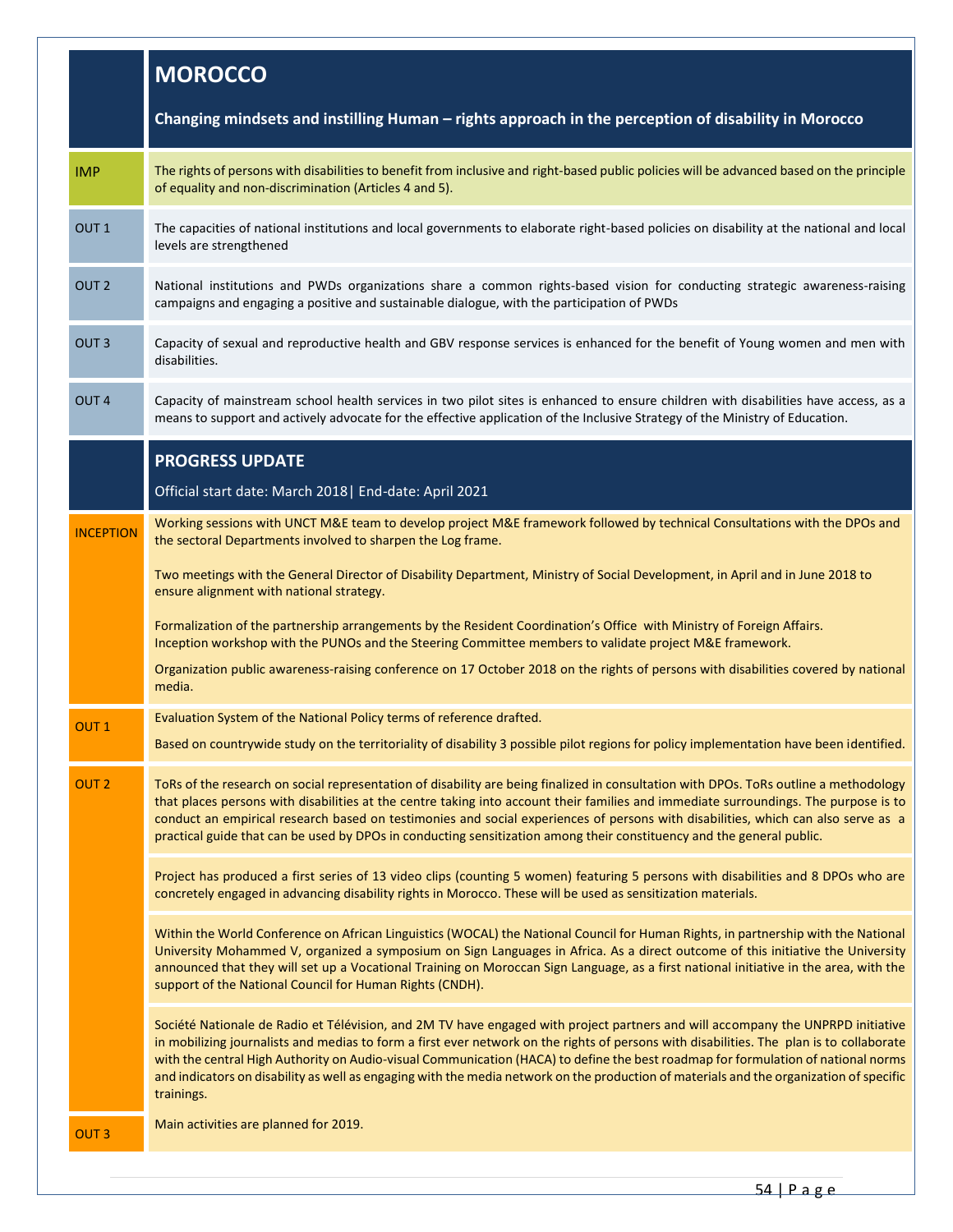|                  | <b>I MOROCCO</b>                                                                                                                                                                                                                                                                     |
|------------------|--------------------------------------------------------------------------------------------------------------------------------------------------------------------------------------------------------------------------------------------------------------------------------------|
|                  | Changing mindsets and instilling Human – rights approach in the perception of disability in Morocco                                                                                                                                                                                  |
| OUT <sub>4</sub> | A working group was formally created including the Ministry of Health (Directorate of Population), Ministry of Education, Civil<br>Society, UNICEF and WHO. The objective of this working group is to develop a workplan with specific activities involving the<br>different actors. |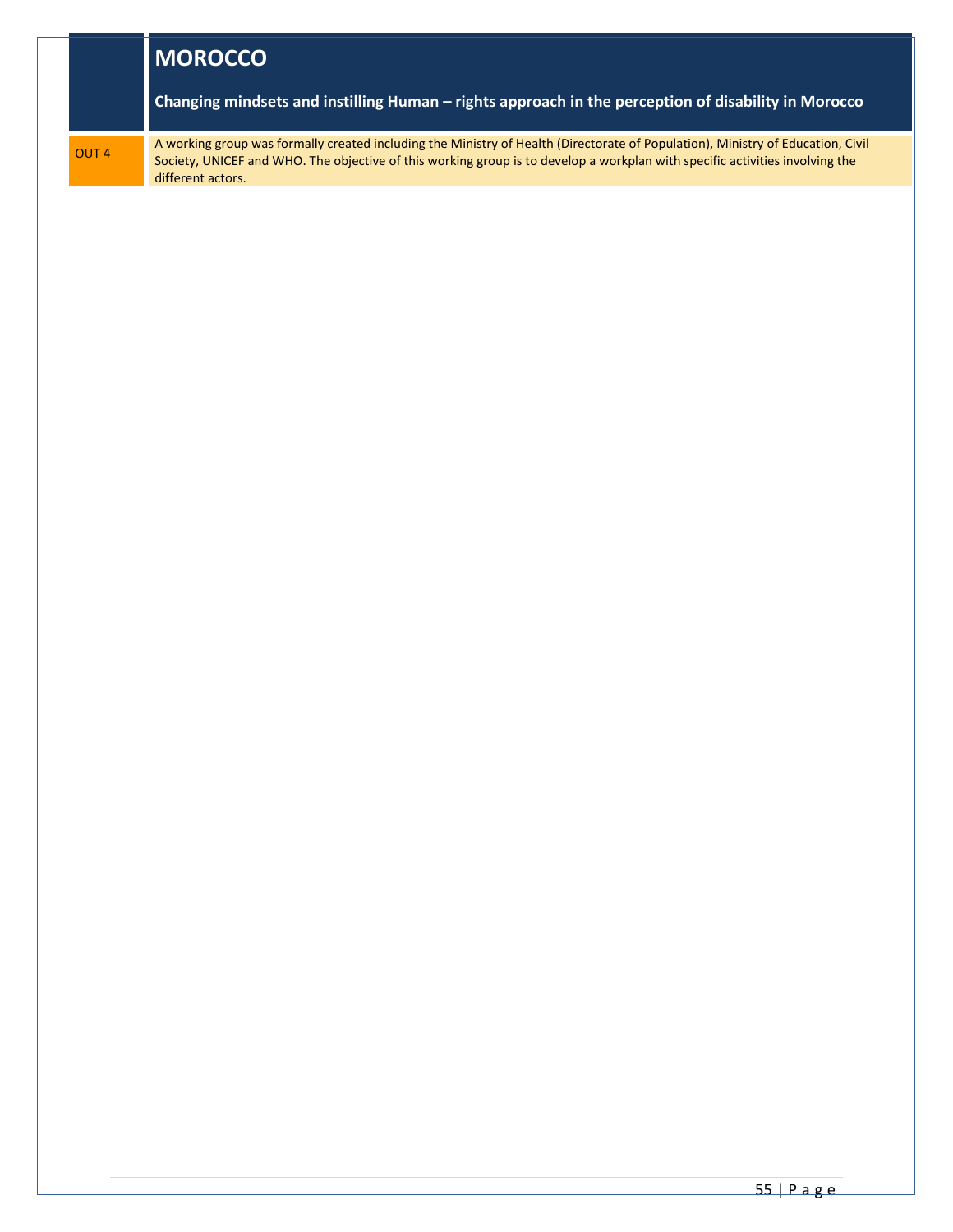|                  | <b>REPUBLIC OF NORTH MACEDONIA</b>                                                                                                                                                                                                                                                                                                                                                                                                                                                                                                                                                                                                                                                                                                                                                                |
|------------------|---------------------------------------------------------------------------------------------------------------------------------------------------------------------------------------------------------------------------------------------------------------------------------------------------------------------------------------------------------------------------------------------------------------------------------------------------------------------------------------------------------------------------------------------------------------------------------------------------------------------------------------------------------------------------------------------------------------------------------------------------------------------------------------------------|
|                  | Working bottom up - building a local model for deinstitutionalization                                                                                                                                                                                                                                                                                                                                                                                                                                                                                                                                                                                                                                                                                                                             |
| <b>IMP</b>       | Advancement of rights of people and children with disabilities to receive health and social protection, for social inclusion, inequality<br>and non-discrimination.                                                                                                                                                                                                                                                                                                                                                                                                                                                                                                                                                                                                                               |
| OUT <sub>1</sub> | Children and adults with disabilities benefit from improved system of support that enables them to leave closed residential<br>institutions and pursue an independent life in the community with all the rights to which they are entitled<br>Persons with disabilities engage actively in the design and adoption of measures affecting them and claim their rights in the full                                                                                                                                                                                                                                                                                                                                                                                                                  |
| OUT <sub>2</sub> | scope provided by the CPRD                                                                                                                                                                                                                                                                                                                                                                                                                                                                                                                                                                                                                                                                                                                                                                        |
|                  | <b>PROGRESS UPDATE</b>                                                                                                                                                                                                                                                                                                                                                                                                                                                                                                                                                                                                                                                                                                                                                                            |
|                  | Official start date: May 2018   End-date: June 2020                                                                                                                                                                                                                                                                                                                                                                                                                                                                                                                                                                                                                                                                                                                                               |
| <b>INCEPTION</b> | Analysis of the need for adaptation of the public institutions and mapping of infrastructural barriers in the Strumica region.                                                                                                                                                                                                                                                                                                                                                                                                                                                                                                                                                                                                                                                                    |
|                  | Baseline study on GBV and SRHR undertaken in 2018. This included assessment of community-based services as well as the need for<br>changes in legislation and current practices regarding sexual and reproductive health and gender-based violence health services.                                                                                                                                                                                                                                                                                                                                                                                                                                                                                                                               |
|                  | CRPD compliance training in 2019.                                                                                                                                                                                                                                                                                                                                                                                                                                                                                                                                                                                                                                                                                                                                                                 |
| <b>OUT1</b>      | A baseline assessment study for SRH and GBV services with a focus on persons with disabilities, in Strumica region, was finalized.                                                                                                                                                                                                                                                                                                                                                                                                                                                                                                                                                                                                                                                                |
|                  | To address GBV, meetings were held with Ministry of Health officials, the Commission for implementation of the CRPD and DPOs<br>and NGOs and the team for development of training materials and curricula for the training of medical service providers. As a result<br>of these meetings, draft recommendations for UNFPA, MoH and NGOs in support of the ongoing Deinstitutionalization process and<br>social sector reforms were provided.                                                                                                                                                                                                                                                                                                                                                     |
|                  | A draft Module on the disability inclusive provision of sexual and reproductive health services was developed with participation of<br>national DPOs and CSOs.                                                                                                                                                                                                                                                                                                                                                                                                                                                                                                                                                                                                                                    |
|                  | A four-day training programme on the Person Centered Planning was delivered by experts engaged through EASPD in Strumica<br>Region to i) understand and recognize the importance and value in taking a person-centered approach for the individual being<br>supported and as a staff member ii) have a practical understanding of the range of PCP tools that exist and how they can be used,<br>iii) work with PCP tools so that they have confidence in using them, iv) understand what a successful outcome to PCP activity looks<br>like and v) feel confident about how to work with individuals to develop their plans. 25 professionals were engaged in this training,<br>several of them coming from the Banja Bansko Institute which is in the government's deinstitutionalization plan. |
|                  | Field visits to nine mainstream primary schools were conducted and a needs assessment report with findings and recommendations<br>was prepared. The results from the needs assessment were used in the development of the training modules in inclusive education.<br>The training included topics which were directly linked to the inspection process, such as school inclusive educational teams,<br>formative assessment, use of assistive technology to improve students learning, inclusive education teaching and learning<br>approaches.                                                                                                                                                                                                                                                  |
|                  | Field visits were conducted at the Institute for Protection and Rehabilitation Banja Bansko for interviews and needs assessment<br>with the management and the education teams. Based on the feedback received, the Institute's employees were trained on the<br>following 1) Assistive technology as a tool for better inclusive education, 2) assistive technology needs assessment, 3) Educational<br>e-accessible software, 3) Concept of inclusion and Individual educational plan to better support the transition of residents to an<br>independent life in the community.                                                                                                                                                                                                                 |
|                  | Technical assistance is being provided to the Ministry of Labour and Social Policy to strengthen the foster care system and establish<br>support services for foster families, including support services for children with disabilities, mobilizing specialized foster families,<br>and development of a more comprehensive system for their recruitment, training, and monitoring. This intervention will also<br>support the development of a specialized training module and tools for the professionals of centres for social work and other<br>relevant professionals, on how to assess, prepare and support foster families to care for a child or children with disabilities.                                                                                                             |
| OUT <sub>2</sub> | A nationwide campaign was launched in partnership with the Ministry of Labour and Social Policy, to mobilize new<br>foster families, support community-based alternatives to institutional care, and to raise awareness among the<br>general public and professionals that children thrive best in a family environment. The campaign used compelling                                                                                                                                                                                                                                                                                                                                                                                                                                             |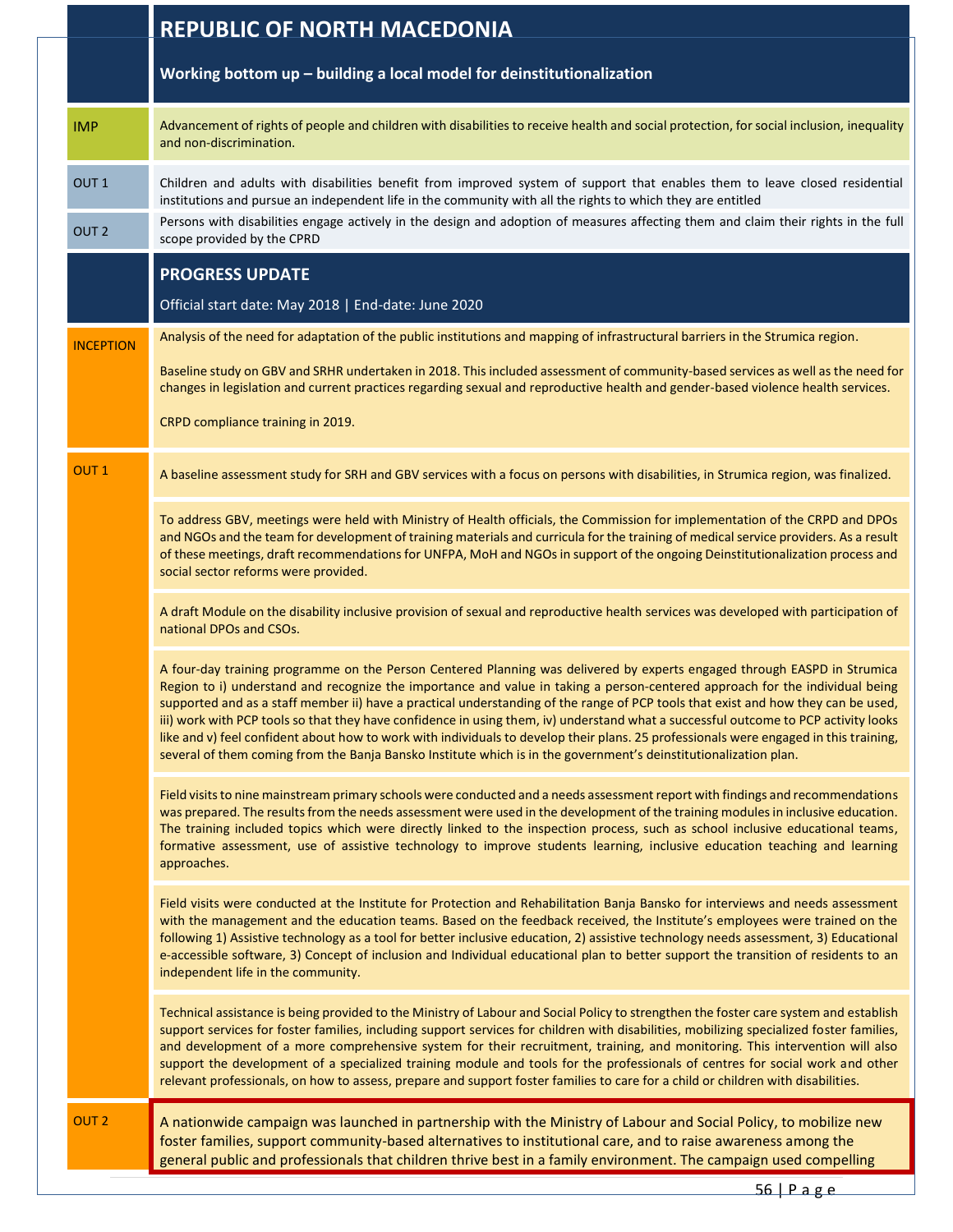multi-media material on mainstream and social media, celebrity and influencer engagement and community events to engage audiences. The UNICEF Representative accompanied Mayors and Ministers in visiting thirty cities together throughout the campaign for local promotion events. The campaign reached over 1 million and engaged over 110,000 people on social media, generating interest by hundreds and a 20% increase in the number of foster parents in the country, thus contributing to a two thirds reduction in the number of children living in large scale institutions.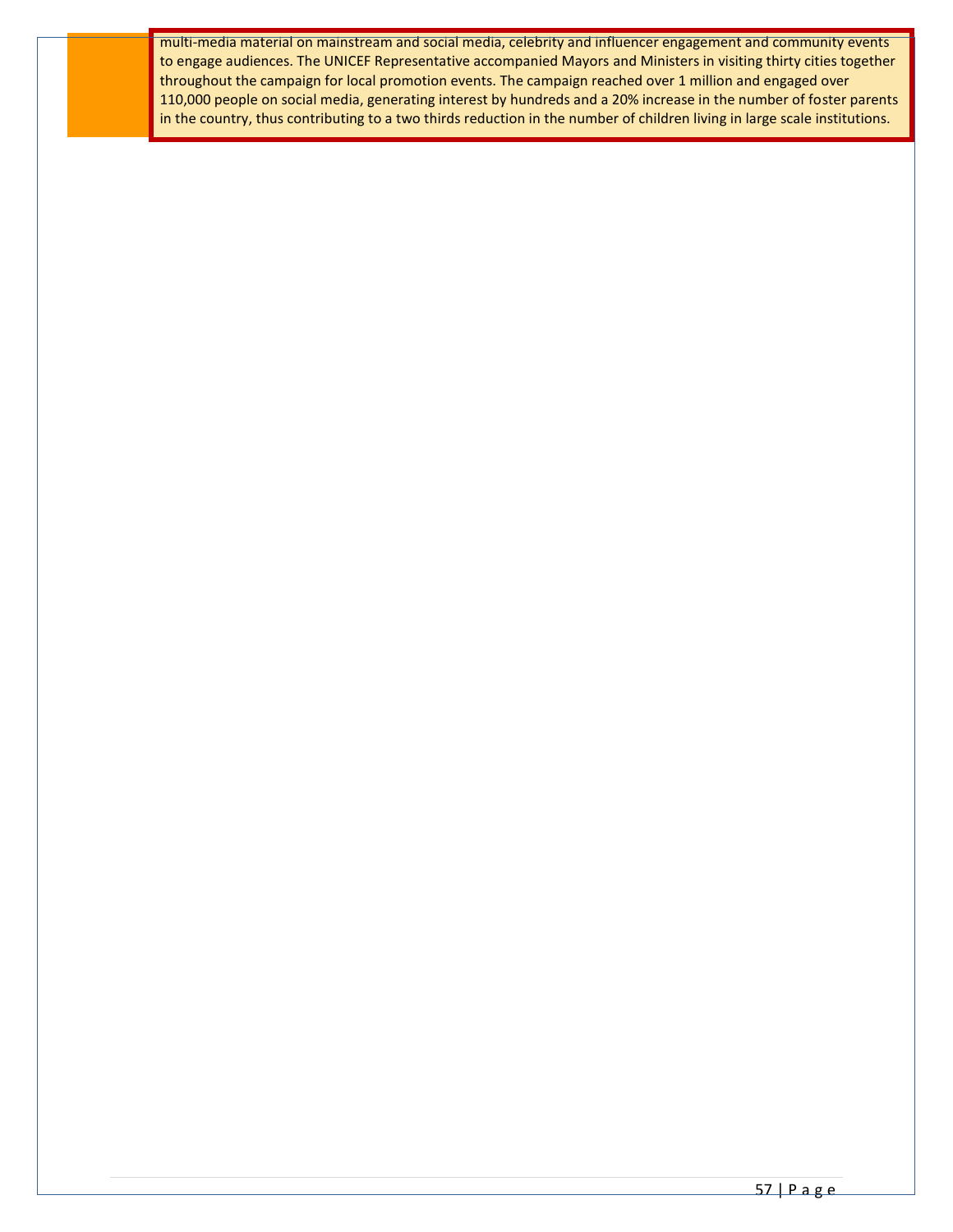|                      | <b>PAKISTAN</b>                                                                                                                                                                                                                                                                                                                                                                                                                                                                                                                                                                                                                                                                                                                                                                                                                                                                                                                                                                                                                                                                                                                                                                                                                                                                                                                                                                                                                                                                                                                                                                                                                                                                                                                                                                                                                                                                                                                                                            |  |
|----------------------|----------------------------------------------------------------------------------------------------------------------------------------------------------------------------------------------------------------------------------------------------------------------------------------------------------------------------------------------------------------------------------------------------------------------------------------------------------------------------------------------------------------------------------------------------------------------------------------------------------------------------------------------------------------------------------------------------------------------------------------------------------------------------------------------------------------------------------------------------------------------------------------------------------------------------------------------------------------------------------------------------------------------------------------------------------------------------------------------------------------------------------------------------------------------------------------------------------------------------------------------------------------------------------------------------------------------------------------------------------------------------------------------------------------------------------------------------------------------------------------------------------------------------------------------------------------------------------------------------------------------------------------------------------------------------------------------------------------------------------------------------------------------------------------------------------------------------------------------------------------------------------------------------------------------------------------------------------------------------|--|
|                      | Moving from Charity model to Rights based work - Delivering as ONE for empowerment of Women with<br><b>Disabilities in Pakistan</b>                                                                                                                                                                                                                                                                                                                                                                                                                                                                                                                                                                                                                                                                                                                                                                                                                                                                                                                                                                                                                                                                                                                                                                                                                                                                                                                                                                                                                                                                                                                                                                                                                                                                                                                                                                                                                                        |  |
| <b>IMP</b>           | The right to employment and a life free of violence for women with disabilities is advanced.                                                                                                                                                                                                                                                                                                                                                                                                                                                                                                                                                                                                                                                                                                                                                                                                                                                                                                                                                                                                                                                                                                                                                                                                                                                                                                                                                                                                                                                                                                                                                                                                                                                                                                                                                                                                                                                                               |  |
| OUT <sub>1</sub>     | Enhanced capacity of the relevant government entities to monitor and report on the rights of persons with disabilities.                                                                                                                                                                                                                                                                                                                                                                                                                                                                                                                                                                                                                                                                                                                                                                                                                                                                                                                                                                                                                                                                                                                                                                                                                                                                                                                                                                                                                                                                                                                                                                                                                                                                                                                                                                                                                                                    |  |
| OUT <sub>2</sub>     | Enhanced capacities of stakeholders to increase employment for women with disabilities                                                                                                                                                                                                                                                                                                                                                                                                                                                                                                                                                                                                                                                                                                                                                                                                                                                                                                                                                                                                                                                                                                                                                                                                                                                                                                                                                                                                                                                                                                                                                                                                                                                                                                                                                                                                                                                                                     |  |
| OUT <sub>3</sub>     | Enhanced capacity of persons with disabilities, in particular women, to advocate for their rights                                                                                                                                                                                                                                                                                                                                                                                                                                                                                                                                                                                                                                                                                                                                                                                                                                                                                                                                                                                                                                                                                                                                                                                                                                                                                                                                                                                                                                                                                                                                                                                                                                                                                                                                                                                                                                                                          |  |
| OUT <sub>4</sub>     | Enhanced capacity of institutions to respond to GBV of women with disabilities                                                                                                                                                                                                                                                                                                                                                                                                                                                                                                                                                                                                                                                                                                                                                                                                                                                                                                                                                                                                                                                                                                                                                                                                                                                                                                                                                                                                                                                                                                                                                                                                                                                                                                                                                                                                                                                                                             |  |
|                      | <b>PROGRESS UPDATE</b><br>Official start date: February 2018   End-date: December 2020                                                                                                                                                                                                                                                                                                                                                                                                                                                                                                                                                                                                                                                                                                                                                                                                                                                                                                                                                                                                                                                                                                                                                                                                                                                                                                                                                                                                                                                                                                                                                                                                                                                                                                                                                                                                                                                                                     |  |
| <b>INCEPTI</b><br>ON | A Partnership Signing Ceremony was held on August 31, 2018. UN-Women Pakistan and Humanity and Inclusion (HI) entered into a<br>partnership to work together to increase the recognition of persons with disabilities as rights holders, decrease vulnerability, stigma and<br>discrimination associated with disability, increase the capacity of Disabled Persons Organizations (DPOs) to help them generate evidence<br>and engage in protecting and promoting the rights and support delivery of services for persons with disabilities at provincial and national<br>levels.<br>A project area mapping exercise was initiated by conducting 10 Key Informant Interviews (KIIs) and 10 Focus Group Discussions (FGDs)<br>with key stakeholders including relevant government departments and Disabled Persons' Organizations (DPOs), actively working in<br>different locations.<br>UN Women's implementing partner, HI conducted a project security assessment to outline mitigation measures specific to each threat and<br>their risk levels. One FGD with each community, DPOs at UC level and security agencies at district and provincial level was conducted in<br>this regard. The hazards/risks were identified using various techniques such as brainstorming and hazards vulnerability assessment tool.<br>Keeping in view the severity or likelihood of risk, the assessment team visualized potential mitigation measures of those identified risk.<br>After discussing risk probability and its consequences, developed a risk matrix.<br>A baseline study for Empowering Women with Disabilities (EWD) project was conducted in Nov- Dec 2018 and January 2019, to collect<br>quantitative and qualitative information related to the project indicators, to be able to assess progress and impact at the end of the project<br>in intervention areas.<br>Project Stakeholders Mapping was done<br><b>UNCRPD training conducted at provincial level</b> |  |
| OUT <sub>1</sub>     | <b>Disability Steering Group established</b><br>85 officials from relevant governmental institutions are trained on UNCRPD and disaggregation of data, 34 government officials are trained                                                                                                                                                                                                                                                                                                                                                                                                                                                                                                                                                                                                                                                                                                                                                                                                                                                                                                                                                                                                                                                                                                                                                                                                                                                                                                                                                                                                                                                                                                                                                                                                                                                                                                                                                                                 |  |
| OUT <sub>2</sub>     | in KP and Sindh. More than 80% of training participants showed increase in knowledge in post training assessment.<br>Not planned for the reporting period                                                                                                                                                                                                                                                                                                                                                                                                                                                                                                                                                                                                                                                                                                                                                                                                                                                                                                                                                                                                                                                                                                                                                                                                                                                                                                                                                                                                                                                                                                                                                                                                                                                                                                                                                                                                                  |  |
| OUT <sub>3</sub>     | Planned later.                                                                                                                                                                                                                                                                                                                                                                                                                                                                                                                                                                                                                                                                                                                                                                                                                                                                                                                                                                                                                                                                                                                                                                                                                                                                                                                                                                                                                                                                                                                                                                                                                                                                                                                                                                                                                                                                                                                                                             |  |
| OUT <sub>4</sub>     | Training on GBV and disability and on disability inclusion in GBV response. More than 83% of participants showed change in knowledge in<br>post training evaluation.                                                                                                                                                                                                                                                                                                                                                                                                                                                                                                                                                                                                                                                                                                                                                                                                                                                                                                                                                                                                                                                                                                                                                                                                                                                                                                                                                                                                                                                                                                                                                                                                                                                                                                                                                                                                       |  |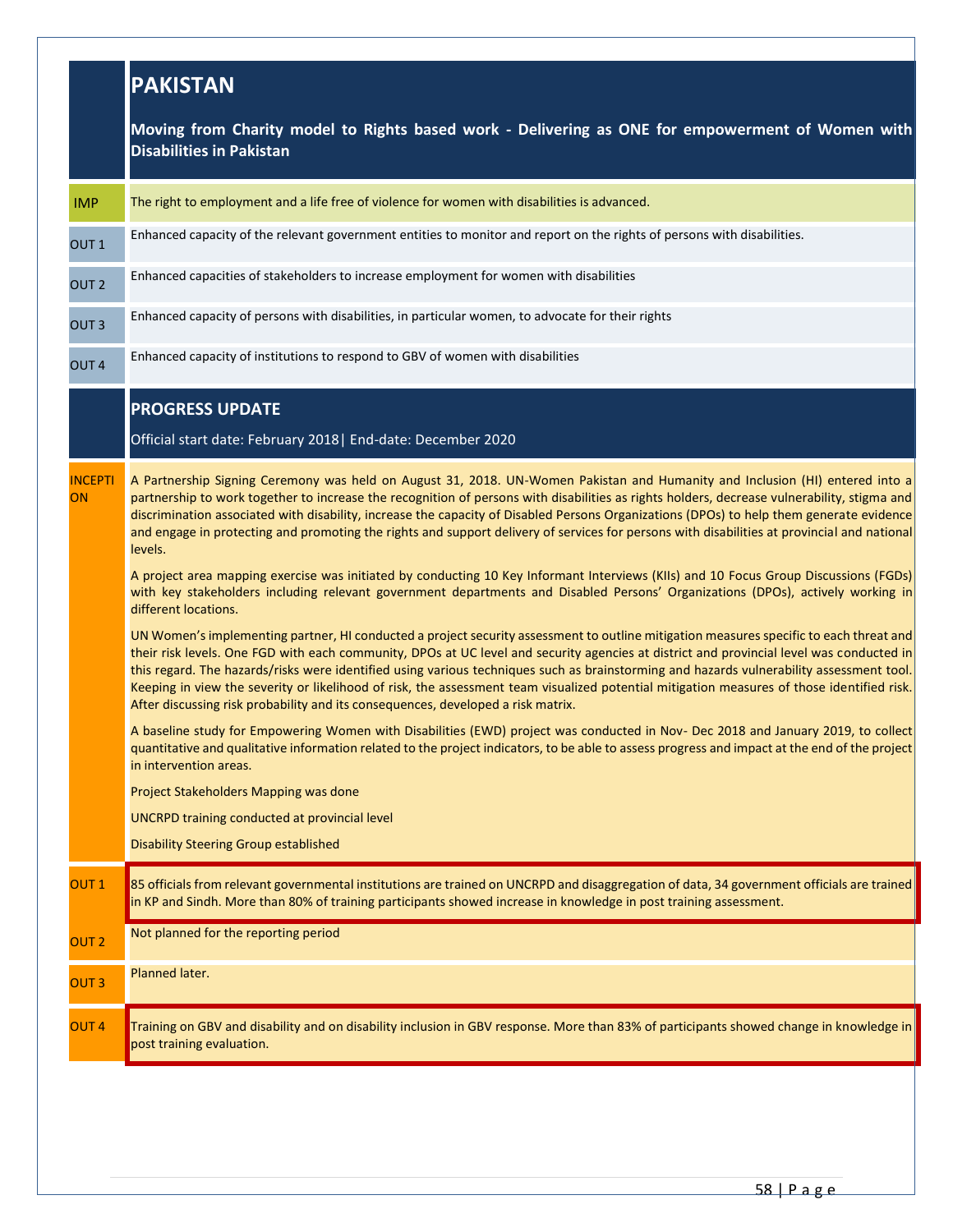|                  | <b>PERU</b>                                                                                                                                                                                                                                                                                                                                                                                                                                                                                                                                                                                                                                                                       |
|------------------|-----------------------------------------------------------------------------------------------------------------------------------------------------------------------------------------------------------------------------------------------------------------------------------------------------------------------------------------------------------------------------------------------------------------------------------------------------------------------------------------------------------------------------------------------------------------------------------------------------------------------------------------------------------------------------------|
|                  | Access To Decent Employment For Persons With Disabilities In Peru                                                                                                                                                                                                                                                                                                                                                                                                                                                                                                                                                                                                                 |
| <b>IMP</b>       | The right to decent work for persons with disabilities becomes a priority in the public policy agenda of local governments                                                                                                                                                                                                                                                                                                                                                                                                                                                                                                                                                        |
| OUT <sub>1</sub> | Development of a management model of improving employability and access to work for persons with disabilities in five local<br>governments with human rights, gender equality and gaps approach                                                                                                                                                                                                                                                                                                                                                                                                                                                                                   |
| OUT <sub>2</sub> | Results-Oriented Budgetary Program designed including guidelines and procedures developed in order to support that local<br>governments can access public resources to implement strategies that promote decent employment for persons with disabilities                                                                                                                                                                                                                                                                                                                                                                                                                          |
|                  | <b>PROGRESS UPDATE</b>                                                                                                                                                                                                                                                                                                                                                                                                                                                                                                                                                                                                                                                            |
|                  | Official start date: February 2018   End-date: February 2020                                                                                                                                                                                                                                                                                                                                                                                                                                                                                                                                                                                                                      |
| <b>INCEPTION</b> | Development of Work Plan validated by all partners: after general elections (October 2018), five local governments have been<br>enrolled in the JP after a screening of pros and cons of involving them. Various grass-root and community organizations have<br>participated, such as Peruvian Society of Down's Syndrome, Association of relatives and friends of persons with autistic spectrum<br>disorder, Association I'm Autistic, so What, Association Alamo of persons with psycho-social disabilities, Society and Disability,<br>Commission of blind women of Peru, National confederation of persons with disabilities of Peru, Foundation of deaf persons of<br>Peru. |
|                  | Workshops and consultations involving all actors (among others Ministry of Employment and Ministry of Women, National<br>Commission for the Inclusion of Persons with Disabilities) to identify local districts for project implementation. Project will be<br>implemented in the following districts: Cercado de Lima, Lince, Miraflores, Ventanilla y Villa El Salvador, representing a variety of<br>socio-economic strata.                                                                                                                                                                                                                                                    |
|                  | Launch event in Lima. 200 persons attended.                                                                                                                                                                                                                                                                                                                                                                                                                                                                                                                                                                                                                                       |
| OUT <sub>1</sub> | A mapping exercise to identify barriers faced by persons with disabilities to access labor market, and to assess training needs at offices<br>in municipalities in charge of managing intermediation between supply and demand of work at local level as been launched.                                                                                                                                                                                                                                                                                                                                                                                                           |
| OUT <sub>2</sub> | Consultation will be launched during second quarter 2019                                                                                                                                                                                                                                                                                                                                                                                                                                                                                                                                                                                                                          |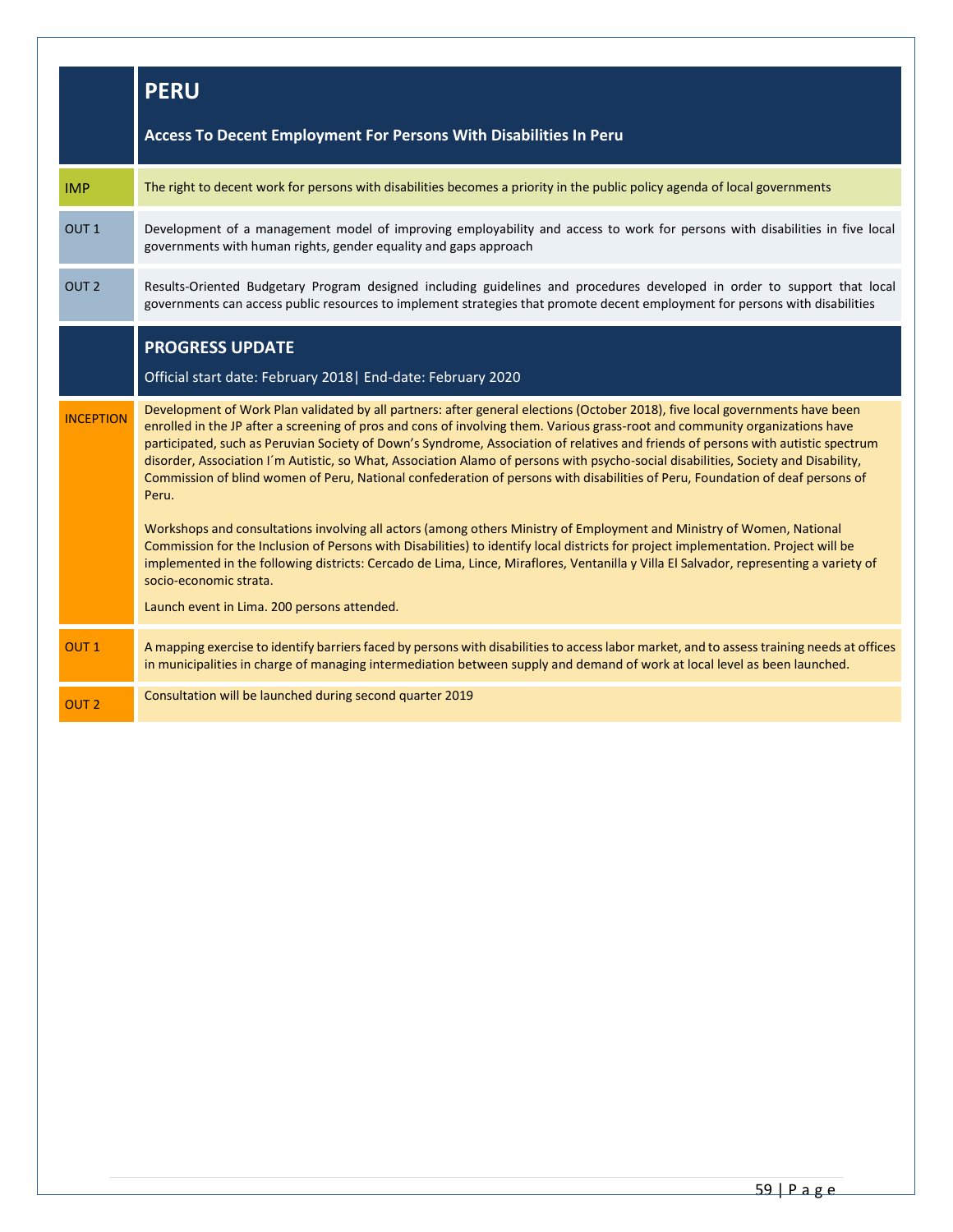|                  | <b>SERBIA</b>                                                                                                                                                                                                                                                                                                                                                                                                                                                                                                                                                                                                                                                                                                                                                                                                                                                                                                                   |
|------------------|---------------------------------------------------------------------------------------------------------------------------------------------------------------------------------------------------------------------------------------------------------------------------------------------------------------------------------------------------------------------------------------------------------------------------------------------------------------------------------------------------------------------------------------------------------------------------------------------------------------------------------------------------------------------------------------------------------------------------------------------------------------------------------------------------------------------------------------------------------------------------------------------------------------------------------|
|                  | Autonomy, Voice and Participation of Persons with Disabilities in Serbia                                                                                                                                                                                                                                                                                                                                                                                                                                                                                                                                                                                                                                                                                                                                                                                                                                                        |
| <b>IMP</b>       | Autonomy, voice, and participation of persons with disabilities in Serbia are advanced in measurable qualitative and quantitative<br>terms                                                                                                                                                                                                                                                                                                                                                                                                                                                                                                                                                                                                                                                                                                                                                                                      |
| OUT <sub>1</sub> | Legal framework and practices are advanced, in particular in line with Articles 12, 16 and 17 CRPD                                                                                                                                                                                                                                                                                                                                                                                                                                                                                                                                                                                                                                                                                                                                                                                                                              |
| OUT <sub>2</sub> | Women and girls with disabilities and their representative organizations effectively advocate for their rights and participate in the<br>public discourse.                                                                                                                                                                                                                                                                                                                                                                                                                                                                                                                                                                                                                                                                                                                                                                      |
| OUT <sub>3</sub> | Capacities of the labor market actors and rights holders are improved to ensure the inclusion of persons with disabilities.                                                                                                                                                                                                                                                                                                                                                                                                                                                                                                                                                                                                                                                                                                                                                                                                     |
|                  | <b>PROGRESS UPDATE</b><br>Official start date: March 2018   End-date: February 2020                                                                                                                                                                                                                                                                                                                                                                                                                                                                                                                                                                                                                                                                                                                                                                                                                                             |
| <b>INCEPTION</b> | 28 UN Country Team members have received training on disability and human rights, have raised awareness on human rights<br>approach to disability and are able to apply it in their work.                                                                                                                                                                                                                                                                                                                                                                                                                                                                                                                                                                                                                                                                                                                                       |
|                  | Three baseline studies are produced for each of the three project pillars outlining the relevant international human rights<br>standards, current state of play in the country, recommendations of relevant human rights bodies and mechanism and proposed<br>area of intervention.                                                                                                                                                                                                                                                                                                                                                                                                                                                                                                                                                                                                                                             |
|                  | Project was launched at a Conference to mark the 10th Anniversary from entry into force of CRPD and as a result wide groups of<br>stakeholders are familiar with the project framework. Input by participants through thematic consultations for planning of the<br>implementation of all three project pillars.                                                                                                                                                                                                                                                                                                                                                                                                                                                                                                                                                                                                                |
|                  | Workshop for joint planning of the project:                                                                                                                                                                                                                                                                                                                                                                                                                                                                                                                                                                                                                                                                                                                                                                                                                                                                                     |
|                  | Steering Committee formation initiated with preliminary expression of interest by all participants;<br>$\bullet$<br>Joint agreement on project activities among all partners and stakeholders is reached through joint consultations;<br>$\bullet$<br>Developed proposal for indicator framework.<br>$\bullet$                                                                                                                                                                                                                                                                                                                                                                                                                                                                                                                                                                                                                  |
| OUT <sub>1</sub> | Set of amendments prepared for at least 3 laws in the area of legal capacity with ensuing legal opinions and guidance documents.<br>As part of the concerted effort to advocate for the shift towards supported decision-making OHCHR has supported the expert<br>from the Commissioner for Equality Protection (CEP) to draft the comprehensive legal analysis of encompassing legislation on<br>which the legal capacity reform (Family Law amendments) will have implications (electoral law, property rights legislation, health,<br>and employment, etc). The analysis should serve to offer an overview of the next steps needed to ensure that the legal capacity<br>reform is effective for the range of rights of persons with disabilities (after amending the Family Law). CEP expert is also expected<br>to deliver the legal analysis of the Draft of the Family Law amendments once they become public (in 2019). |
|                  | The methodology for work of the national monitoring mechanisms and proposal for its composition and functioning is fully<br>developed and has been presented to key partners and stakeholders.                                                                                                                                                                                                                                                                                                                                                                                                                                                                                                                                                                                                                                                                                                                                  |
|                  | The Civil Society Platform for UN's Recommendations Monitoring has been established and supported by OHCHR, within which<br>the disability cluster was formed including the Mental Disability Rights Initiative - Serbia (MDRI-S), National Disability Forum, Out<br>of Circle Serbia (representative organization of women with disabilities) and Center for Independent Living Serbia. MDRI-S has<br>been chosen as a lead organization of the cluster.                                                                                                                                                                                                                                                                                                                                                                                                                                                                       |
|                  | Developed proposal for at least 9 CRPD Articles.                                                                                                                                                                                                                                                                                                                                                                                                                                                                                                                                                                                                                                                                                                                                                                                                                                                                                |
| OUT <sub>2</sub> | 20 women with disabilities - beneficiaries of peer to peer support pilot scheme. The Mentoring Programme for Women and Girls<br>with Disabilities is being implemented by women's organizations FemPlatz and Women's Peace Group Pancevo (WPG). In 2018, 10<br>mentors have been selected and trained for their future work with mentees. During two two-day modules the selected mentors<br>agreed on the necessity to make the principles of choice, autonomy, and self-representation an integral part to the creation of<br>mentoring programme to which other aspects are connected - solidarity, growth, empowerment, leadership.                                                                                                                                                                                                                                                                                         |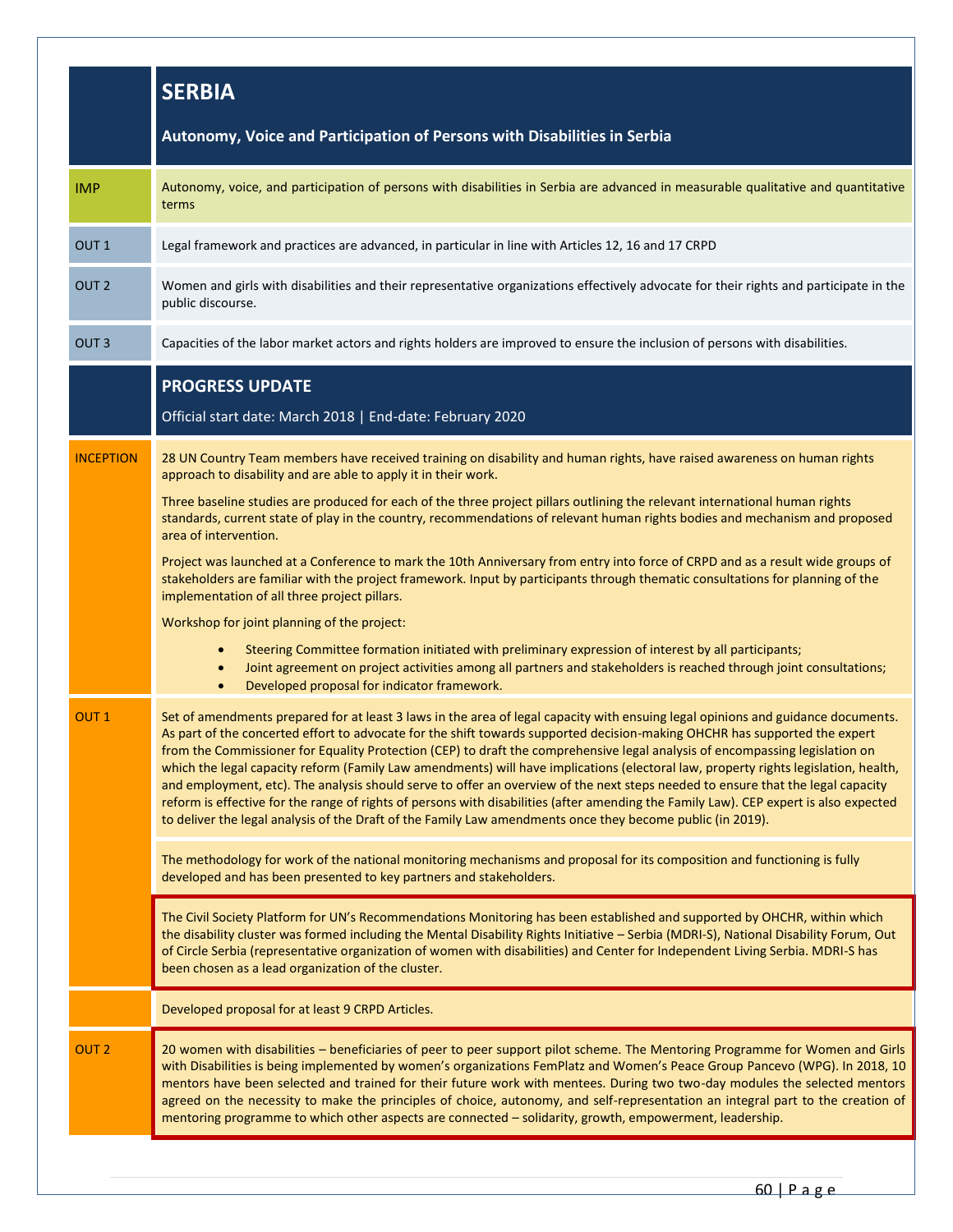|             | <b>SERBIA</b>                                                                                                                                                                                                                                                                                                                                                                                                                                                                                                                                                                                                                                                                                                                                                                                                                                                                                                                                                                                                                                                                                                                                                                                                                                                                                                                                                                                                                                                                                                                                                                                                                                                         |
|-------------|-----------------------------------------------------------------------------------------------------------------------------------------------------------------------------------------------------------------------------------------------------------------------------------------------------------------------------------------------------------------------------------------------------------------------------------------------------------------------------------------------------------------------------------------------------------------------------------------------------------------------------------------------------------------------------------------------------------------------------------------------------------------------------------------------------------------------------------------------------------------------------------------------------------------------------------------------------------------------------------------------------------------------------------------------------------------------------------------------------------------------------------------------------------------------------------------------------------------------------------------------------------------------------------------------------------------------------------------------------------------------------------------------------------------------------------------------------------------------------------------------------------------------------------------------------------------------------------------------------------------------------------------------------------------------|
|             | Autonomy, Voice and Participation of Persons with Disabilities in Serbia                                                                                                                                                                                                                                                                                                                                                                                                                                                                                                                                                                                                                                                                                                                                                                                                                                                                                                                                                                                                                                                                                                                                                                                                                                                                                                                                                                                                                                                                                                                                                                                              |
|             | 200 women with disabilities have increased their awareness and knowledge on their rights by 30%                                                                                                                                                                                                                                                                                                                                                                                                                                                                                                                                                                                                                                                                                                                                                                                                                                                                                                                                                                                                                                                                                                                                                                                                                                                                                                                                                                                                                                                                                                                                                                       |
|             | UNFPA conducted research on the experiences of women with disabilities in the realization of their sexual and reproductive rights.<br>The aim of the research was to document the level of information and attitudes of women and girls with disabilities on sexual and<br>reproductive health and rights, as well as their practical experience in exercising these rights in the health care system. 162 women<br>participated in the survey. The survey was conducted in 11 cities and towns in July, August and September. According to self-<br>assessment, respondents with different types of disabilities participated: motor (44%), sensory (22%), mental (10%), intellectual<br>(5%), psychosocial (7%) and multiple (9%).                                                                                                                                                                                                                                                                                                                                                                                                                                                                                                                                                                                                                                                                                                                                                                                                                                                                                                                                  |
|             | Centre for Independent Living Serbia (CIL Serbia), UNPRPD partner conducted Baseline Mapping of Women and Girls with Disabilities<br>at Top Management Positions within OPDs and Women CSOs in the Republic Serbia and is in the process of developing at least two<br>initiatives on strengthening women's leadership within OPDs and women CSOs. The Baseline research has, for the first time in the<br>Republic of Serbia, identified the number of OPDs and women CSOs registered in the Republic of Serbia that have mandates within<br>their Statutes to improve the position of women and girls with disabilities; the number of women and girls with disabilities who are<br>employed within OPDs and women CSOs; the number of women and girls with disabilities at the top leadership positions within<br>these OPDs and women CSOs; and the number of women and girls with disabilities who are members of Steering Committees and/or<br>Boards of OPDs and women CSOs registered in the Republic of Serbia. In addition, an in-depth research on women with disabilities<br>in leading positions has identified the main challenges faced by the diversity of women and girls with disabilities as members of<br>women's or disability-specific non-governmental organizations; the key areas in which women and girls with disabilities lack the<br>minimum capacity in terms of knowledge and skills to obtain leadership positions and their respective training needs. In total, 76<br>women with disabilities are identified as holders of higher positions at OPDs and women CSOs, which is 31% of all higher positions<br>at OPDs and women CSOs. |
| <b>OUT3</b> | The training program entitled "Employment and self-advocacy of people with disabilities - opportunities and challenges" was<br>conceptualized as one-day training program aimed to develop of capacities of organizations of persons with disabilities (OPDs) and<br>civil society organizations (CSOs) and social enterprises, to increase their capacities to promote inclusive access to the labour market<br>for persons with disabilities. Seventy-nine participants in total participated in the training sessions, about 20 per each of the locations<br>where training sessions were set. Both men and women participated in the training sessions, but also people with disabilities<br>themselves. Representatives of 42 organizations from 22 places from all over Serbia, that provide support to the people with 13<br>different disabilities participated in the training. Having in mind that the training was registered at the Chamber of Social Protection,<br>it is important to note that 19 participants were professionals from the social work (and related fields) and were registered as<br>participants with the Chamber of Social Protection.                                                                                                                                                                                                                                                                                                                                                                                                                                                                                              |
|             | A job coaching model was developed for piloting to support employment of persons with intellectual disabilities. It is expected that<br>this would lead to a sustainable cadre of professionals as there are resources from the "Budget Fund for Professional Rehabilitation<br>and the Encouragement of Employment of Persons with Disabilities".                                                                                                                                                                                                                                                                                                                                                                                                                                                                                                                                                                                                                                                                                                                                                                                                                                                                                                                                                                                                                                                                                                                                                                                                                                                                                                                    |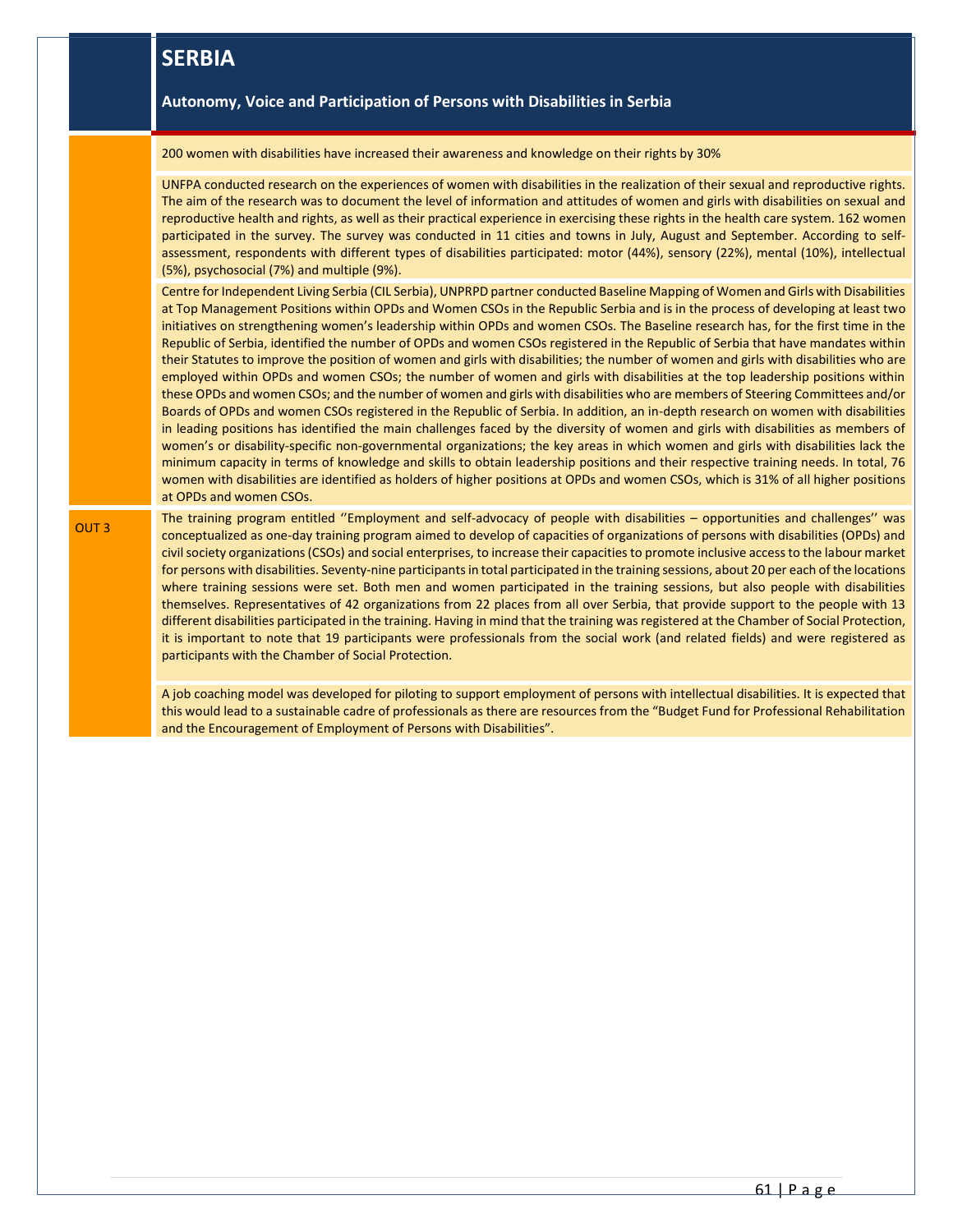## **TIMOR LESTE**

|                  | Empower for Change - Reducing violence and discrimination against women and children with disabilities<br>in Timor-Leste                                                                                                                                                                                                                                                                                                                                                                                                                                                                                                                                                                                                                                                                                                    |
|------------------|-----------------------------------------------------------------------------------------------------------------------------------------------------------------------------------------------------------------------------------------------------------------------------------------------------------------------------------------------------------------------------------------------------------------------------------------------------------------------------------------------------------------------------------------------------------------------------------------------------------------------------------------------------------------------------------------------------------------------------------------------------------------------------------------------------------------------------|
| <b>IMP</b>       | Persons with disabilities in Timor-Leste, especially women and children, are free from discrimination and violence while creating<br>increased access to inclusive key services.                                                                                                                                                                                                                                                                                                                                                                                                                                                                                                                                                                                                                                            |
| OUT <sub>1</sub> | Timor-Leste has an enabling legislative and policy environment, free from discriminatory attitudes, in which persons with disabilities<br>meaningfully participate and key service providers respect and realize rights                                                                                                                                                                                                                                                                                                                                                                                                                                                                                                                                                                                                     |
| OUT <sub>2</sub> | Capacity of key service providers (education, health, rehabilitation and justice) to deliver disability inclusive services, and capacity<br>of rights holders to access such services, enhanced with a focus on prevention and response to violence against women and children<br>with disabilities                                                                                                                                                                                                                                                                                                                                                                                                                                                                                                                         |
| OUT <sub>3</sub> | Capacity of DPO staff, specifically women with disabilities, to access and to advocate for disability inclusive services, including GBV<br>services, is strengthened.                                                                                                                                                                                                                                                                                                                                                                                                                                                                                                                                                                                                                                                       |
|                  | <b>PROGRESS UPDATE</b>                                                                                                                                                                                                                                                                                                                                                                                                                                                                                                                                                                                                                                                                                                                                                                                                      |
|                  | Official start date: February 2018   End-date: February 2021                                                                                                                                                                                                                                                                                                                                                                                                                                                                                                                                                                                                                                                                                                                                                                |
| <b>INCEPTION</b> | KAP Survey with UN staff and all partner organizations including DPOs, Government and civil society was answered by 100<br>stakeholders to the project and analyzed. KAP study report produced.                                                                                                                                                                                                                                                                                                                                                                                                                                                                                                                                                                                                                             |
|                  | National conference "10 Years Since the Entry into Force of the UN Convention on the Rights of Persons with Disabilities - The Road Towards Full<br>Implementation" served to launch the project and inform the stakeholders and the public on the project and its content and to foster<br>dialogue between partners involved, PUNOs, Government of the Republic of Serbia and OPDs and CSOs. The Conference also<br>provided the space for consultations with people with disabilities and their representative organizations on priority areas of<br>intervention in project pillars and laid the foundation for equal participation of all partners in the project ensuring transparency,<br>partnership, participation opportunities and shared understanding of steps to be taken towards reaching the project goals. |
|                  | Joint planning of project implementation involving UN, Government, organization DPOs and other partners, and validate draft M&E<br>framework                                                                                                                                                                                                                                                                                                                                                                                                                                                                                                                                                                                                                                                                                |
|                  | 3 Workshops with UN and partners in collaboration with DPOs on CRPD and the HR approach to disability                                                                                                                                                                                                                                                                                                                                                                                                                                                                                                                                                                                                                                                                                                                       |
|                  | Collection of baselines for project indicators. This included also a desk review of rights and the situation of persons with disabilities<br>in Timor-Leste, and globally                                                                                                                                                                                                                                                                                                                                                                                                                                                                                                                                                                                                                                                   |
|                  | Accessibility audit of UN compound by DPOs. Report submitted to the UN Country Team and Operational Management Team for<br>consideration and initial work started to implement the recommendations in the report, in particular placing of ramps and improving<br>one of the compound's toilets. While this result was intended by the inception activities, for common areas in the UN Compound,<br>UNICEF used the opportunity of the project bringing in expertise, to assess its office buildings for accessibility. UNICEF subsequently<br>made adjustments to the buildings, widening doors and adding ramps making its offices increasingly accessible. UNICEF invested a<br>total of \$7,300USD. When UNFPA renovated its buildings, it also places ramps, based on recommendations from the audit.                 |
| OUT <sub>1</sub> | Guidelines on how to integrate disability in legislation, policies and plans finalized under the project. 29 persons, (13 women, 16<br>men), from Government, the NHRI, civil society and DPOs, who took part in consultations on draft guidelines to integrate<br>disability.                                                                                                                                                                                                                                                                                                                                                                                                                                                                                                                                              |
| OUT <sub>2</sub> | 87 Education service providers (62 male; 25 female) trained on the rights of persons with disabilities and the importance of<br>Inclusive Education.                                                                                                                                                                                                                                                                                                                                                                                                                                                                                                                                                                                                                                                                        |
|                  | The NGO Judicial System Monitoring Program (JSMP) continued monitoring GBV cases in court and is now including data on<br>disability. Staff took part in training on disability under the project.                                                                                                                                                                                                                                                                                                                                                                                                                                                                                                                                                                                                                          |
| OUT <sub>3</sub> | Through the development process of the GBV toolkit, DPOs and organizations working on GBV have started collaborating. A technical<br>committee to support the drafting of the toolkit, was set up and includes representatives from Government, including the Ministries<br>of Social Solidarity and Inclusion, and Education, GBV Referral network members (Pradet, Casa Vida, Alfela) and DPOs (RHTO). By<br>end 2018, CBRN and TLMTL had carried out seven consultations with key stakeholders and collected local and international research<br>and training materials that will be adapted for the Timor-Leste specific toolkit.                                                                                                                                                                                       |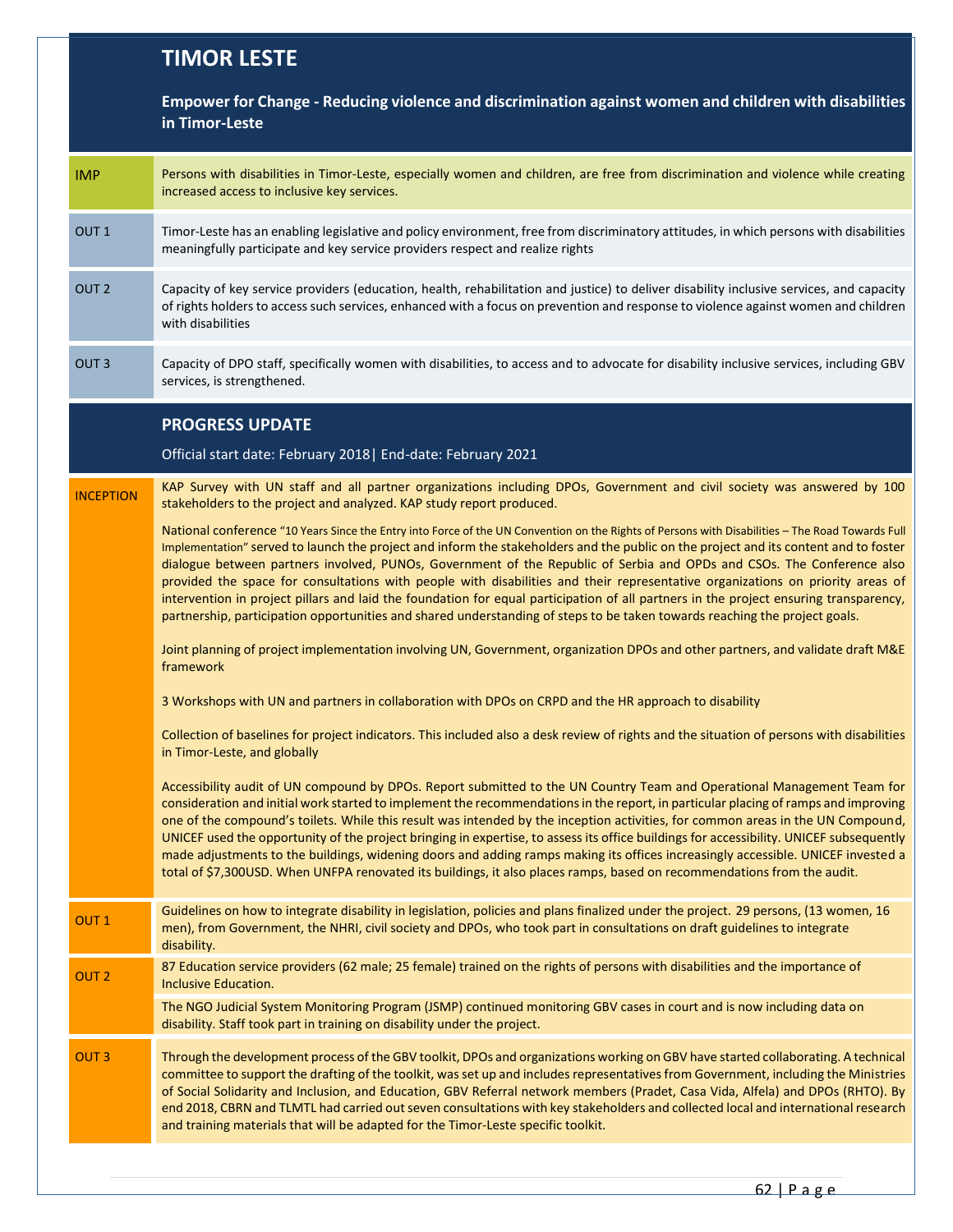## **TIMOR LESTE**

**Empower for Change - Reducing violence and discrimination against women and children with disabilities in Timor-Leste**

All capacity building programmes were carried out with the involvement of persons with disabilities as trainers.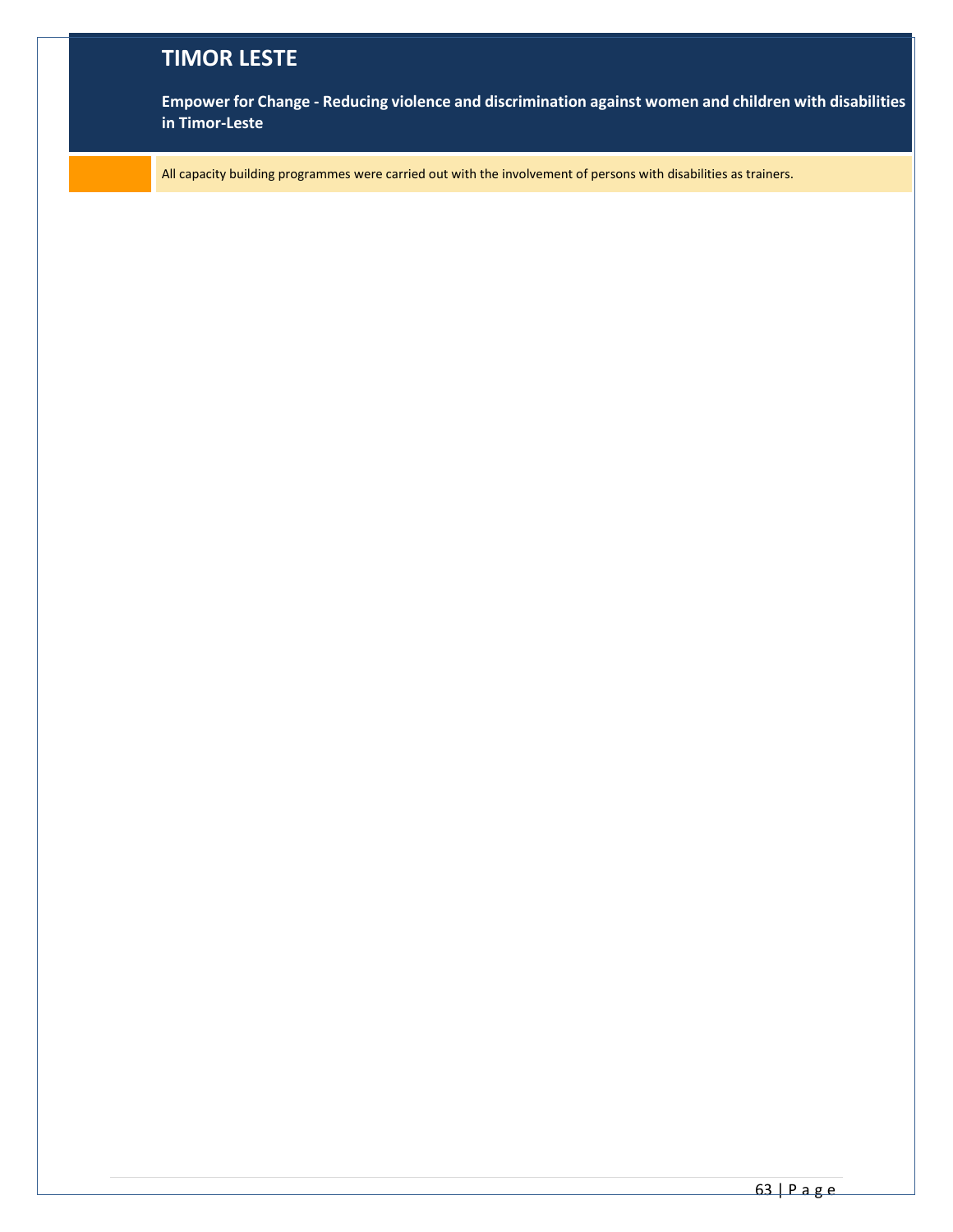## **URUGUAY The right to equality and non-discrimination for persons with disabilities** IMP The right to health and to live free from violence of persons with disabilities in particular young women with disabilities are advanced. OUT 1 The health system's capacities are strengthened to offer quality comprehensive health care to persons with disabilities. OUT 2 Capacities of the inter-institutional response system for gender-based violence are strengthened to work towards inclusive intervention models; and women with disabilities are empowered to prevent violent situations and to access services. OUT 3 State capacities are strengthened to achieve inter-institutional harmonization for the generation and management of strategic information about persons with disabilities **PROGRESS UPDATE**  Official start date: February 2018| End-date: August 2019 **INCEPTION** Workshops on CRPD and human rights approach, gender, violence and disability, universal access to health, systematization of information (almost 200 participants from different stakeholders including Government (areas of health, gender, statistic, international cooperation, disability national programme, Social Affairs, justice, Gender equality programme, police departments), Municipality of Montevideo, Municipality of Canelones, Police; Civil Society (DPOs and CSOs, specifically focusing on disability and on gender) – Uruguayan Alliance of the Organizations for the Rights of Persons with Disabilities and persons with disabilities as individuals. United Nations: RCO, UN Women, UNFPA, WHO, UNDP Academy: Faculty of Psychology, Faculty of Sociology, Faculty of Medicine) Sessions to elaborate the logical framework of the project (15 people including reps from UN, Governments, and DPOs). Workshop on Accessible communication and round table on communication strategy (17 Communication officers of the actors involved in the project and other interested actors from Government) Launch event of the project (approx. 100 participants, speakers UN system, DPO, high level reps from the Government) OUT 1 4 trainings to health care teams based on CRPD human rights approach, and elaboration of a virtual self-managed course with similar contents initiated. Draft of a protocol on humanized notification of pre and neonatal diagnosis on disability produced. Draft of update of the Guide on Sexual and Reproductive Health of Persons with Disabilities. OUT 2 Creation of a Technical Secretariat of the Alliance of National Organizations of Persons with Disabilities. Awareness activities such as photography exhibitions and workshops on gender, violence and disability perception with women with and without disability in 8 departments of the country initiated. OUT 3 Creation of an inter-institutional permanent working group to identify a model of unique assessment/certification of disability based on the law 18.651 and the recommendations of the CRPD experts' Committee. Mapping of existing disability assessments models in Uruguay and their different approaches initiated. Disability dimension included in the National survey on GBV to be carried out in 2019. Mapping of disability dimension included in data management system of services responding to GBV.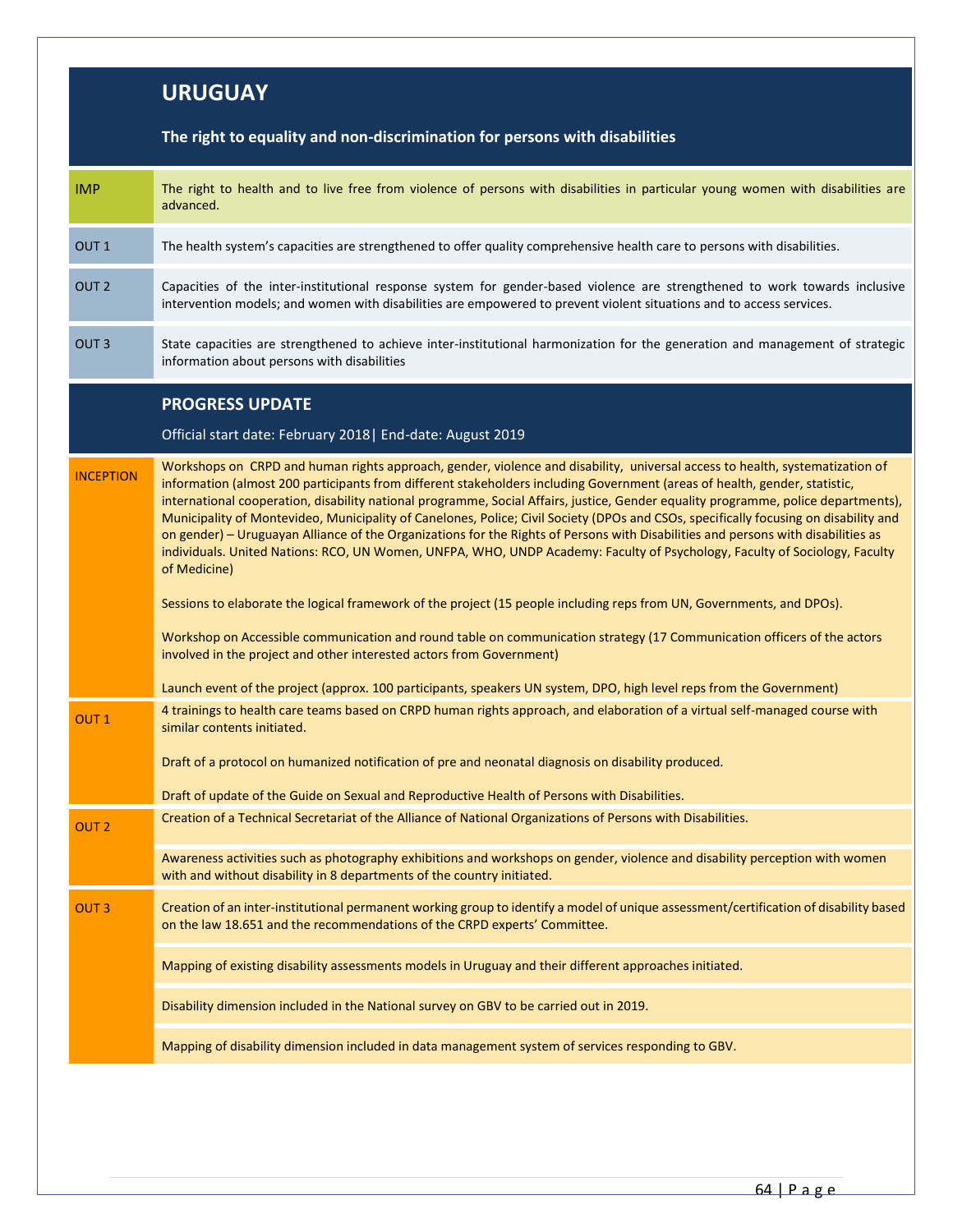## **ZAMBIA**

|                  | Promoting disability inclusion in HIV, sexual and reproductive health and social protection in Luapala<br>province                                                                                                                                                                                                                                                                                                                                                                                                                                                                                                                                                                                                                                                                                        |  |
|------------------|-----------------------------------------------------------------------------------------------------------------------------------------------------------------------------------------------------------------------------------------------------------------------------------------------------------------------------------------------------------------------------------------------------------------------------------------------------------------------------------------------------------------------------------------------------------------------------------------------------------------------------------------------------------------------------------------------------------------------------------------------------------------------------------------------------------|--|
| <b>IMP</b>       | Persons with disabilities in Luapula have improved health and livelihoods                                                                                                                                                                                                                                                                                                                                                                                                                                                                                                                                                                                                                                                                                                                                 |  |
| OUT <sub>1</sub> | The Capacity of the Provincial administration in Luapula to undertake disability inclusive planning and budgeting is strengthened                                                                                                                                                                                                                                                                                                                                                                                                                                                                                                                                                                                                                                                                         |  |
| OUT <sub>2</sub> | Multi-sectorial service providers on HIV, SRH and social protection in Mansa and Samfya provide disability inclusive services                                                                                                                                                                                                                                                                                                                                                                                                                                                                                                                                                                                                                                                                             |  |
| OUT <sub>3</sub> | Disabled persons organizations advocate strategically and coherently for disability inclusion among service providers and decision-<br>makers                                                                                                                                                                                                                                                                                                                                                                                                                                                                                                                                                                                                                                                             |  |
| OUT <sub>4</sub> | Traditional and religious leaders are actively involved in eradicating stigma and discrimination related to disability                                                                                                                                                                                                                                                                                                                                                                                                                                                                                                                                                                                                                                                                                    |  |
| OUT <sub>5</sub> | Men and women with disabilities have greater understanding of their HIV, SRH and social protection rights and are able to claim<br>them                                                                                                                                                                                                                                                                                                                                                                                                                                                                                                                                                                                                                                                                   |  |
|                  | <b>PROGRESS UPDATE</b>                                                                                                                                                                                                                                                                                                                                                                                                                                                                                                                                                                                                                                                                                                                                                                                    |  |
|                  | Official start date: March 2018   End-date: September 2020                                                                                                                                                                                                                                                                                                                                                                                                                                                                                                                                                                                                                                                                                                                                                |  |
| <b>INCEPTION</b> | Sensitization of UN partners, government and non-government counterparts at national, provincial and district levels on the<br>objectives and structure of the programme.                                                                                                                                                                                                                                                                                                                                                                                                                                                                                                                                                                                                                                 |  |
|                  | A detailed M&E framework developed in consultation with stakeholders.                                                                                                                                                                                                                                                                                                                                                                                                                                                                                                                                                                                                                                                                                                                                     |  |
|                  | Baseline surveys related to outcome areas in Mansa and Samfya based on identified indicators conducted.                                                                                                                                                                                                                                                                                                                                                                                                                                                                                                                                                                                                                                                                                                   |  |
| OUT <sub>1</sub> | The 3-days Disability Equality Training (DET) workshop was held. The workshop trained 25 government officials from provincial<br>and district administration in Luapula province i.e. 14 male and 11 female. The purpose of the workshop was to sensitize<br>government officials at provincial and district level on the provisions of the National Disability Policy and their responsibilities as<br>implementing officers to make sure it is compliant with the CRPD.                                                                                                                                                                                                                                                                                                                                 |  |
|                  | Constitution and regular meetings of coordination group on disability inclusion initiatives at provincial and district levels.                                                                                                                                                                                                                                                                                                                                                                                                                                                                                                                                                                                                                                                                            |  |
|                  | Design of one-stop shop/single window service center for improved coordination and access to social protection services in Samfya<br>district initiated.                                                                                                                                                                                                                                                                                                                                                                                                                                                                                                                                                                                                                                                  |  |
| OUT <sub>2</sub> | Development and revision of the disability module in the midwifery curriculum in collaboration with the University of Zambia<br>School of Nursing Sciences, the Zambia Institute for special Education (ZAMISE), the Zambia National Association for the Deaf<br>(ZNAD) and the Zambia National Association for the Blind in rural and Urban Areas (ZANABRA).<br>Conducted a 4 days curriculum development workshop for midwifery experts aimed at revising/developing the disability module<br>of the midwifery curriculum. Nurses and Midwives will use the Sexual and Reproductive Health Disability Inclusion Module in the<br>provision of SRH/HIV/SGBV.<br>Conducted a 2 days validation meeting in Chilenje Urban Clinic in Lusaka for the adoption of the revised disability inclusion<br>module. |  |
| <b>OUT3</b>      | Conducted mapping of DPOs and their respective membership (with focus on disability types and gender gaps).                                                                                                                                                                                                                                                                                                                                                                                                                                                                                                                                                                                                                                                                                               |  |
| OUT <sub>4</sub> | Support Luapula province team to input in the development of ZAPD (The Zambia Agency for Persons with Disabilities)<br>communication strategy and materials.                                                                                                                                                                                                                                                                                                                                                                                                                                                                                                                                                                                                                                              |  |
| OUT <sub>5</sub> | Initial engagements have already started with representatives of organizations of persons with disabilities and individual persons<br>with disabilities through the partnership with The Zambia Agency for Persons with Disabilities (ZAPD)                                                                                                                                                                                                                                                                                                                                                                                                                                                                                                                                                               |  |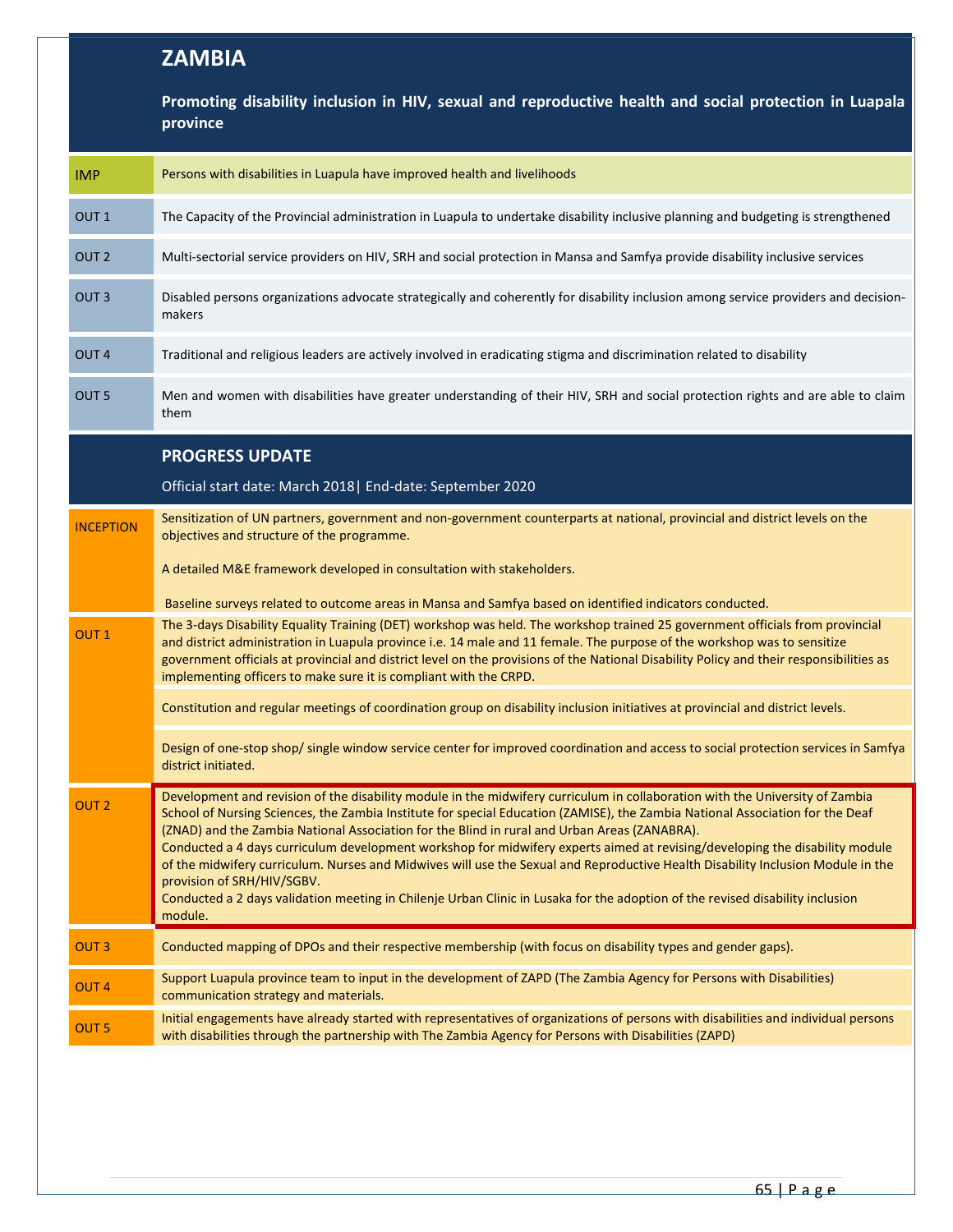|                  | <b>ZIMBABWE</b>                                                                                                                                                                                                                                                                                                                                                                                                                                                                                                                                                                                                                                                                                                                                                                                      |
|------------------|------------------------------------------------------------------------------------------------------------------------------------------------------------------------------------------------------------------------------------------------------------------------------------------------------------------------------------------------------------------------------------------------------------------------------------------------------------------------------------------------------------------------------------------------------------------------------------------------------------------------------------------------------------------------------------------------------------------------------------------------------------------------------------------------------|
|                  | Advancing rights of persons with disabilities together in Malawi                                                                                                                                                                                                                                                                                                                                                                                                                                                                                                                                                                                                                                                                                                                                     |
| <b>IMP</b>       | The rights of girls and women with disabilities are advanced through their empowerment, conducive normative environment, and<br>improved access to justice and SRH.                                                                                                                                                                                                                                                                                                                                                                                                                                                                                                                                                                                                                                  |
| OUT <sub>1</sub> | Strengthened capacity of women and girls with disabilities to shape public discourse.                                                                                                                                                                                                                                                                                                                                                                                                                                                                                                                                                                                                                                                                                                                |
| OUT <sub>2</sub> | Attitudes, beliefs and cultural norms of public in 6 provinces changed.                                                                                                                                                                                                                                                                                                                                                                                                                                                                                                                                                                                                                                                                                                                              |
| OUT <sub>3</sub> | Increased capacity of justice system and SRH services to respond to women with disabilities.                                                                                                                                                                                                                                                                                                                                                                                                                                                                                                                                                                                                                                                                                                         |
|                  | <b>PROGRESS UPDATE</b><br>Official start date: December 2017   End-date: December 2019                                                                                                                                                                                                                                                                                                                                                                                                                                                                                                                                                                                                                                                                                                               |
| <b>INCEPTION</b> | Establishment of an Advisory Group comprised of government (Ministry of Labour and Social Welfare, Ministry of Women and<br>Youth Affairs, Ministry of Justice and Parliamentary Affairs, and the Ministry of Health and Child Care) UN Agencies (UNESCO,<br>UNDP, UNFPA, UNICEF, UN Women, the Resident Coordinator's Office); the Zimbabwe Human Rights Commission; Disability<br>Umbrella bodies-the Federation of Organizations of Disabled Persons in Zimbabwe (FODPZ).                                                                                                                                                                                                                                                                                                                         |
|                  | Inception training for all implementing partners on disability and gender mainstreaming; social model and human rights-based<br>approach to disability; and M&E for projects focused on the rights of persons with disabilities.                                                                                                                                                                                                                                                                                                                                                                                                                                                                                                                                                                     |
|                  | Comprehensive communication and outreach strategy developed.                                                                                                                                                                                                                                                                                                                                                                                                                                                                                                                                                                                                                                                                                                                                         |
|                  | M&E framework developed.                                                                                                                                                                                                                                                                                                                                                                                                                                                                                                                                                                                                                                                                                                                                                                             |
|                  | Official launch of the project through a public event (participants including from UNPRPD donor countries, donors community,<br>DPOs, Disability Activists, Government line ministries, UN Agencies and the Media.)                                                                                                                                                                                                                                                                                                                                                                                                                                                                                                                                                                                  |
| OUT <sub>1</sub> | Qualitative study on "Women and girls with disabilities, Aspirations, Needs, Concerns and priorities" was produced in collaboration<br>with Leonard Cheshire Zimbabwe. 261 women and girls with disabilities in six provinces were interviewed. Findings will be validated<br>by women and girls with disabilities in 2019.                                                                                                                                                                                                                                                                                                                                                                                                                                                                          |
|                  | The study compiled women and girls with disabilities frustrations towards persisting obstacles preventing them to participate fully<br>in activities aimed to shape public discourse. The discriminative normative environment and harmful cultural values are among the<br>obstacles keeping them at the margins of their communities. Women and girls with disabilities also shared specific experiences with<br>accessing the justice system and health services and put forward specific recommendations, which were then shared with the<br>Ministry of Justice during the national consultative meeting on CRPD alignment.                                                                                                                                                                     |
|                  | Preliminary findings from this qualitative study will input the development of training modules on advocacy skills development.                                                                                                                                                                                                                                                                                                                                                                                                                                                                                                                                                                                                                                                                      |
| OUT <sub>2</sub> | The Africa Development Community Research Centre (ADCRC) carried-out a qualitative study on the role of culture in disability<br>discrimination. Preliminary findings from the study report were presented at the end of the year, during at the UNPRPD's second<br>advisory group meeting and have triggered extensive dialogue on existing practices and belief in communities e.g. on common<br>discriminatory terminologies used to describe person with disabilities. Once validated the report will inform awareness raising<br>activities and trainings for communities. It is expected that the recourse to evidence -based information to develop the awareness<br>materials will contribute to positive attitudinal changes towards persons with disability within the selected districts. |
| OUT <sub>3</sub> | First national consultative meeting on the alignment of the disability law with the constitution & CRPD organized by UNDP and the<br>Ministry of Justice, Legal and Parliamentary Affairs. This meeting included the participation of Justice Legal Officers, UN sister<br>Agencies and DPOs. A positive outcome from this dialogue was the formulation of recommendations that will be presented to<br>high-level Government of Zimbabwe officials. These recommendations include the legislative and institutional shifts required to<br>increase the justice sector's capacity to respond to the needs of persons with disabilities.                                                                                                                                                              |